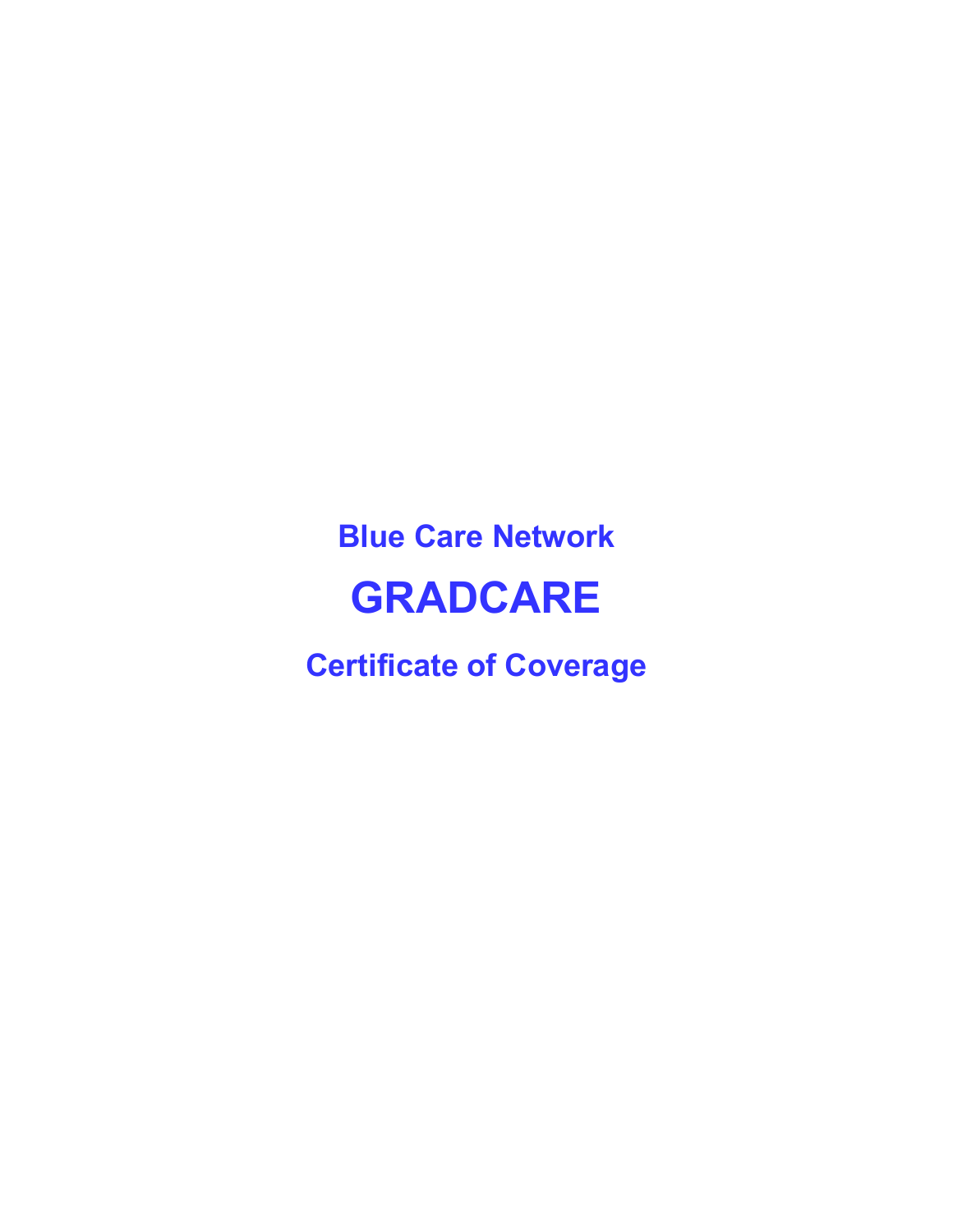# **UNIVERSITY OF MICHIGAN GRADCARE CERTIFICATE OF COVERAGE**

# **Blue Care Network**

This Certificate of Coverage describes the benefits provided under your Coverage. It is made up of two chapters: **General Provisions** and **Your Benefits** and may be amended at any time, upon mutual agreement between the University of Michigan, the University of Michigan Medical Benefits Plan ("Group Health Plan") and Blue Care Network ("BCN").

This Certificate is a product of BCN, an independent corporation operating under a license from the Blue Cross® and Blue Shield® Association. This Association is made up of independent Blue Cross® Blue Shield® plans. It permits BCN to use the Blue Cross® Blue Shield® Service Marks in Michigan.

BCN administers the benefit plan for your employer and provides administrative claims payment services only. BCN does not insure the coverage nor do we assume any financial risk or obligation with respect to claims.

This Certificate of Coverage describes the benefits provided under your Coverage in accordance with the Administrative Services Contract ("ASC").

By choosing to enroll as a BCN Member, you, the Member, agree to abide by the rules as stated in the General Provisions and Your Benefits. You also recognize that, except for emergency health services, only those health care services provided by your Primary Care Physician or arranged or approved by BCN are covered.

The Group Health Plan is self-funded, which means that the benefits are paid from the University's funds and are not provided through an insurance contract. This document, along with any booklets or guidelines provided by the University of Michigan Benefits Office, or eligibility and enrollment policies maintained by the University of Michigan Benefits Office, serve as the Group Health Plan document.

Please read these documents carefully and keep them with your personal records for future reference. Policies, booklets or guidelines may be accessed at the University of Michigan Benefits Office website at http://www.benefits.umich.edu . The University of Michigan Benefits Office reserves the right to interpret and resolve conflicts between any statements in this GradCare Certificate of Coverage that conflict with University of Michigan Benefits Office policies, booklets, summaries or other benefit related documents.

The University of Michigan has delegated the responsibility and discretionary authority to provide a full and fair review of Members' benefit claims to BCN, however, neither BCN nor its subcontractors are responsible for insuring coverage for your benefits under GradCare.

 If you have questions about this Coverage, contact University of Michigan Benefits Office or BCN Customer Service Department.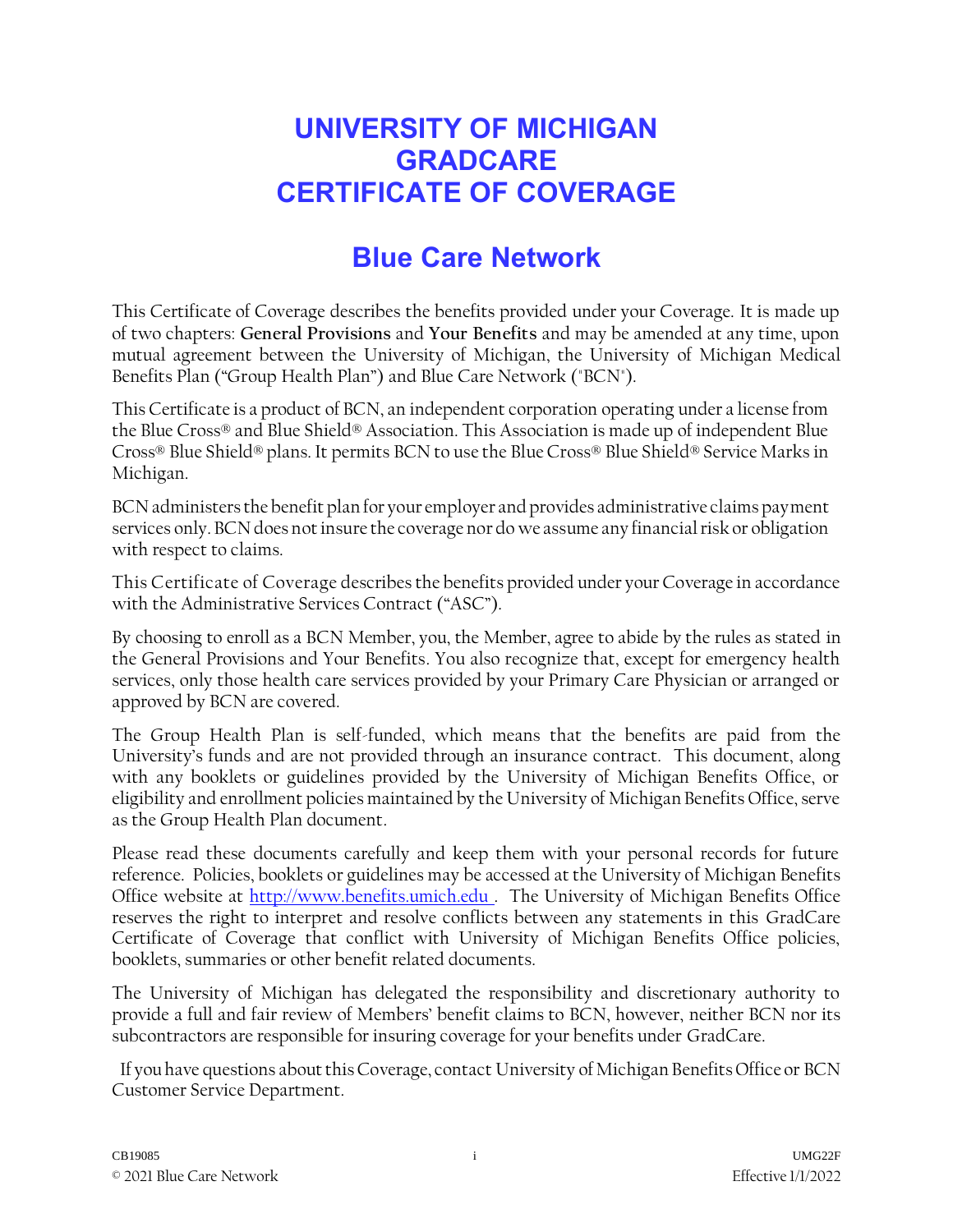Blue Care Network 20500 Civic Center Drive Southfield, MI 48076 800-662-6667 bcbsm.com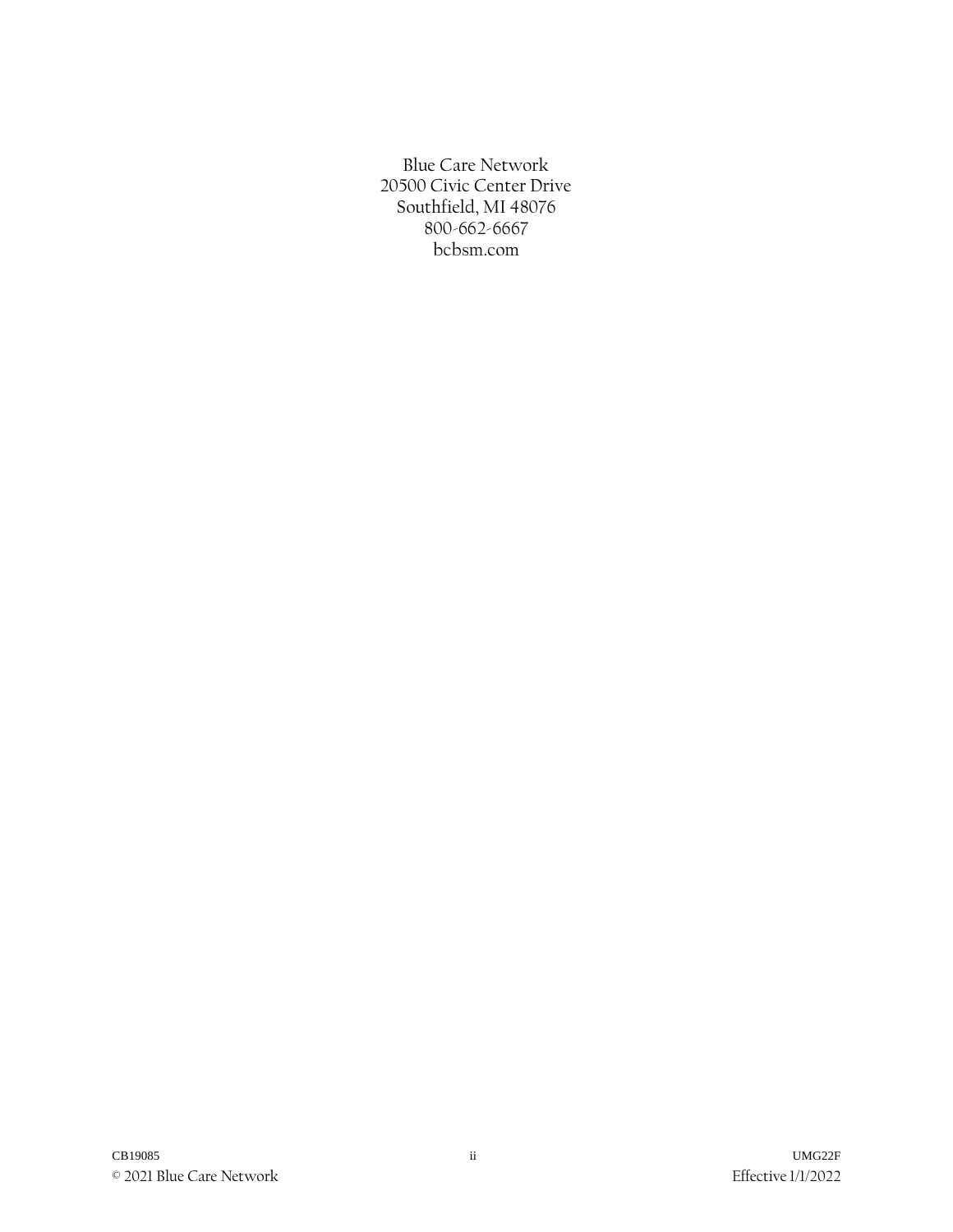#### *Definitions*

These definitions will help you understand the terms used in this Certificate of Coverage and are of general applicability to the entire document. Additional terms may be defined in subsequent sections of this document as necessary. In addition to these terms, "we", "us" and "our" refer to BCN or another entity or person BCN authorizes to act on its behalf. The terms "you" or "your" refer to the Member, which may be enrolled as either a Subscriber or Family Dependent.

**Acute Care or Service** is medical care that requires a wide range of medical, surgical, obstetrical and or pediatric services. It generally requires a hospital stay of less than 30 days.

**Acute Illness or Injury** is one that is characterized by sudden onset (e.g. following an injury) or presents an exacerbation of disease and is expected to last a short period of time after treatment by medical or surgical intervention.

**Approved Amount also known as the Allowed Amount** is the lower of the billed charge or the maximum payment level BCN will pay for the Covered Services. Copayments which may be required of you are subtracted from the Approved Amount before we make our payment.

**Assertive Community Treatment** is a service-delivery model that provides intensive, locally based treatment to people with serious persistent mental illnesses.

**Balance Billing sometimes also called extra billing** is when a provider bills you for the difference between the provider's charge and the Approved Amount. A Participating Provider may not balance bill you for Covered Services.

**Benefit** is a covered health care service available to you as described in this Certificate of Coverage.

**Blue Care Network (BCN)** is the Michigan health maintenance organization in which you are enrolled. The reference to Blue Care Network may include another entity or person Blue Care Network authorizes to act on its behalf.

**Calendar Year** is a period of time beginning January 1 and ending December 31 of the same year.

**Certificate of Coverage** is this booklet that describes the Coverage available to you.

**Chronic** is a disease or ailment that lasts a long time or recurs frequently. Arthritis, heart disease, major depression and schizophrenia are examples of chronic diseases.

**Coinsurance** is your share of the costs of a Covered Service calculated as a percentage of the Approved Amount that you owe after you pay any Deductible. This amount is determined based on the Approved Amount at the time the claims are processed or reprocessed. Your Coinsurance is not altered by an audit or recovery. The Coinsurance applies to the Out-of-Pocket Maximum.

**Continuity of Care** refers to a Member's right to choose, in certain circumstances, to continue receiving services from a physician Or Facility that ends its participation with BCN. (See Section 8)

**Coordination of Benefits (COB)** means a process of determining which Certificate of Coverage or policy is responsible for paying benefits for Covered Services first (primary plan). When you have dual coverage, this allows the secondary plan to reduce its benefits, so that the combined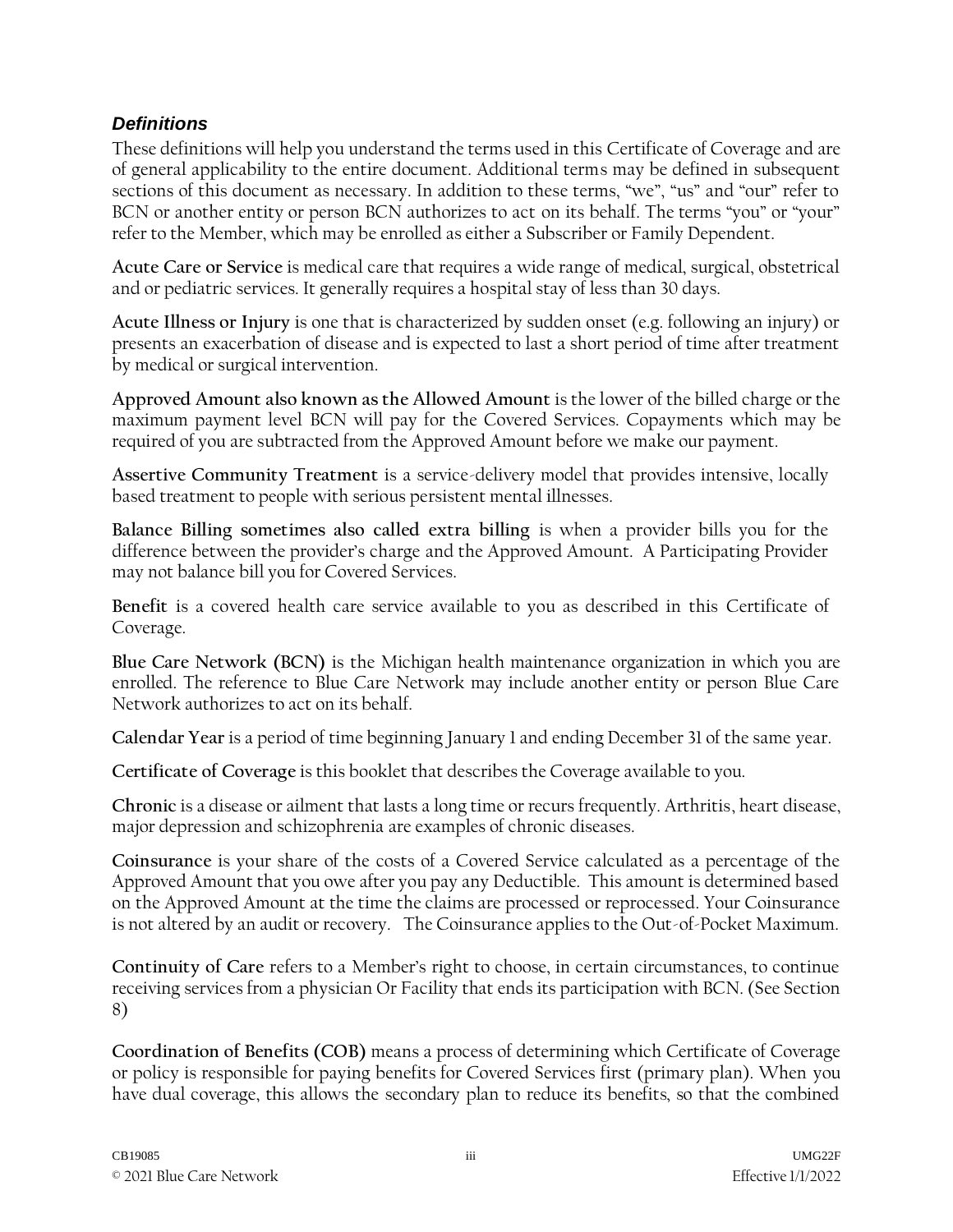benefits of all plans do not exceed the total allowable fees. Benefit payments are coordinated between the two carriers to provide 100% coverage whenever possible for services covered in whole or in part under either plan, but not to pay in excess of the 100% of the total allowable amount to which you, as the Member, or the provider is entitled.

**Copayment or Copay** is a fixed dollar amount you must pay for a certain Covered Services usually when you receive the service. Your Copay is revised when a Rider is attached. Copay amounts might be different for different health care services. For example, your Emergency room Copay might be higher than your office visit Copay.

**Cost Sharing** (Deductible, Copayment or Coinsurance) is the portion of the health care costs you may owe as defined in this Certificate of Coverage and any attached Riders. BCN pays the balance of the Allowed Amount for Covered Services.

**Covered Services or Coverage** refers to those Medically Necessary services, drugs or supplies provided in accordance with and identified as payable under the terms of the Certificate. The services must be ordered or performed by a BCN Participating Provider that is legally authorized or licensed to order or perform the service.

**Custodial Care** is care primarily used to help the patient with activities of daily living or meet personal needs. Such care includes help with walking, getting in and out of bed, bathing, cooking, cleaning, dressing and taking medicine. Custodial Care is not a covered Benefit.

**Deductible** is the amount that you must pay before BCN will pay for Covered Services. Payments made toward your Deductible are based on the Approved Amount at the time the claims are processed or reprocessed. Your Deductible is not altered by an audit or recovery. The Deductible does not apply to all services. The Deductible applies to the Out-of-Pocket Maximum.

**Emergency Medical Condition** is an illness, injury or symptom that requires immediate medical attention to avoid permanent damage, severe harm or loss of life. (See Emergency and Urgent Care section)

**Enrollment** is the process of the Subscriber providing completed enrollment information to the Group Health Plan and the Group Health Plan transmitting that information to BCN.

**Facility** is a hospital, clinic, freestanding center, urgent care center, dialysis center, etc., that provides specialized treatments devoted primarily to the diagnosis, treatment care or rehabilitation due to illness or injury.

**General Provisions** is Chapter 1 of this Certificate of Coverage that describes the rules of your health care Coverage.

**Grievance** is a written dispute about coverage determination that you submit to BCN**.**

**Group** is the University of Michigan.

**Group Health Plan** means the medical benefits plan provided by the University of Michigan.

**Hospital** is a state-licensed, Acute Care Facility that provides continuous, 24-hour inpatient medical, surgical or obstetrical care. The term "Hospital" does not include a Facility that is primarily a nursing care Facility, rest home, home for the aged or a Facility to treat substance use, psychiatric disorders or pulmonary tuberculosis.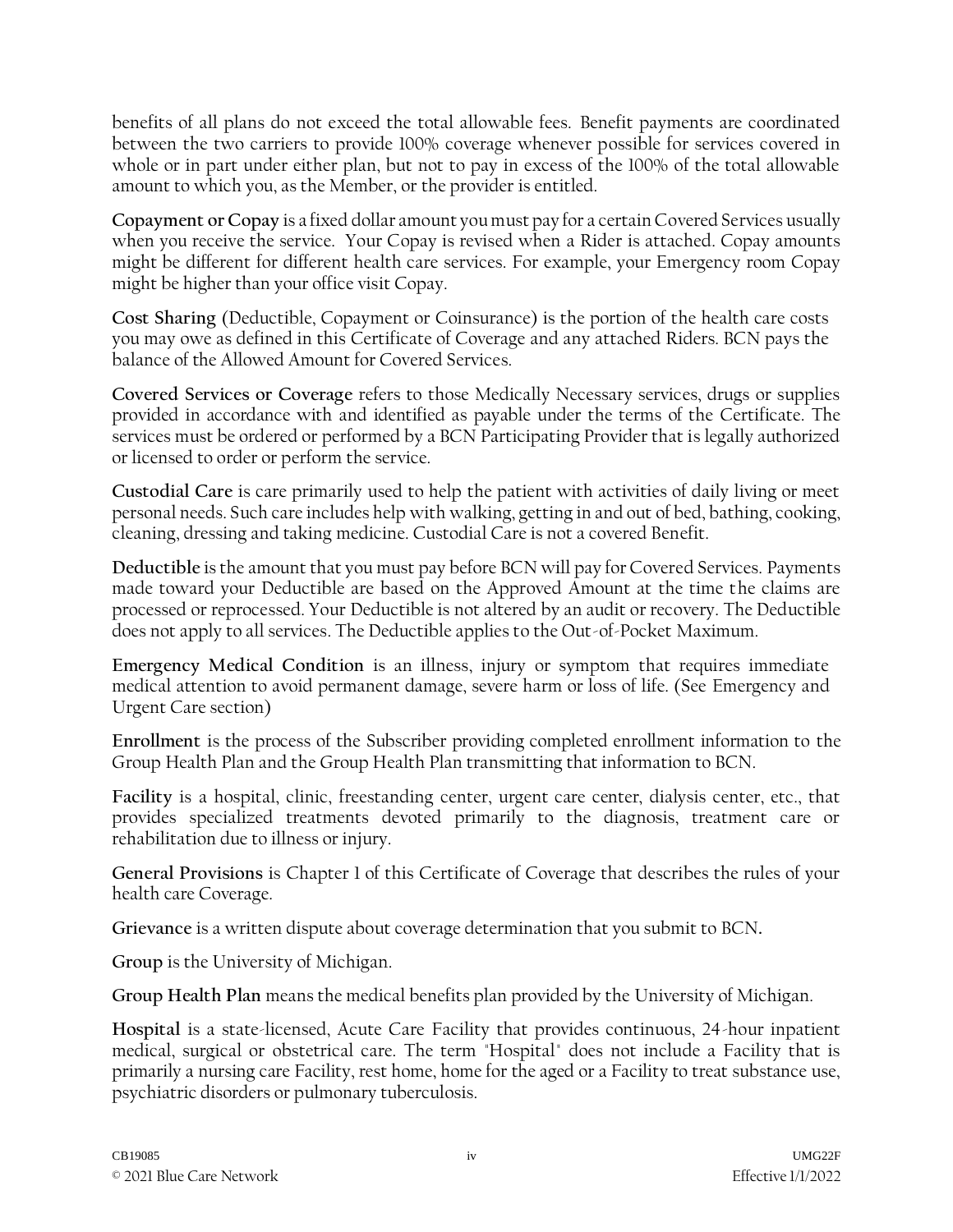**Inpatient** is a hospital admission when you occupy a hospital bed while receiving hospital care including room and board and general nursing care any may occur after a period of Observation Care.

**Level 1** refers to benefits for services provided by the Member's Primary Care Physician or referred by the PCP and performed by a Participating Provider.

**Level 2** refers to benefits for services provided by any Provider outside of the GradCare Service Area as part of an approved off-site academic course of study or other field placement.

**Level 3** refers to benefits for services provided by a Provider outside the GradCare Service Area without a referral from the Member's Primary Care Physician when a Member is traveling temporarily outside the GradCare Service Area (e.g., during a school break.) Member is responsible for any Balance Billed amounts billed by the Provider that exceed the Approved Amount.

**Medical Director** (when used in this document) means BCN's Chief Medical Officer ("CMO") or a designated representative.

**Medical Episode** is an acute incidence of illness or symptoms which is distinct from the Member's usual state of health and has a defined beginning and end. It may be related to an illness but is distinctly separate. (Example: A Member may have Chronic arthritis of the knee but may have an acute flare-up which makes the Member unable to walk at all. The acute flare-up would have a distinct beginning and would run a distinct length of time, finally reverting to the Chronic state.)

**Medical Necessity or Medically Necessary** services are health care services provided to a patient for the purpose of preventing, evaluating, diagnosing or treating an illness, injury, disease or its symptoms, and that are:

- − Rendered in accordance with generally accepted standard of medical practice;
- − Clinically appropriate, in terms of type, frequency, extent, site and duration, and considered effective for the member's illness, injury or disease or it's symptoms;
- − Not primarily for the convenience of the Member or health care provider and not more costly than an alternative service or sequence of services at least as likely to produce equivalent therapeutic or diagnostic results as to the diagnosis or treatment of that Member's illness, injury or disease;
- − Not regarded as experimental by BCN;
- − Rendered in accordance with BCN Utilization Management Criteria

**Member** (or you) means the eligible individual entitled, under the terms of the Group Health Plan to receive Coverage.

**Mental Health Provider** is duly licensed and qualified to provide Mental Health Services in a Hospital or other Facility in the state where treatment is received.

**Non-Participating or Non-Participating Provider is** an individual Provider, Facility, or other health care entity not under contract with BCN. Unless the specific Service is Preauthorized as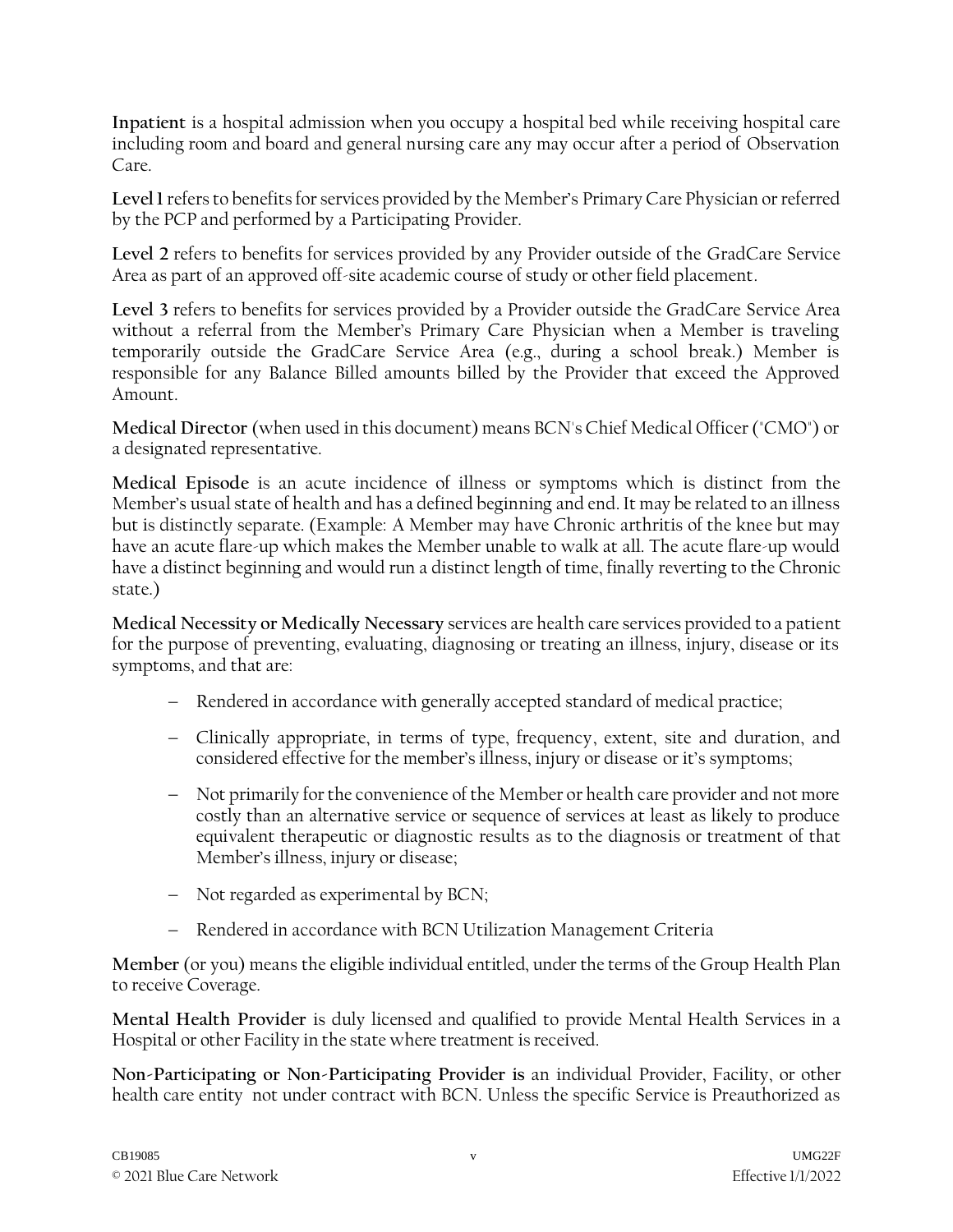required under this Certificate , the Service will not be payable by BCN. You may be billed directly by the Non-Participating Provider and will be responsible for the entire cost of the service.

**Observation Care** consists of clinically appropriate services that include testing or treatment, assessment, and reassessment provided before a decision can be made whether you will require further services in the hospital or may be safely discharged from the hospital setting. Your care may be considered Observation Care even if you spend the night in the Hospital.

**Online Visit** is a structured real-time online health consultation using secure audio-visual technology to connect a BCN Participating Provider in one location to a Member in another location. The Member initiates the medical or behavioral health evaluation. The Online Visit is for the purpose of diagnosing and providing medical or behavioral health treatment for lowcomplexity non-emergent conditions within the provider's scope of practice**.**

**Open Enrollment Period** is a period of time set each year by the Group Health Plan when you may enroll in or disenroll from the Group's sponsored Coverage options.

**Participating Provider** is an individual Provider, Facility or other health care entity, which is contracted and credentialed with BCN to provide you with Covered Services. The Participating Provider has agreed not to seek payment from you for Covered Services except for permissible Cost Sharing.

**Patient Protection Affordable Care Act ("PPACA")** also known as the Affordable Care Act, is the landmark health reform legislation passed by the 111th Congress and signed into law by President Barack Obama in March 2010.

**PCP Referral** is the process by which the Primary Care Physician directs you to a Referral Physician prior to a specified service or treatment plan. The PCP coordinates the Referral and any necessary BCN authorization.

**Preauthorization, Prior Authorization or Preauthorized Service** is health care Coverage described in this Certificate of Coverage and authorized or approved by your Primary Care Physician (PCP) and BCN prior to obtaining the care or service except in an Emergency. Preauthorization is not a guarantee of payment.

**Primary Care Physician (PCP)** is a Level 1 Participating Provider who you choose to provide or coordinate all your medical health care, including specialty and Hospital care. The Primary Care Physician is appropriately licensed in one of the following medical fields:

- − Family Practice
- − General Practice
- − Internal Medicine
- − Pediatrics

**Professional Services** are Services performed by licensed practitioners for Covered Services based on their scope of practice. Types of practioners include but are not limited to:

- − Doctor of Medicine (MD)
- − Doctor of Osteopathic Medicine (DO)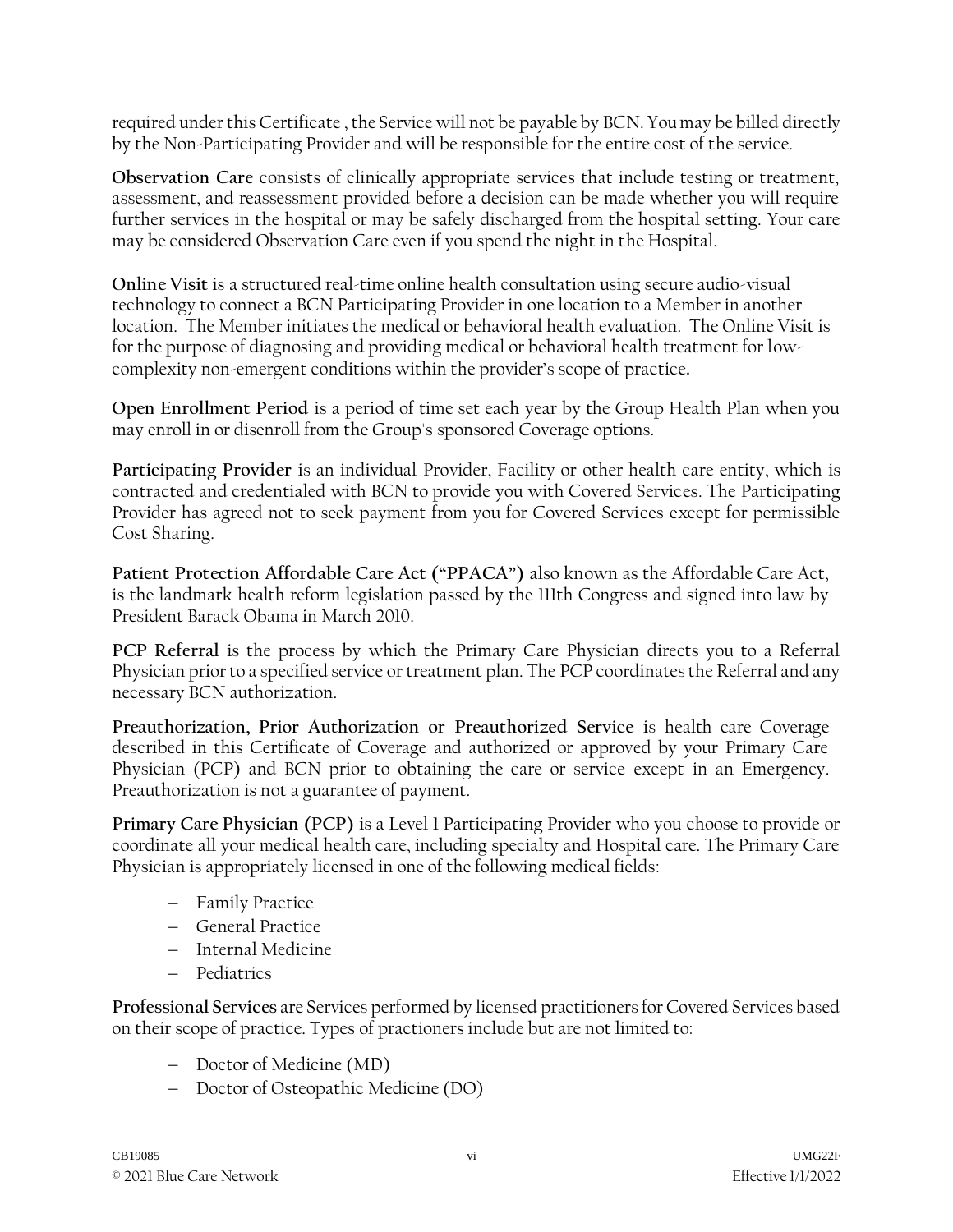- − Doctor of Podiatric Medicine (DPM)
- − Doctor of Chiropractic (DC)
- − Physician Assistant (PA)
- − Certified Nurse Practitioner (CNP)
- − Licensed Psychologist (LP)
- − Limited Licensed Psychologist (LLP)
- − Licensed Professional Counselor (LPC)
- − Licensed Master Social Worker (LMSW)
- − Licensed Marriage and Family Therapist (LMFT)
- − Certified Nurse Midwife (CNM)
- − Licensed Behavior Analyst (LBA)
- − Clinical Nurse Specialist-Certified (CNS-C)
- − Board Certified Athletic Trainers (BCAT)
- − Genetic Counselors (LGC)
- − Other providers as identified by BCN

**Referral Physician** is a provider to whom you are referred by a Primary Care Physician.

**Registered Member** is a Member who is outside of the GradCare Service Area as part of the approved off-site academic course of study or other field placement and has completed an Out of Area Academic Study/Field Placement Registration Form that has been accepted by Blue Care Network.

**Rehabilitation Services** are health care Services that help a person keep, get back or improve skills and functions for daily living that have been lost or impaired because a person was sick, hurt or disabled.

**Rescission** is the retroactive termination of a contract due to fraud or intentional misrepresentation of material fact.

**Respite Care** is temporary care provided to you in a nursing home, hospice Inpatient Facility, or Hospital so that your family member, friend or care giver can rest or take some time off from caring for you.

**Rider** describes any changes (additions, modifications, deletions, or revisions) to the Certificate of Coverage that is requested by the Group and Group Health Plan. A Rider may apply a Copay, Deductible, Coinsurance or Out-of-Pocket Maximum to select Covered Services. When there is a conflict between the Certificate of Coverage and the Rider, the Rider takes precedence.

**Routine** means non-urgent, non-emergent, non-symptomatic medical care provided for disease prevention**.**

**Service** is any surgery, care, treatment, supplies, devices, drugs or equipment given by a healthcare provider to diagnose or treat disease, injury or condition of pregnancy

**Service Area** is the geographic area made up counties or parts of counties, where we have been authorized by the state of Michigan to market and sell our health plans and where the majority of our Participating Providers are located.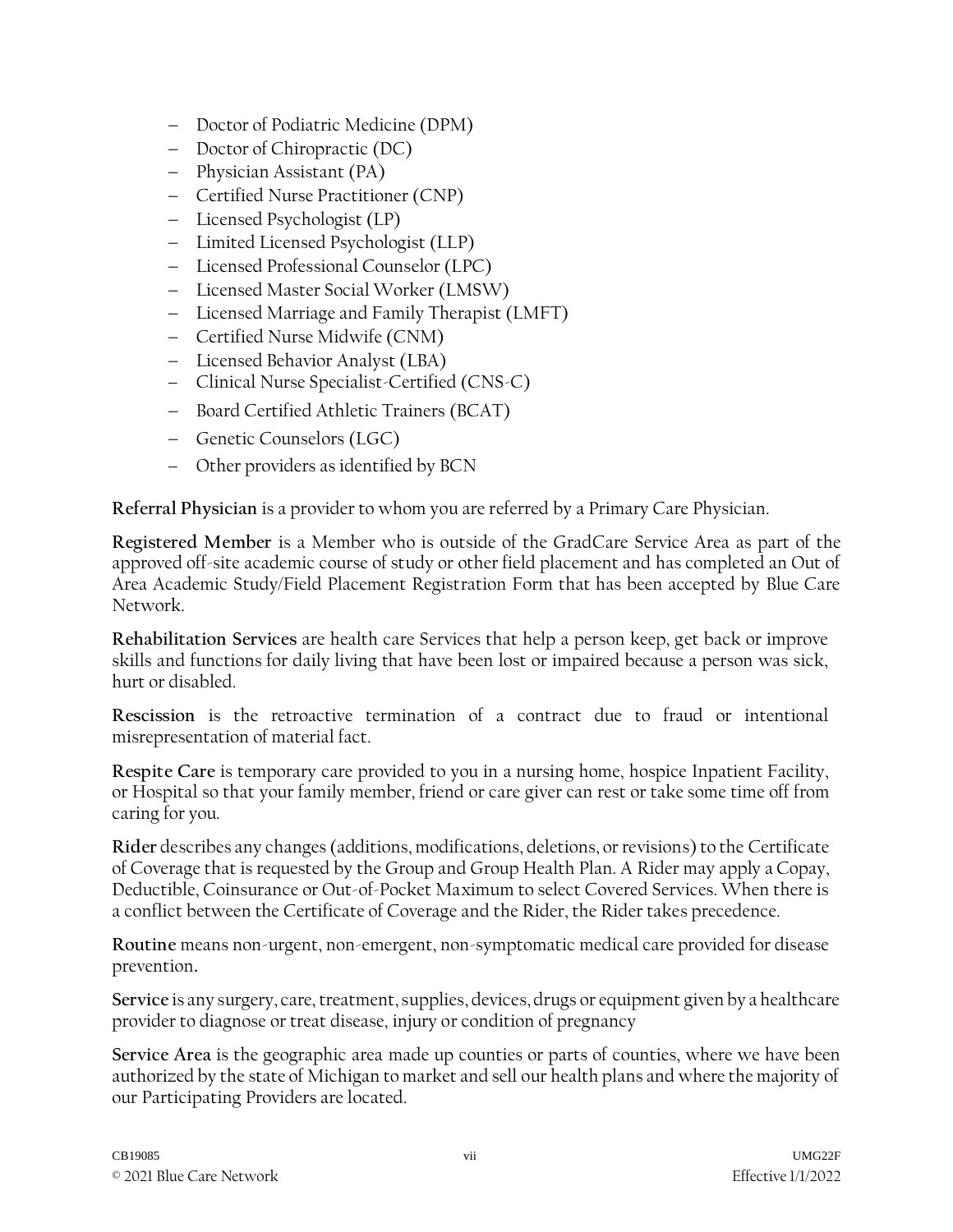**Skilled Care** means services that:

- − Require the skills of qualified technical or professional health personnel such as registered nurses, physical therapists, occupational therapists, and speech pathologists, and must be provided directly by or under the general supervision of these skilled nursing or skilled rehabilitation personnel to assure the safety of the Member and to achieve the medically desired result, and
- − Are ordered by the attending physician; and
- − Are Medically Necessary according to generally accepted medical standards

Examples include, but are not limited to, intravenous medication administration, complex wound care, and rehabilitation services. Skilled Care does not include private duty or hourly nursing, respite care, or other supportive or personal care services such as administration of routine medications, eye drops and ointments.

**Skilled Nursing Facility** is a state-licensed and certified nursing home that provides continuous skilled nursing and other health care services by or under the supervision of a physician and a registered nurse.

**Subscriber** is the eligible individual who has enrolled for health care Coverage with BCN. This person's employment is the basis for Coverage eligibility. This person is also referred to as the "Member".

**Surprise Billing** is an instance where a Member unknowingly receives care from a Non-Participating Provider or receives care from a Non-Participating Provider because a Participating Provider is unavailable and later receives an unexpected bill for the difference between what the provider charges and what we pay. See Surprise Billing section under Chapter 1.

**Telemedicine** is a secure real-time health care service, delivered via telephone, internet, or other electronic technology when you're not in your provider's presence. Telemedicine visits are for the purpose of treating an ongoing condition that is expected to result in multiple visits before the condition is resolved or stabilized. Contact for these services must be initiated by you or your provider and must be within your provider's scope of practice for both medical and behavioral health services.

**Urgent Care Center** is a Facility that provides services that are a result of an unforeseen sickness, illness, injury, or the onset of Acute or severe symptoms. Urgent Care Centers are not same as a Hospital Emergency department or doctor's offices.

**Your Benefits** is Chapter 2 that provides a detailed description of Coverage, including exclusions and limitations.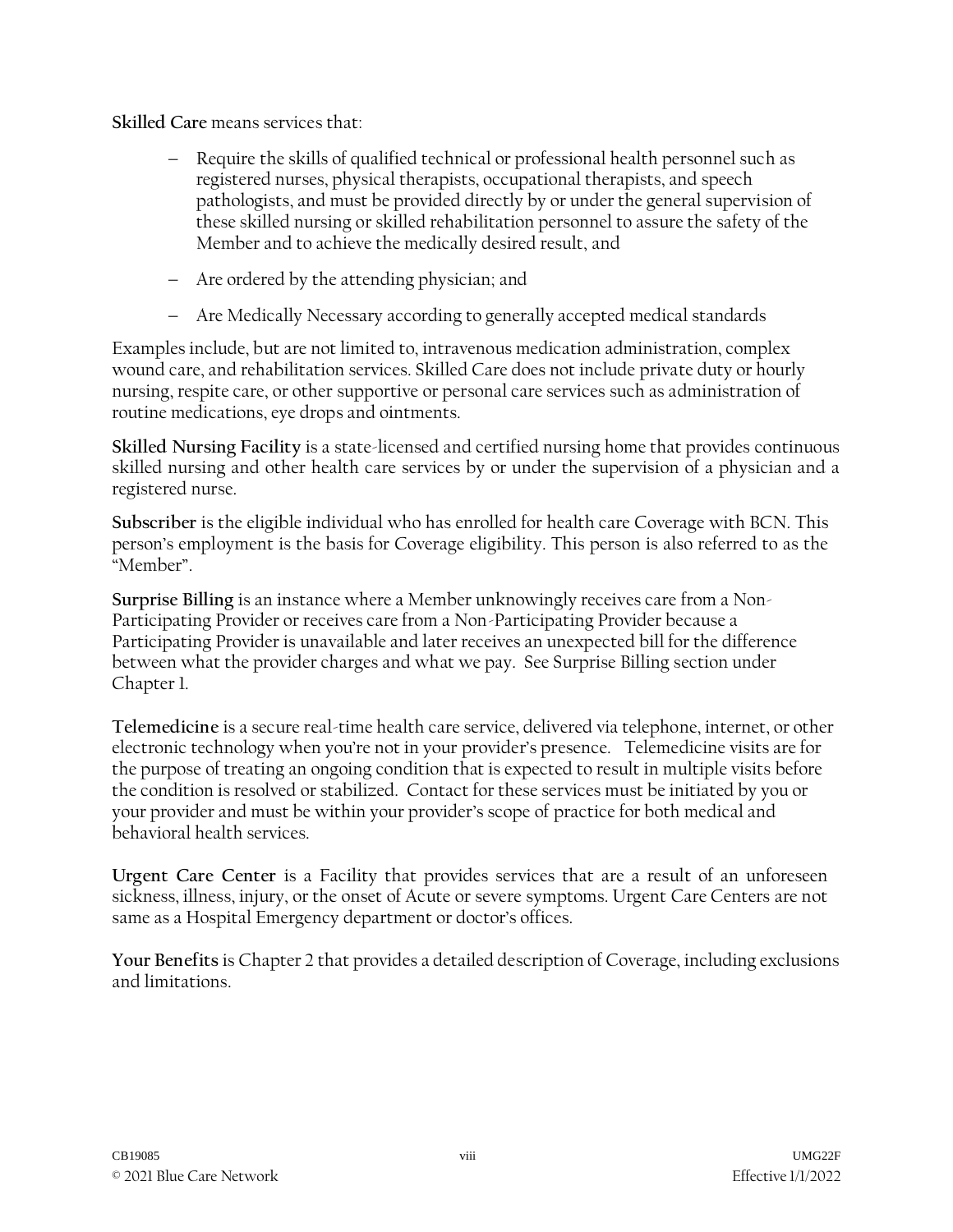# **Table of Contents**

| <b>Topic</b>       |                                                                    | Page |
|--------------------|--------------------------------------------------------------------|------|
| <b>Definitions</b> |                                                                    |      |
|                    |                                                                    |      |
|                    | SECTION 1: ELIGIBILITY, ENROLLMENT & EFFECTIVE DATE OF COVERAGE 15 |      |
| 1.1                |                                                                    |      |
| 1.2                |                                                                    |      |
|                    |                                                                    |      |
| 2.1                |                                                                    |      |
| 2.2                |                                                                    |      |
| 2.3                |                                                                    |      |
| 2.4                |                                                                    |      |
|                    |                                                                    |      |
| 3.1                |                                                                    |      |
| 3.2                |                                                                    |      |
| 3.3                |                                                                    |      |
| 3.4                |                                                                    |      |
| 3.5                |                                                                    |      |
|                    |                                                                    |      |
| 4.1                |                                                                    |      |
| 4.2                |                                                                    |      |
| 4.3                |                                                                    |      |
| 4.4                |                                                                    |      |
| 4.5                |                                                                    |      |
| 4.6                |                                                                    |      |
|                    |                                                                    |      |
| 5.1                |                                                                    |      |
| 5.2                |                                                                    |      |
| 5.3                |                                                                    |      |
| 5.4                |                                                                    |      |
|                    |                                                                    |      |
| 6.1                |                                                                    |      |
| 6.2                |                                                                    |      |
|                    |                                                                    |      |
| 7.1                |                                                                    |      |
| 7.2                |                                                                    |      |
| 7.3                |                                                                    |      |
| 7.4                |                                                                    |      |
| 7.5                |                                                                    |      |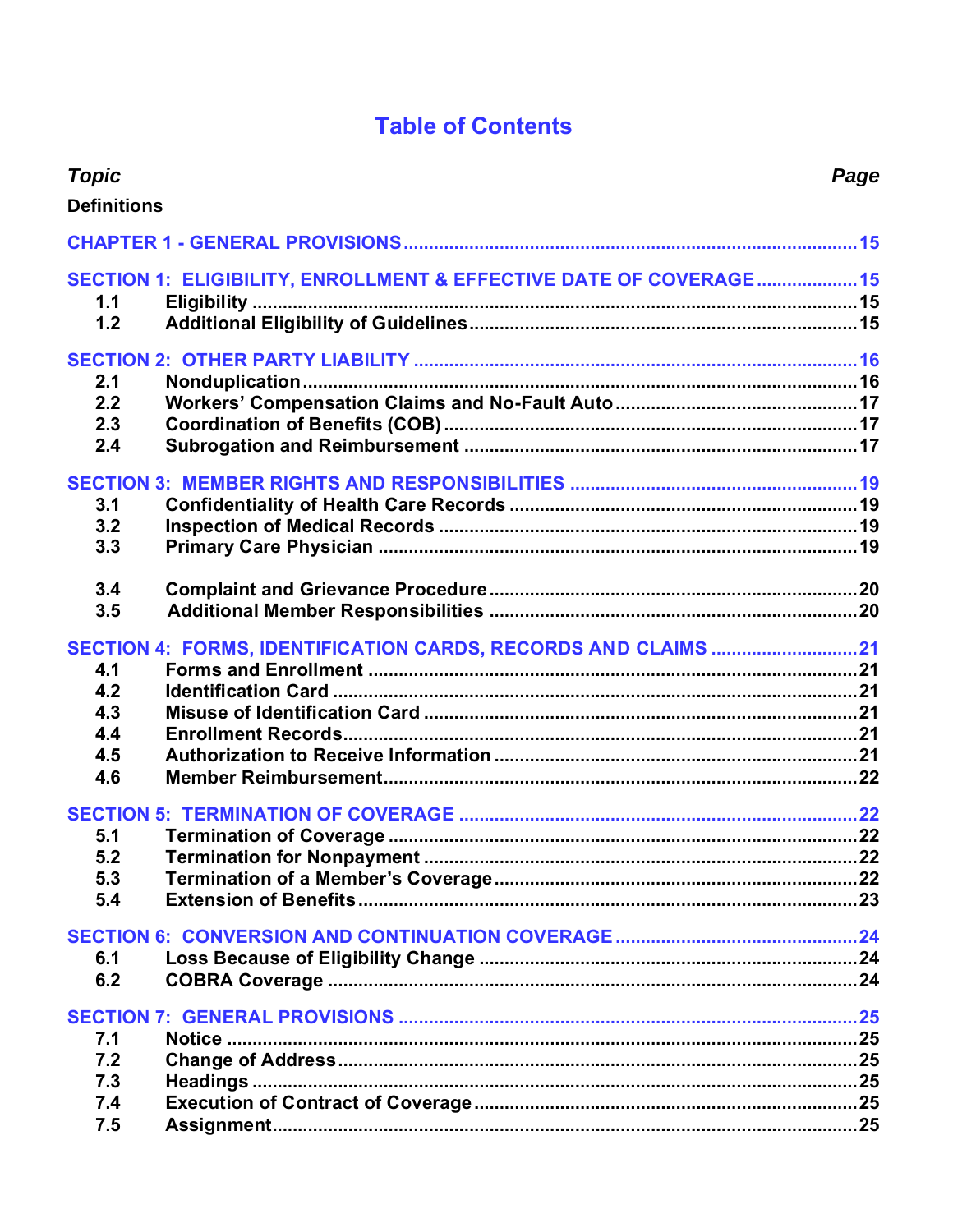| 8.1               |  |
|-------------------|--|
| 8.2               |  |
| 8.3               |  |
| 8.4               |  |
| 8.5               |  |
| 8.6               |  |
| 8.7               |  |
| 8.8               |  |
| 8.9               |  |
| 8.10              |  |
| 8.11              |  |
| 8.12              |  |
| 8.13              |  |
| 8.14              |  |
| 8.15              |  |
| 8.16              |  |
| 8.17              |  |
| 8.18              |  |
| 8.19              |  |
| 8.20              |  |
| 8.21              |  |
| 8.22              |  |
| 8.23              |  |
| 8.24              |  |
| 8.25              |  |
| 8.26              |  |
| 8.27              |  |
| 8.28              |  |
| <b>SECTION 9:</b> |  |
| 9.1               |  |
| 9.2               |  |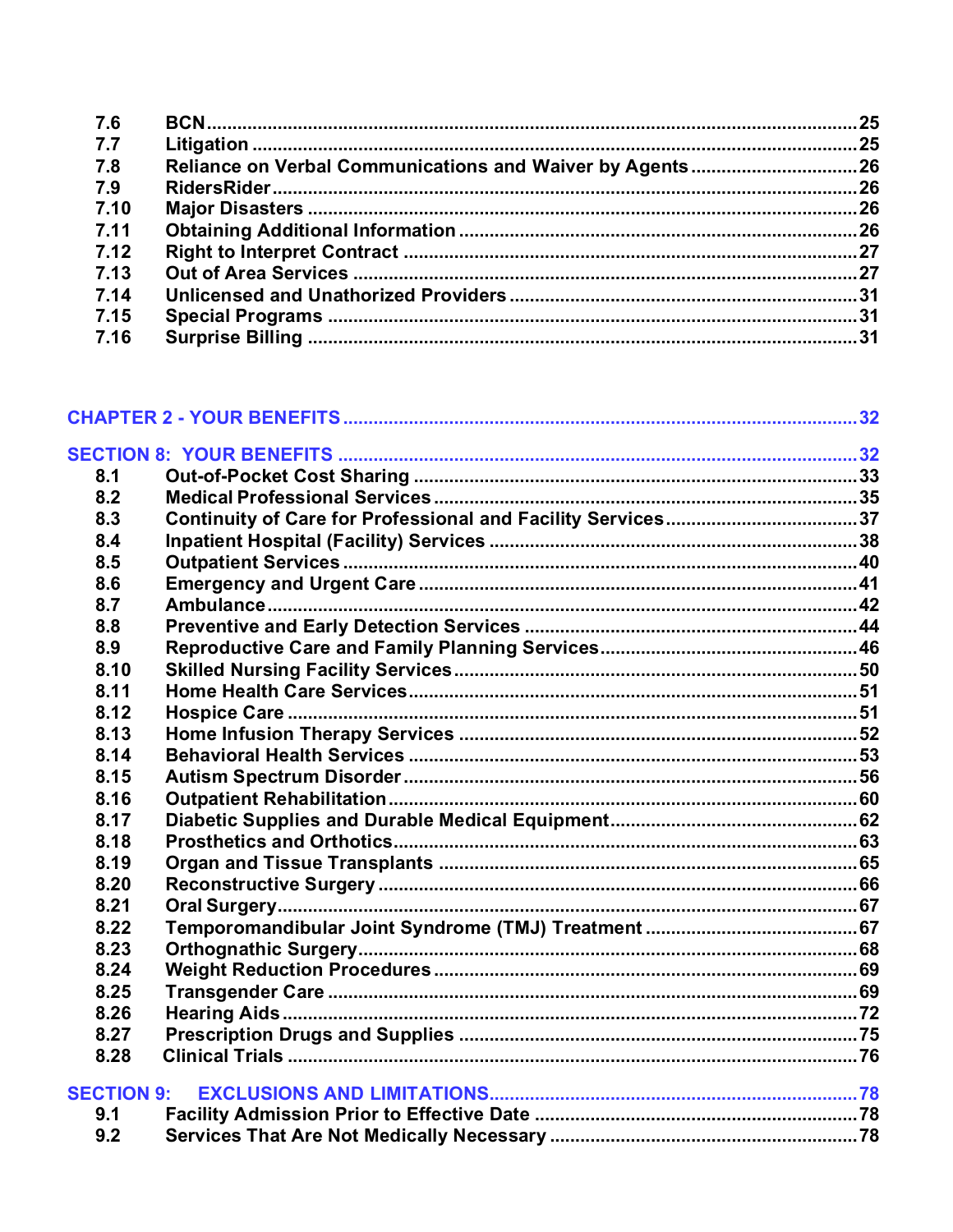| 9.3  |  |
|------|--|
| 9.4  |  |
| 9.5  |  |
| 9.6  |  |
| 9.7  |  |
| 9.8  |  |
| 9.9  |  |
| 9.10 |  |
| 9.11 |  |
| 9.12 |  |
| 9.13 |  |
| 9.14 |  |
|      |  |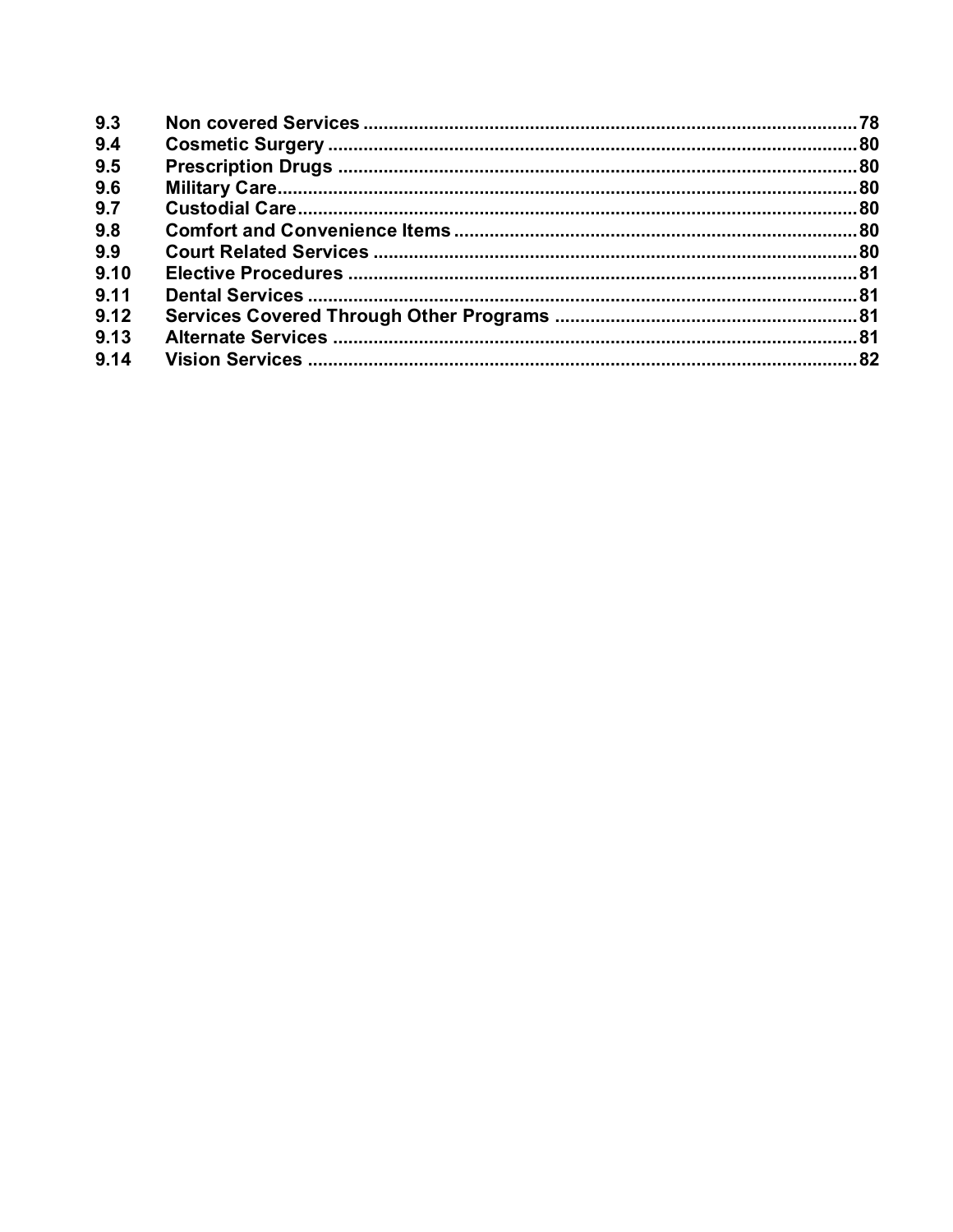# <span id="page-12-0"></span>**CHAPTER 1 - GENERAL PROVISIONS**

# <span id="page-12-1"></span>**Section 1: Eligibility, Enrollment & Effective Date of Coverage**

All Subscribers must meet eligibility requirements set by BCN and the University of Michigan.

All Members must live in the Service Area unless stated otherwise in this chapter.

# <span id="page-12-2"></span>*1.1 Eligibility*

University of Michigan is responsible for determining eligibility. BCN does not make eligibility determinations but updates its files to record eligibility information provided by the University of Michigan. Please contact the University of Michigan Benefits Office for eligibility information.

## <span id="page-12-3"></span>*1.2 Additional Eligibility of Guidelines*

The following guidelines apply to all GradCare Members:

- **Medicare:** If you are not an active employee and become eligible to enroll in Medicare, you are eligible to enroll in only the amended U-M Premier Care Plan that coordinates coverage with Medicare. If you are not an active employee, you or your Family Dependent must enroll in and maintain both Medicare Part A and Medicare Part B when you are eligible. Except as otherwise provided by applicable law, Benefits for Members eligible for Medicare coverage are not duplicated. If Medicare is the primary payor or would be the primary payor if you or your Family Dependent enrolled in Medicare, your Benefits will be reduced accordingly.
- **Out of Service Area:** A Family Dependent choosing to register for out of service area coverage must reside outside of the following counties for at least three consecutive months: Genesee, Ingham, Jackson, Lapeer, Livingston, Macomb, Monroe, Oakland, St. Clair, Washtenaw or Wayne. In addition, for coverage, Family Dependents are required to receive services within 50 miles of the out of service area address registered with BCN. For additional information on registration procedures, please call BCN Customer Service at number listed in the Member Handbook or on the ID Card.

This does not change any other conditions of Coverage described in the Certificate of Coverage. For example, health care services are Covered Services only if and to the extent they are:

- Medically Necessary, as determined by BCN; and
- Listed in Section 8 (Your Benefits) of the Certificate of Coverage; and
- Not limited or excluded under Section 9 (Exclusions and Limitations).

Certain services are Covered Services only if they are Preauthorized by BCN. Family Dependents may receive information about which services require authorization by contacting BCN Customer Service at the number listed in the Member Handbook or on the ID Card.

A Family Dependent must notify BCN before receiving any services from a non-Contracted provider that require prior authorization. A Family Dependent who does not receive prior authorization from BCN when required under this Certificate of Coverage will be responsible for payment in full (100%) of the cost of those services.

The following Family Dependents are not covered: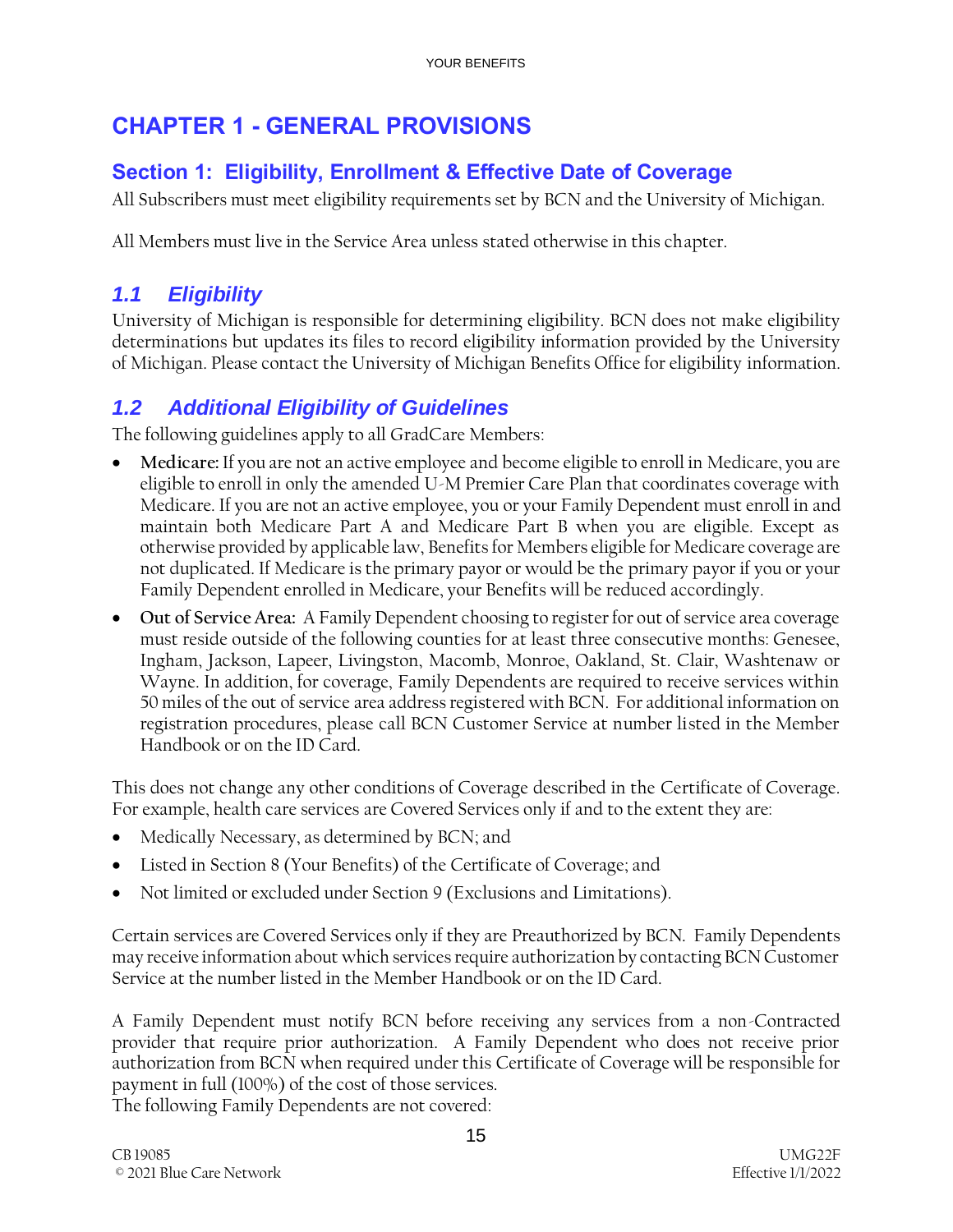- − Family Dependents who are outside of the service area for vacation
- − Family Dependents who reside outside the service area to attend school for less than one semester, or less than three (3) months
- − Family Dependents who are not students and reside outside the Premier Care Provider Network 1 area for less than three (3) months
- − Individuals who misrepresent that they are residing out of the Service Area are not covered
- − Family Dependents who are not residents of the United States (or the portion of Canada within 50 miles of the Service Area)
- **Change of Status:** You agree to notify Group Health Plan within 30 days of any change in eligibility status of you or any Family Dependents. When you are no longer eligible for Coverage, you are responsible for payment for any services or benefits unless the services are covered under other health benefit plan or insurance.
- **If you were admitted to a hospital or skilled nursing facility** prior to the effective date of this Certificate of Coverage you will be covered for inpatient care on the effective date of Coverage only if:
	- − You have no continuing coverage under any other health benefits contract, program or insurance;
	- − BCN authorizes inpatient care as Medically Necessary upon notification of admission; and
	- − Your medical management is transferred to your BCN Primary Care Physician before or on the effective date.
- **We will only pay for Covered Services you receive while** you are a Member and covered under this Certificate and attached Riders. Once your Coverage under this Certificate ends, any attached Riders to this Certificate will automatically end without further action or notice by BCN.

# <span id="page-13-0"></span>**Section 2: Other Party Liability**

BCN does not pay claims or coordinate benefits for services that:

- Are not provided or Preauthorized by BCN and a Primary Care Physician; or
- Are not Covered Services under this Certificate of Coverage.

It is your responsibility to provide complete and accurate information requested by us in order to administer Section 2. Failure to provide requested information, including information about other Coverage, may result in denial of claims.

# <span id="page-13-1"></span>*2.1 Nonduplication*

- BCN Coverage provides you with benefits for health care services as described in this Certificate of Coverage.
- BCN does not duplicate benefits or pay more for Covered Services than the actual fees. This includes no duplicate benefits paid for no-fault auto related claims.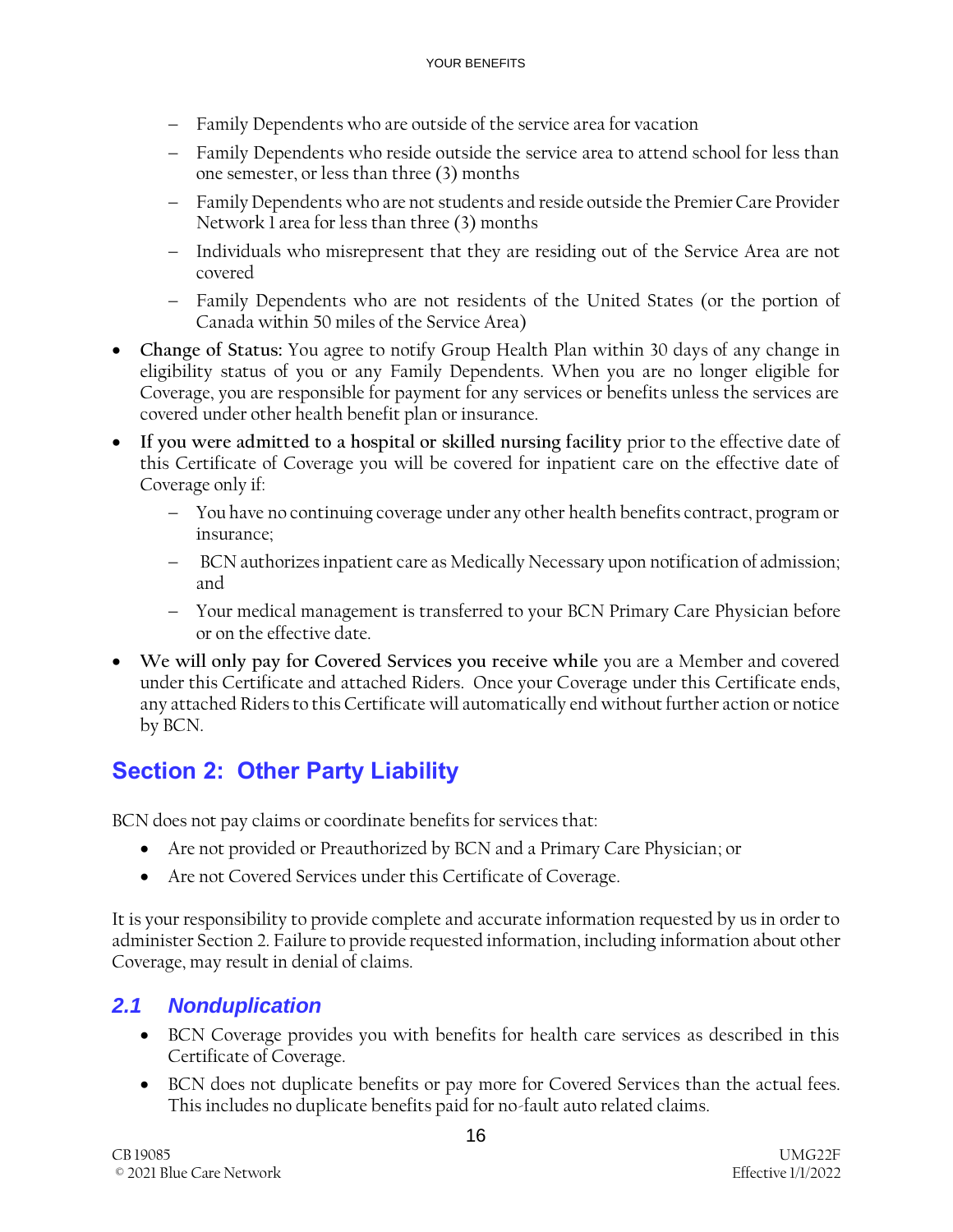• Coverage described in this Certificate of Coverage will be reduced to the extent that the services are available or payable by other health plans or policies under which you may be covered, whether or not you make a claim for the payment under such health plan or policy.

# <span id="page-14-0"></span>*2.2 Workers' Compensation Claims and No-Fault Auto*

Benefits under this Benefits Document exclude services and treatment for any work-related injury to the extent that benefits are paid or payable under any workers' compensation program or other similar program. Where services are provided by Group Health Plan, Group Health Plan is assigned the Member's rights to seek reimbursement from the other program or insurer.

Benefits under this Certificate of Coverage will not be reduced for automobile claims because of the existence of coverage under a Member's non-coordinated no-fault automobile policy; the health plan will assume primary liability to provide benefits available under this Certificate of Coverage in accordance with this Certificate of Coverage's terms and conditions.

If a Member is injured while riding a motorcycle due to an accident with an automobile, then the automobile insurance for the involved automobile is primary for the Member's medical services. BCN would provide for Covered Services under this Certificate as the secondary plan.

If a Member is injured in a motorcycle accident that does not involve an automobile and if the motorcycle insurance plan provides medical coverage, then BCN plan would pay as primary is primary. The motorcycle insurance plan would pay as the secondary plan.

# <span id="page-14-1"></span>*2.3 Coordination of Benefits (COB)*

We coordinate Benefits payable under this Certificate of Coverage per Michigan's Coordination of Benefits Act.

When you have coverage under a Certificate of Coverage or policy that does not contain a coordination of benefits provision, that policy will pay first as the Primary Plan. This means benefits under the other coverage will be determined before the benefits of your BCN Coverage.

After those benefits are determined, the University of Michigan's benefits and the benefits of the other plan will be coordinated to provide 100% coverage whenever possible for services covered partly or totally under either plan. In no case will payments be more than the amounts to which providers or you as a Member are entitled.

# <span id="page-14-2"></span>*2.4 Subrogation and Reimbursement*

Subrogation is the assertion by BCN of your right, or the rights of your dependents or representatives, to make a legal claim against or to receive money or other valuable consideration from another person, insurance company or organization.

Reimbursement means the right of BCN to make a claim against you, your dependents or representatives if you or they have received funds or other valuable consideration from another party responsible for benefits paid by BCN.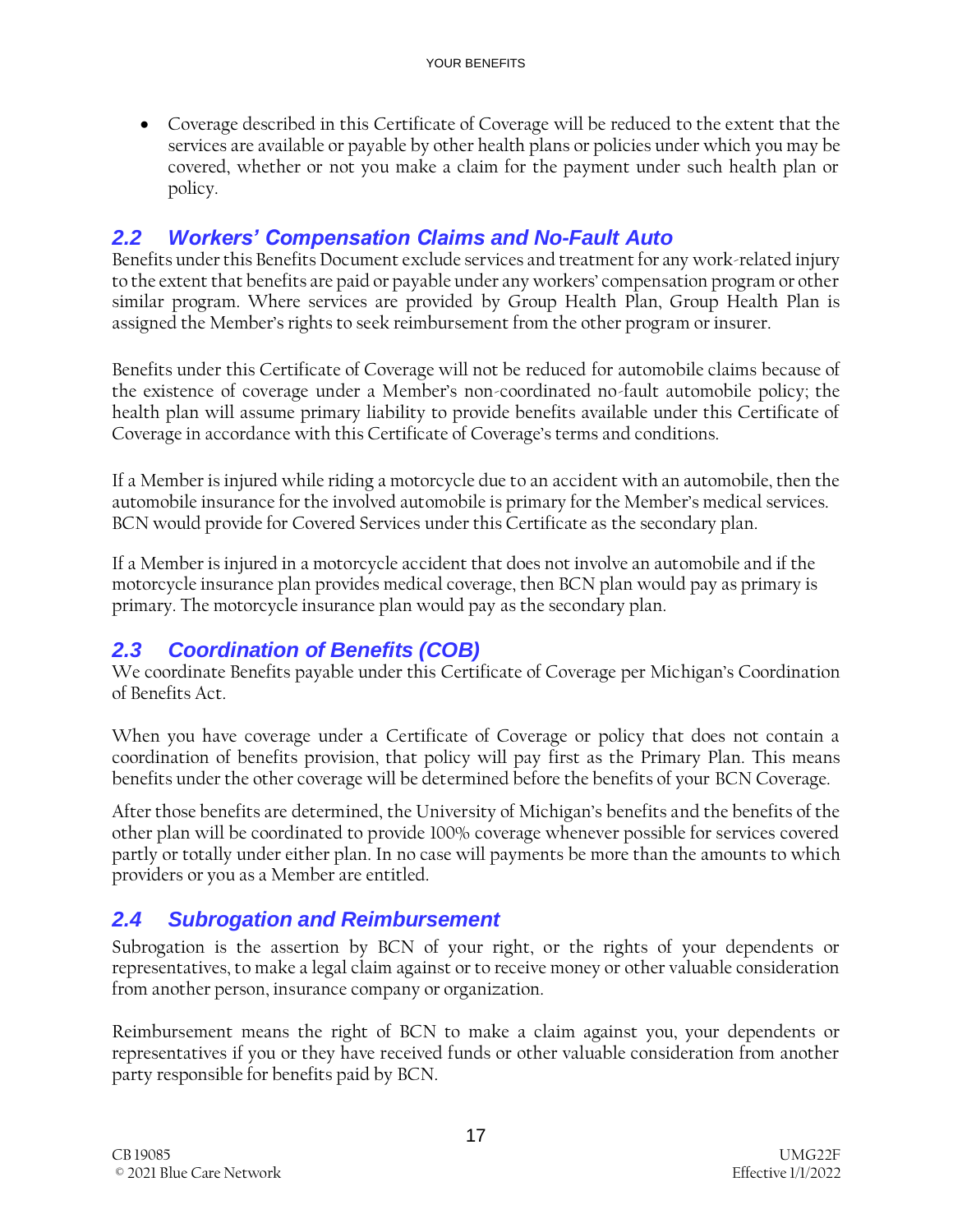**Definitions:** The following terms are used in this section and have the following meanings.

**"Claim for Damages"** means a lawsuit or demand against another person or organization for compensation for an injury to a person when the injured party seeks recovery for the medical expenses.

**"Collateral Source Rule"** is a legal doctrine that requires the judge in a personal injury lawsuit to reduce the amount of payment awarded to the plaintiff by the amount of benefits BCN paid on behalf of the injured person.

**"Common Fund Doctrine"** is a legal doctrine that requires BCN to reduce the amount received through subrogation by a pro rata share of the plaintiff's court costs and attorney fees.

**"First Priority Security Interest"** means the right to be paid before any other person from any money or other valuable consideration recovered by:

- Judgment or settlement of a legal action
- ◆ Settlement not due to legal action
- Undisputed payment

**"Lien"** means a first priority security interest in any money or other valuable consideration recovered by judgment, settlement or otherwise up to the amount of benefits, costs and legal fees BCN paid as a result of plaintiff's injuries.

**"Made Whole Doctrine"** is a legal doctrine that requires a plaintiff in a lawsuit to be fully compensated for his or her damages before any Subrogation Liens may be paid.

**"Other Equitable Distribution Principles"** means any legal or equitable doctrines, rules, laws or statutes that may reduce or eliminate all or part of BCN's claim of Subrogation.

**"Plaintiff"** means a person who brings the lawsuit or claim for damages. The plaintiff may be the injured party or a representative of the injured party.

#### *Your Responsibilities*

In certain cases, BCN may have paid for health care services for you or other Members on the Contract, which should have been paid by another person, insurance company or organization. In these cases:

− You assign to us your right to recover what BCN paid for your medical expenses for the purpose of subrogation. You grant BCN a Lien or Right of Recovery.

Reimbursement on any money or other valuable consideration you receive through a judgment, settlement or otherwise regardless of 1) who holds the money or other valuable consideration or where it is held, 2) whether the money or other valuable consideration is designated as economic or non-economic damages, and 3) whether the recovery is partial or complete.

- − You agree to inform BCN when your medical expenses should have been paid by another party but was not due to some act or omission.
- − You agree to inform BCN when you hire an attorney to represent you, and to inform your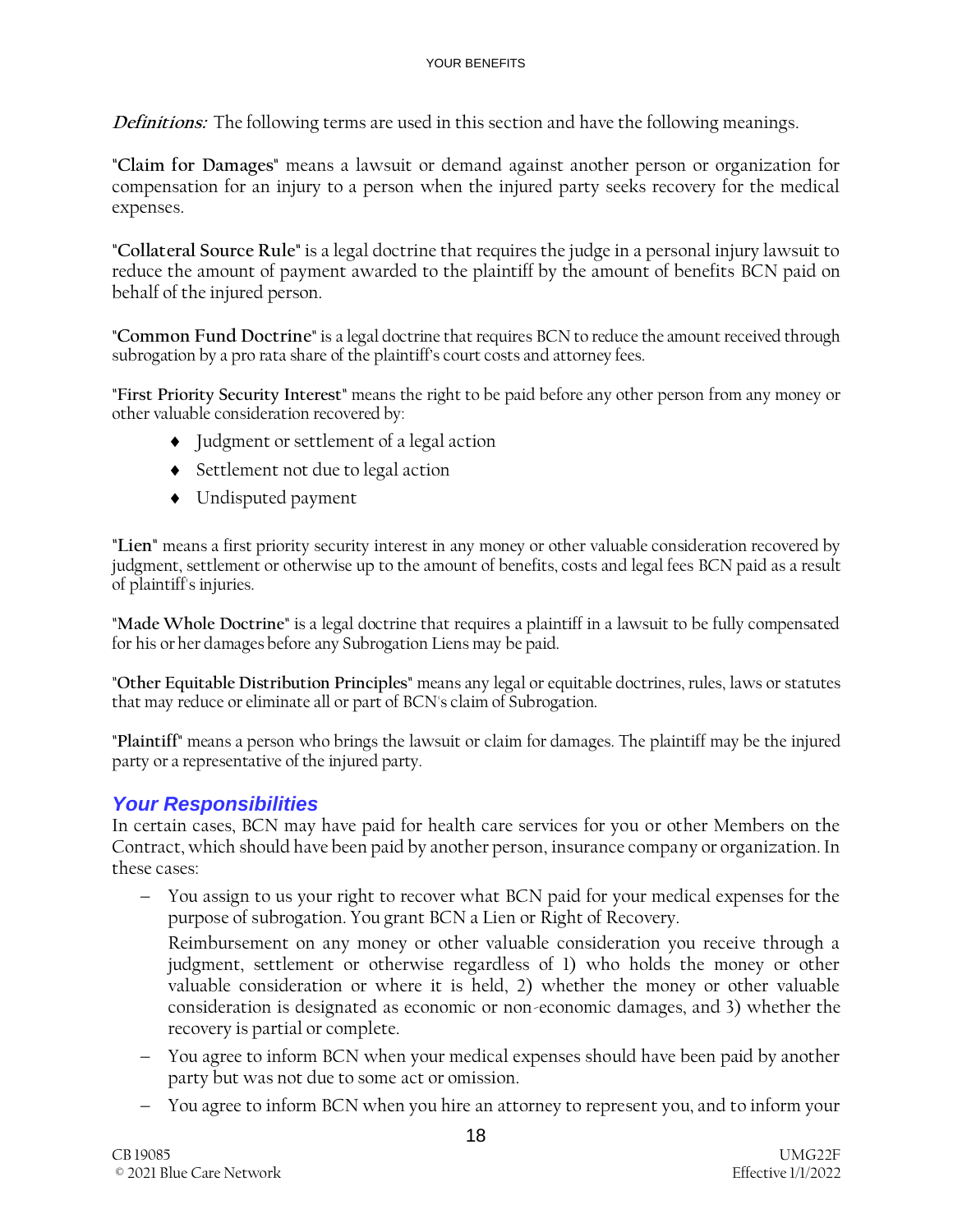attorney of BCN's right and your obligations under this Certificate of Coverage.

- − You must do whatever is reasonably necessary to help BCN recover the money paid to treat the injury that caused you to claim damages for personal injury.
- − You must not settle a personal injury claim without first obtaining a written consent from BCN if payment was made for the treatment you received for that injury.
- − You agree to cooperate with BCN in the efforts to recover money paid on your behalf.
- − You acknowledge and agree that this Certificate of Coverage supersedes any Made Whole Doctrine, Collateral Source Rule, Common Fund Doctrine or other Equitable Distribution Principles.

# <span id="page-16-0"></span>**Section 3: Member Rights and Responsibilities**

## <span id="page-16-1"></span>**3.1 Confidentiality of Health Care Records**

Your health care records will be kept confidential by BCN, its agents and the providers who treat you.

**You agree** to permit providers to release information to BCN. This can include medical records and claims information related to services you may receive or have received.

**BCN agrees** to keep this information confidential, and to ensure that BCN also maintains the confidentiality. This information will be used and disclosed only as authorized or required by law.

It is your responsibility to cooperate with BCN by providing health history information and helping to obtain prior medical records at the request of either BCN.

## <span id="page-16-2"></span>*3.2 Inspection of Medical Records*

You have access to your own medical records or those of your minor children or wards at your provider's office during regular office hours. In some cases, access to records of a minor without the minor's consent may be limited by law or applicable policy.

# <span id="page-16-3"></span>*3.3 Primary Care Physician*

You are required to select a Primary Care Physician (PCP). You have the right to designate any Primary Care Physician who is a Participating Physician and who is able to accept you or your family members.

For children under the age of 18 ("Minors"), you may designate a Participating pediatrician as the PCP if the Participating pediatrician is available to accept the child as a patient. Alternatively, the parent or guardian of a Minor may select a Participating family practitioner or general practitioner as the Minor's PCP, and may access a Participating pediatrician for general pediatric services for the Minor (hereinafter "Pediatric Services"). No PCP Referral is required for a Minor to receive pediatric services from the Participating pediatrician.

You do not need Preauthorization from BCN or from any other person, including your PCP, in order to obtain access to obstetrical or gynecological care from a Participating Provider who specializes in obstetric and gynecologic care. The Participating specialist, however, may be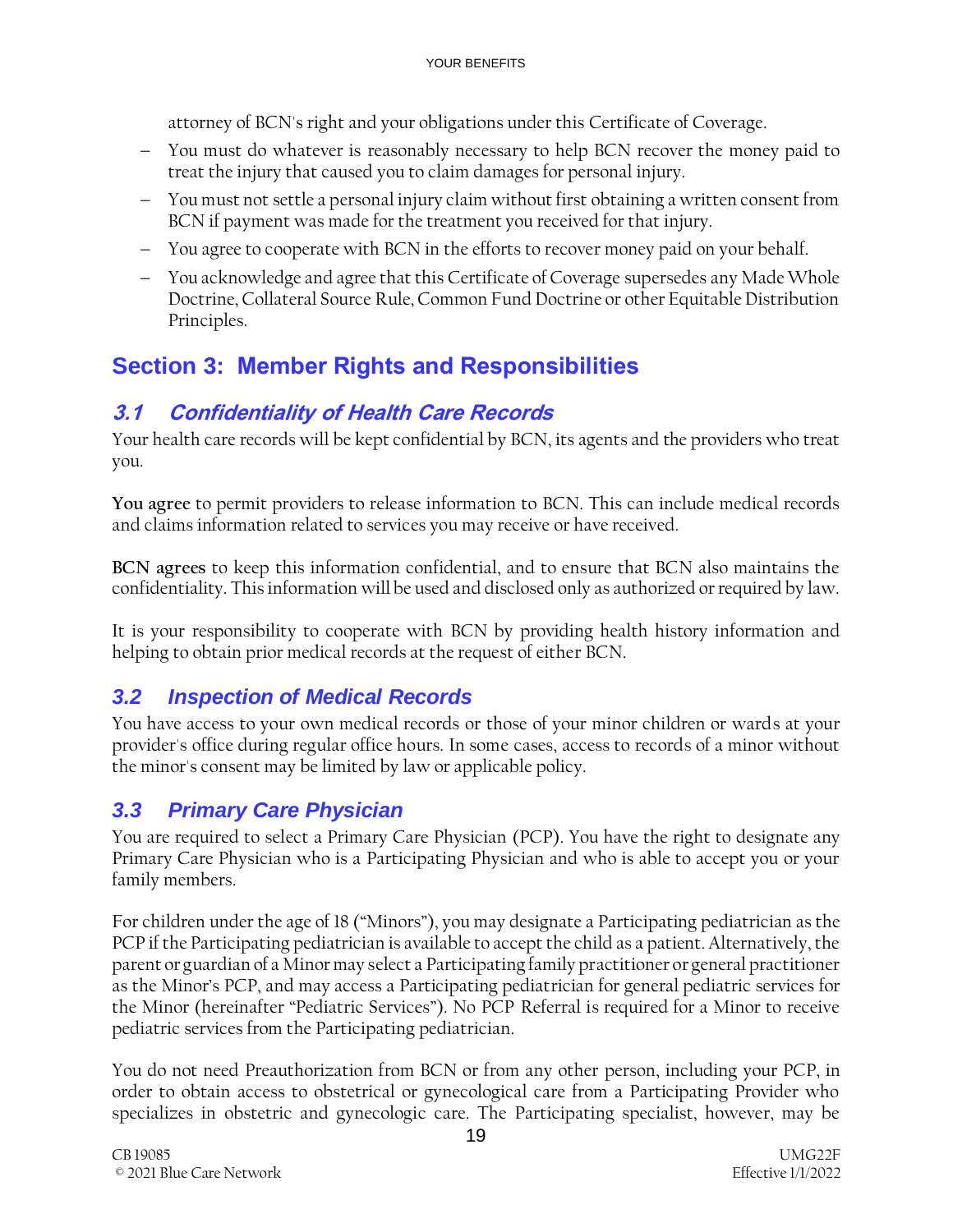required to comply with certain BCN procedures, including obtaining Preauthorization for certain services, following a pre-approved treatment plan, or procedures for making Referrals. The female Member retains the right to receive the obstetrical or gynecological services directly from her PCP.

For information on how to select a PCP, and for a current list of Participating PCPs, Participating pediatricians and Participating health care professionals who specialize in obstetrics and gynecology contact Customer Service at the number provided on the back of your ID Card. You can also find this information a[t https://www.bcbsm.com/.](https://www.bcbsm.com/)

If after reasonable efforts, you and the PCP are unable to establish and maintain a satisfactory physician-patient relationship, you may be transferred to another PCP. If a satisfactory physicianpatient relationship cannot be established and maintained, you may be asked to disenroll upon 30 days written advance notice; all Dependent Family Members will also be required to disenroll from Coverage. (See Section 5.3)

## <span id="page-17-0"></span>*3.4 Complaint and Grievance Procedure*

If you have a complaint or grievance regarding any aspect of the services received, you must follow the Group Health Plan grievance procedure. You receive a copy of this procedure when you become a Member. You also may obtain a copy at any time by contacting BCN at the number provided on your ID card.

## <span id="page-17-1"></span>*3.5 Additional Member Responsibilities*

You have the responsibility to do the following.

- Read this Certificate of Coverage and all Group Health Plan documents, and call Customer Service for any questions.
- Comply with the plans and instructions for care that you have agreed on with your practitioners.
- Provide, to the extent possible, complete and accurate information that BCN, BCN and Participating Providers need in order to provide you with care.
- Make and keep appointments for non-emergent medical care. You must call the doctor's office if you need to cancel an appointment.
- Participate in the medical decisions regarding your health.
- Participate in understanding your health problems and developing mutually agreed upon treatment goals.
- Comply with the terms and conditions of the Coverage provided by Group Health Plan.

# <span id="page-17-2"></span>**Section 4: Forms, Identification Cards, Records and Claims**

## <span id="page-17-3"></span>*4.1 Forms and Enrollment*

You must complete and submit any enrollment form or other forms that Group Health Plan, or BCN requests. You warrant that any information you submit is true, correct and complete.

The submission of false or misleading information in connection with Coverage is cause for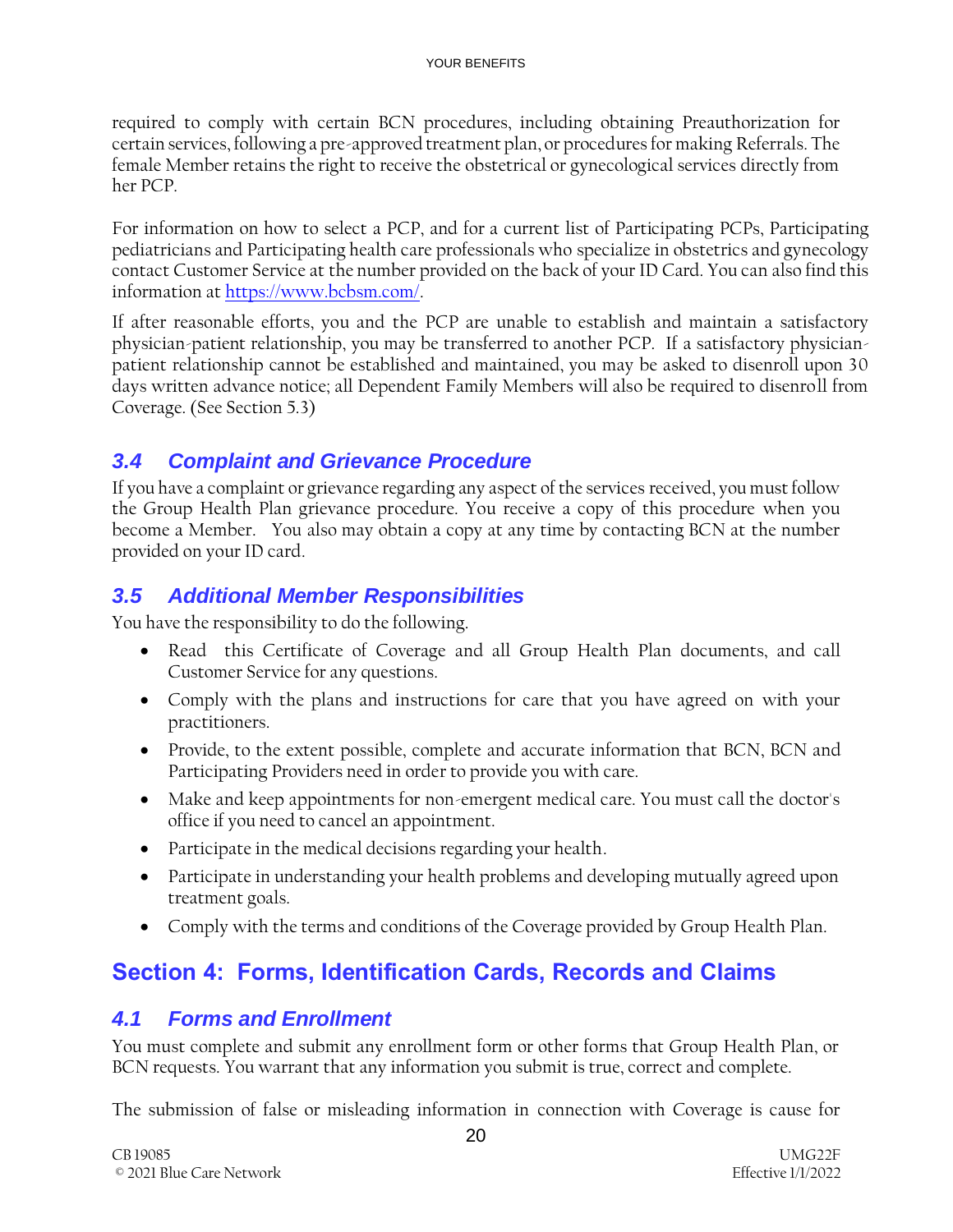Rescission of your contract within 30 days written advance notice. You have the right to appeal the decision to Rescind your Coverage by following the Complaint and Grievance procedure on our website at [https://www.bcbsm.com/importantinfo.](https://www.bcbsm.com/importantinfo) To obtain a copy, you can call Customer Service at the number on the back of your ID card.

## <span id="page-18-0"></span>*4.2 Identification Card*

You will receive a BCN identification card. You must present this card whenever you receive or seek services from a provider. This card is the property of BCN and its return may be requested at any time.

To be entitled to Coverage, the person using the card must be the Member on whose behalf Group or Group Health Plan have agreed to provide benefits. If a person is not entitled to receive services, the person must pay for the services received.

If you have not received your card or your card is lost or stolen, please contact Customer Service immediately by calling the number provided in the Member Handbook. Information regarding how to obtain a new ID card is also available at **bcbsm.com**.

## <span id="page-18-1"></span>*4.3 Misuse of Identification Card*

BCN may confiscate your ID card and may terminate Coverage if you misuse your ID card by doing any of the following.

- Permit any other person to use your card.
- Attempt to or defraud BCN.

## <span id="page-18-2"></span>*4.4 Enrollment Records*

- Enrollment records will be maintained by BCN as provided by Group Health Plan.
- Coverage will not be available unless information is submitted to us in a satisfactory format by you or the Group Health Plan.
- You are responsible for correcting any inaccurate information provided to Group Health Plan, or BCN. If you intentionally fail to correct inaccurate information, you will be responsible to reimburse BCN for any service paid based on the incorrect information.

# <span id="page-18-3"></span>*4.5 Authorization to Receive Information*

By accepting Coverage described under this Certificate of Coverage, you agree that:

- BCN may obtain any information from providers in connection with Coverage;
- BCN may disclose any of your medical information to your PCP or other treating physicians as permitted by law; and
- BCN may copy records related to your care.

## *4.6 Member Reimbursement*

Your Coverage is designed to avoid the requirement that you pay a provider for Covered Services other than Copayment or Deductible when applicable. If, however, circumstances require you to pay a provider, BCN will reimburse you for those Covered Services if you provide written proof of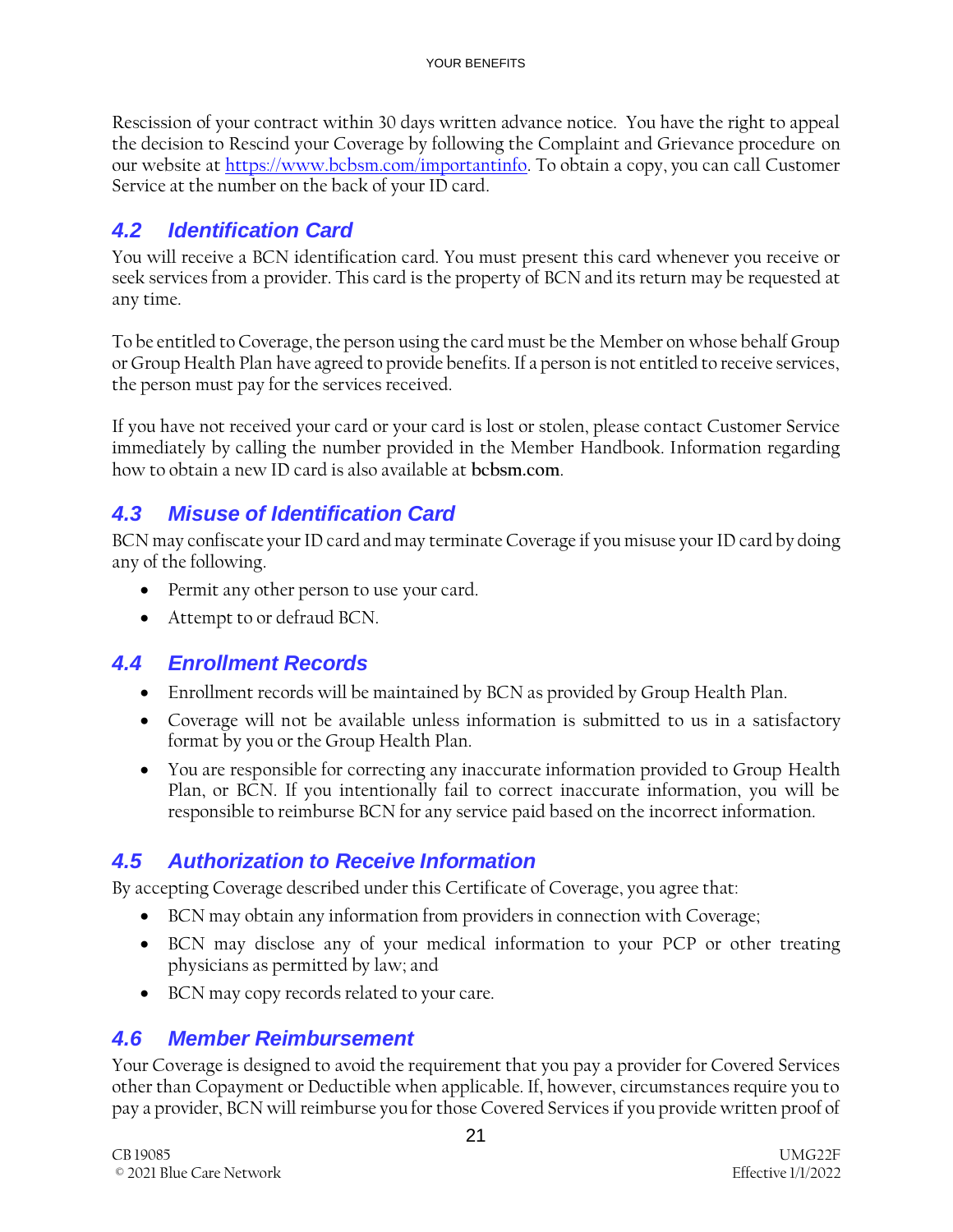the payment within 12 months of the date of service.

Additional information regarding the process for submitting a claim for reimbursement and the Reimbursement Form are included in the Member Handbook.

**NOTE:** Claims submitted more than 12 months after the date of service will not be reimbursed by BCN.

# <span id="page-19-0"></span>**Section 5: Termination of Coverage**

## <span id="page-19-1"></span>*5.1 Termination of Coverage*

Coverage described in this Certificate of Coverage will continue in effect for the period of time the ASC remains in effect. The ASC and Coverage continue from year to year, subject to the rights of Group, Group Health Plan and BCN to terminate the ASC. Benefits for all members of the group will terminate on the date the Certificate of Coverage terminates as permitted by law.

## <span id="page-19-2"></span>*5.2 Termination for Nonpayment*

#### **Nonpayment by Group**

- If the Group fails to reimburse BCN according to the terms of the ASC, BCN may terminate the ASC.
- If the ASC is terminated for nonpayment, any services received by you after the date of termination and paid by BCN will be charged to you and to the Group as permitted by law.

#### **Nonpayment of Member Copayment and Deductible**

BCN may terminate Coverage under the following conditions:

- If you fail to pay Copayments or other fees within 90 days of their due date; or
- If you do not make or comply with acceptable payment arrangements with the Participating Provider to correct the situation.

The termination will be effective upon 60 days' notice by BCN.

## <span id="page-19-3"></span>*5.3 Termination of a Member's Coverage*

#### **Termination**

Coverage may also be terminated for any of the reasons listed below. Such termination is subject to notice and grievance rights required by law:

- a) You no longer meet eligibility requirements.
- b) Coverage is cancelled for nonpayment.
- c) You misuse your Coverage
	- a. Misuse includes illegal or improper use of your Coverage such as:
		- i. Allowing an ineligible person to use your Coverage
		- ii. Requesting payment for services you did not receive
- d) You fail to repay the Group Health Plan for payments we made for services that were not a benefit under this Certificate, subject to your rights under the appeal process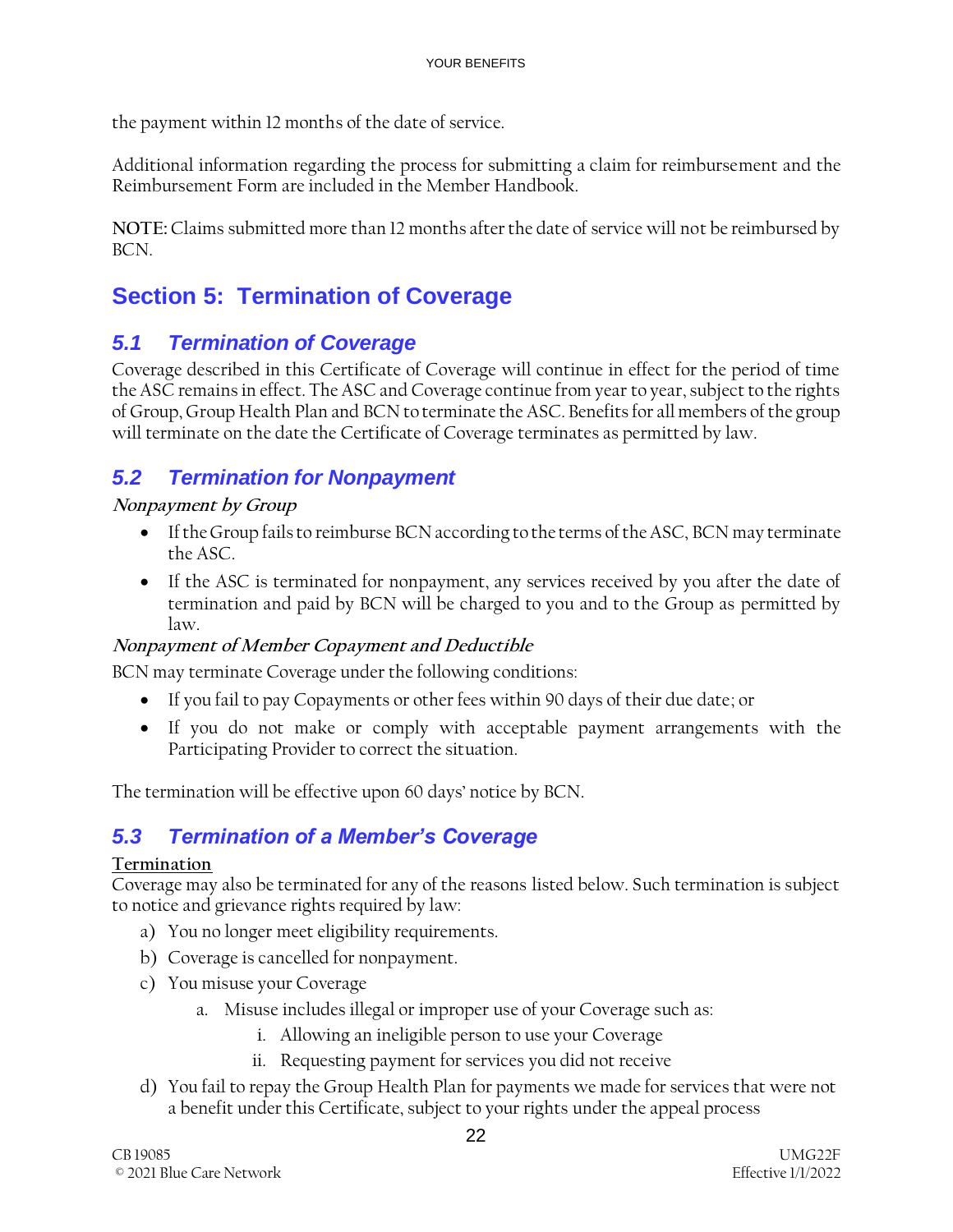- e) You are satisfying a civil judgment in a case involving BCN
- f) You are repaying the Group Health Plan funds you received illegally
- g) You are serving a criminal sentence for defrauding BCN
- h) Your group changes to a non-BCN health plan
- i) The Group Health Plan no longer offers this coverage
- j) Rescission: If you commit fraud that in any way affects your Coverage or make an intentional misrepresentation of a material fact to obtain, maintain or that otherwise affects your Coverage, we will consider you in breach of contract and, upon 30 days written advance notice your membership may be Rescinded. Once we notify you that we are rescinding your Coverage, we may hold or reject claims during this 30-day period. In some circumstances, fraud or intentional misrepresentation of a material fact may include:
	- Misuse of the BCN ID card (Section 4.3);
	- Intentional misuse of the BCN system; or
	- Knowingly providing inaccurate information regarding eligibility

You have the right to appeal our decision to Rescind your Coverage by following the BCN complaint and grievance procedure. You can find this procedure in your Certificate of Coverage, on our website at <https://www.bcbsm.com/> or you can contact Customer Service who will provide you with a copy.

## <span id="page-20-0"></span>*5.4 Extension of Benefits*

Your rights to BCN benefits end on the termination date except:

• Benefits will be extended for a Preauthorized Inpatient admission that began prior to the termination date. Coverage is limited to Facility charges; professional claims are not payable after the termination date.

As noted in Section 1, Benefits are only provided when Members are eligible and covered under this Certificate of Coverage. However, as permitted by law, this extension of Benefits will continue only for the condition being treated on the termination date, and only until any one of the following occurs:

- You are discharged;
- Your benefits exhausted prior to the end of the contract; or
- You become eligible for other coverage.

# <span id="page-20-1"></span>**Section 6: Conversion and Continuation Coverage**

## <span id="page-20-2"></span>*6.1 Loss Because of Eligibility Change*

If you continue to be entitled to receive benefits under the Group Health Plan, but no longer meet BCN Coverage eligibility requirements as described in this Certificate of Coverage under Section 1, you must transfer to an alternate benefit program offered by Group Health Plan, if any. If no alternate benefit program is available, or if you are unable to meet any alternate benefit program eligibility requirements, you may apply for non-group coverage through Blue Cross Blue Shield of Michigan or Blue Care Network of Michigan, Inc. To obtain information contact BCN Customer Service at the number on the back of your ID card or at: <https://www.bcbsm.com/>.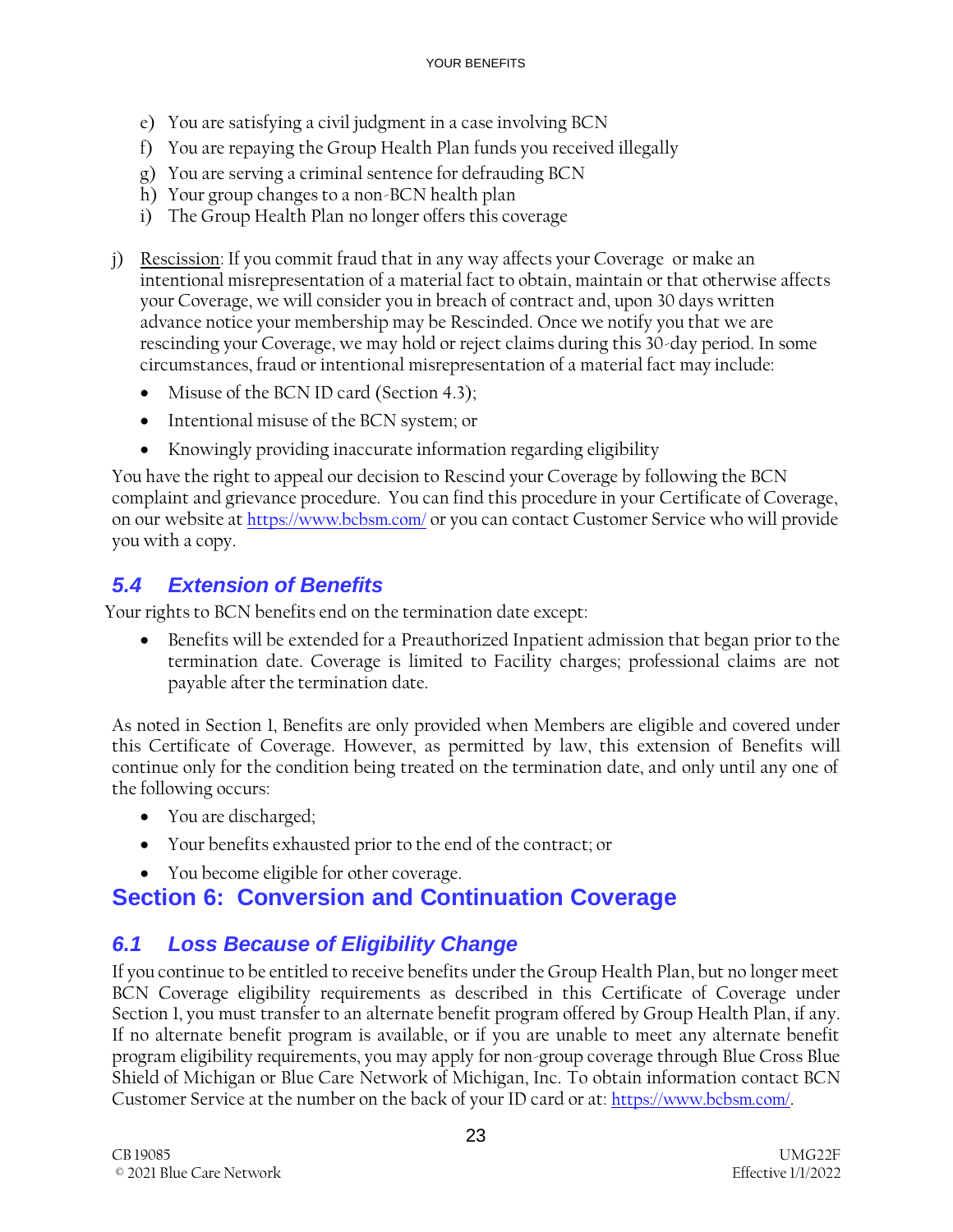## <span id="page-21-0"></span>*6.2 COBRA Coverage*

If you no longer meet the eligibility requirements as described under Section 1 of this Certificate of Coverage, you may be able to continue Coverage at your own expense under federal law known as COBRA (Consolidated Omnibus Budget Reconciliation Act). Most employers with 20 or more employees are required by federal law to offer this coverage (continuation coverage). The employer is the administrator of its COBRA plan. If you have questions, you should contact the University of Michigan Benefits Office.

**NOTE:** Employers under 20 employees, church-related groups and federal employee groups are exempt from COBRA.

As the University of Michigan is required by COBRA to offer qualified beneficiaries as defined under the federal COBRA law the option of purchasing continuation coverage, you will need to be aware of the following conditions:

- 1. You may apply and pay for group continuation coverage directly to the University of Michigan, but you must do so within the time limits allowed by law. You must also comply with other requirements of federal law.
- 2. This coverage may continue for up to 18, 29 or 36 months, depending on the reason for your initial ineligibility.
	- You are considered a Group Member for all purposes, including termination for cause; however, events that would otherwise result in loss of eligibility are waived to the extent that the federal law specifically allows continuation.
	- Continuation coverage and all benefits cease automatically for a Group Member under any of the following:
		- − The period allowed by law expires.
		- − The University of Michigan no longer includes BCN Coverage as a part of its Group Health.
		- − Member begins coverage under any other benefit program or health coverage plan (with some exceptions).
		- − After electing COBRA continuation, Member becomes eligible for Medicare.
		- − Member fails to pay for Coverage fully and on time.

# <span id="page-21-1"></span>**Section 7: General Provisions**

# <span id="page-21-2"></span>*7.1 Notice*

Any notice that BCN is required to give to you will be

- In writing;
- Delivered personally or sent by U.S. Mail; and
- Addressed to your last address provided to BCN.

# <span id="page-21-3"></span>*7.2 Change of Address*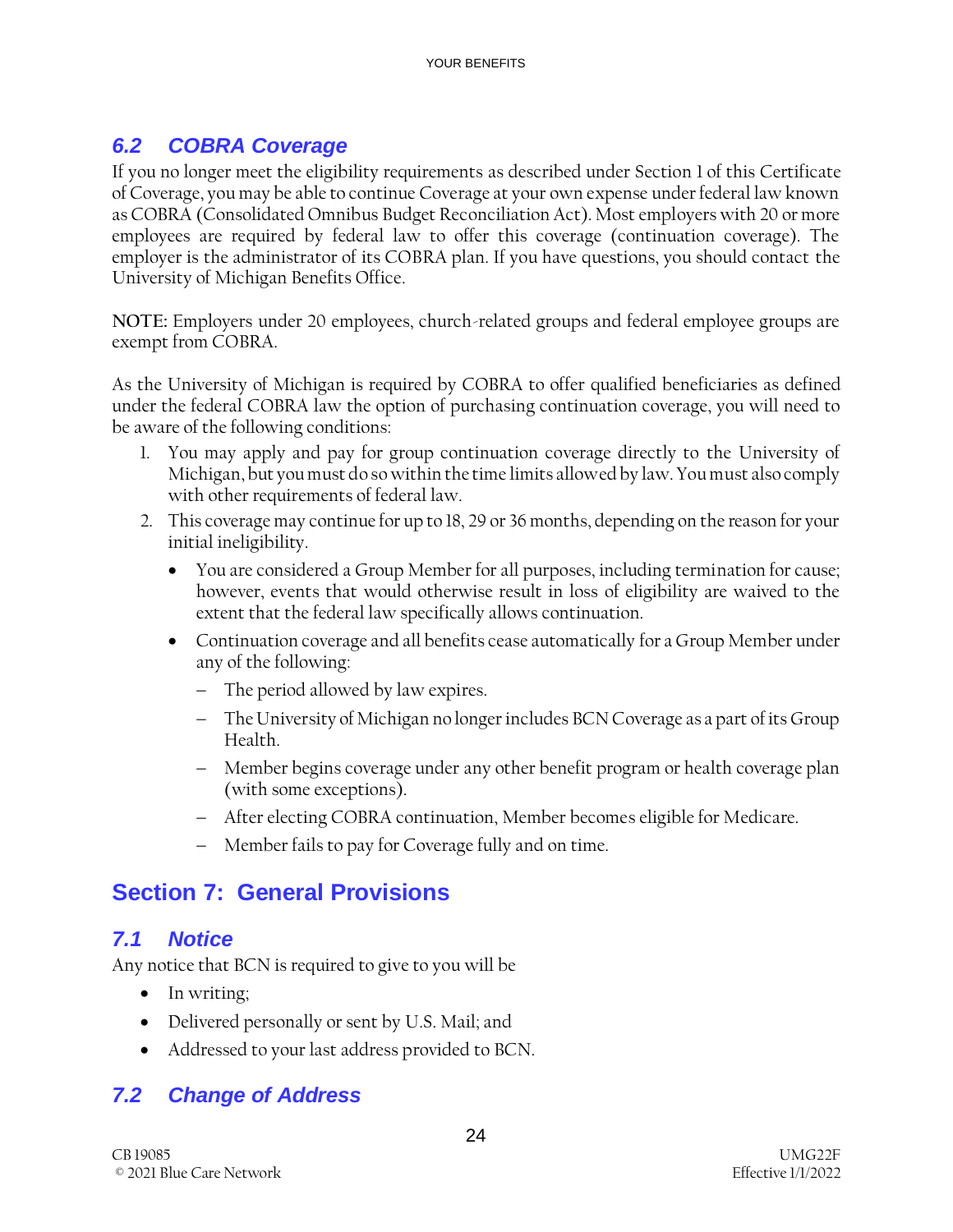You must notify the University of Michigan immediately if your address changes. You must live in the Service Area at least 8 months out of each calendar year. (See Section 1)

# <span id="page-22-0"></span>*7.3 Headings*

The titles and headings in this Certificate of Coverage are not intended as the final description of your Coverage. They are intended to make your Certificate of Coverage easier to read and understand.

# <span id="page-22-1"></span>*7.4 Execution of Contract of Coverage*

By accepting any benefit under this Certificate of Coverage, you indicate your agreement to all terms, conditions, and provisions of Coverage as described in this Certificate of Coverage.

# <span id="page-22-2"></span>*7.5 Assignment*

The Coverage is for your personal benefit. Coverage cannot be transferred or assigned to another person.

If you try to assign Coverage to another person, all rights will be automatically terminated. BCN will pay providers only in accordance with provisions of this Certificate of Coverage.

# <span id="page-22-3"></span>*7.6 BCN*

BCN may adopt reasonable policies, procedures, rules and interpretations in order to administer this Certificate of Coverage.

# <span id="page-22-4"></span>*7.7 Litigation*

- You may not bring any action or lawsuit under this Certificate of Coverage unless you give BCN 30 days advance notice.
- You may not bring any action or lawsuit against BCN under this Certificate of Coverage more than two years after a claim has arisen.
- Prior to bringing any action or lawsuit against BCN with respect to your Coverage, we encourage you to go through the Member grievance process.

# <span id="page-22-5"></span>*7.8 Reliance on Verbal Communications and Waiver by Agents*

Verbal verification of your eligibility for Coverage or availability of benefits is not a guarantee of payment of claims. All claims are subject to a review of the diagnosis reported, Medical Necessity verification, and the availability of Coverage at the time the claim is processed, as well as to the conditions, limitations, exclusions, maximums, Copayment, and Deductible under Coverage.

No agent or any other person, except individuals so designated by Group Health Plan, has the authority to do any of the following:

- Waive any conditions or restrictions of Coverage.
- Extend the time for making payment.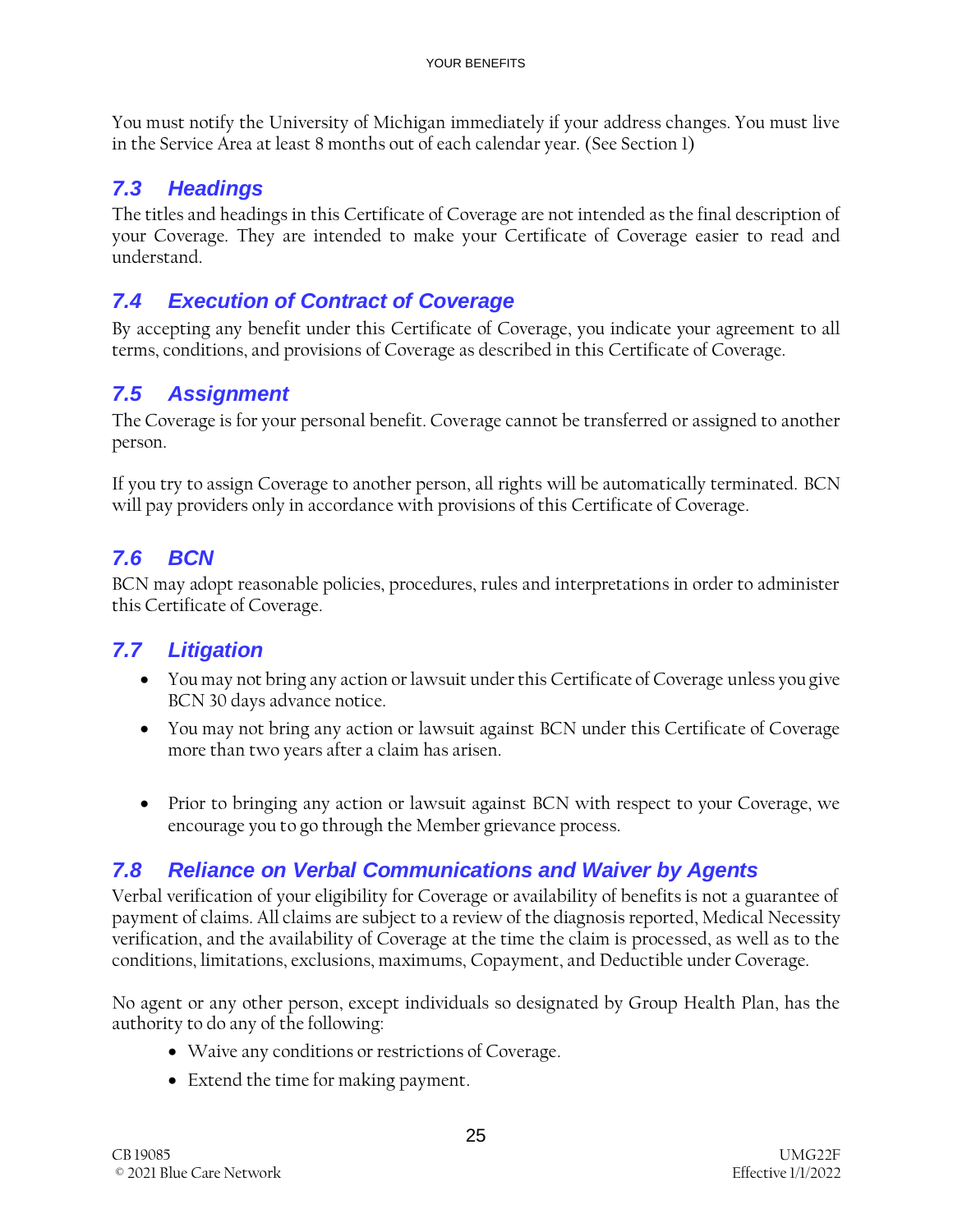No agent or any other person except a senior executive officer of BCN has the authority to bind BCN by making promises or representations, or by giving or receiving any information.

### <span id="page-23-0"></span>*7.9 Riders*

Coverage is subject to amendment, modification or termination in accordance with the terms of the Group Health Plan.

Such changes must be made in accordance with the terms of the ASC or by mutual agreement between the Group, Group Health Plan and BCN.

## <span id="page-23-1"></span>*7.10 Major Disasters*

In the event of major disaster, epidemic or other circumstances beyond the control of BCN, BCN will attempt to perform Covered Services insofar as it is practical, according to BCN's best judgment and within any limitations of facilities and personnel that exist.

If facilities and personnel are not available, causing delay or lack of services, BCN will be excused from performing services in support of Coverage so long as the circumstances continue.

Such circumstances include:

- Complete or partial disruption of facilities;
- Disability of a significant part of facility, BCN or BCN personnel; etc.
- $\bullet$  War;
- Riot;
- Civil insurrection; or
- Labor disputes not within the control of BCN.

## <span id="page-23-2"></span>*7.11 Obtaining Additional Information*

The following information is available:

- The current provider network in your Service Area;
- The professional credentials of the health care providers who are Participating Providers, including Participating Providers who are board certified in the specialty of pain medicine and the evaluation and treatment of intractable pain;
- The names of Participating Hospitals where individual participating physicians have privileges for treatment;
- How to contact the appropriate Michigan agency to obtain information about complaints or disciplinary actions against a health care provider; and
- Information about the financial relationships between BCN and a Participating Provider
- Preauthorization requirements and any limitations, restrictions or exclusions on services, Benefits or Providers

You can obtain the information through these sources:

• Online at [https://www.bcbsm.com/;](https://www.bcbsm.com/)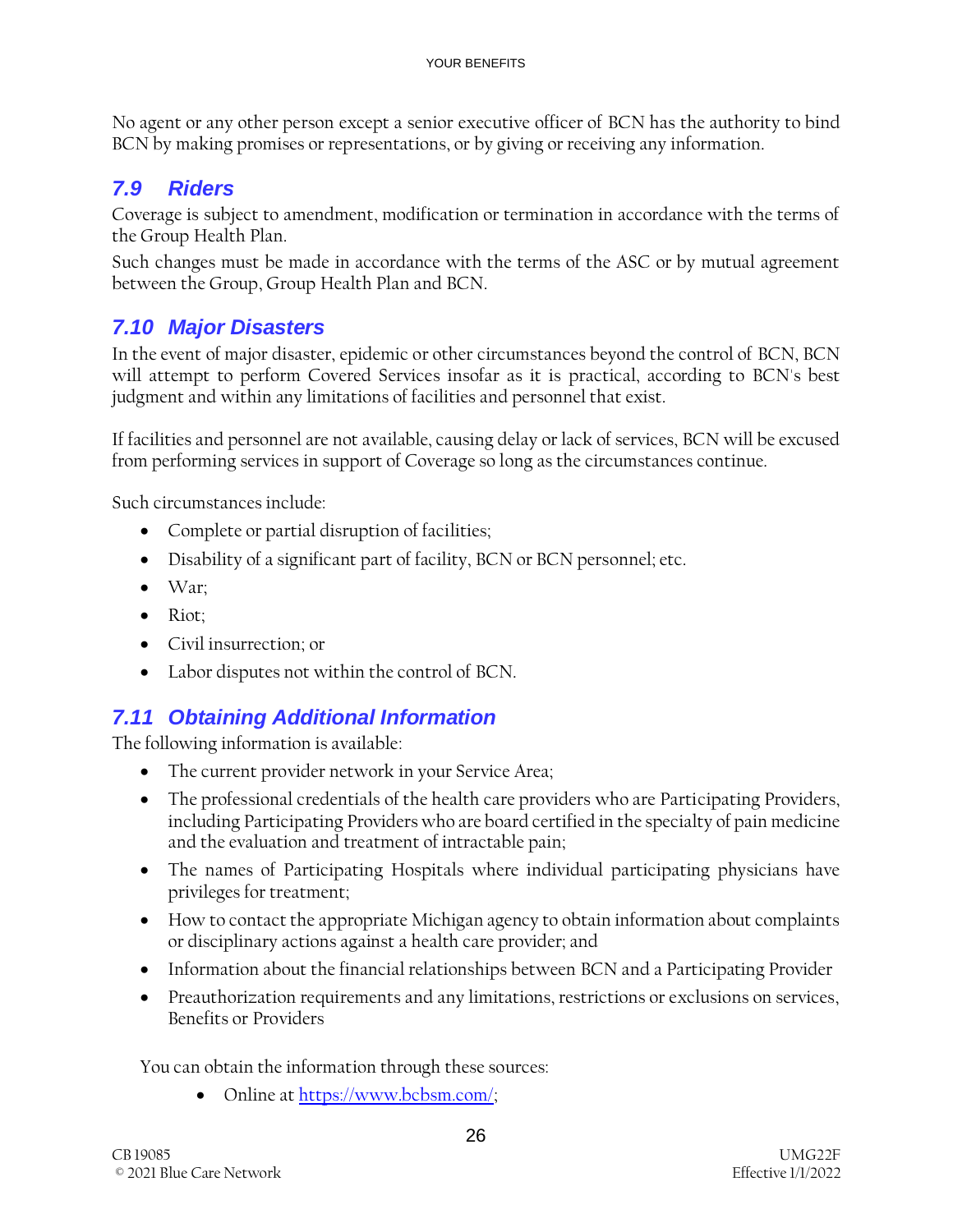- By writing BCN Customer Service at P.O. Box 68767, Grand Rapids, MI 49516- 8767;
- By calling our Customer Service Department at the number shown on the back of your BCN ID card; or
- By checking your BCN Welcome book

**NOTE:** Some of this information may be found in your member account at [https://www.bcbsm.com/.](https://www.bcbsm.com/)

## <span id="page-24-0"></span>*7.12 Right to Interpret Contract*

During claims processing and internal grievances, BCN reserves the right to interpret and administer the terms of this Certificate of Coverage and any Riders to this Document. BCN's final adverse decisions regarding claims processing and grievances are subject to your right to appeal.

## <span id="page-24-1"></span>*7.13 Out of Area Services*

Services under this Certificate of Coverage are covered only in the state of Michigan except for emergency or BCN authorized services. Services received outside of Michigan are administered through BlueCard®, a Blue Cross® and Blue Shield® Association Program. It does not expand your Coverage to include out-of-state providers. It defines the payment method used should an incidental out-of-state claim be incurred.

Overview

Blue Care Network ("BCN") has a variety of relationships with other Blue Cross and/or Blue Shield Licensees referred to generally as "Inter-Plan Arrangements." These Inter-Plan Arrangements operate under rules and procedures issued by the Blue Cross Blue Shield Association ("Association"). Whenever you, the Member, access healthcare services outside the geographic area we serve, the claim for those services may be processed through one of these Inter-Plan Arrangements. The Inter-Plan Arrangements are described generally below.

Typically, when accessing care outside the geographic area BCN serves, you obtain care from healthcare providers that have a contractual agreement ("participating providers") with the local Blue Cross and/or Blue Shield Licensee in that other geographic area ("Host Blue"). In some instances, you may obtain care from providers in the Host Blue geographic area that do not have a contractual agreement ("nonparticipating providers") with the Host Blue. BCN remains responsible for fulfilling our contractual obligations to you. Our payment practices in both instances are described below.

BCN covers only limited healthcare services received outside of our Service Area. As used in this section "Out-of-Area Covered Healthcare Services" include, emergency care, urgent care, routine care and/or follow-up care obtained outside the geographic area we serve, subject to BCN coverage and authorization rules. Any other services will not be covered when processed through any Inter-Plan Arrangements, unless Preauthorized by your Primary Care Physician ("PCP") or BCN.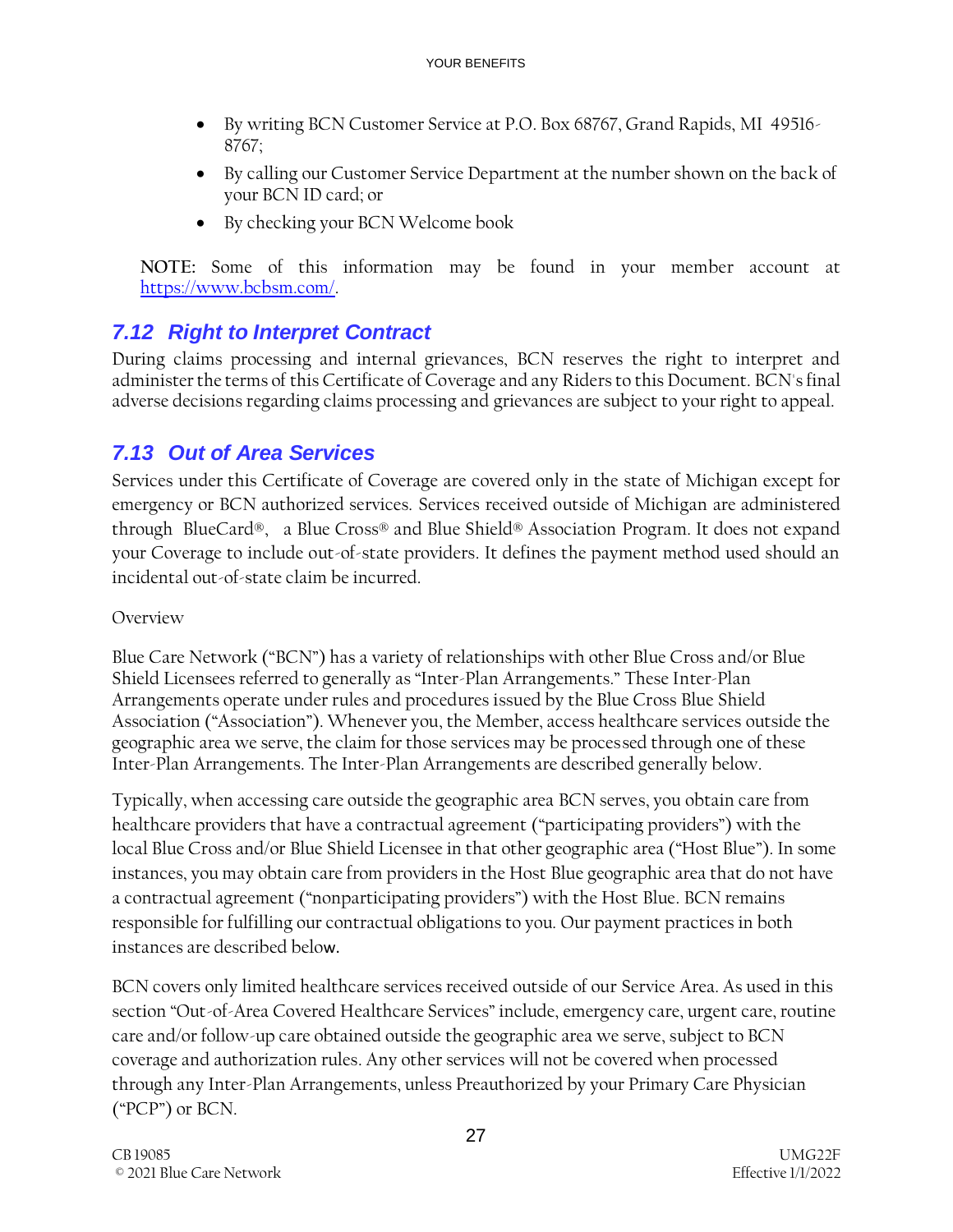### Inter-Plan Arrangements Eligibility – Claim Types

All claim types are eligible to be processed through Inter-Plan Arrangements, as described above, except for all Dental Care Benefits except when paid as medical claims/benefits, and those Prescription Drug Benefits or Vision Care Benefits that may be administered by a third party contracted by BCN to provide the specific service or services.

### **A. BlueCard® Program**

The BlueCard® Program is an Inter-Plan Arrangement. Under this Arrangement, when you access Out-of-Area Covered Healthcare Services outside the BCN Service Area, the Host Blue will be responsible for contracting and handling all interactions with its participating providers.

The financial terms of the BlueCard Program are described generally below.

### **Liability Calculation Method Per Claim**

Unless subject to a fixed dollar Copayment, the calculation of the Member liability on claims for Out-of-Area Covered Healthcare Services processed through the BlueCard Program will be based on the lower of the providers billed charges for Out-of-Area Covered Healthcare Services or the negotiated price made available to us by the Host Blue.

Host Blues determine a negotiated price, which is reflected in the terms of each Host Blue's healthcare provider contracts. The negotiated price made available to BCN by the Host Blue may be represented by one of the following:

(i) An actual price. An actual price is a negotiated rate of payment in effect at the time a claim is processed without any other increases or decreases; or

(ii) An estimated price. An estimated price is a negotiated rate of payment in effect at the time a claim is processed, reduced or increased by a percentage to take into account certain payments negotiated with the provider and other claim- and non-claim-related transactions. Such transactions may include, but are not limited to, anti-fraud and abuse recoveries, provider refunds not applied on a claim-specific basis, retrospective settlements and performance-related bonuses or incentives; or

(iii) An average price. An average price is a percentage of billed charges for Out-of-Area Covered Healthcare Services in effect at the time a claim is processed representing the aggregate payments negotiated by the Host Blue with all of its providers or a similar classification of its providers and other claim- and non-claim-related transactions. Such transactions may include the same ones as noted above for an estimated price.

The Host Blue determines whether or not it will use an actual price, an estimated price or an average price. The use of estimated or average pricing may result in a difference (positive or negative) between the price you pay on a specific claim and the actual amount the Host Blue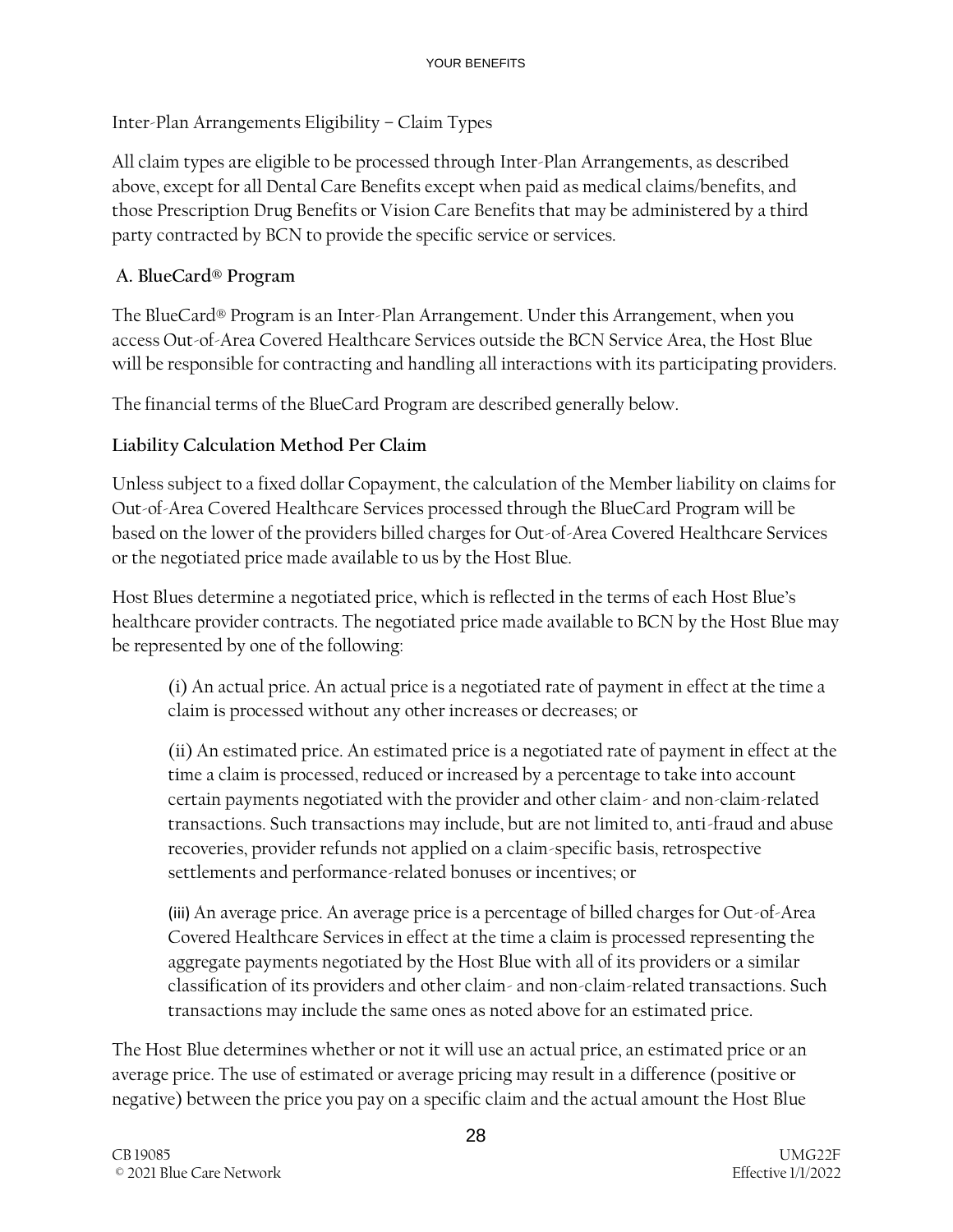pays to the provider. However, the BlueCard Program requires that the amount paid by the Member is a final price; no future price adjustment will result in increases or decreases to the pricing of past claims.

#### **B. Nonparticipating Providers Outside of the BCN Service Area**

#### 1. Member Liability Calculation

When Out-of-Area Covered Healthcare Services are provided outside of the BCN Service Area by nonparticipating providers, the amount(s) you pay for such services will generally be based on either the Host Blue's nonparticipating provider local payment or the pricing arrangements required by applicable state law. In these situations, you may be responsible for the difference between the amount that the nonparticipating healthcare provider bills and the payment BCN will make for Out-of-Area Covered Healthcare Services as set forth in this paragraph. Payments for out-of-network emergency services will be governed by applicable federal and state law.

#### **2**. Exceptions

In some exception cases, BCN may pay claims from nonparticipating providers for Out-of-Area Covered Healthcare Services based on the provider's billed charge. This may occur in situations where you did not have reasonable access to a participating provider, as determined by BCN and in accordance with applicable state law. In other exception cases, BCN may pay such a claim based on the payment BCN would make if BCN were paying a nonparticipating provider for the same Covered Healthcare Services inside of BCN Service Area, as described elsewhere in this contract. This may occur where the Host Blue's corresponding payment would be more than BCN in-Service Area nonparticipating provider payment. BCN may choose to negotiate a payment with such a provider on an exception basis.

Unless otherwise stated, in any of these exception situations, you may be responsible for the difference between the amount that the nonparticipating provider bills and the payment BCN will make for the covered services as set forth in this paragraph.

### **C. Blue Cross Blue Shield Global**® **Core**

#### **General Information**

If you are outside the United States, the Commonwealth of Puerto Rico and the U.S. Virgin Islands (hereinafter: "BlueCard Service Area"), you may be able to take advantage of the Blue Cross Blue Shield Global® Core when accessing Covered Healthcare Services. The Blue Cross Blue Shield Global® Core is unlike the BlueCard Program available in the United States, the Commonwealth of Puerto Rico and the U.S. Virgin Islands in certain ways. For instance, although the Blue Cross Blue Shield Global® Core assists you with accessing a network of inpatient, outpatient and professional providers, the network is not served by a Host Blue. As such, when you receive care from providers outside the United States, the Commonwealth of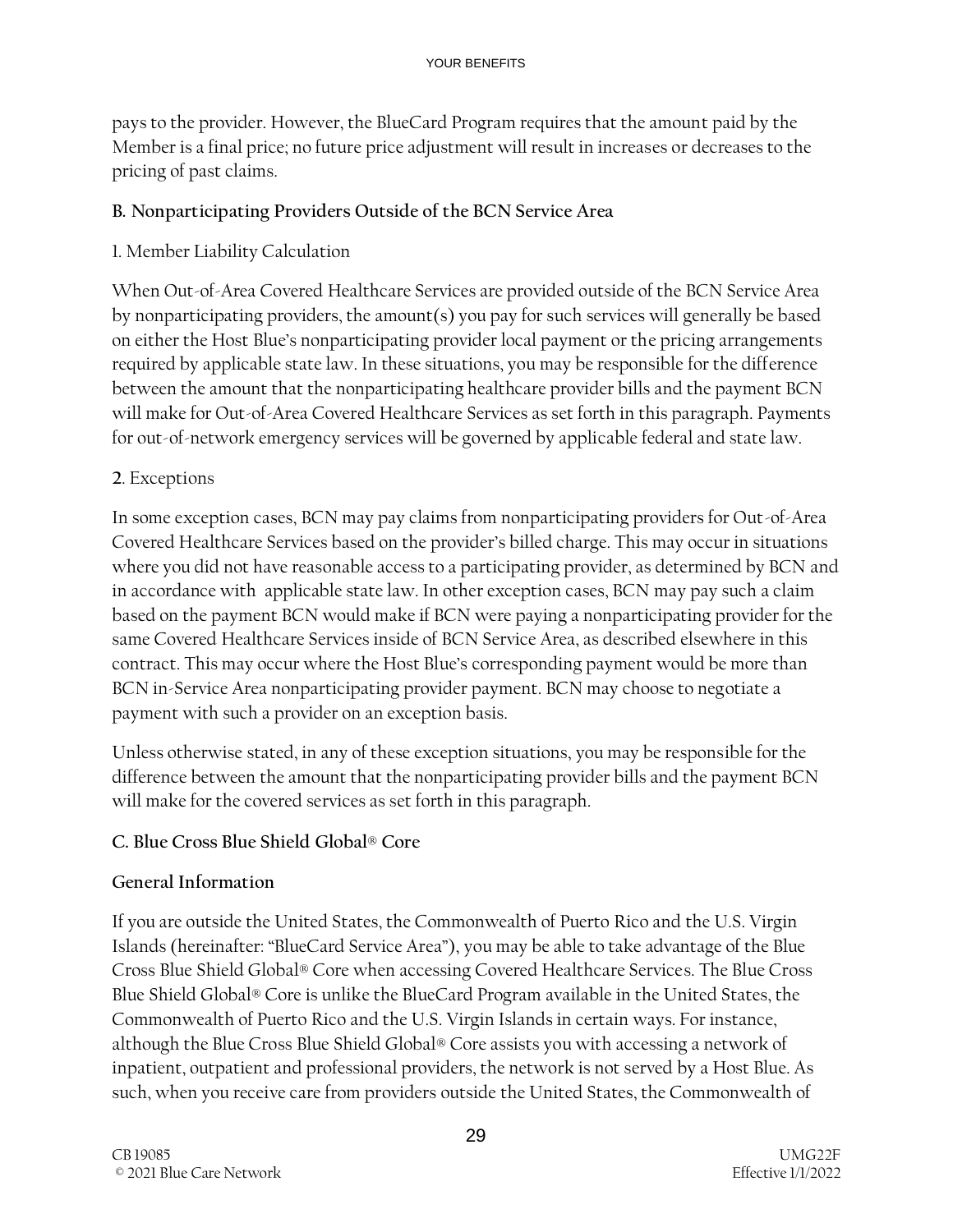Puerto Rico and the U.S. Virgin Islands, you will typically have to pay the providers and submit the claims yourself to obtain reimbursement for these services.

#### • **Inpatient Services**

In most cases, if you contact the service center for assistance, hospitals will not require you to pay for covered inpatient hospital services, except for any cost sharing you may owe. In such cases, the Blue Cross Blue Shield Global® Core contracting hospital will submit your claims to the service center to initiate claims processing. However, if you paid in full at the time of service, you must submit a claim to obtain reimbursement for Covered Services. **You must contact us to obtain Preauthorization for non-emergency inpatient services.** 

#### • **Outpatient Services**

Physicians, urgent care centers and other outpatient providers located outside the BlueCard Service Area will typically require you to pay in full at the time of service. You must submit a claim to obtain reimbursement for Covered Healthcare Services.

### • **Submitting a Blue Cross Blue Shield Global**® **Core Claim**

When you pay for Covered Services outside the BlueCard Service Area, you must submit a claim to obtain reimbursement. For institutional and professional claims, you should complete a Blue Cross Blue Shield Global® Core claim form and send the claim form with the provider's itemized bill(s) to the service center (the address is on the form) to initiate claims processing. The claim form is available from BCN, the service center or online at www.bcbsglobalcore.com. If you need assistance with the claim submissions, you should call the service center at 1.800.810.BLUE (2583) or call collect at 1.804.673.1177, 24 hours a day, seven days a week.

### **D. Exclusions and Limitations**

This addendum will not apply if:

- − the services are not a benefit under your Certificate of Coverage;
- − the services are performed by a vendor or provider who has a contract with BCN for those services.

### **E. General Information**

- If you are receiving services from a Host Blue Provider, you are responsible for the applicable Level 1 Cost Sharing.
- If you are receiving services from a non-participating host provider and the service is authorized by BCN, you are responsible for the applicable Level 2 Cost Sharing Until further notice, all the terms, definitions, limitations, exclusions and conditions of your Certificate and related Riders remain unchanged.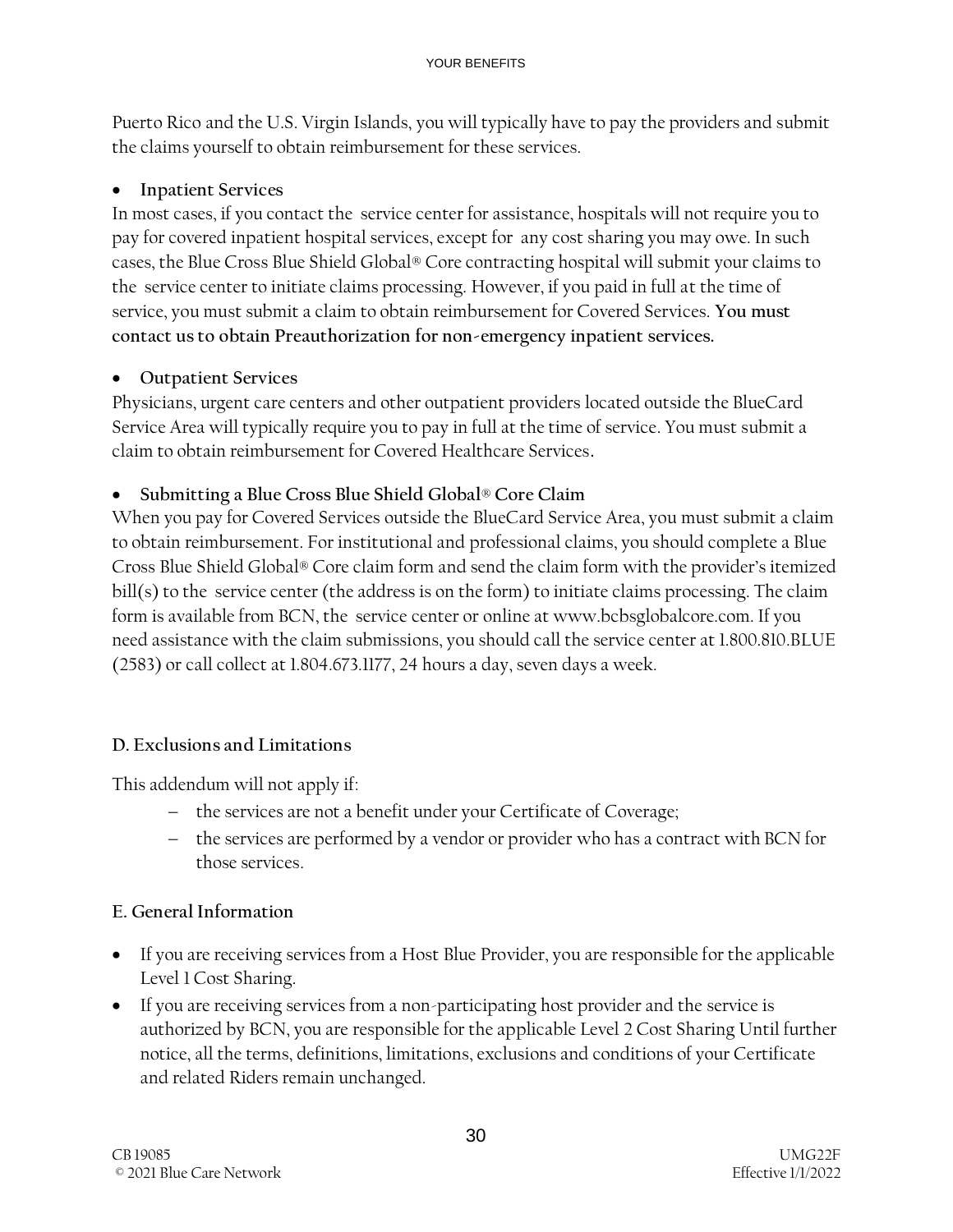# *7.14 Unlicensed and Unauthorized Providers*

We do not pay for services provided by persons who are not:

- Appropriately credentialed or privileged (as determined by BCN), or
- Legally authorized or licensed to order or provide such services.

# *7.15 Special Programs*

BCN has special programs where you may receive enhanced benefits, wellness program incentives or financial assistance in meeting the Cost Share requirements of your Coverage based on your eligibility or compliance with select medical services and/or taking part in a case management program. These programs may be provided by a BCN approved vendor or directly through us. You may access information on these programs by contacting BCN Customer Service.

We may terminate any special program based on:

- Your nonparticipation in the program
- Termination or cancellation of your BCN coverage
- Other factors

# *7.16 SURPRISE BILLING*

Federal and Michigan state law require us to pay Non-Participating Providers certain rates for Covered Services and prohibit those providers from billing you the difference between what we pay and what the provider charges. When the surprise billing laws apply, you will only pay the Cost Share applicable to that service. The following situations are covered by the Surprise Billing laws:

- Covered Emergency Services at a Participating or a Non-Participating Facility
- Covered Services provided by Non-Participating Providers at a Participating Facility when you were admitted to the Facility within 72 hours after receiving a related Covered Emergency Service
- Covered non-emergency services rendered by a Non-Participating Provider at a Participating Facility when you did not have the ability or opportunity to choose a Participating Provider

# <span id="page-28-0"></span>**Chapter 2 - Your Benefits**

# <span id="page-28-1"></span>**Section 8: Your Benefits**

## **Important Information**

This Certificate of Coverage provides you with important information about your health care Benefits including Preauthorization requirements. Any attached Rider(s) provides you with additional information about your Cost Sharing and Benefit Maximums when you receive health care Services. Read the entire Certificate of Coverage and all attached Riders carefully.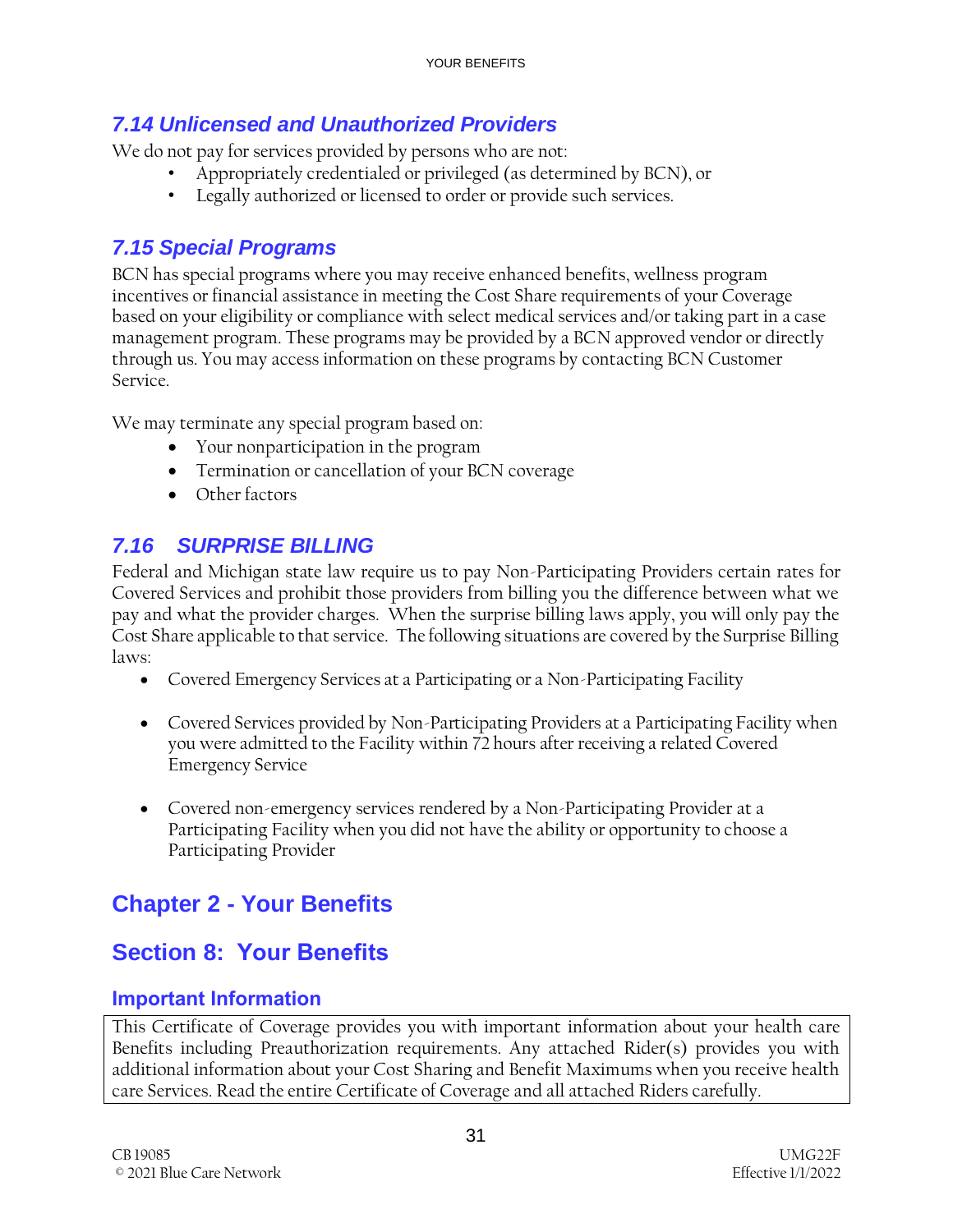- Your health care benefits are provided as a part of the Group Health Plan. BCN has contracted with the University of Michigan and Group Health Plan to administer your Coverage.
- The Services listed in this chapter are covered when services are provided in accordance with Certificate requirements (including Referral from PCP or other Participating Provider) and, when required, are Preauthorized or approved by BCN except in an Emergency.
- Medical Services defined in this Certificate are Covered Services only when they are Medically Necessary.
- Coverage is subject to the limitations and exclusions listed in this chapter.
- If you receive a service that we do not cover, you will be required to pay for that service.
- You are responsible for Copayment for many of the benefits listed.
- You are responsible for any amounts billed by Non-Participating Providers that exceed the Approved Amount when using Level 3 Services.
- If a deluxe item or equipment is requested when not Medically Necessary, the Approved Amount for the basic item may be applied toward the price of the deluxe item at the Member's option. You are responsible for any costs over the Approved Amount designated by BCN.
- A Referral or Preauthorization is not a guarantee of payment. All claims are subject to:
	- o Review of the diagnosis reported,
	- o Verification of Medical Necessity
	- o Availability of Benefits at the time the claim is processed
	- o Conditions, limitations, exclusions, maximums
	- o Coinsurance, Copayments and Deductible under your Certificate of Coverage and Riders.
- If you receive a service that is not covered, you will pay for that service.
- Your PCP or other Participating Provider must coordinate Referrals and Preauthorizations. You cannot self-refer unless specified in this Certificate.
- For a list of Services that require Preauthorization, contact Customer Service at the number provided on the back of your BCN ID card.
- BCN will manage or may direct your care to a surgical or treatment setting for Select Services.
- You can find information about other Benefits as listed below, in the Member Handbook or at bcbsm.com
	- o Disease management
	- o Prevention
	- o Wellness
	- o Care management services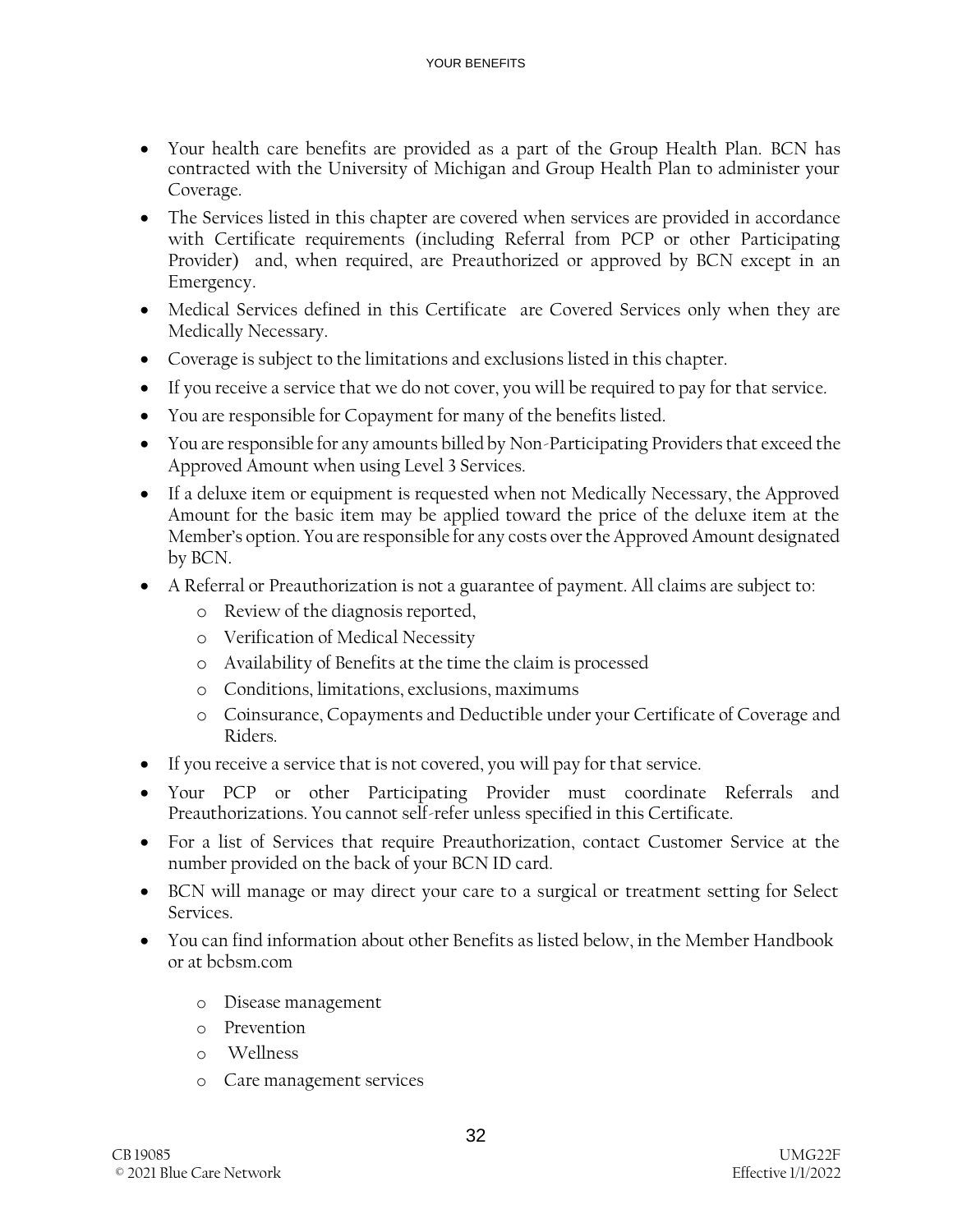### <span id="page-30-0"></span>*8.1 Out-of-Pocket Cost Sharing – Deductible, Copayment and Coinsurance Calculation*

If you have a Coinsurance or Copayment for a particular Service as well as a Deductible, you will first be responsible for the payment of the Deductible. The Coinsurance or Copayment will be based on the remaining balance of the Approved Amount. BCN will be responsible to make payment to the provider only after the Deductible, Coinsurance, and Copayment have been paid.

### *Out-of-Pocket Maximum*

The Out-of-Pocket Maximum is the most you will pay for Covered Services under this Certificate of Coverage per Calendar Year. The Out-of-Pocket Maximum includes your Level 1, Level 2 and Level 3 medical Cost Sharing. Once you reach the Out-of-Pocket Maximum, you do not pay for these services for the remainder of the Calendar Year with the following exceptions:

- − Any Premium or contributions paid toward the Premium do not apply to the Out-of-Pocket Maximum.
- − Charges paid by you in excess of the Approved Amount do not apply toward the Outof-Pocket Maximum.
- − Services that are not a Benefit under this Certificate of Coverage do not apply to the Out-of-Pocket Maximum.

The Out-of-Pocket Maximum for Level 1, Level 2 and Level 3 medical Cost Sharing is combined. Copays and Coinsurance amounts (excluding prescription drugs) paid for all Covered Services under this Certificate of Coverage apply towards the Out-of-Pocket Maximum.

Out-of-Pocket Maximum renews each Calendar Year and does not carry over to the next Calendar Year.

#### **Out-of-Pocket Maximum**

- \$3,000 per Member
- \$6,000 per Family

NOTE: Your prescription drug coverage is administered through a separate pharmacy benefit manager not affiliated with BCN. As a result, the Out-of-Pocket Maximum amount defined in above includes medical Cost Sharing only. It does not include prescription drug coverage Cost Sharing.

You have a separate Out-of-Pocket Maximum amount for prescription drug coverage Cost Sharing as defined by your Group. The medical and prescription drug coverage Out-of-Pocket Maximum does not exceed the maximum limit set annually by the Center for Medicare and Medicaid Services.

#### *Level 1*

When you receive services from your PCP and only use other providers as arranged by your PCP,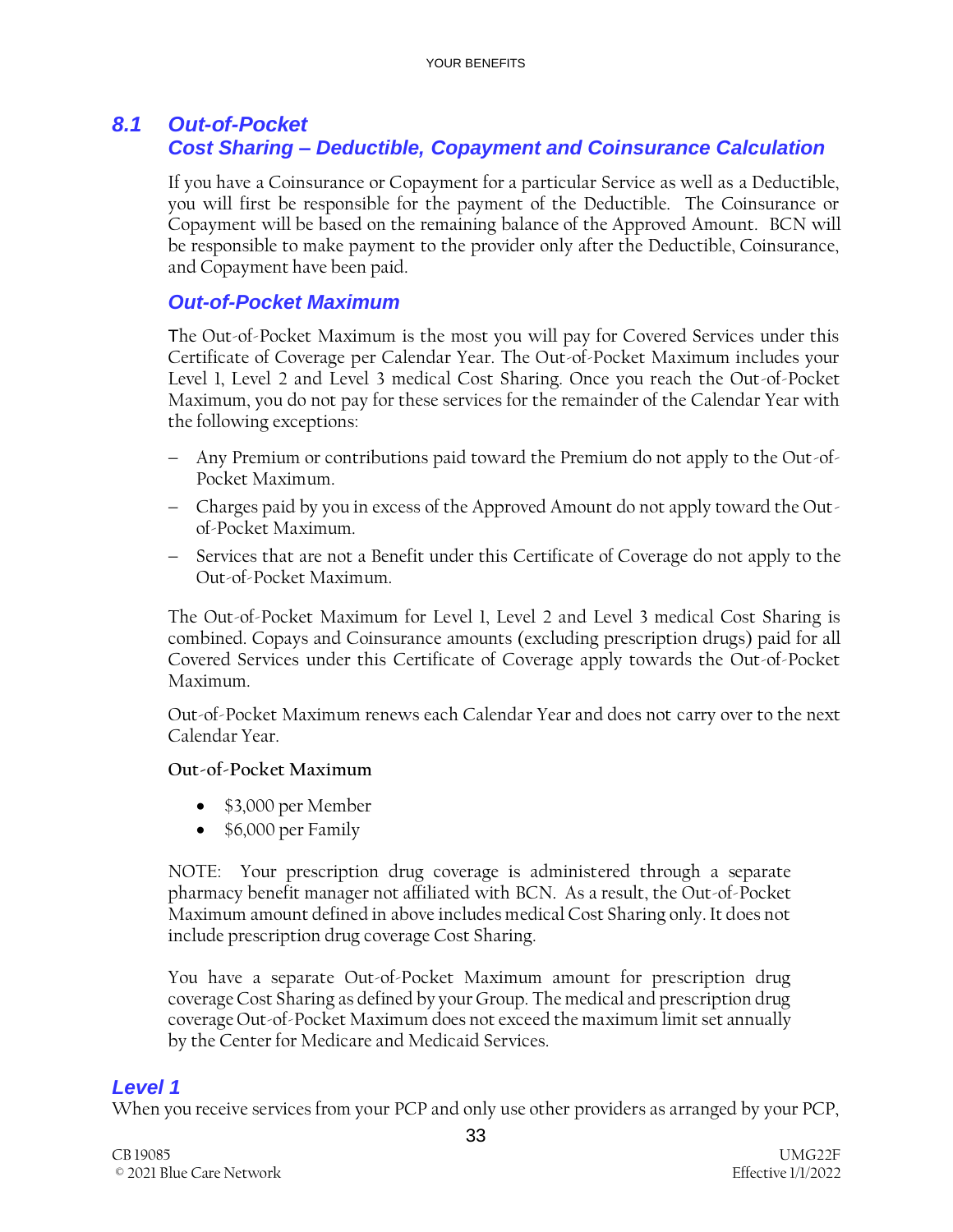total out-of-pocket expenses will be limited to the set dollar Copayment amounts listed in this Certificate of Coverage. When you receive services in Level 1, you will be responsible for payment of applicable Copayment at the time you receive the services. Payments for any service that is not covered by GradCare are entirely your responsibility. Payments for any unauthorized services requiring prior authorization or specialty care not referred by your PCP are also your responsibility.

#### *Level 2*

When you receive services from Providers outside of the GradCare Service Area and you registered your off-site study with BCN, total out-of-pocket expenses will be limited to the set dollar Copayment amounts listed in this Certificate of Coverage. When you receive services in Level 2, you will be responsible for payment of applicable Copayment at the time you receive the services. Payments for any service that are not covered by GradCare are entirely your responsibility. Payments for any unauthorized services requiring prior authorization are also your responsibility.

#### *Level 3*

When you are outside the GradCare Service Area on vacation or academic break, and you use a Provider without a referral from your Primary Care Physician, you will be responsible for the set dollar Copayment amount listed in this Certificate of Coverage plus any amount over the Approved Amount. Payments for any service that is not covered by GradCare are entirely your responsibility. Payments for any unauthorized services requiring prior authorization are also your responsibility.

#### *Annual Copayment Maximum*

You have an Annual Copayment Maximum. This maximum applies to all three levels combined for Outpatient Mental Health and Outpatient Substance Use office visits. The Copayment Maximum is the most you will pay toward Outpatient Mental Health and Substance Use office visits. Once you reach the maximum, you will not pay Copayments for the remainder of the year.

- \$500 per Member
- \$1,000 per Family (when 2 or more Members are covered under the same contract)

## <span id="page-31-0"></span>*8.2 Medical Professional Physician Services*

- **a) Office Visits** including outpatient office site, hospital locations or Online Visits
	- Primary Care Physician (PCP)
	- OB/GYN for female Members
	- Referral physician
	- Online Visit We cover Online Visits by a BCN Participating PCP, Referral physician or online vendor selected by BCN to:
		- − Diagnose a condition
		- − Make treatment and consultation recommendations
		- − Write a prescription, if appropriate
		- − Provide other medical or health treatment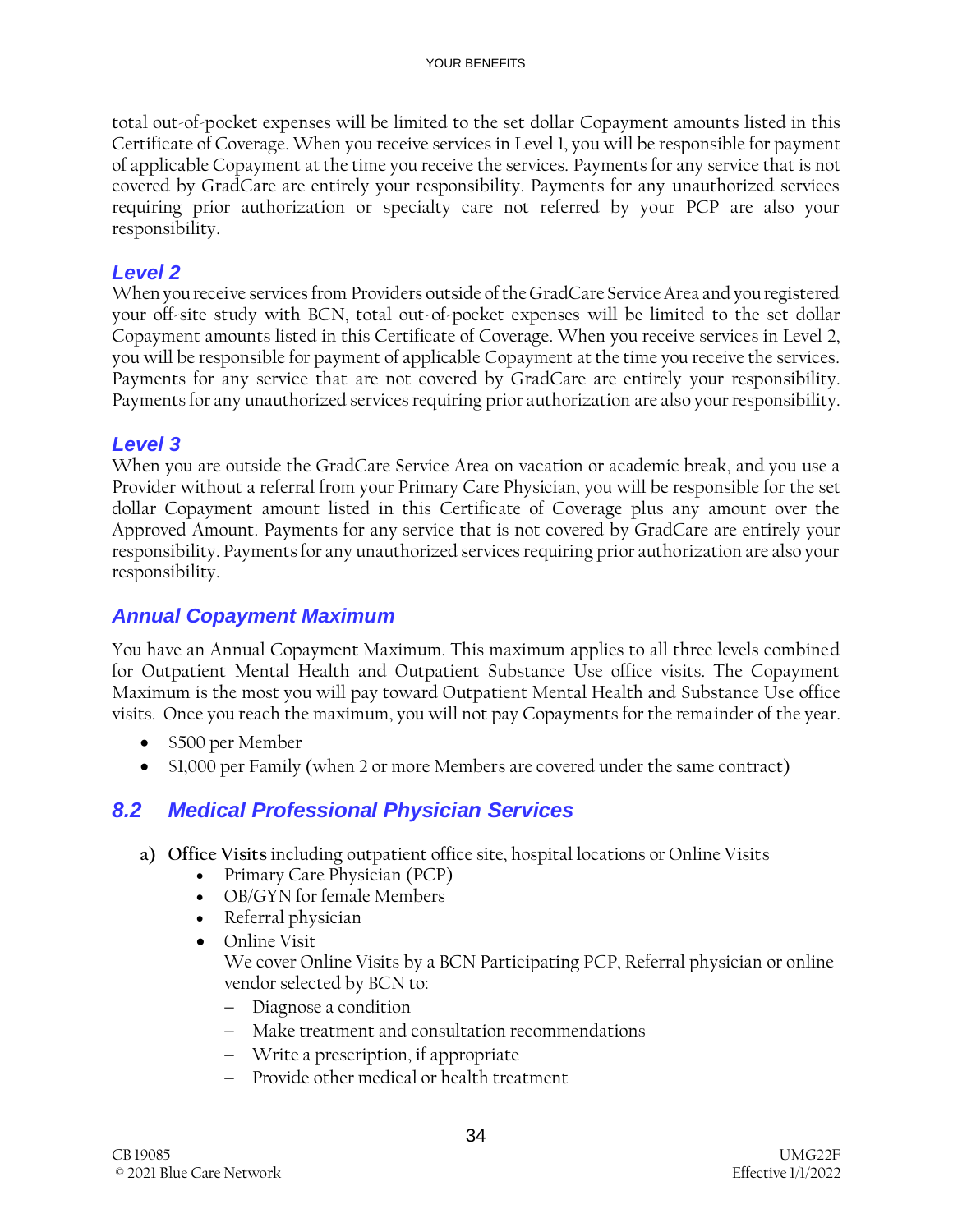The Online Visit must allow the Member to interact with a BCN Participating Provider or an Online Visit vendor in real time. Treatment and consultation recommendation made online, including issuing a prescription, are to be held to the same standards of appropriate practice as those in traditional settings.

Online Visits apply the Cost Sharing for the type of Provider being seen.

NOTE: Not all virtual visit services are considered Online Visits, but maybe considered Telemedicine. Telemedicine services will be subject to the same Cost Sharing as services rendered in an office or other setting.

#### **Online Visit exclusions include but are not limited to**

- − Reporting of normal test results
- − Provision of educational materials
- − Handling of administration issues, such as registration, scheduling of appointments, or updating billing information
- − Visit with the BCN Online Vendor
- Eye Care treatment of medical conditions and diseases of the eye may require Preauthorization by BCN

Level 1 - \$25 Copayment for each office visit

Level 2 - \$25 Copayment for each office visit

Level 3 - \$25 Copayment for each office visit

• Member is responsible for any amount billed by the Provider that exceeds the Approved Amount

#### **Referral Physician**

Level 1 - \$30 Copayment for each office visit

Level 2 - \$30 Copayment for each office visit

Level 3 - \$30 Copayment for each office visit

- Member is responsible for any amount billed by the Provider that exceeds the Approved Amount
- **b) Maternity Care** including prenatal and postnatal visits provided by your Primary Care Physician or Participating OB/GYN or Certified Nurse Midwife

Level 1 - Covered in full

Level 2 - Covered in full

Level 3 - Covered in full

• Member is responsible for any amount billed by the Provider that exceeds the Approved Amount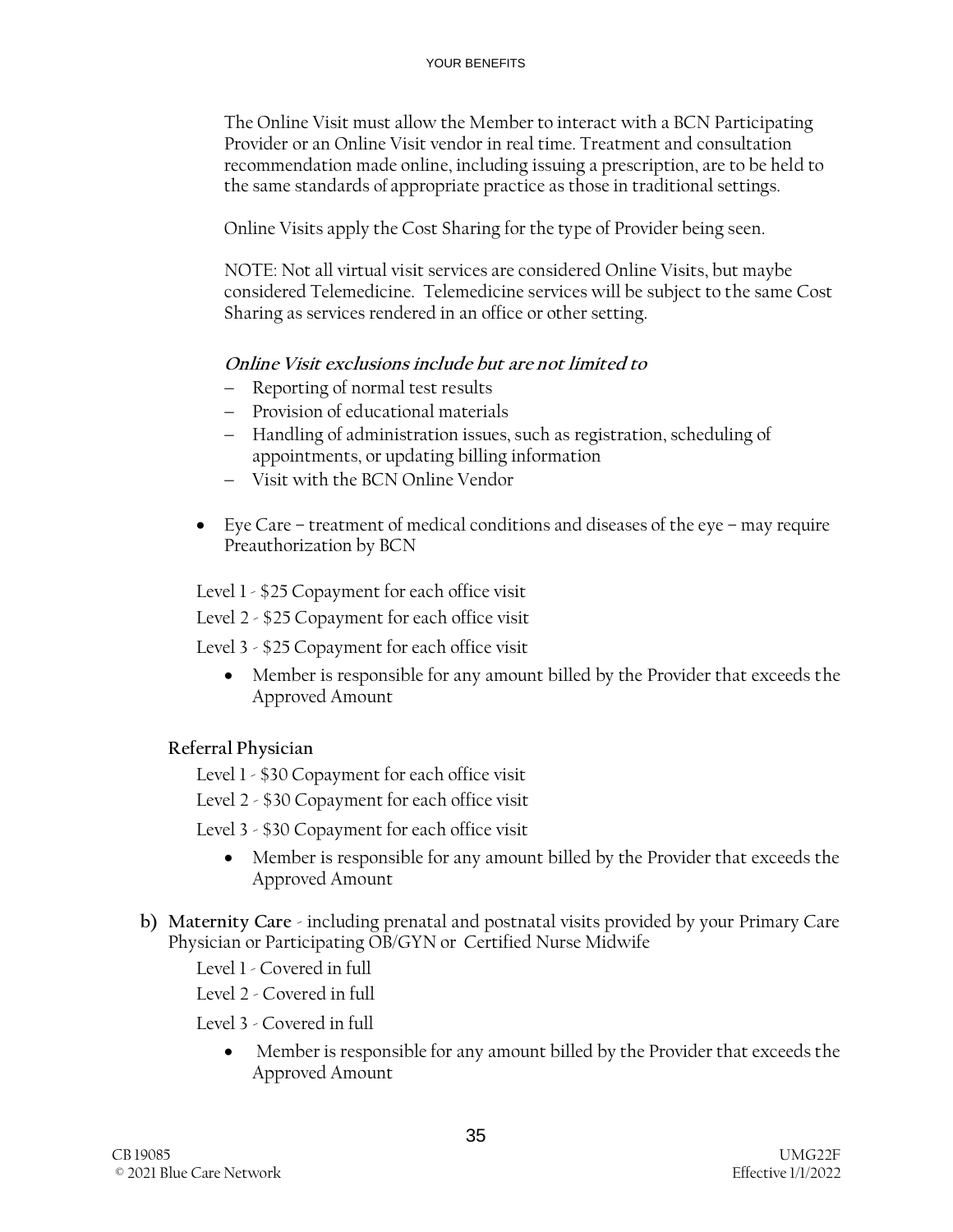**c) Home Visits** - provided by a physician in the home or temporary residence. For additional home health care services, please refer to Section 8.12

Level 1 - Covered in full

Level 2 - Covered in full

Level 3 - Covered in full

- Member is responsible for any amount billed by the Provider that exceeds the Approved Amount
- **d) Inpatient Professional Services** Physician services provided while the Member is in an Inpatient hospital or Skilled Nursing Facility are covered except for services listed in this Certificate of Coverage that have a specific Cost Sharing.
	- Level 1 Covered in full

Level 2 - Covered in full for emergency admission only

• Not covered for non-emergent admissions

Level 3 - Covered for emergency admission only

- Not covered for non-emergent admissions
- Member is responsible for any amount billed by the Provider that exceeds the Approved Amount.
- **e) Allergy Care** Allergy testing, evaluation, serum, and injection of allergy serum

Level 1 - \$30 Copayment may apply to each office visit per Member. Injections covered in full

Level 2 - \$30 Copayment may apply to each office visit per Member. Injections are covered in full

Level 3 - \$30 Copayment may apply to each office visit per Member

- Injections are covered up to the Approved Amount
- You are responsible for any amount billed by the Provider that exceeds the Approved Amount

## <span id="page-33-0"></span>*8.3 Continuity of Care for Professional and Facility Services*

#### **Continuity of Care for Existing Members**

When a contract terminates between BCN and Participating Provider (including your Primary Care Physician) who is actively treating you for conditions under the circumstances listed below and as required by law, the disaffiliated physician or Facility may continue treating you.

Physician and Facility Requirements

The Continuity of Care provisions apply only when your physician or Facility:

- Notifies BCN of their agreement to accept the BCN Approved Amount as payment in full for the services provided
- Continues to meet BCN's quality standards;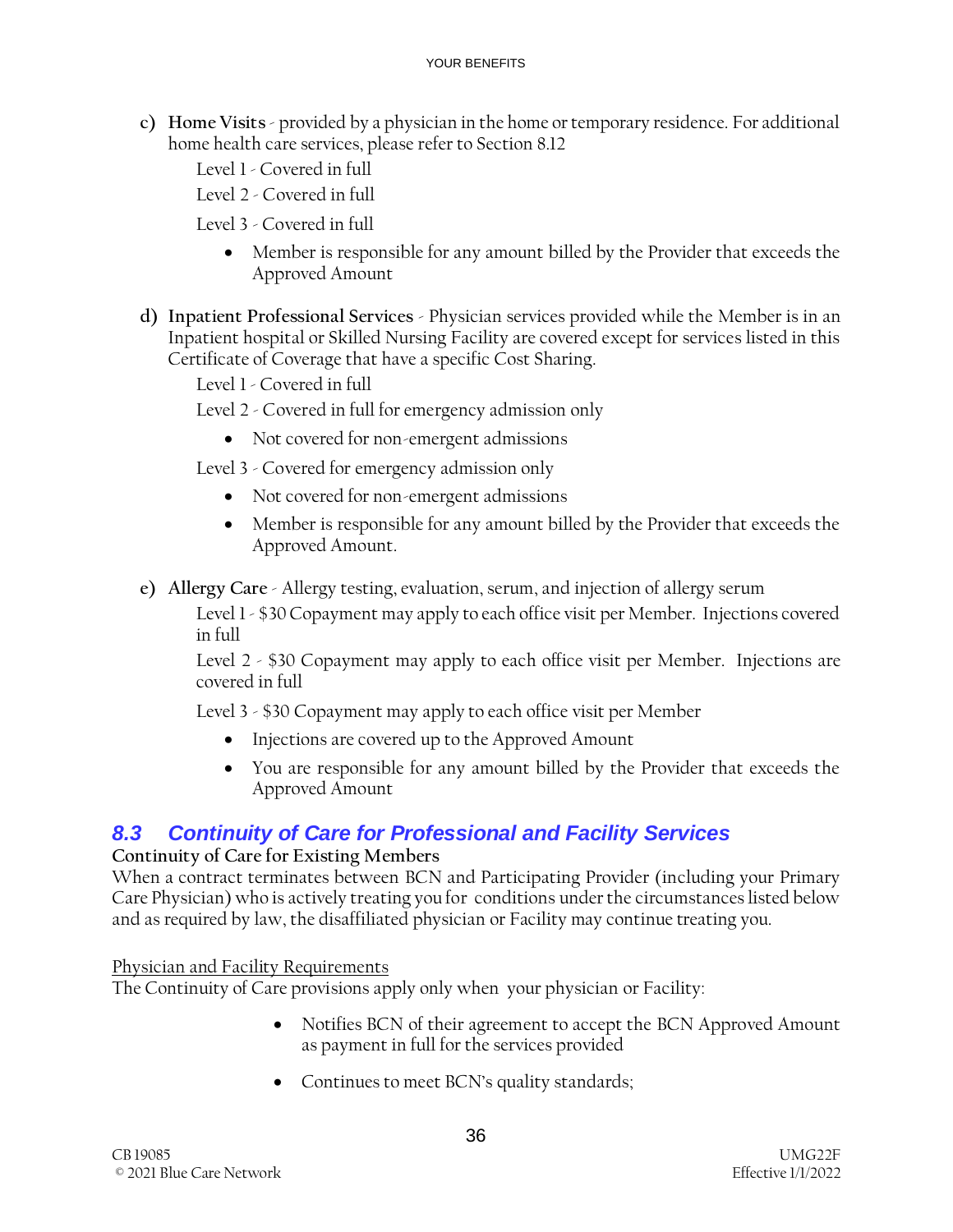• Agrees to adhere to the BCN medical and quality management policies and procedures.

Medical Conditions and Coverage Time Limits

- Pregnancy Related: If you are in your second or third trimester of pregnancy at the time of the treating physician's disaffiliation, services provided by your physician may continue through post-partum care (typically six weeks) for Covered Services directly related to your pregnancy.
- **Terminal Illness**: If you were diagnosed as terminally ill (with a life expectancy of six months or less) and were receiving treatment from the disaffiliated provider related to your illness prior to the BCN contract end, Coverage for services provided by your provider may continue for the ongoing course of treatment through death.
- **Serious and Complex Medical Conditions**: For Chronic (on-going) life-threatening and Acute medical conditions (a disease or condition requiring complex on-going care such as chemotherapy, radiation therapy, surgical follow-up visits)when a course of treatment began prior to the treating provider's disaffiliation, Coverage for Services provided by the disaffiliated provider may continue through the current period of active treatment or 90 calendar days from the time the provider's contract with BCN ended, whichever comes first. The treating physician or health care provider must attest that your condition would worsen or interfere with anticipated outcomes if your care were discontinued. Your Participating Primary Care Physician must coordinate all other Services in order for them to be Covered Services.

#### Coverage

If the former Participating Provider (including your Primary Care Physician) provides notification to you and agrees to meet the "Physician and Facility Requirements" listed above, BCN will continue to provide coverage for the Covered Services when provided for an ongoing course of treatment, subject to Medical Conditions and Coverage Time Limits detailed above. In order for additional Covered Services to be paid, your Participating Primary Care Physician must provide or coordinate all such services.

#### **Continuity of Care for New Members**

If you are a new Member and want to continue an active course of treatment from your existing, Non-Participating Provider, you may request enrollment in BCN's Continuity of Care program. At the time of enrollment, you must select a BCN Primary Care Physician who will coordinate your care with the Non-Participating Provider. You may participate in the Continuity of Care program only for the following conditions and only for the time periods described below:

#### Coverage Time Limits and Qualification Criteria

- **Pregnancy Related:** If you are in your second or third trimester of pregnancy at the time of enrollment, coverage provided by your Non-Participating Provider will continue through post-partum care for Covered Services directly related to your pregnancy.
- **Terminal Illness:** If you were diagnosed as terminally ill (with a life expectancy of six months or less) and were receiving treatment from the Non-Participating Provider related to your illness prior to enrollment, coverage provided by your Non-Participating Provider will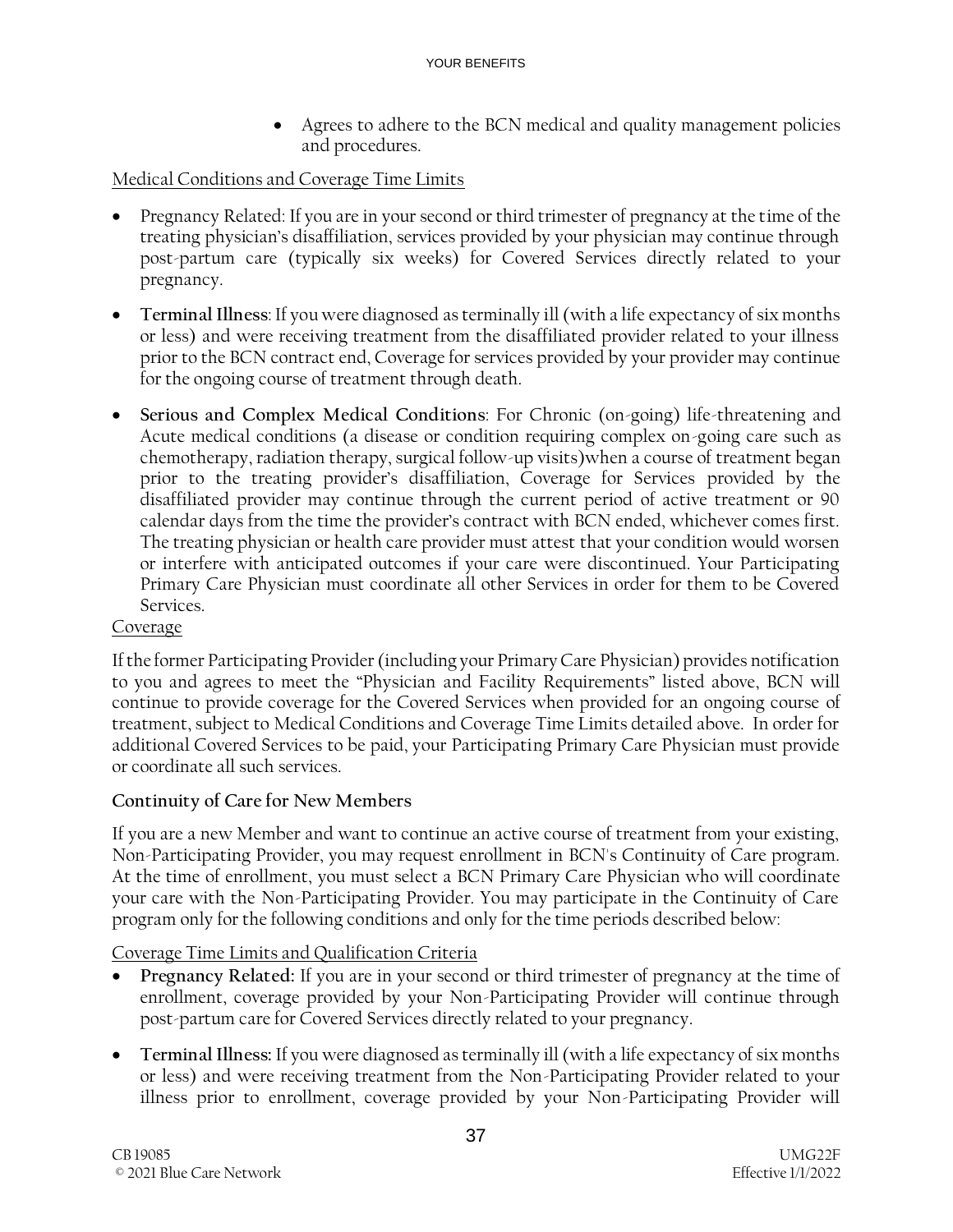continue for the ongoing course of treatment through death.

• **Serious and Complex Medical Conditions:** For Chronic and Acute medical conditions when a course of treatment began prior to enrollment, coverage provided by the Non-Participating Provider will continue through the current period of active treatment or 90 calendar days from the time of enrollment, whichever comes first. To maintain coverage, your Participating Primary Care Physician must coordinate all other services.

#### Coverage

• Coverage will be provided for Covered Services for an ongoing course of treatment, subject to Coverage Time Limits and Qualification Criteria detailed above. In order for additional Covered Services to be paid, your Participating Primary Care Physician must provide or coordinate all such services.

NOTE: You will be responsible for payment for any charges of a Non-Participating Provider if the above criteria are not met.

# <span id="page-35-0"></span>*8.4 Inpatient Hospital (Facility) Services*

The following Inpatient Hospital (Facility) Services are covered when Medically Necessary and Preauthorized by your PCP and BCN. (Benefits for Physician Services are described under Professional Physician Services section).

- Room and board, general nursing services and special diets
- Operating and other surgical treatment rooms, delivery room and special care units
- Anesthesia, laboratory, radiology and pathology services
- Chemotherapy, inhalation therapy and dialysis
- Physical, speech and occupational therapy
- Long-term Acute Care
- Other Inpatient Services and supplies necessary for the treatment of the Member
- Maternity care and all related services when provided by the attending physician or Certified Nurse Midwife. The Certified Nurse Midwife must be overseen by an OB/GYN.

Under federal law, the mother is covered for no less than the following length of stay in a hospital in connection with childbirth except as excluded under Section 9.

- − 48 hours following a vaginal delivery
- − 96 hours following a delivery by cesarean section

Hospital length of stay begins at the time of delivery if delivery occurs in a hospital and at time of admission in connection with childbirth if delivery occurs outside the hospital. BCN Preauthorization is not required for the minimum hospital stay.

NOTE: Maternity Care includes coverage of the mother's newborn only during the 48 or 96 hours when the newborn has not been added to a BCN contract. These Services include:

− Newborn examination given by a physician other than the anesthesiologist or the mother's attending physician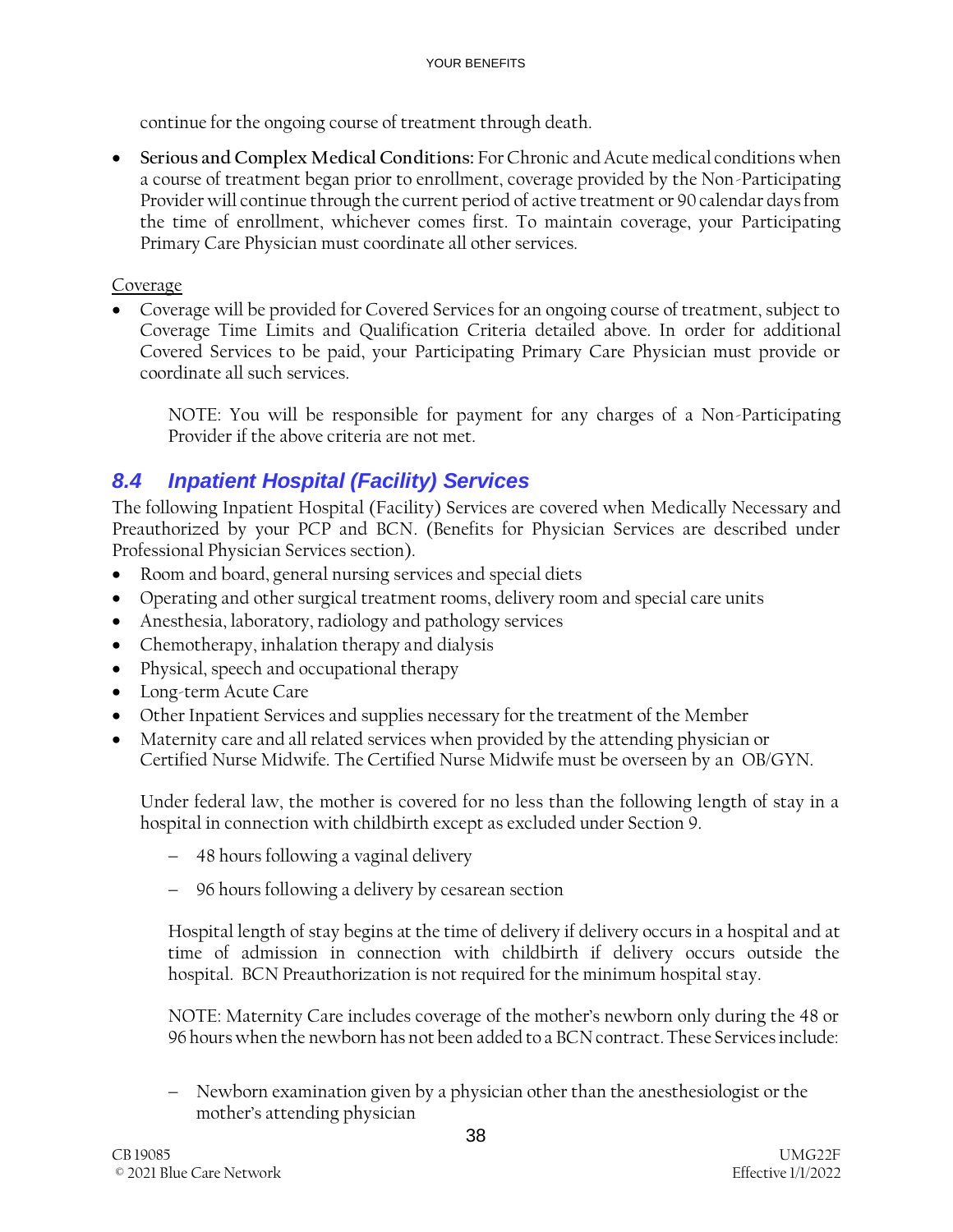- − Routine Care during the newborn's eligible hospital stay
- − Services to treat a newborn's injury, sickness, congenital defects or birth abnormalities during the newborn's eligible hospital stay
- Newborn care

 Under federal law, the newborn child is covered for no less than the following length of stay in a hospital in connection with childbirth except as excluded under Section 9.

- − 48 hours following a vaginal delivery
- − 96 hours following a delivery by cesarean section

Hospital length of stay begins at the time of delivery if delivery occurs in a hospital and at time of admission in connection with childbirth if delivery occurs outside the hospital. BCN Preauthorization is not required for the minimum hospital stay.

Newborn Care includes:

- − Newborn examination given by a physician other than the anesthesiologist or the mother's attending physician
- − Routine Care during the newborn's eligible hospital stay

**The baby must be eligible for coverage and must be added to your contract within the eligibility timeframe set by the University of Michigan.**

#### *Coverage*

Level 1 - Covered in full

Level 2 - Covered in full for emergency admission

• Not covered for non-emergent admissions except maternity care and delivery of newborn

Level 3 - Covered in full for emergency admission

• Not covered for non-emergent admissions except maternity care and delivery of newborn

Certain hospital services have separate requirements and your Cost Sharing may be different. See for example coverage for Emergency room visits and urgent care visits.

See section 8.2 for Inpatient Professional Services Cost Sharing.

### *8.5 Outpatient Services*

We cover Outpatient Services when Medically Necessary and Preauthorized by your treating physician and BCN.

You receive Outpatient Services in the following places: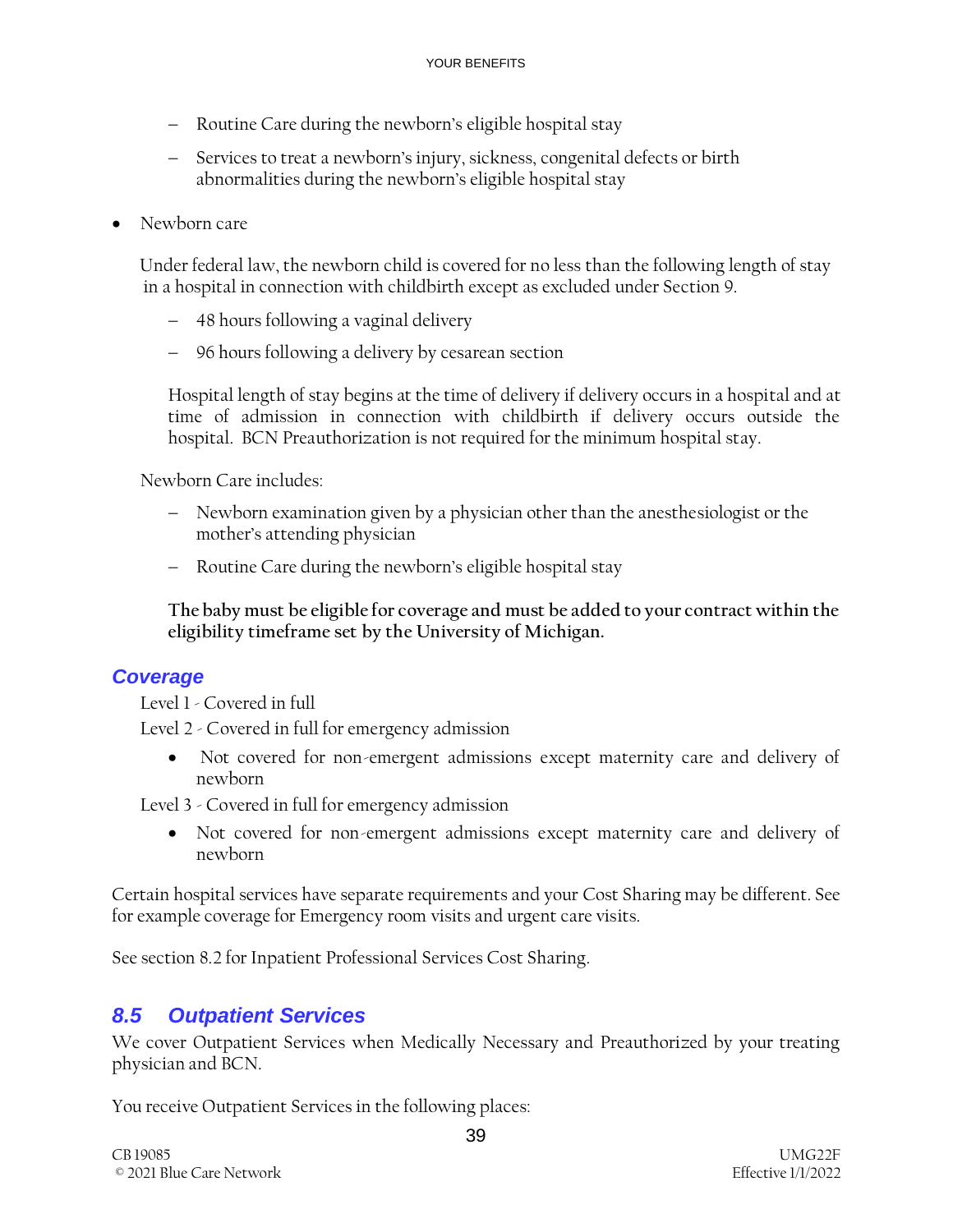- Outpatient Hospital setting;
- Physician office;
- Free standing ambulatory setting
- Dialysis center

Outpatient Services include but are not limited to the following:

- Facility and professional (physician) Services
- Surgical treatment
- Anesthesia, laboratory, radiology and pathology Services
- Chemotherapy, inhalation therapy, radiation therapy and dialysis
- Physical, speech and occupational therapy see Outpatient Therapy Services
- Injections (for allergy) see Medical Professional Physician Services section
- Professional Services see Medical Professional Physician Services section
- Durable Medical Equipment and supplies see Durable Medical Equipment section
- Diabetic equipment and supplies see Durable Medical Equipment section
- Prosthetic and orthotic equipment and supplies see Prosthetic and Orthotics section
- Other Outpatient Services and supplies necessary for the treatment of the Member

### *Coverage*

Level 1 - Covered in full Level 2 - Covered in full Level 3 - Covered

> • Member is responsible for any amount billed by the Provider that exceeds the Approved Amount

Certain hospital services have separate requirements and your Cost Sharing may be different. See for example coverage for Emergency room visits and urgent care visits.

### *8.6 Emergency and Urgent Care Definitions*

**Accidental Injury** - a traumatic injury, which, if not immediately diagnosed and treated, could be expected to result in permanent damage to your health

**Emergency Services** - services to treat emergency conditions as described above.

**Medical Emergency** - the sudden onset of a medical condition resulting from injury, sickness or behavioral health condition that manifests itself by signs and symptoms of sufficient severity, including severe pain, such that the absence of immediate medical attention could reasonably be expected to result in serious jeopardy to your health or to your pregnancy, in the case of a pregnant woman, serious impairment to bodily functions, or serious dysfunction of any bodily organ or part

**Stabilization** - the point at which it is reasonably probable that no material deterioration of a condition is likely to result from or occur during your transfer

**Urgent Care Services** – services that appear to be required in order to prevent serious deterioration to your health resulting from an unexpected illness or injury that could be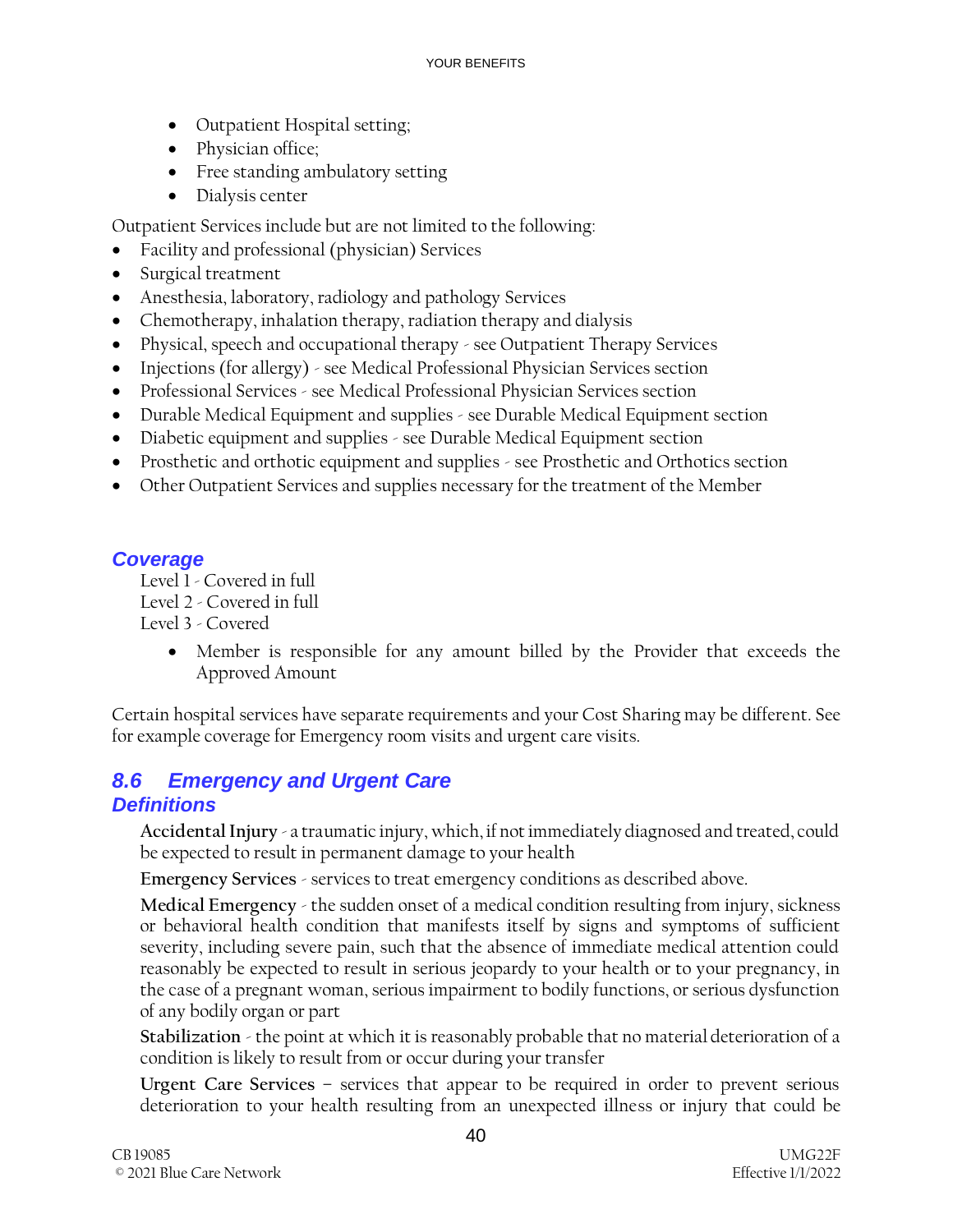expected to worsen if not treated within 24 hours. Examples include flu, strep throat, or other infections; foreign material in the eye, sprain or pain following a fall; and a cut, sore or burn that does not heal.

#### *Coverage*

Emergency and Urgent Care Services are covered up to the point of Stabilization when they are Medically Necessary and needed either 1) for immediate treatment of a condition that is a Medical Emergency as described above; or 2) if the Primary Care Physician directs you to go to an emergency care Facility.

In case of such a Medical Emergency or Accidental Injury, you should seek treatment at once. We urge you, the hospital or someone acting on your behalf, to notify your PCP or BCN within 24 hours, or as soon as medically reasonable.

Emergency Services include professional and related ancillary services and Emergency Services provided in an Urgent Care Center or hospital Emergency room. Emergency Services are no longer payable as an Emergency Service at the point of the Member's Stabilization as defined above.

If you are admitted as an Inpatient because of the Emergency, the Inpatient Hospital benefits will apply.

**NOTE**: Services and treatment provided while you are considered to be admitted for an Observation stay are subject to Emergency Services Copayment.

**Follow-up care in an Emergency Care Center or Urgent Care Facility** - such as removal of stitches and dressings, is covered when Preauthorized by BCN. This applies even if the Hospital Emergency staff or physician instructed you to return for follow-up.

### *Level 1, Level 2 and Level 3 Copayment*

- **\$100 Copayment for Emergency Services provided in a hospital emergency room**; waived if Member is admitted to hospital as a bed patient
- **\$25 Copayment for Emergency Services in an Urgent Care Center**

**Follow-up care in an Emergency Care Center or Urgent Care Facility** - such as removal of stitches and dressings, is covered only when Preauthorized by your Primary Care Physician or BCN.

### *Emergency Services at a Non-Participating Hospital*

If you are hospitalized in a Non-Participating Facility, we may require that you be transferred to a Participating Facility as soon as you are stabilized.

### *Out-of-Area and Non-Participating Provider Coverage*

You are covered when traveling within or outside of the BCN Service Area for Emergency and Urgent Care Services that meet the conditions described above.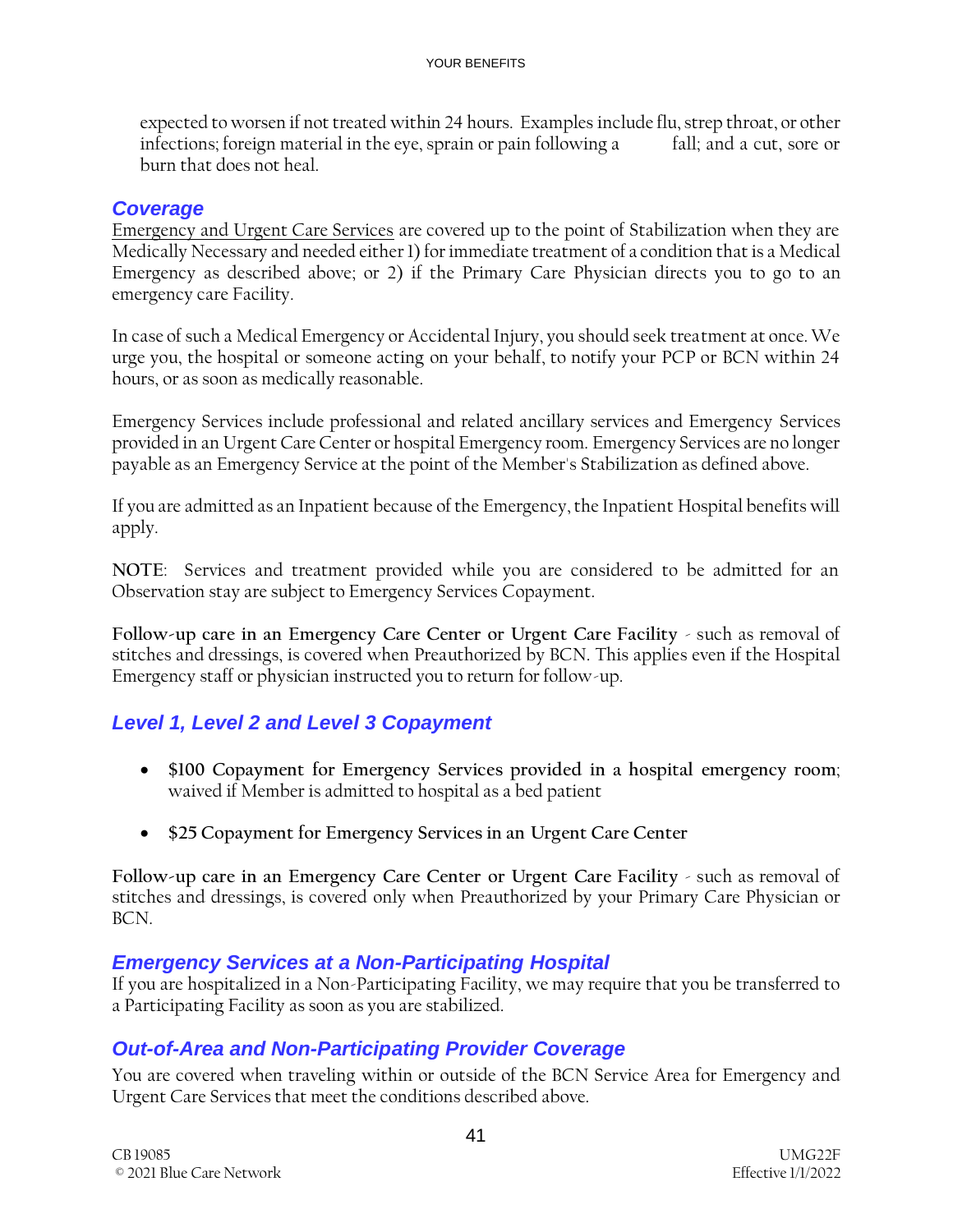When Services are rendered by a Non-Participating Provider, we pay the greater of:

- The median in-network rate
- Rate we would pay a Participating Provider
- The Medicare rate.

You are responsible for any Cost Sharing required under your Certificate.

### *8.7 Ambulance*

An ambulance is a ground or air service that transports an injured or sick patient to a covered destination.

For ground ambulance, a covered destination may include:

- A hospital
- A Skilled Nursing Facility
- A Member's home
- A dialysis center

For air ambulance, a covered destination may include:

- A hospital
- Another facility when Preauthorized by BCN

We will pay for a Member to be taken to the nearest destination capable of providing necessary care to treat the Member's condition.

**NOTE:** Transfer of the Member between covered destinations must be prescribed by the attending physician.

#### **In every case, the following ambulance criteria must be met:**

- The service must be Medically Necessary. Any other means of transport would endanger the Member's health or life
- Coverage only includes the transportation of the Member and whatever care is required during transport. Other services that might be billed with the transportation is not covered
- The service must be provided in a licensed ground or air ambulance that is part of a licensed ambulance operation

#### **Coverage also includes when:**

- The ambulance arrives at the scene, but transport is not needed or is refused
- The ambulance arrives at the scene, but the Member has expired

**Non-emergency ground ambulance services** are covered when Preauthorized by your treating physician and BCN.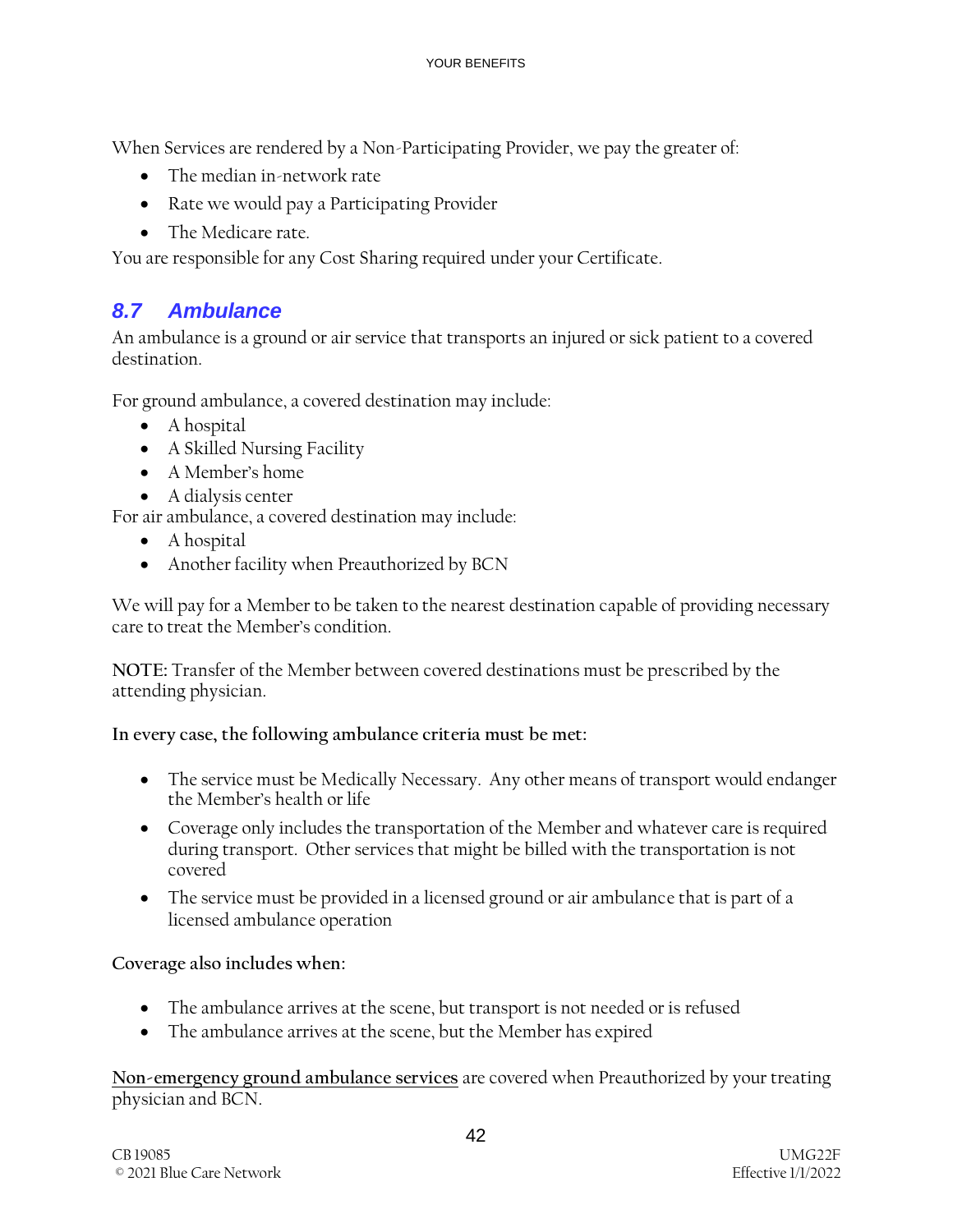#### **Air ambulance**

Air Ambulance services must also meet these requirements:

- No other means of transport are available
- The Member's condition requires transportation by air ambulance rather than ground ambulance
- − An air ambulance provider is licensed as an air ambulance service and is not a commercial airline.
- − The Member is transported to the nearest facility capable of treating the Member's condition.

NOTE: Air ambulance transportation that does not meet the requirements described above is eligible for review and possible approval by BCN. We may recommend coverage for transportation that positively impacts clinical outcomes, but not for the convenience of the Member or the family.

### *Exclusions include but are not limited to*

- Transportation services or medical Services provided by public first responders to accidents, injuries or emergency situations including fire or police departments costs, or any associated Services provided as part of a response to an accident or Emergency situation, like accident clean-up or 911 costs are not a covered benefit. This is because these Services are part of public programs supported totally or in part by federal, state or local governmental funds.
- Services provided by fire departments, rescue squads or other emergency transport providers whose fees are in the form of donations.
- Air ambulance services when the Member's condition does not require air ambulance transport.
- Air ambulance services when a hospital or air ambulance provider is required to pay for the transport under the law.

## *8.8 Preventive and Early Detection Services*

**a) Preventive and Early Detection Services -**There is no Copayment or Coinsurance (if applicable) for Preventive Services as that term is defined in the federal Patient Protection and Affordable Care Act (PPACA) and as may be modified by the federal government from time to time. All other requirements of Coverage, such as required Referrals or Preauthorizations apply.

Level 1, Level 2 and Level 3 Preventive Services include but are not limited to the following:

• **Health assessments, health screenings and adult physical examinations** set at intervals in relation to your age, sex and medical history. Health screenings include but are not limited to: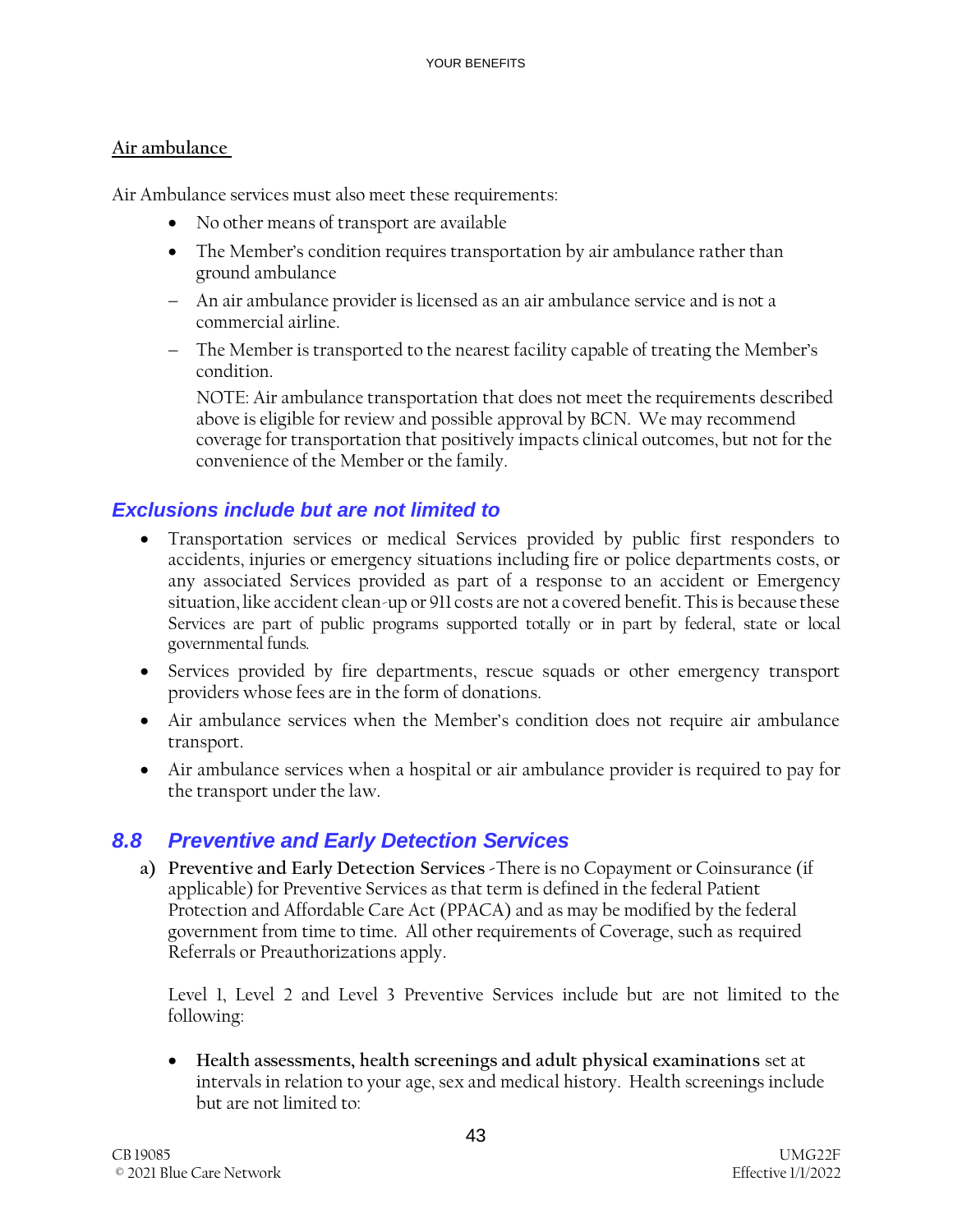- Obesity screening
- Vision and hearing screening
- Glaucoma screening;
- EKG screening;
- **Type 2 diabetes mellitus screening, and**
- Abdominal aortic aneurysm (one-time ultrasonography screening for smokers)
- **Women's health and well being**
	- Gynecological (well woman) examinations including routine pap smear and mammography screening
	- Screening for sexually transmitted diseases; HIV counseling and screening
	- Contraceptive counseling and methods; office administered contraceptive devices and appliances; such as intrauterine devices (IUDs); implantable and injected drugs such as Depo-Provera; and diaphragms including measurement, fittings, removal administration and management of side effects
	- Maternity counseling for the promotion and support of breast-feeding and prenatal vitamin counseling
	- **EXECUTE:** Breast pump and associated supplies needed to support breast-feeding covered only when Preauthorized and obtained from a Participating Durable Medical Equipment provider and as mandated by law. Convenience items such as storage containers, bags, bottles and nipples are not covered. (See Durable Medical Equipment section for limitations and exclusions)
	- Maternity screening for iron deficiency anemia, Hepatitis B Virus infection (at first prenatal visit) and  $Rh(D)$  incompatibility screening
	- Screening for gestational diabetes
	- Bone density screening
	- Genetic counseling and BRCA testing, if appropriate, for women whose family history is associated with an increased risk for deleterious mutations in the BRCA1 or BRCA2 genes
	- Screening and counseling for interpersonal and domestic violence
	- **Female sterilization services**
- **Newborn and well-child assessments and examinations**
- **Immunizations** (pediatric and adult) as recommended by the Advisory Committee on Immunization Practices or other organizations recognized by BCN. Flu shots are covered in full.
- **Routine cancer screenings** including but not limited to colonoscopy, flexible sigmoidoscopy, and prostate (PSA/DRE) screenings (For the purposes of this document "Routine" means non-urgent, non-emergent, non-symptomatic medical care provided for the purpose of disease prevention.)
- **Depression screening** when performed by the Primary Care Physician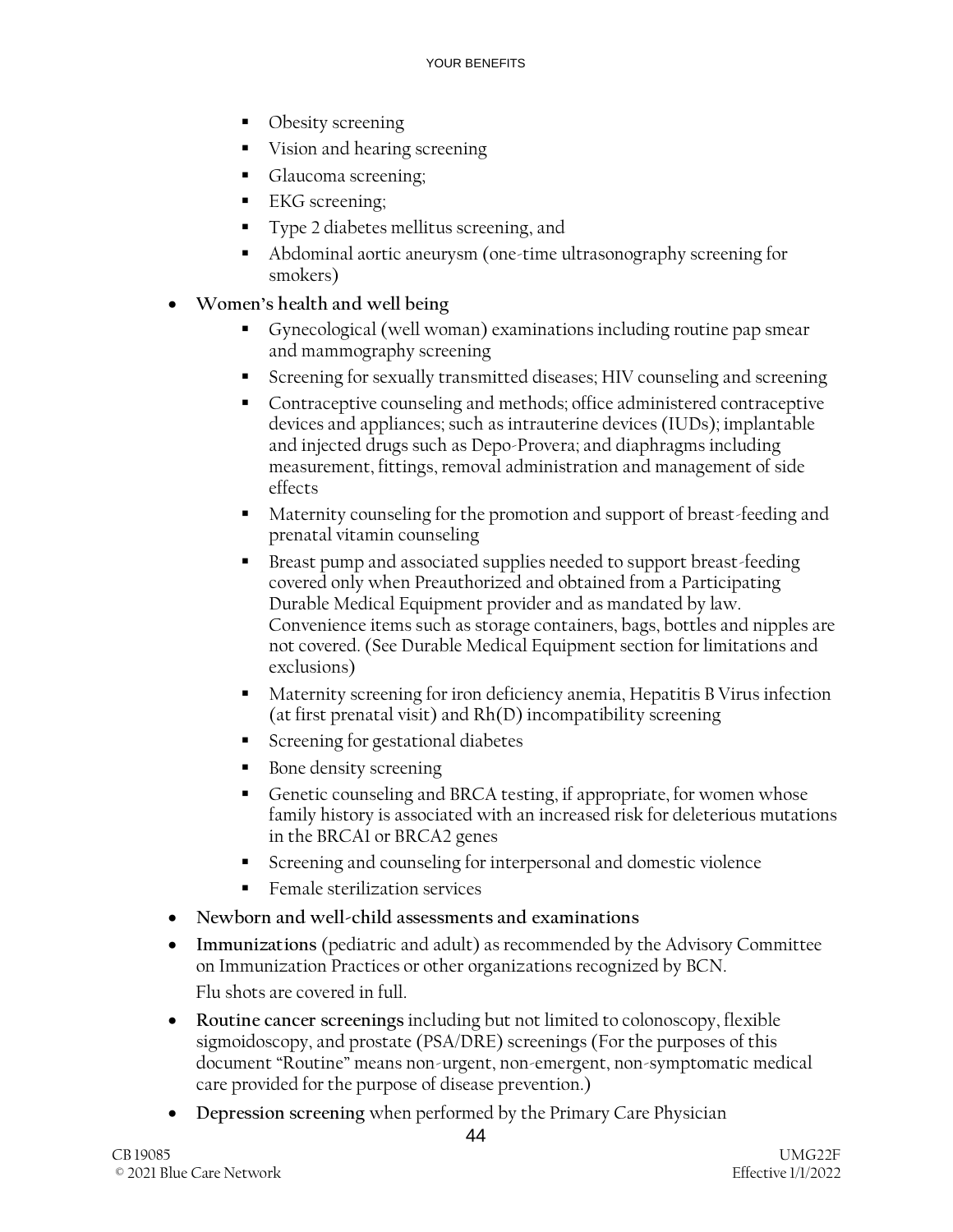- **Nutritional counseling** including Diabetes Self-Management
	- **NOTE**: Certain health education and health counseling services may be arranged through your Primary Care Provider, but are not payable under your Certificate of Coverage. Examples include but are not limited to birthing classes, lactation classes not provided by your physician, weight loss programs, tobacco cessation programs (other than a BCN tobacco cessation program), or exercise programs.
- **Aspirin therapy counseling** for the prevention of cardiovascular disease, and
- **Tobacco use** and tobacco caused disease counseling

**NOTE**: Cost Sharing will apply to non-routine diagnostic procedures. If this Benefit Document is amended by Deductible, Copay or Coinsurance Riders, the attached Riders will take precedence over this Certificate of Coverage for non-preventive services. Cost Sharing will still apply with the following restrictions:

- If a recommended Preventive Service is billed separately from the office visit, then you will be responsible for the office visit Cost Sharing, but there will be no Cost Sharing for the Preventive Service.
- If a recommended Preventive Service is not billed separately from the office visit and the primary purpose of the office visit is the delivery of the Preventive Service, you will have no Cost Sharing for the office visit.
- If a recommended Preventive Service is not billed separately from an office visit and the primary purpose of the office visit is not the delivery of the Preventive Service, you will be responsible for payment of any Cost Sharing for the office visit.

**NOTE**: To see a list of the preventive benefits and immunizations that are mandated by PPACA, you may go to the following website: https:/[/www.healthcare.gov/coverage/preventive-care](http://www.healthcare.gov/coverage/preventive-care-benefits/)[benefits/](http://www.healthcare.gov/coverage/preventive-care-benefits/) You may also contact BCN Customer Service .

**b) Routine Vision Exam** performed by a participating optometrist, ophthalmologist or other provider to determine refractive error and to issue a prescription for corrective lenses (eyeglasses or contact lenses). Coverage is limited to one routine vision exam per Member per calendar year.

## *Coverage*

Level 1 - Covered in full

Level 2 and Level 3 - Covered in full from an In-network Provider. Covered up to \$40.00 per Member per calendar year from a Non-Participating Optometry Provider.

## *Exclusions include but are not limited to:*

Dilation, frames, lenses and contact lenses and contact lens fitting

## *8.9 Reproductive Care and Family Planning Services*

This benefit includes:

• Infertility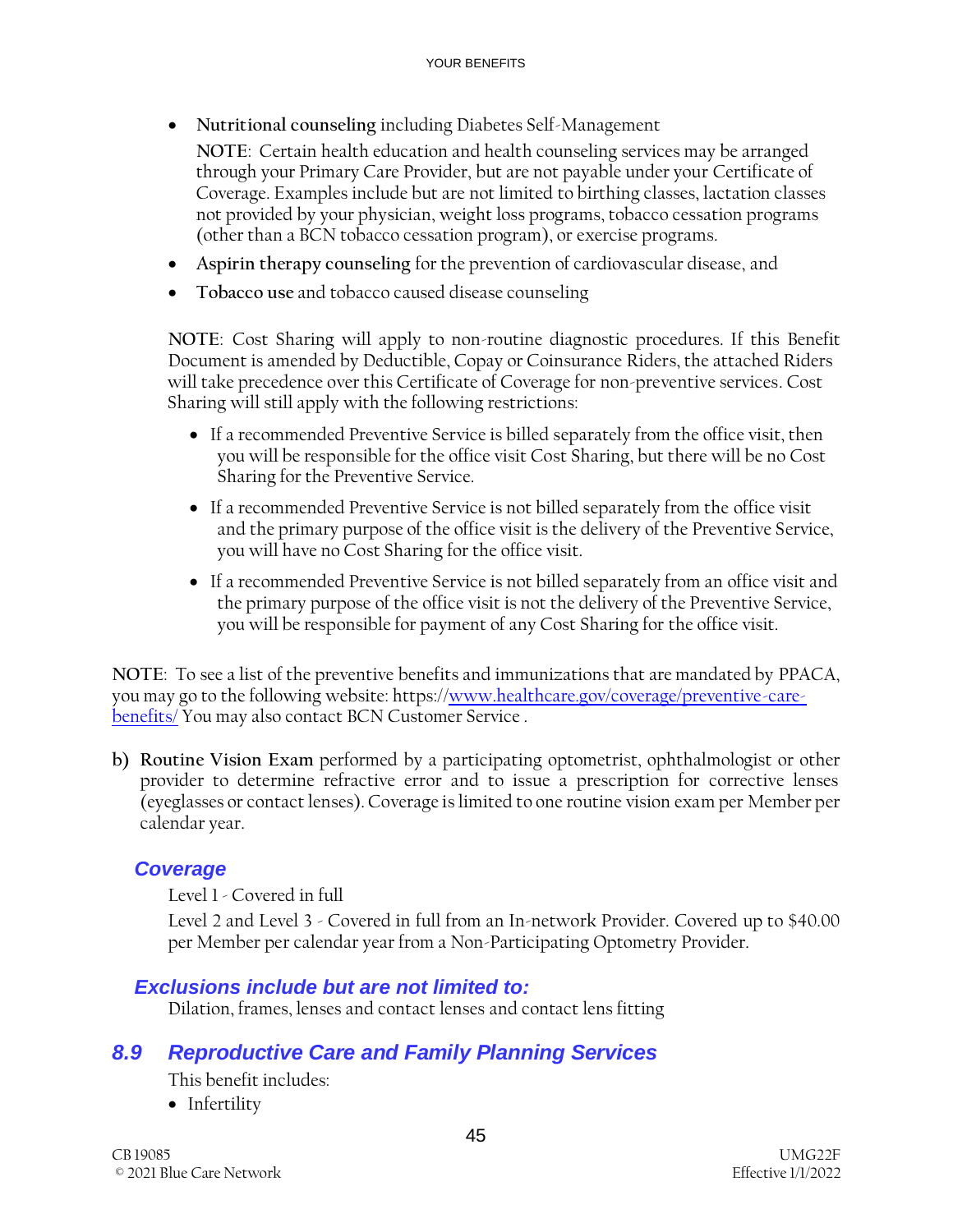- Voluntary sterilization
- Termination of pregnancy
- Genetic testing

### *a) Infertility*

Coverage of infertility includes **diagnostic evaluation, assessment, and counseling for infertility w**hen Medically Necessary and Preauthorized by your Primary Care Physician and BCN except as stated below and in Section 9. Following the initial sequence of diagnostic work-up, additional work-ups may begin only when BCN determines they are in accordance with generally accepted medical practice.

**Level 1** - \$30 Copayment may apply to each office visit per Member **Level 2** - \$30 Copayment may apply to each office visit per Member **Level 3** - \$30 Copayment may apply to each office visit per Member

Member is responsible for any amount billed by the Provider that exceeds the Approved Amount.

**In-vitro fertilization (IVF) procedures,** and all related services including drugs administered by the physician in the physician's office are covered as follows:

- For females diagnosed with infertility when determined to meet the criteria defined by the University of Michigan and BCN;
- For male/female couples who are unable to conceive after engaging in regular unprotected intercourse for a defined period of time or the inability to sustain a pregnancy;
	- o For females under the age of 35, the time frame is 12 months of unprotected intercourse;
	- o For females over age 35, the time frame is 6 months.

Note: Time frames may be altered based on clinical indication of diminished ovarian reserve identified by provider.

• Coverage for females without documented infertility who do not have the exposure to sperm requires a minimum of 12 donor sperm intrauterine insemination (IUI) cycles for females under age 35; and 6 donor sperm cycles for females age 35 and older that do not result in live birth - The IUI cycles must be supervised by a physician or an appropriate licensed practitioner.

Note: Time frames may be altered based on clinical indication of diminished ovarian reserve identified by provider.

**All IVF services must be provided through the University of Michigan Health System; Center for Reproductive Medicine**.

### *Limitations*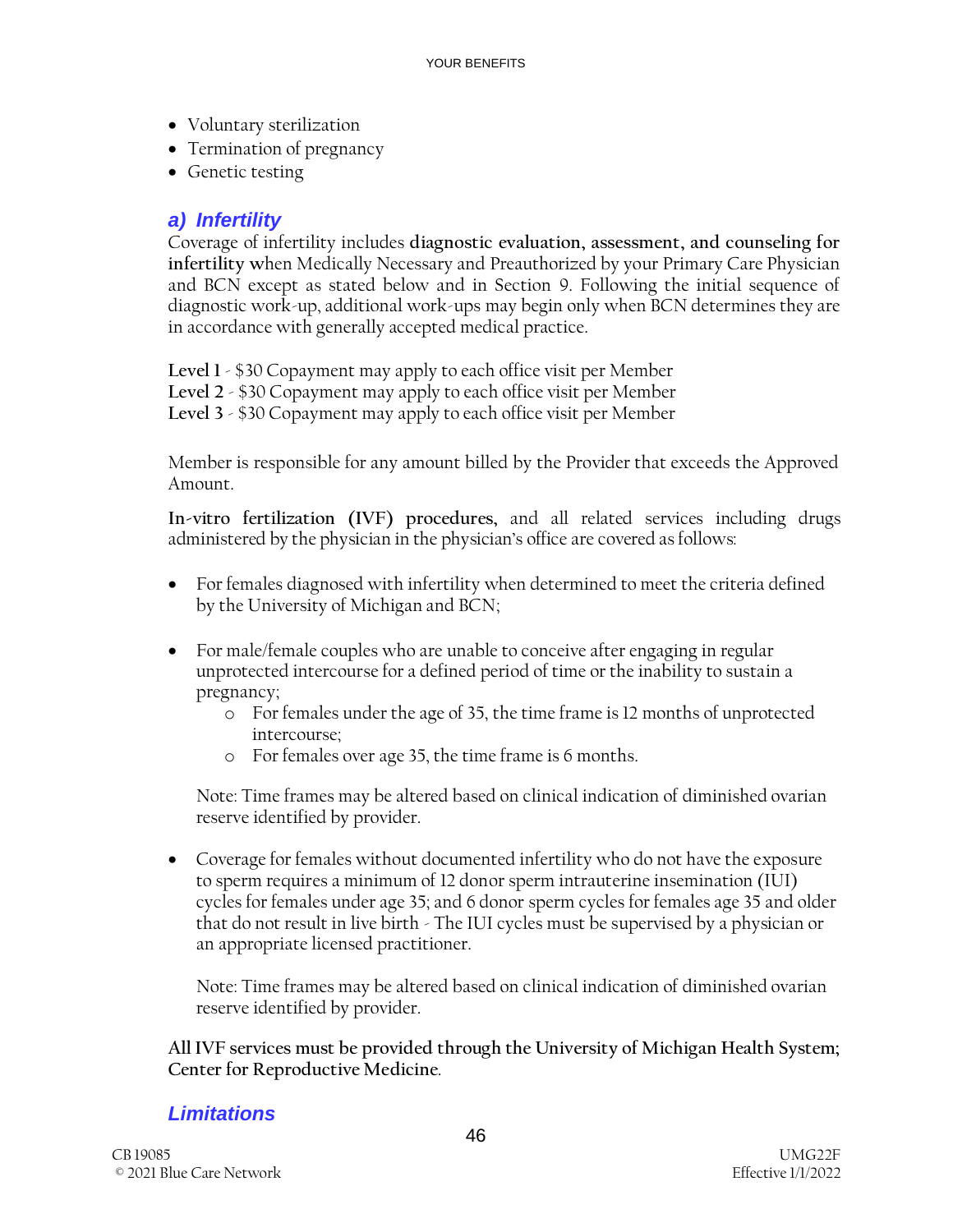In-vitro benefit limitations include:

- Single embryo transfer available for women through age 35<sup>\*</sup>;
- Double embryo transfer available for women 35 through the age of 42\*
- IVF service not covered for women over the age of 42;
- Embryo freezing and storage up to one year for each cycle for Members in active infertility treatment; and
- Non-office administered infertility drugs and delivery (such as pumps) covered only through University of Michigan pharmacy benefit manager.

\*Number of transferred embryos allowed may be altered if specific clinical criteria are met based on prior failed IVF attempts or embryo quality, as determined by the provider.

| In-Vitro Fertilization                                                                                                    |                                                                                                                                                                                                                                                                                                                                                                                                                                                                                                                                                                    |  |
|---------------------------------------------------------------------------------------------------------------------------|--------------------------------------------------------------------------------------------------------------------------------------------------------------------------------------------------------------------------------------------------------------------------------------------------------------------------------------------------------------------------------------------------------------------------------------------------------------------------------------------------------------------------------------------------------------------|--|
| Level 1<br>Services must be rendered by the<br>University of Michigan Health System;<br>Center for Reproductive Medicine. | Covered 80%; 20% Coinsurance for all IVF<br>procedures, professional services and related<br>services;<br>The 20% Coinsurance applies to the Out-of-<br>Pocket Maximum.<br>Covered IVF and fertility preservation<br>services are subject to a combined Lifetime<br>Maximum of \$20,000 per female Member.<br>Once the Lifetime Maximum has been<br>reached, IVF services are no longer covered<br>under this Certificate of Coverage.<br>NOTE: Diagnostic work-up, ultrasounds,<br>counseling and labs already covered are<br>excluded from the lifetime maximum. |  |
| Levels 2 and 3                                                                                                            | Not a covered benefit                                                                                                                                                                                                                                                                                                                                                                                                                                                                                                                                              |  |

## *Exclusions include but are not limited to*

- Intrauterine insemination (IUI)
- Egg harvesting or other infertility treatment performed during an operation not related to an infertility diagnosis
- Voluntary female or male sterilization ends coverage for IVF
- Coverage for a Member who is not medically infertile
- Storage or manipulation of eggs and sperm except as noted above
- Services for the partner in a couple who is not enrolled with BCN and does not have coverage for infertility services or has other coverage
- Donor eggs and donor sperm
- All services related to surrogate parenting arrangements, including but not limited to In-vitro services and maternity and obstetrical care for non-Member surrogate parents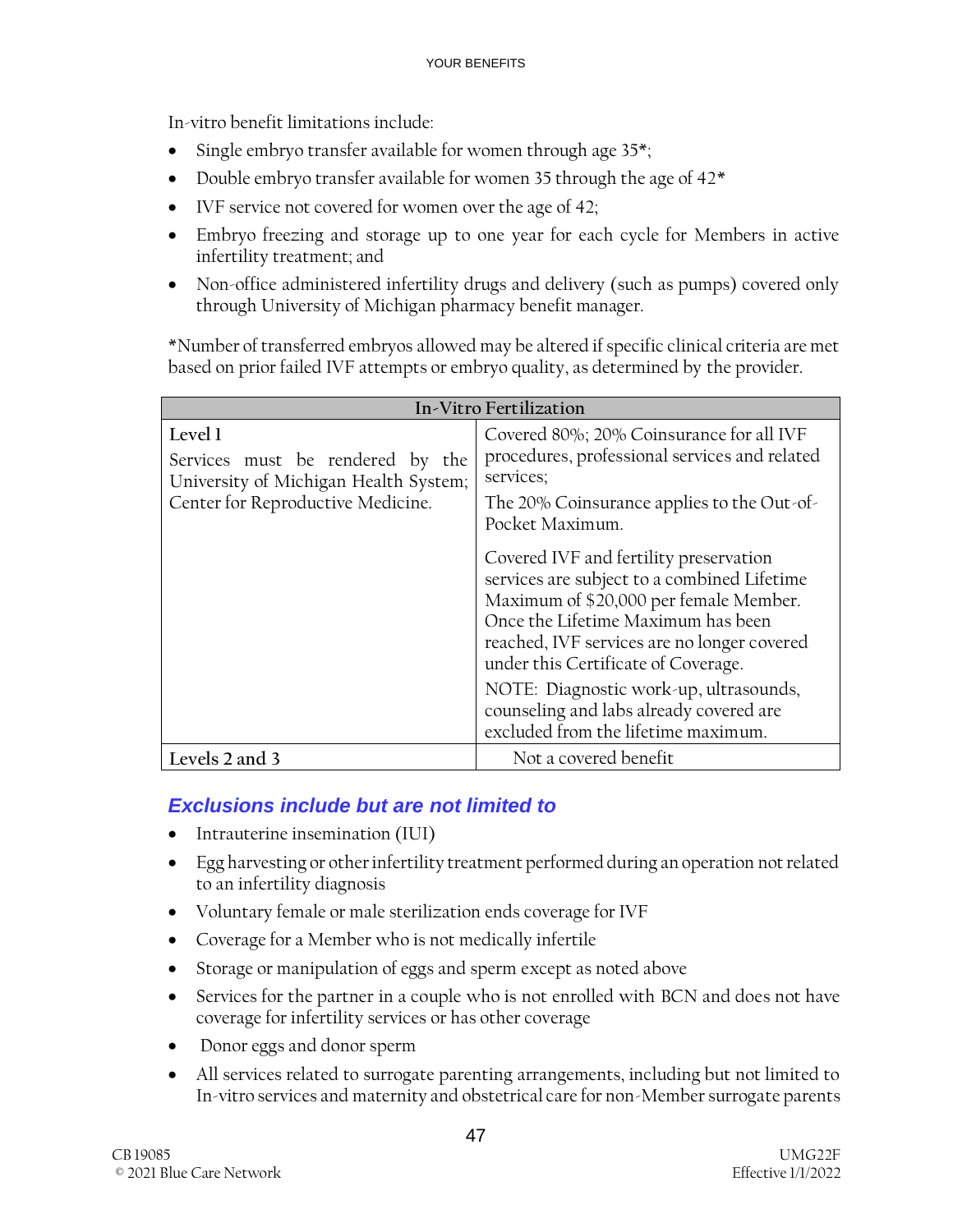## *b) Fertility Preservation*

Standard fertility preservation services are covered when a medically necessary surgical or medical treatment may directly or indirectly result in iatrogenic infertility to a covered person. In addition, standard infertility services will be covered for members up to age 26 in cases where a genetic condition will result in early menopause or impaired sperm production and cause infertility in subsequent years.

#### **Definitions**

**Iatrogenic Infertility** is an impairment of fertility by surgery, radiation, chemotherapy or medical treatment affecting the ability to produce sperm or eggs.

 **Fertility Preservation** is the retrieval of mature eggs or sperm or the creation of embryos that are frozen for future use.

### *Covered Procedures*

#### **Females:**

- oocyte retrieval, cryopreservation and storage for one year or;
- oocyte retrieval, fertilization, embryo cryopreservation and storage for one year.

#### **Males:**

- Semen cryopreservation and storage for one year
- Testicular aspiration to retrieve sperm when medically necessary

### *Limitations*

- Iatrogenic infertility is covered for female Members up to the age of 43.
- Members with a genetic condition that will result in early menopause or impaired sperm production in later years are covered up to age 26

## *Exclusions include but are not limited to*

- Long-term oocyte or embryo storage
- Long-term semen storage
- Fertility Preservation prior to voluntary sterilization procedures

| <b>Fertility Preservation</b>                                                                                        |                                                                                                                                                                         |  |
|----------------------------------------------------------------------------------------------------------------------|-------------------------------------------------------------------------------------------------------------------------------------------------------------------------|--|
| Level 1                                                                                                              | Covered 80%; 20% Coinsurance                                                                                                                                            |  |
| Services must be rendered by the<br>University of Michigan Health Pocket Maximum.<br>System; Center for Reproductive | 20% Coinsurance applies to the Out of                                                                                                                                   |  |
| Medicine.                                                                                                            | Covered Fertility Preservation and IVF<br>services are subject to a combined Lifetime<br>Maximum of \$20,000 per Member. Once the<br>Lifetime Maximum has been reached, |  |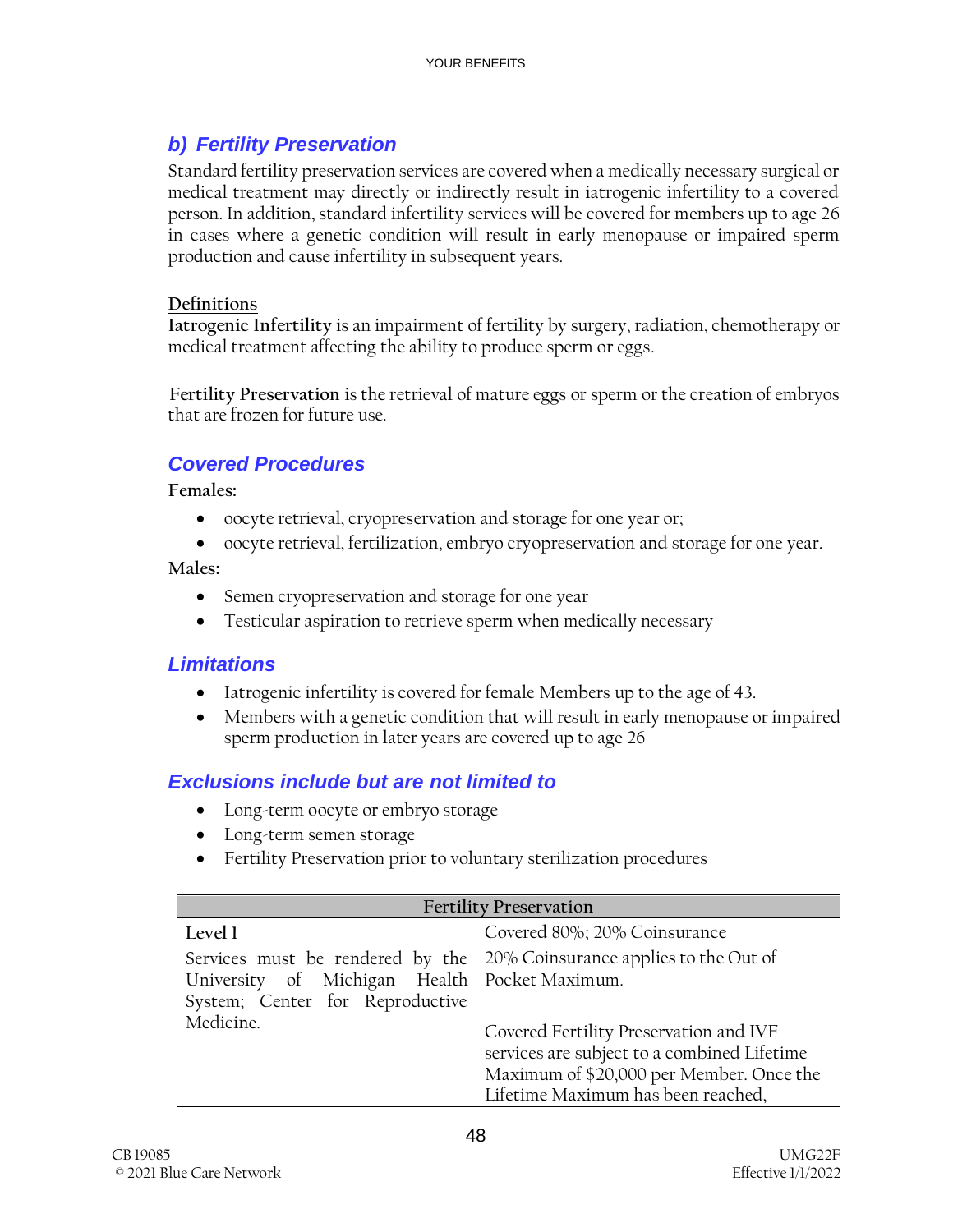|                | Fertility Preservation services are no longer<br>covered under this Certificate of Coverage. |
|----------------|----------------------------------------------------------------------------------------------|
| Levels 2 and 3 | Not a covered benefit                                                                        |

### *c) Voluntary Sterilization*

Coverage includes Inpatient, Outpatient, and office based adult sterilization services.

Female sterilization is covered in full as defined in the federal Patient Protection and Affordable Care Act for Women Preventive Services.

Male sterilization

Level 1 - \$30 Copayment may apply to each office visit per Member

Level 2 - \$30 Copayment may apply to each office visit per Member

Level 3 - \$30 Copayment may apply to each office visit per Member

• Member is responsible for any amount billed by the Provider that exceeds the Approved Amount

### *Exclusions include but are not limited to*

• Reversal of surgical sterilization for males and females

### *d) Termination of Pregnancy*

Coverage includes first trimester elective termination of pregnancy and therapeutic termination in the  $2<sup>nd</sup>$  or  $3<sup>rd</sup>$  trimester in accordance with locally accepted medical practice.

Level 1 - \$30 Copayment for each office visit

Level 2 - \$30 Copayment for each office visit

Level 3 - Not covered

### *e) Genetic Testing*

Coverage includes medically indicated genetic testing and counseling when they are Preauthorized by BCN and provided in accordance with generally accepted medical practice.

Level 1 - \$30 Copayment may apply per Member for each visit

Level 2 - \$30 Copayment may apply per Member for each visit

Level 3 - \$30 Copayment may apply per Member for each visit

- Member is responsible for any amount billed by the Provider that exceeds the Approved Amount
- NOTE: Genetic counseling and BRCA testing are covered with no Cost Sharing, if appropriate, for women whose family history is associated with an increased risk for deleterious mutations in the BRCA1 or BRCA2 genes. (See Preventive and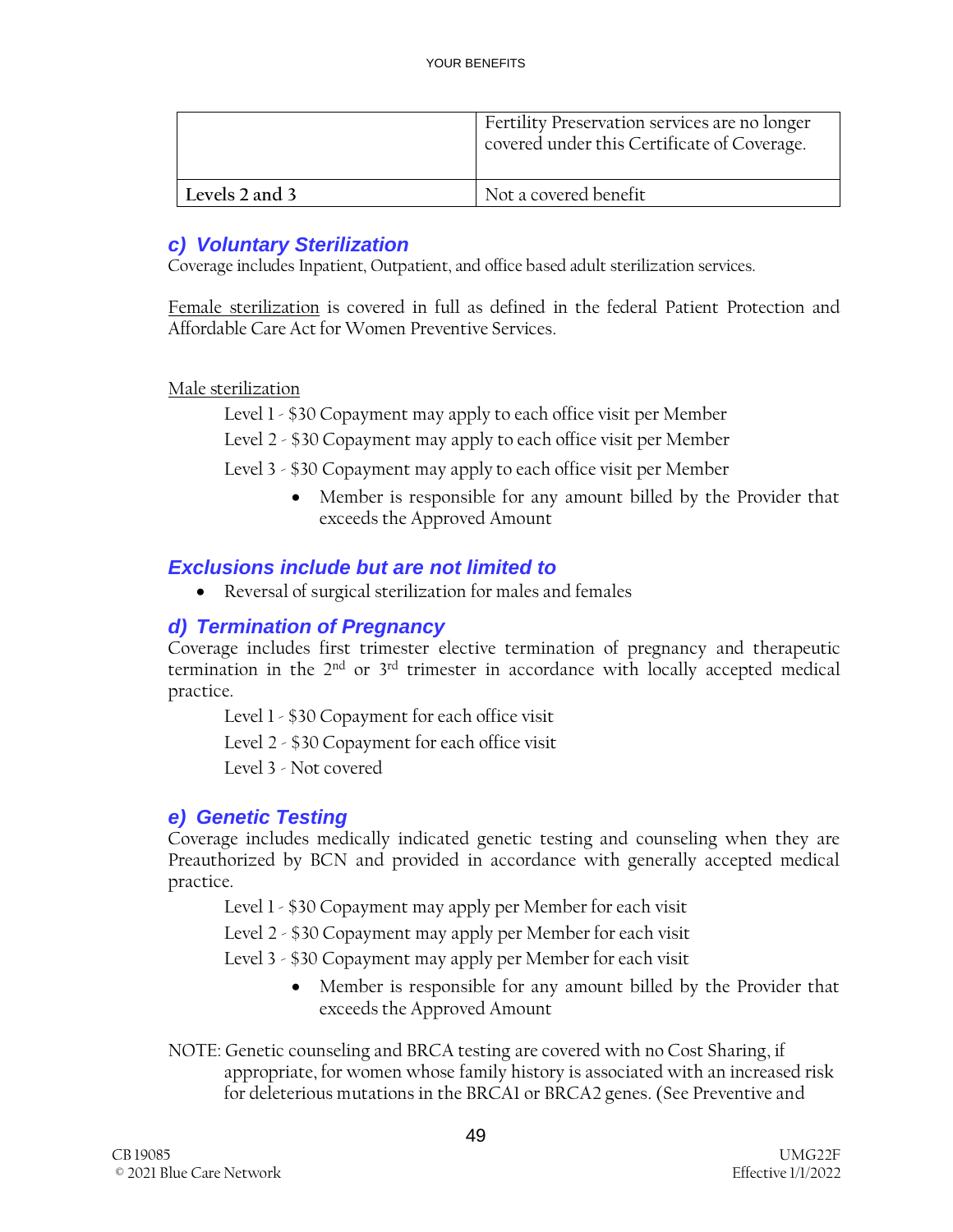Early Detection Services section.)

### *Exclusions include but are not limited to*

• Genetic testing and counseling for non-members

## *8.10 Skilled Nursing Facility Services*

Skilled Nursing Facility Services are covered **up to a total cumulative maximum of 45 days per Calendar Year** when Medically Necessary for recovery from surgery, disease or injury. This Benefit includes hospice care in a Skilled Nursing Facility. The care must be Preauthorized by your Primary Care Physician and BCN.

### *Coverage*

Level 1 – Covered in full Level 2 – Covered in full

Level 3 – Covered

• Member is responsible for any amount billed by the Provider that exceeds the Approved Amount

**NOTE**: The maximum number of benefit days is 45 days per calendar year under Level 1, Level 2, and Level 3 combined. For example, use of a benefit day under Level 1 Coverage will also reduce the benefit days available under Level 2 and Level 3 Coverage.

### *Exclusions include but are not limited to*

- Bed-hold charges incurred when you are on an overnight or weekend pass during an Inpatient stay
- Custodial Care

### *8.11 Home Health Care Services*

Home health care services are provided for Members, who are confined to the home, by health care professionals employed by the home health care agency or providers who participate with the agency. Home Care services are covered when they are Medically Necessary. Home care services include:

- Skilled nursing care provided by or supervised by a registered nurse employed by the home health care agency;
- Other health care services approved by BCN when they are performed in the Member's home.

### *Coverage*

Level 1 - \$30 Copayment each day a visit occurs Level 2 - \$30 Copayment each day a visit occurs Level 3 - \$30 Copayment each day a visit occurs

• Member is responsible for any amount billed by the Provider that exceeds the Approved Amount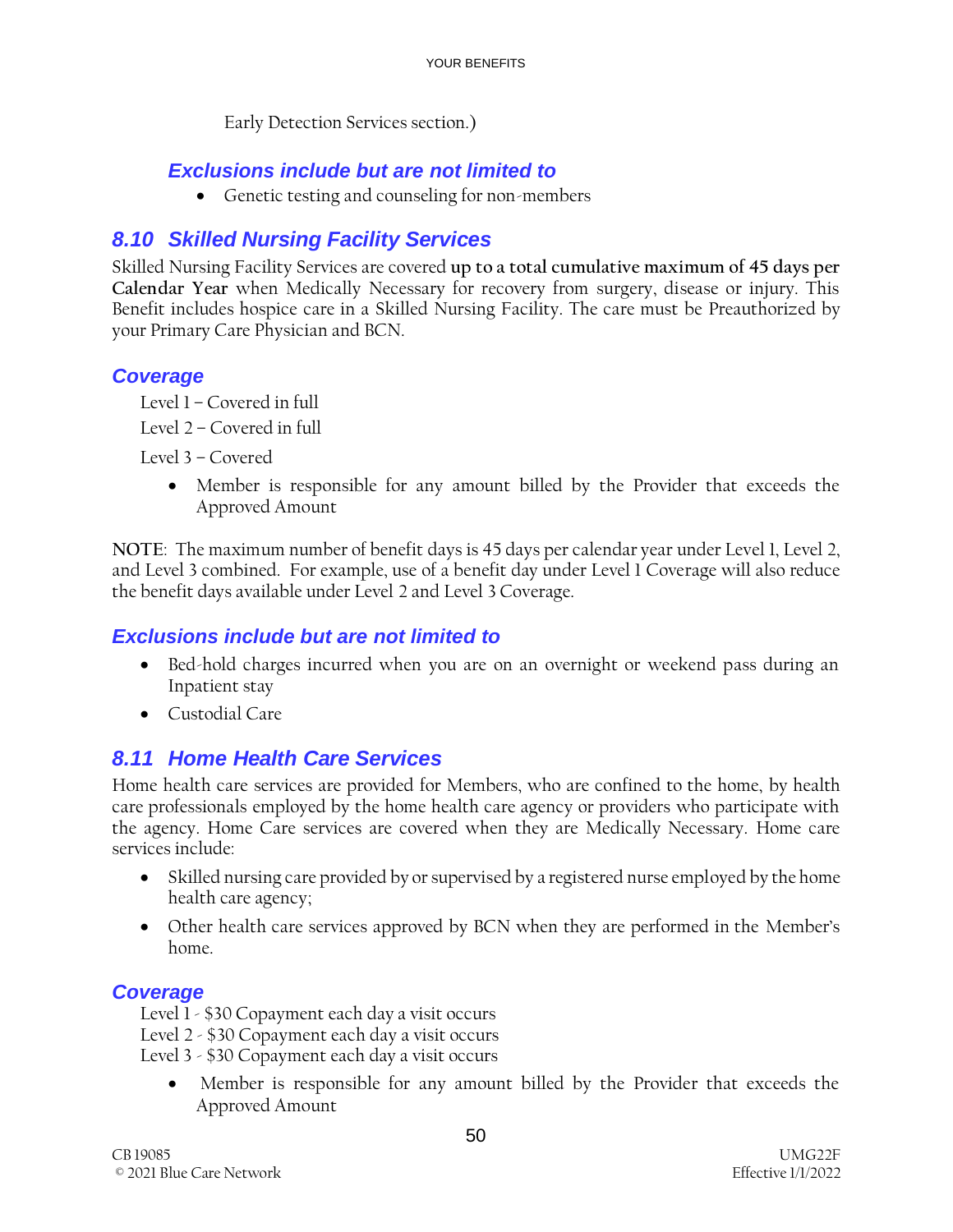- Housekeeping services
- Custodial Care

# *8.12 Hospice Care*

### *Definition*

Hospice Care is an alternative form of medical care for terminally ill Members with a life expectancy of six months or less. Hospice Care is designed to provide comfort and support to Members and their families when a life-limiting illness no longer responds to cure-oriented treatments.

Hospice Care in a licensed hospice Facility, in the home or in a Skilled Nursing Facility is covered for the following services when Medically Necessary and Preauthorized by BCN:

- Professional visits (such as physician, nursing, social work, home-health aide and physical therapy);
- Durable medical equipment (DME) related to terminal illness;
- Medications related to the terminal illness (e.g., pain medications);
- Medical/surgical supplies related to the terminal illness; and
- Respite Care in a Facility setting.

Short-term Inpatient care in a licensed hospice Facility is covered when Skilled Nursing Services are required and cannot be provided in other settings. Preauthorization of Inpatient hospice care is required.

### *Coverage*

Level 1 - Covered in full Level 2 - Not covered Level 3 - Not covered

## *Exclusions include but are not limited to*

- Housekeeping services
- Food, food supplements and home delivered meals
- Room and board at an extended care Facility or hospice Facility for purposes of delivering Custodial Care

## *8.13 Home Infusion Therapy Services*

Home infusion services provide the safe and effective administration of prescription medications and biologics (including antibiotics, total parenteral nutrition, blood components or other similar products) that are administered into a vein or tissue through an intravenous (IV) tube. These services are provided in the Member's home or temporary residence (such as a skilled nursing home). Home infusion therapy services are covered when Medically Necessary and Preauthorized by BCN.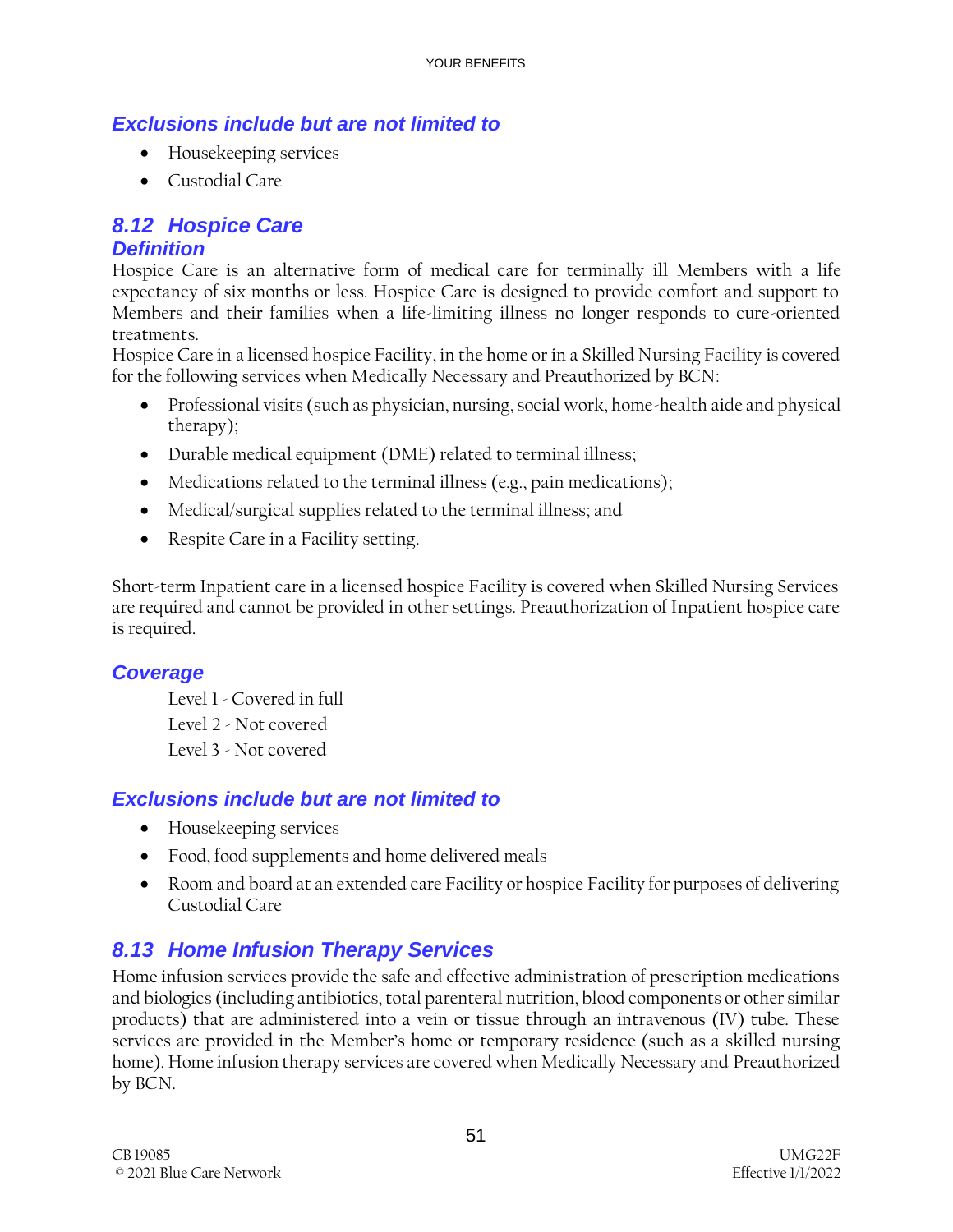#### Food Supplements

#### **Supplemental feedings administered via tube:**

This type of nutrition therapy is also known as **enteral feeding**. Formulas intended for this type of feeding as well as supplies, equipment, and accessories needed to administer this type of nutrition therapy, are covered.

#### **Supplemental feedings administered via an IV:**

This type of nutrition therapy is also known as **parenteral nutrition**. Nutrients, supplies, and equipment needed to administer this type of nutrition are covered.

#### *Coverage*

Level 1 - Covered in full

Level 2 - Covered in full

Level 3 - Covered

• Member is responsible for any amount billed by the Provider that exceeds the Approved Amount

## *8.14 Behavioral Health Services*

### **A.** *Mental Health Care*

We cover evaluation, consultation and treatment necessary to determine a diagnosis and treatment plan for mental health conditions. Non-Emergency Mental Health services must be Preauthorized as Medically Necessary by BCN with the **exception** of routine outpatient psychiatry and psychotherapy services. (Mental Health Emergency Services are covered pursuant to Emergency and Urgent Care Section 8.6)

Medical services required during a period of mental health admission must be Preauthorized separately by your Primary Care Physician and BCN.

#### *Definitions:*

- **Inpatient Mental Health Service** is the service provided during the time you are admitted to a BCN approved acute care Facility that provides continuous 24-hour nursing care for comprehensive treatment.
- **Residential Mental Health Treatment** is treatment that takes place in a licensed domiciliary facility which has 24/7 supervision on a unit that is not locked. A nurse or psychiatrist is on site 24/7 or available afterhours with a response time of 60 minutes to the facility to assist with medical issues, administration of medication and crisis intervention as needed. The treatment team is multidisciplinary and led by board certified psychiatrists. Residential treatment is:
	- o Focused on improving functioning and not primarily for the purpose of maintenance of the long-term gains made in an earlier program;
	- o A structured environment that will allow the individual to reintegrate into the community - It cannot be considered a long-term substitute for lack of available supportive living environment(s) in the community or as long-term means of protecting others in the Member's usual living environment; and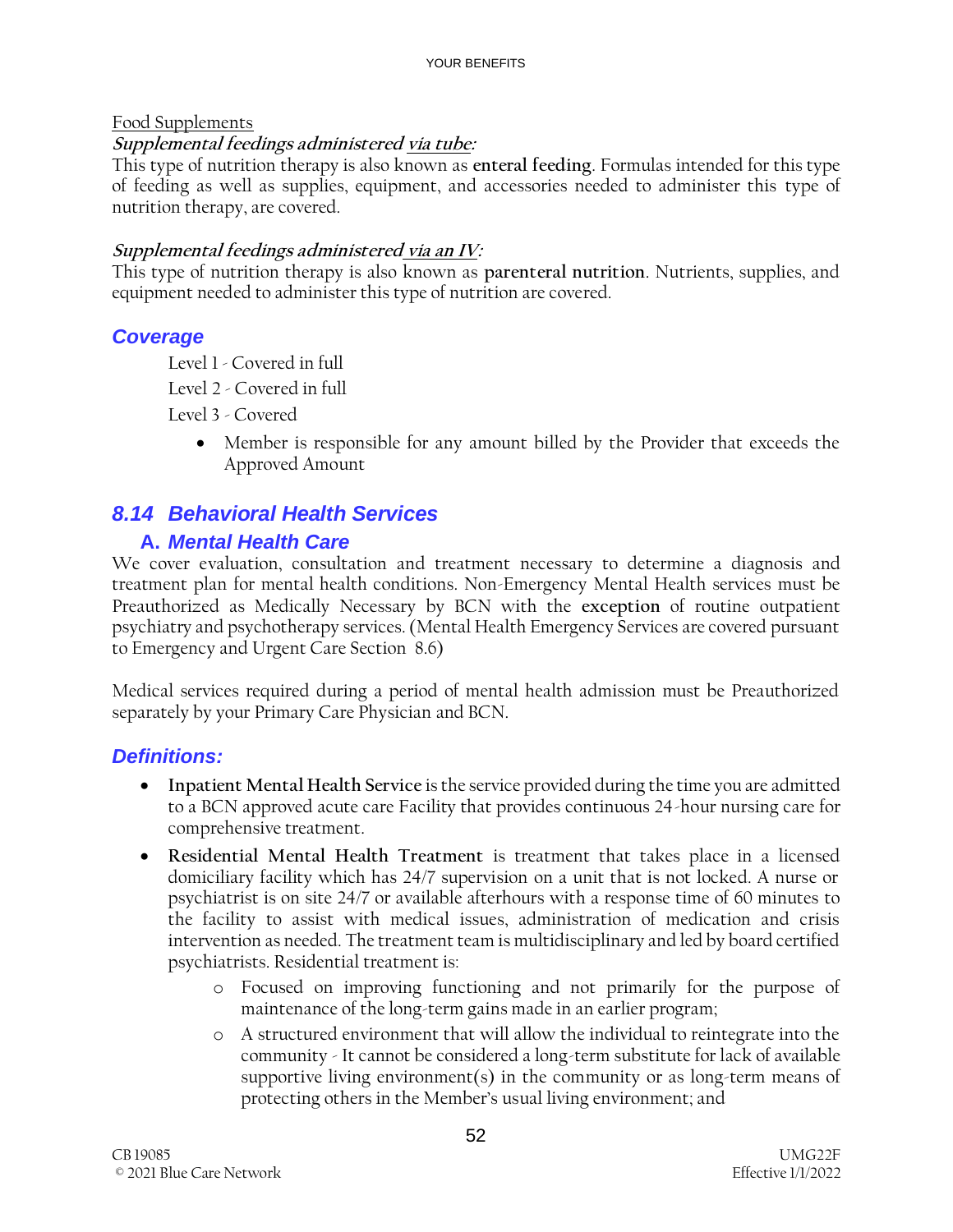- o Not based on a preset number of days such as standardized program (i.e. "30- Day Treatment Program"), however, the benefit design will be the same as your medical inpatient benefit when Preauthorized by BCN.
- **Partial Hospitalization Mental Health** is a comprehensive, acute care program that consists of a minimum of 4 hours per day, 3 days a week. Treatment may include, but is not limited to psychiatric evaluation, counseling, medical testing, diagnostic evaluations and referral to other services in a treatment plan. Partial Hospitalization services are often provided in lieu of inpatient psychiatric hospitalization.
- **Intensive Outpatient Mental Health** services are acute care services provided on an Outpatient basis. They consist of a minimum of 3 hours per day, 3 days per week and may include but are not limited to individual, group and family counseling, medical testing, diagnostic evaluation and referral to other services in a treatment plan.
- **Outpatient Mental Health** services include individual, conjoint, family or group psychotherapy, psychiatric evaluation, counseling, medical testing and crisis intervention.

### *Coverage*

Mental health care is covered in either an Inpatient or Outpatient settings. To obtain services call Behavioral Health Management at the number provided on the back of your BCN ID card. They are available 24 hours a day, 7 days a week. You do not need a Referral from your Primary Care Physician to get care.

**a) Outpatient Mental Health/Intensive Outpatient Mental Health**; no matter the location including Online Visits

Level 1 - \$25 Copayment per visit\*

Level 2 - \$25 Copayment per visit\*

Level 3 - \$25 Copayment per visit\*

\* A \$500 per member/ \$1,000 per contract annual copayment maximum applies to all three Levels combined for Outpatient Mental Health and Outpatient Substance Use office visits, no matter the location.

#### **b) Inpatient Mental Health/Residential Treatment/Partial Hospitalization**

Level 1 - Covered in full

Level 2 - Covered in full for emergency admission only

• Not covered for non-emergent admissions

Level 3 - Covered for emergency admission only

• Not covered for non-emergent admissions

Diagnostic testing, injections, therapeutic treatment and medical services are subject to the medical Outpatient Services Cost Sharing.

53

**NOTE**: See Section 9 for Exclusions and Limitations.

## **B.** *Substance Use Disorder Services*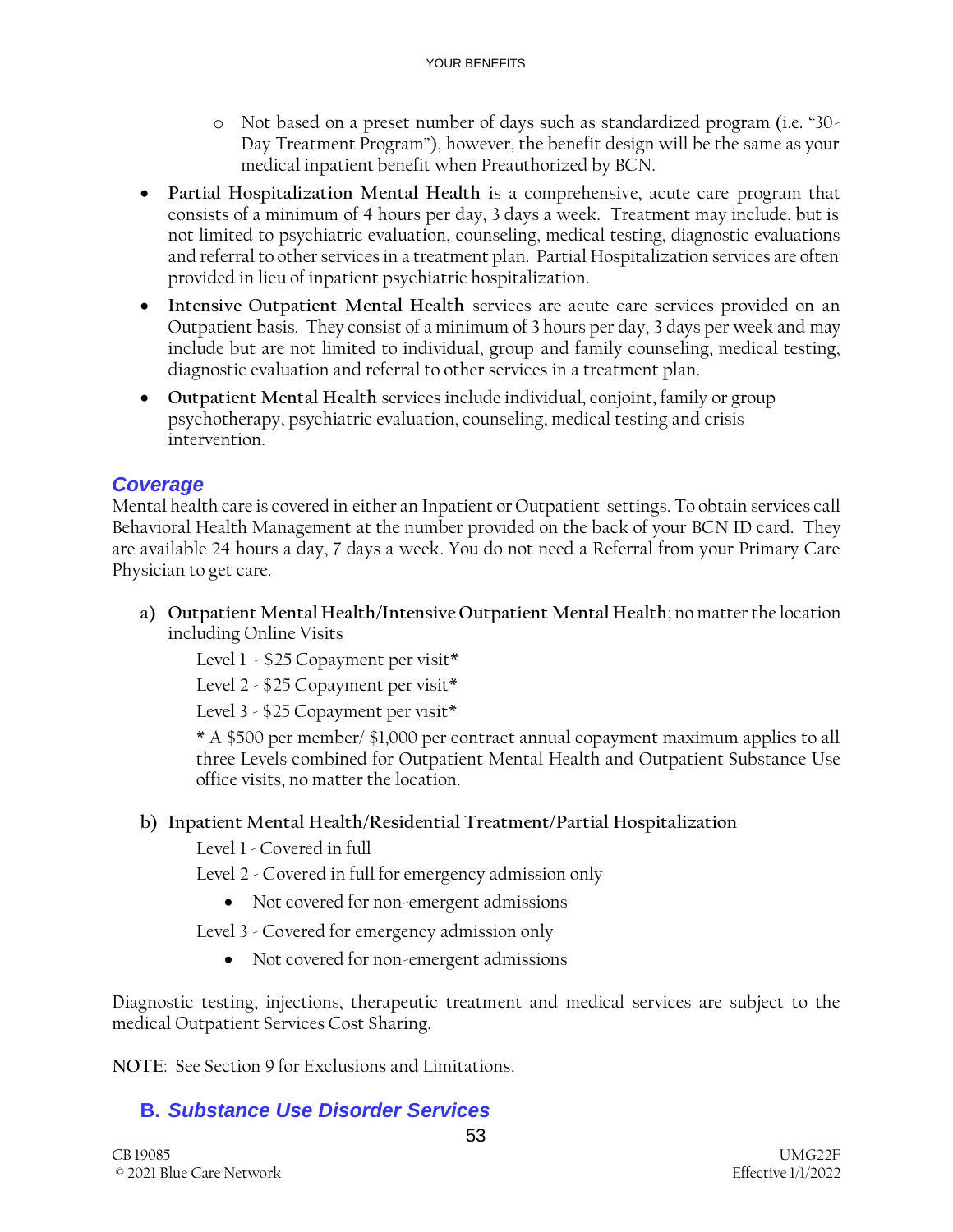Substance Use Disorder treatment means treatment for physiological or psychological dependence on or abuse of alcohol, drugs or other substances. Diagnosis and treatment may include medication therapy, psychotherapy, counseling, detoxification services, medical testing, diagnostic evaluation and referral to other services in a treatment plan.

Non-Emergency Substance Use Disorder treatments must be Preauthorized as Medically Necessary by BCN with the exception of routine outpatient psychotherapy services. (Substance Use Disorder Emergency Services are covered pursuant to Emergency and Urgent Care Services Section 8.6)

Medical Inpatient services required during a period of substance use disorder admission must be authorized separately by your Primary Care Physician and BCN.

### *Definitions*

**Detoxification** (Detox) means medical treatment and management of a person during withdrawal from physiological dependence on alcohol or drugs or both. Detox can occur in an Inpatient and Outpatient or residential setting.

**Residential Substance Use Disorder Treatment** means Acute care services provided in a structured and secure full day (24 hour) setting to a Member who is ambulatory and does not require medical hospitalization. Residential services may include 24-hour professional supervision and may include counseling, Detoxification, medical testing, diagnostic and medication evaluation and referral or other services specified in a treatment plan. Residential Substance Use Disorder Treatment is sometimes referred to as Intermediate Care. Residential Substance Use Disorder is not considered inpatient-acute medical/surgical care in a hospital.

**Intermediate Care** refers to Substance Use Disorder Services that have a residential (overnight) component. Intermediate Care includes Detox, Domicilary Partial and residential (including "inpatient') Services.

**Partial Hospitalization** is a comprehensive, acute-care program that consists of a minimum of 4 hours per day, 3 days a week. Partial Hospitalization treatment may include, but is not necessarily limited to psychiatric evaluation and management, counseling, medical testing, diagnostic and medication evaluation and referral to other services in a treatment plan.

**Domiciliary Partial** refers to Partial Hospitalization combined with an unsupervised overnight stay component.

**Domiciliary Intensive Outpatient Substance Use Disorder Treatment** refers to Intensive Outpatient combined with an unsupervised overnight stay component.

**Intensive Outpatient Substance Use Treatment** means treatment that is provided on an Outpatient basis consisting of a minimum of 3 hours per day, 3 days per week and might include but are not limited to individual, group and family counseling, medical testing, diagnostic and medication evaluation and referral to other services specified in a treatment plan.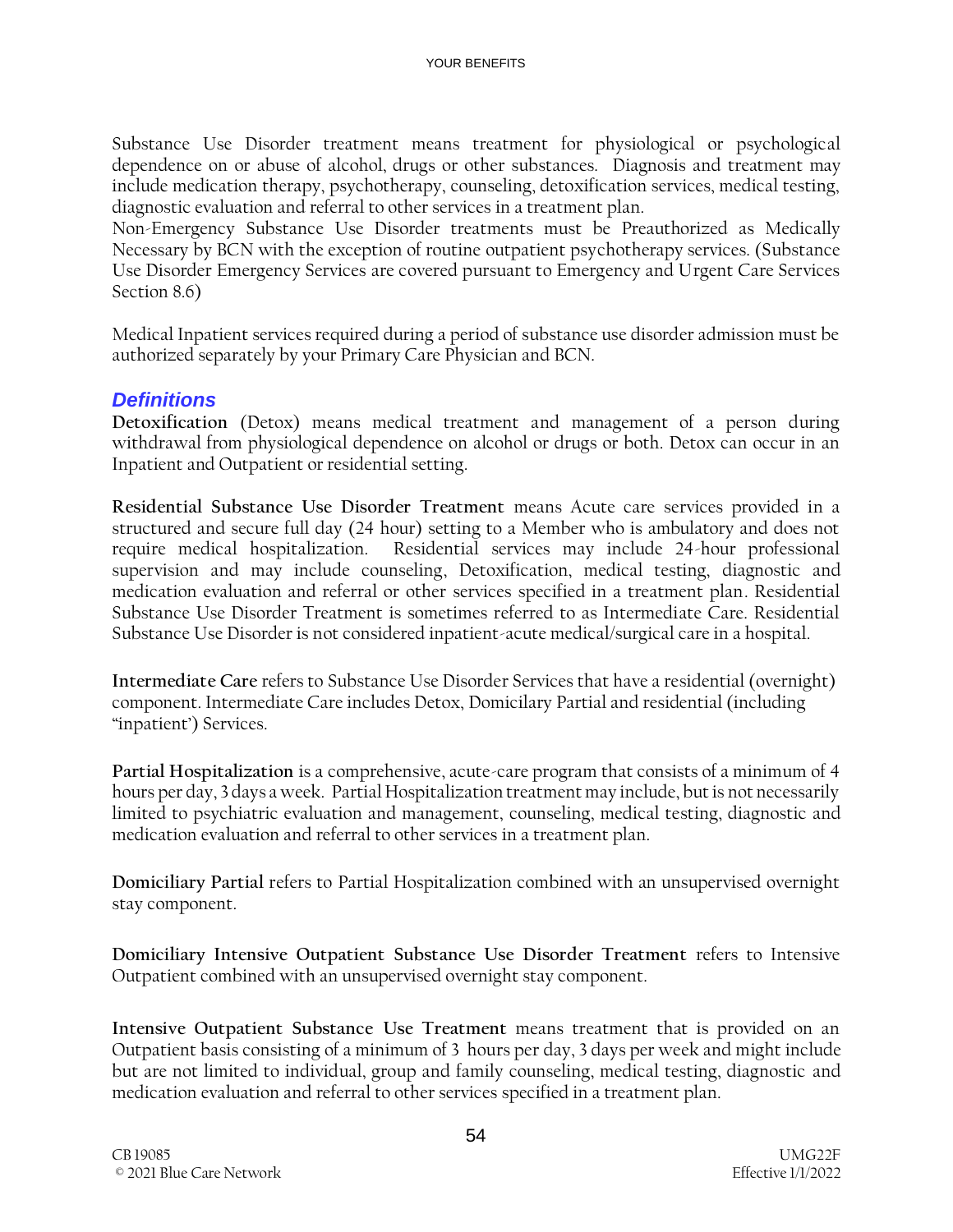**Outpatient Substance Use Disorder Treatment** means outpatient visits (for example; individual, conjoint, family or group psychotherapy) for a Member who is dependent on or abusing alcohol or drugs (or both). The visit may include counseling, detoxification, medical testing, diagnostic evaluation and referral for other services.

#### *Coverage*

Substance Use services including counseling, medical testing, diagnostic evaluation and Detox are covered in a variety of settings. You may be treated in an Inpatient or in an Outpatient setting. To obtain services call BCN Behavioral Health Management at the number provided on the back of your ID card. They are available 24 hours a day, 7 days a week. You do not need a Referral from your Primary Care Physician to get care.

The following services are covered:

**a) Outpatient/Intensive Outpatient/Domiciliary Intensive Outpatient Substance Use Disorder**

Level 1 - \$25 Copayment per visit\*

Level 2 - \$25 Copayment per visit\*

Level 3 - \$25 Copayment per visit\*

\* A \$500 per member/ \$1,000 annual copayment maximum applies to all three Levels combined for Outpatient Mental Health and Outpatient Substance Use office visits, no matter the location.

**b) Detoxification/Residential/Intermediate Care/Partial Hospitalization/Partial Domiciliary Substance Use Disorder**

Level 1 – Covered in full

- Level 2 Covered in full for emergency admission only
	- Not covered for non-emergent admissions

Level 3 – Covered for emergency admission only

• Not covered for non-emergent admissions

Diagnostic testing, injections, therapeutic treatment and medical services are subject to the medical Outpatient Services Cost Sharing.

**NOTE**: See Section 9 for Exclusions and Limitations

### *8.15 Autism Spectrum Disorders*

#### *Definitions*

**Applied Behavioral Analysis**, or ABA, means the design, implementation, and evaluation of environmental modifications, using behavioral stimuli and consequences to produce significant improvement in human behavior, including the use of direct-observation, measurement, and functional analysis of the relationship between environment and behavior.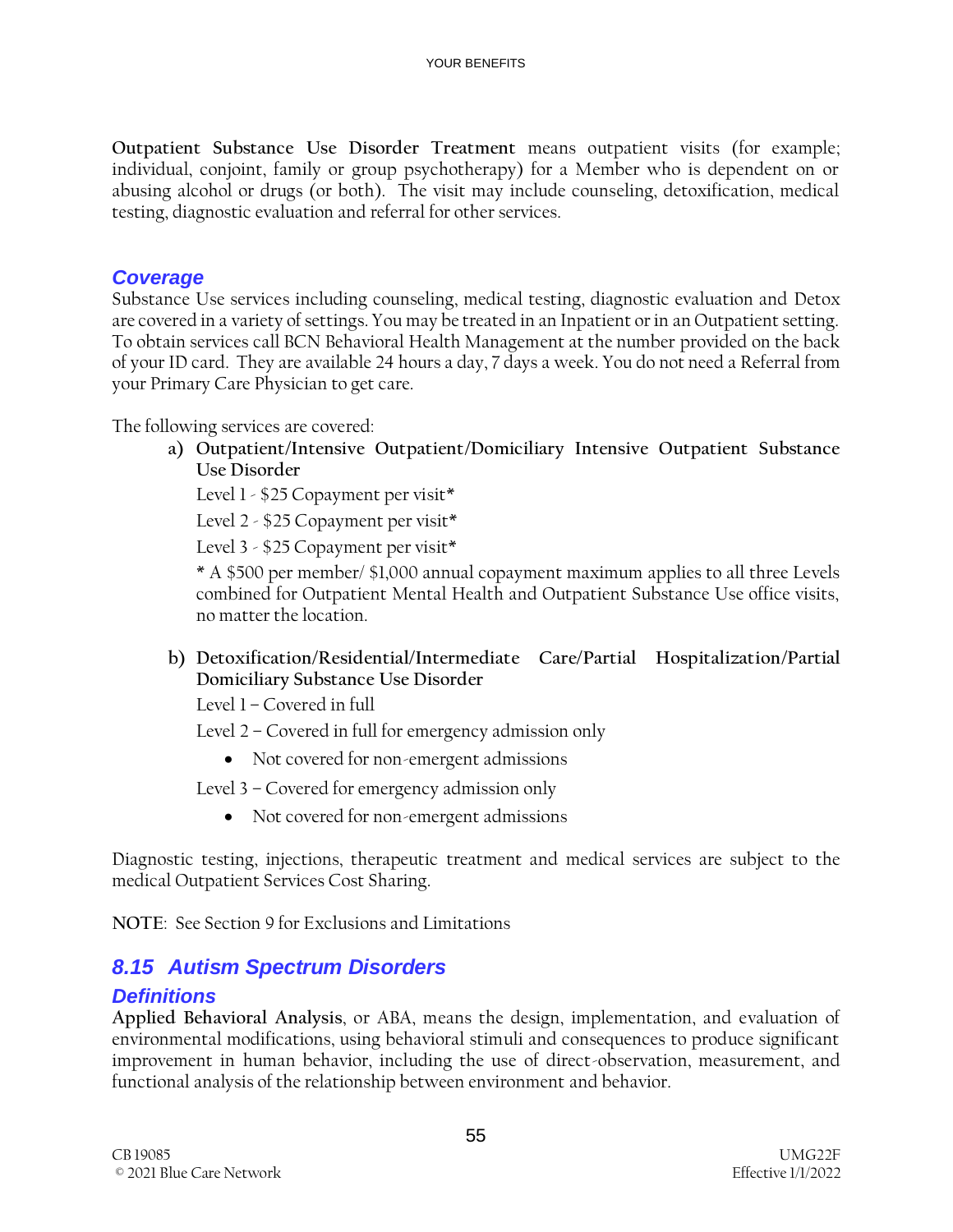**Approved Autism Evaluation Center** (AAEC) is an academic or hospital-based, multidisciplinary center experienced in the assessment, work-up, evaluation and diagnosis of the Autism Spectrum Disorders. AAEC evaluation is necessary for ABA.

**Autism Spectrum Disorders (ASD)** are defined by the most recent edition of the Diagnostic and Statistical Manual published by the American Psychiatric Association.

**Evaluation** must include a review of the Member's clinical history and examination of the Member. Based on the Member's needs, as determined by the BCN approved treatment center, an evaluation may also include cognitive assessment, audiologic evaluation, a communication assessment, assessment by an occupational or physical therapist and lead screening.

**Line Therapy** means tutoring or other activities performed one-on-one with person diagnosed with ASD according to a Treatment Plan designed by a BCN AAEC and a Licensed Behavior Analyst (LBA).

**Preauthorization** Process occurs before treatment is rendered in which a BCN nurse or case manager approves the initial treatment plan and continued services. A request for continued services will be authorized contingent on the Member demonstrating measurable improvement and therapeutic progress, which can typically occur at 3, 6, or 9-month intervals after the onset of treatment.

**Treatment Plan** is a detailed, comprehensive, goal-specific plan of recommended therapy for the ASD covered under this Certificate of Coverage.

#### *Benefits*

Services for the diagnosis and treatment of ASD are covered when performed by a BCN approved Participating Provider. Covered diagnostic services must be provided by a Participating physician or a Participating psychologist and include assessments, evaluations or tests, including the Autism Diagnostic Observation Schedule.

Note: A BCN approved AAEC must confirm the Member has Autism Spectrum Disorder (ASD) prior to receiving Applied Behavioral Analysis.

The following services for the treatment of ASD are covered:

- Comprehensive treatment focused on managing and improving the symptoms directly related to a Member's ASD.
- Therapeutic care as recommended in the treatment plan includes:
	- − Occupational therapy, speech and language therapy and physical therapy (when performed by a Participating occupational therapist, Participating speech therapist and Participating physical therapist);
	- − ABA when performed by a Participating Licensed Behavior Analyst and Participating psychologist;
	- − Outpatient mental health therapy (when performed by a Participating social worker, Participating clinical psychologist and Participating psychiatrist);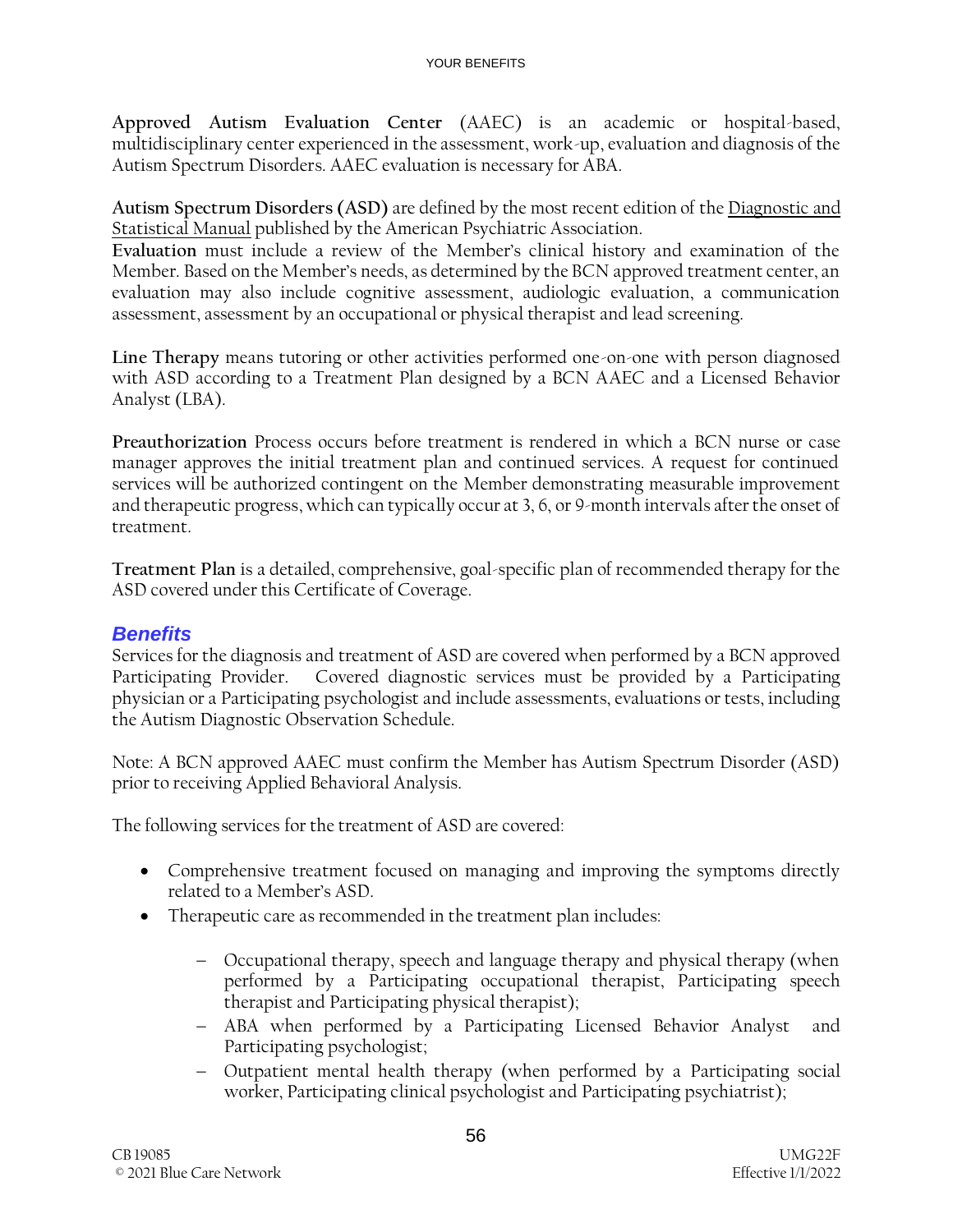- − Skills training;
- − Genetic testing; and
- − Nutritional therapy
- Services and treatment must be Medically Necessary, Preauthorized and deemed safe and effective by BCN.
- Services that are deemed experimental or ineffective by BCN are covered only when mandated by law, and included in a Treatment Plan recommended by the BCN-AAEC that evaluated and diagnosed the Member's condition and when approved by BCN.

**NOTE**: Benefits are in addition to any outpatient mental health benefits and outpatient rehabilitation services available under this Certificate of Coverage or related Riders.

### *Coverage*

ABA treatment is available to children through the age of 18. This limitation does not apply to:

- Other mental health Services to treat or diagnose ASD
- Medical Services, such as physical therapy, occupational therapy, speech therapy, genetic testing or nutritional therapy used to diagnose and treat ASD

ABA for Line Therapy services is subject to the Level 1, Level 2 or Level 3 Office Visit Copayment as defined in this Certificate of Coverage. You are required to pay your Copay at the time the service is rendered.

Level 1 - \$25 Copayment per visit

Level 2 - \$25 Copayment per visit

Level 3 - \$25 Copayment per visit - Member is responsible for any amount billed by the Provider that exceeds the Approved Amount

**Note**: ABA services are not available outside of Michigan.

Behavioral health services included in the Treatment Plan are subject to the Level 1, Level 2 or Level 3 Office Visit Copayment as defined in this Certificate of Coverage. You are required to pay your Copayment at the time the service is rendered:

Level 1 - \$25 Copayment per visit

Level 2 - \$25 Copayment per visit

Level 3 - \$25 Copayment per visit – Member is responsible for any amount billed by the Provider that exceeds the Approved Amount

**Note**: The \$500 per member/ \$1,000 per contract annual copayment maximum that applies to all three Levels combined for Outpatient Behavioral Health also applies to Outpatient Behavioral Health with an autism diagnosis.

Outpatient rehabilitation services included in the Treatment Plan are subject to the Level 1, Level 2 or Level 3 Office Visit Copayment as defined in this Certificate of Coverage. You are required to pay your Copayment at the time the service is rendered.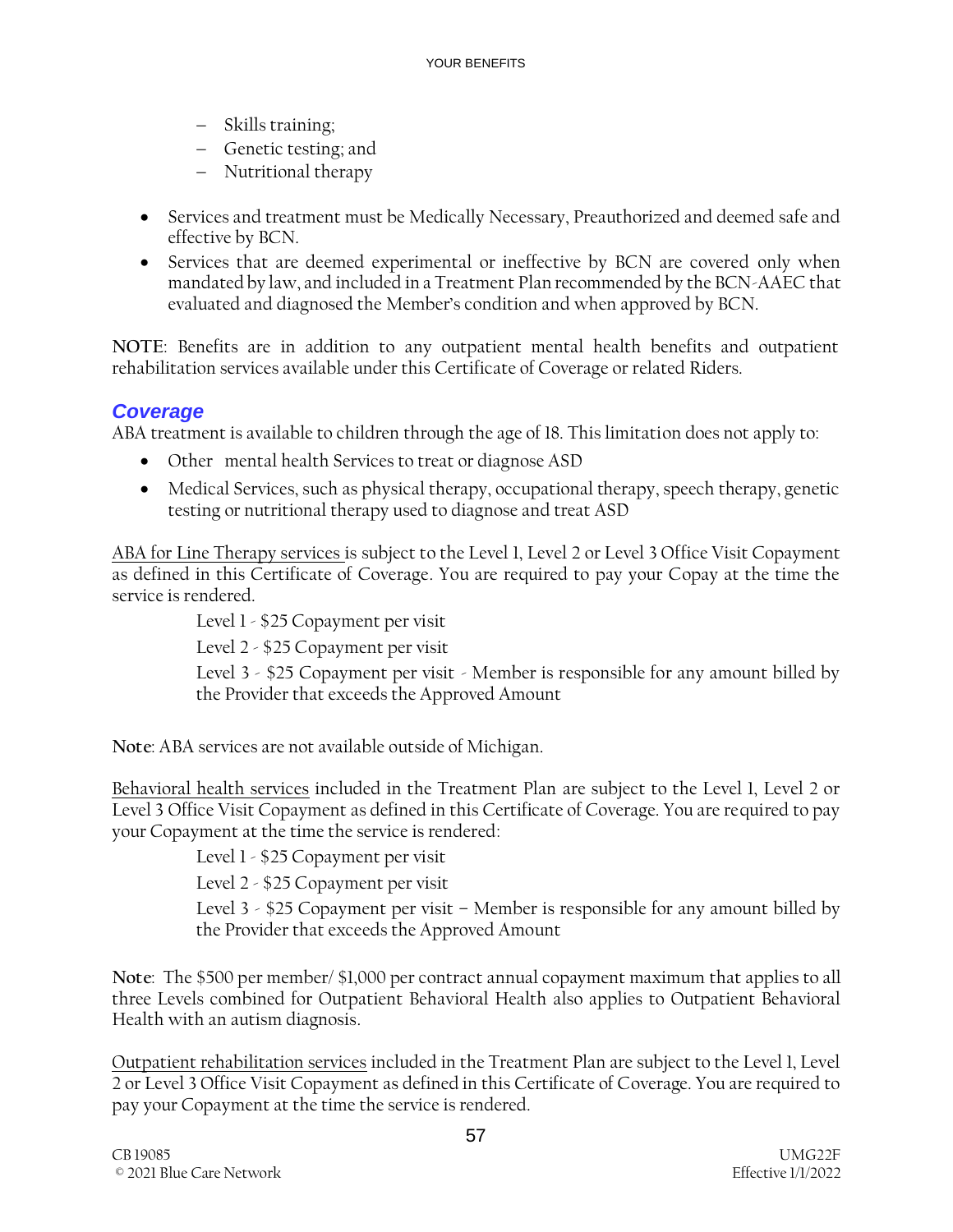Level 1 - \$25 Copayment per visit Level 2 - \$25 Copayment per visit Level 3 - \$25 Copayment per visit – Member is responsible for any amount billed by the Provider that exceeds the Approved Amount

Services performed pursuant to the recommended Treatment Plan will not count toward benefit maximums defined in this Certificate of Coverage including, but not limited to, visit or treatment limits imposed on speech-language pathology or occupational therapy.

This Coverage overrides certain exclusions in your underlying Certificate of Coverage such as

- exclusion of treatment of chronic, developmental or congenital conditions, learning disabilities or inherited speech abnormalities
- treatment solely to improve cognition concentration or attentiveness, organizational or problem-solving skills, academic skills, impulse control or other behaviors for which behavior modification is sought when a Member is being treated for covered ASD.

### *Limitations*

Coverage is available subject to the following requirements:

- Prior Authorization Level 1, Level 2 and Level 3 services performed under the recommended Treatment Plan must be approved for payment during BCN's Preauthorization Process. If Preauthorization is not obtained, rendered services will not be covered and the Member may be held responsible for payment for those services.
- Prior Notification BCN must receive prior notification of the evaluation and diagnostic assessment of the Member.
- Providers To receive lower out of pocket costs, Level 1, Level 2 and Level 3 services to treat ASD must be performed by a BCN approved provider. All services to treat ASD must be performed by a BCN approved provider. If services are rendered by a Non-Panel provider, you are responsible for any amount charged that exceeds the Approved Amount.
- Required Diagnosis for ABA In order to receive Preauthorization, the Member must be evaluated and diagnosed with ASD by a Participating psychiatrist, Participating developmental pediatrician or other professional as agreed upon by a BCN AAEC. Other authorization requirements may also apply. The requirement to be evaluated and diagnosed by a BCN AAEC does not exist for other services related to ASD.
- Termination at age 19 Benefits are limited to children up to and including the age of 18. This age limitation does not apply to outpatient mental health services (excluding applied behavioral analyses services) and services used to diagnose ASD. Benefits for ASD terminate on the child's 19th birthday.
- Treatment Plan Level 1, Level 2 and Level 3 services must be included in a Treatment Plan recommended by a BCN AAEC that evaluated and diagnosed the Member's condition.
	- − Measurable improvement in the Member's condition must be expected from the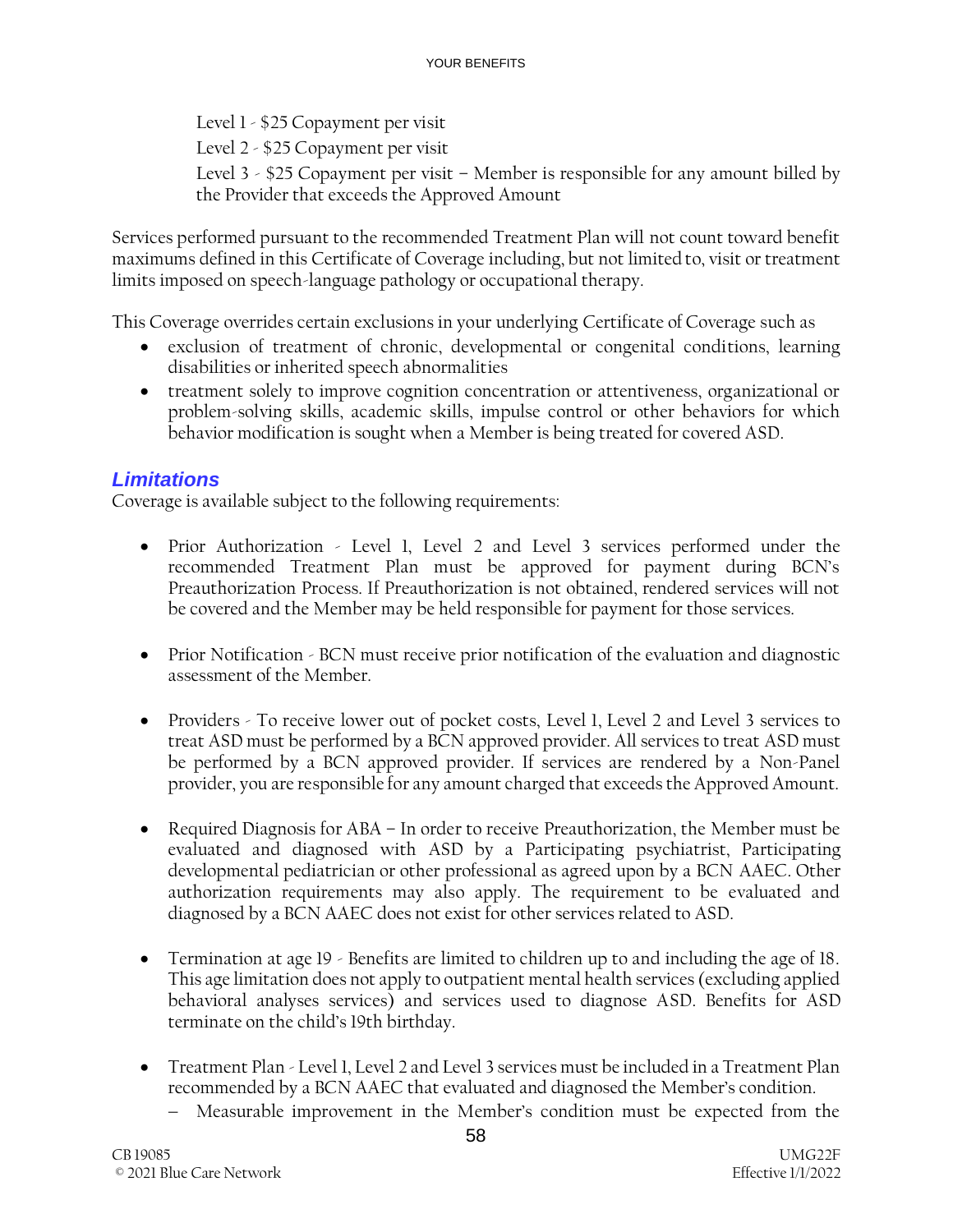recommended Treatment Plan. Once treatment begins, the plan will be subject to periodic assessment by BCN nurse or case manager.

### *Exclusions*

- Any treatment that is not specifically covered herein and that is considered experimental/investigational by, or is otherwise not approved by BCN including, but not limited to, sensory integration therapy and chelation therapy
- Conditions such as Rett's Disorder and Childhood Disintegrative Disorder

## *8.16 Outpatient Rehabilitation*

Outpatient Therapy and Rehabilitative Services are Services that result in meaningful improvement in your ability to perform functional day-to-day activities that are significant in your life roles including:

- Physical therapy
- Occupational therapy
- Speech therapy includes coverage for gender affirming voice and communication therapy
- Medical rehabilitation includes but not limited to cardiac and pulmonary Rehabilitation
- Biofeedback for treatment of medical diagnoses when Medically/Clinically Necessary, as determined according to BCN medical policies.

### *Physical therapy, occupational therapy and speech therapy*

Short-term outpatient medical rehabilitation and physical, occupational and speech therapy are covered when they are Medically Necessary for a condition that can be expected to improve significantly within benefit limitations. These services must be Preauthorized by your Primary Care Physician and BCN.

**Benefit Limitations:** Treatment for conditions considered to have a major diagnosis is limited to 60 visits per medical episode per calendar year for any combination of physical, occupational, and speech therapy. Treatment for conditions that are considered to have a minor diagnosis islimited to 15 visits per medical episode per calendar year for any combination of physical, occupational, and speech therapy. Major and minor diagnoses are determined by the Group Health Plan.

Level 1 - \$25 Copayment per session

Level 2 - \$25 Copayment per session

Level 3 - \$25 Copayment per session

The Member is responsible for any amount billed by the Provider that exceeds the Approved Amount.

**NOTE**: The benefit days under Level 1, Level 2 and Level 3 are cumulative. For example, use of a benefit day under Level 1 Coverage will reduce the benefit days available under Level 1, Level 2 and Level 3 Coverage. When two or more therapies are received on the same treatment day, each type of therapy counts as one visit. For example, if you have physical and occupational therapy on the day, it counts as two visits against your limit.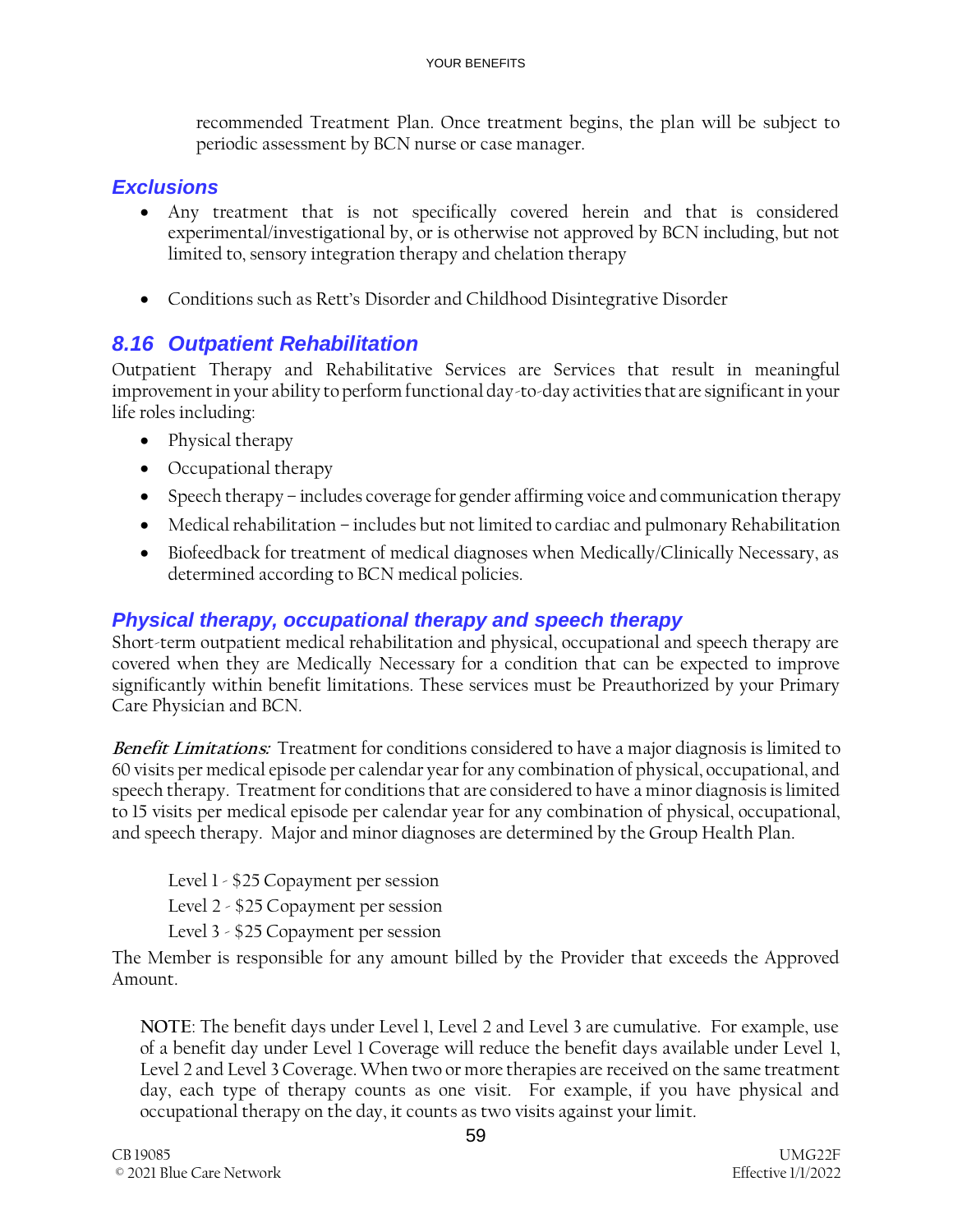## *General exclusions include but are not limited to*

- Cognitive retraining
- Vocational rehabilitation
- Therapy to maintain current functional level and prevent further deterioration
- Treatment during school vacations for children who would otherwise be eligible to receive therapy through the school or a public agency

## *Additional exclusions for Speech therapy include but are not limited to*

- Chronic conditions or congenital speech abnormalities
- Learning disabilities
- Deviant swallow or tongue thrust
- Mild and moderate developmental speech or language disorders

**NOTE**: Speech therapy for life-style activities may be covered when Medically Necessary and condition is subject to improvement within benefit limitations.

### *Cardiac Rehabilitation*

Covered up to 36 sessions during an 18 week period per Medical Episode

Level 1 - \$25 Copayment per Member per session

Level 2 - \$25 Copayment per Member per session

Level 3 - \$25 Copayment per Member per session

• Member is responsible for any amount billed by the Provider that exceeds the Approved Amount

**NOTE**: The benefit days under Level 1, Level 2 and Level 3 are cumulative. For example, use of a benefit day under Level 1 Coverage will reduce the benefit days available under Level 1, Level 2 and Level 3 Coverage.

### *Pulmonary Rehabilitation*

Covered up to 1 program of 12 sessions per year per condition

- Level 1 \$25 Copayment per Member per session
- Level 2 \$25 Copayment per Member per session
- Level 3 \$25 Copayment per Member per session
	- Member is responsible for any amount billed by the Provider that exceeds the Approved Amount

**NOTE**: The benefit days under Level 1, Level 2 and Level 3 are cumulative. For example, use of a benefit day under Level 1 Coverage will reduce the benefit days available under Level 1, Level 2 and Level 3 Coverage.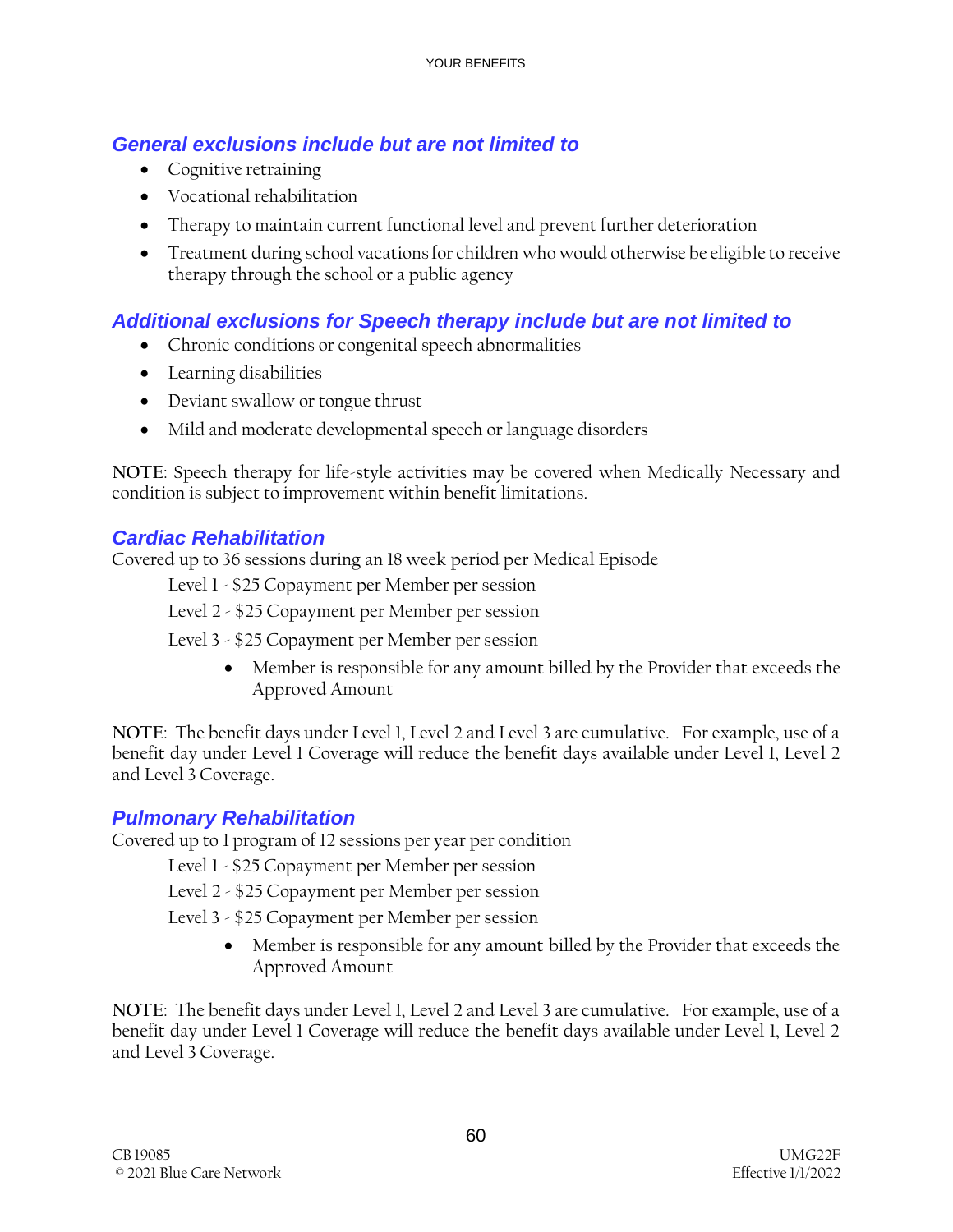### *8.17 Diabetic Supplies and Durable Medical Equipment Definitions*

Diabetic supplies and equipment used for the prevention and treatment of clinical diabetes.

Covered items include:

- − Blood glucose monitors
- Test strips for glucose monitors, lancets, and spring powered lancet devices, visual reading and urine test strips
- − Syringes and needles
- − Insulin pumps and medical supplies required for the use of an insulin pump
- − Diabetic shoes and inserts

Durable Medical Equipment (DME) is equipment that must be used primarily for medical purposes and requires a prescription from the treating physician for purchase or rental. It must be intended for repeated use and be useful primarily as a result of illness, injury or congenital defect.

#### *Coverage*

We cover rental or purchase of DME when limited to the basic equipment. Any supplies required to operate the equipment and special features must be Medically Necessary and Preauthorized by BCN. Items must be obtained from a Participating DME Provider or a Participating facility upon discharge.

Basic diabetic supplies and equipment are covered when Medically Necessary, prescribed by the treating physician and obtained from a Participating Provider.

In some instances, BCN covers the same items covered by Medicare Part B as of the date of the purchase or rental. In some instances, BCN guidelines may differ from Medicare.

For specific coverage information and to locate a Participating Provider, please call Customer Service at the number provided on the back of your ID card.

Level 1 - Covered in full Level 2 - Covered in full Level 3 - Covered

> • Member is responsible for any amount billed by the Provider that exceeds the Approved Amount

## *Limitations*

- The equipment must be considered DME under your Coverage, and must be appropriate for home use.
- You must obtain the equipment from a BCN-approved supplier.
- Your Primary Care Physician or a Participating Provider must prescribe the equipment, and it must be Preauthorized by BCN.
- The equipment is the property of DME provider. When it is no longer Medically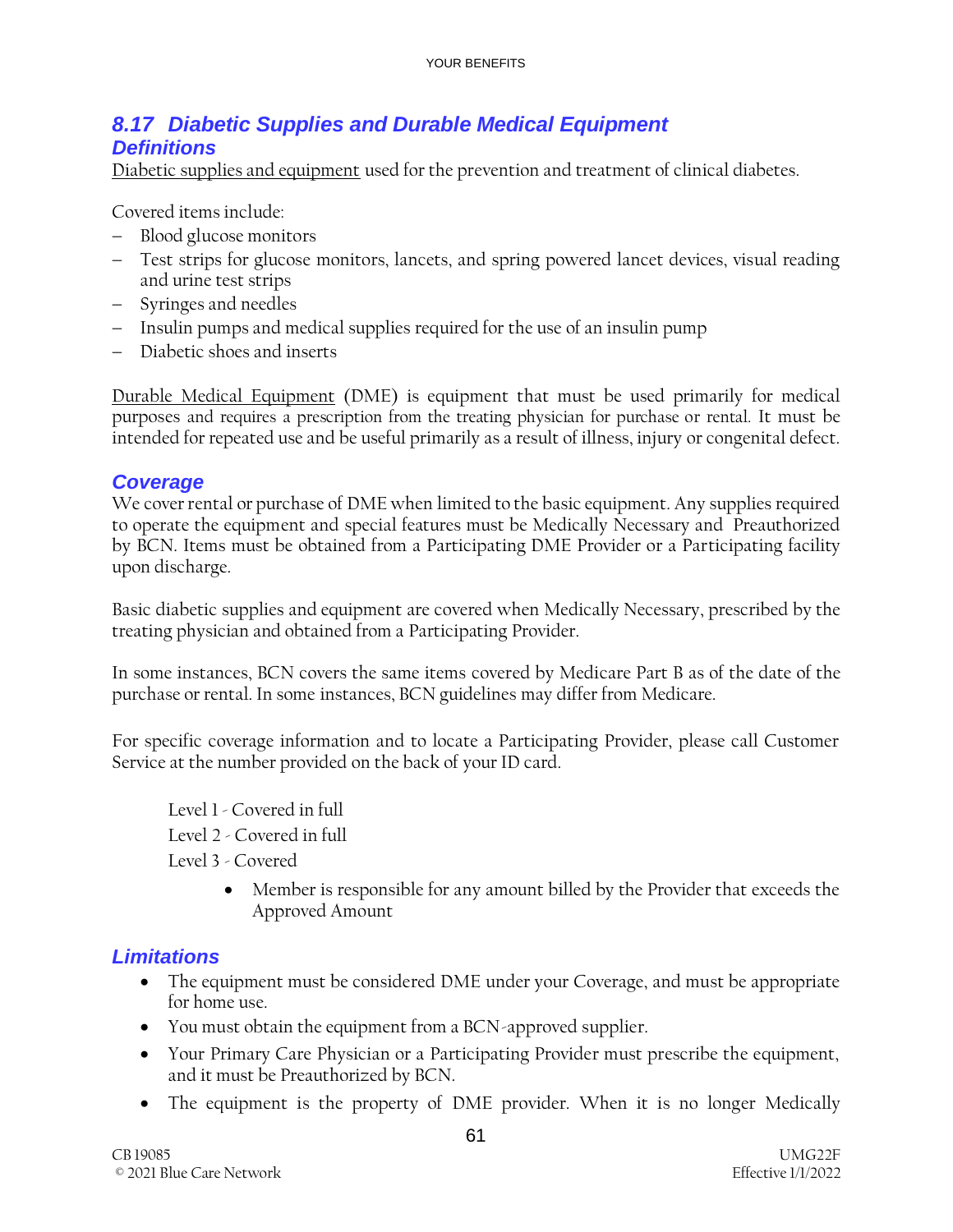Necessary, you may be required to return it to the supplier.

• Repair or replacement, fitting and adjusting of DME is covered only when needed as determined by BCN resulting from body growth, body change or normal use. Repair of the item will be covered if it does not exceed the cost of replacement.

**NOTE**: Breast pumps are covered when Medically Necessary and obtained from a Participating Provider. (See Section 8.9 for additional information)

### *Exclusions include but are not limited to*

- Deluxe equipment (such as motor-driven wheelchairs and beds) unless Medically Necessary for the Member and required so the Member can operate the equipment himself. (**NOTE**: If the deluxe item is requested when not Medically Necessary, the Approved Amount for the basic item may be applied toward the price of the deluxe item at the Member's option. You are responsible for any costs over the Approved Amount for the deluxe item that may be prescribed.)
- Items that are not considered medical items
- Duplicate equipment
- Items for comfort and convenience (such as bed boards, bathtub lifts, overbed tables, adjust-a-beds, telephone arms, air conditioners, hot tubs, water beds, etc.)
- Physician's equipment (such as blood pressure cuffs and stethoscopes)
- Disposable supplies (such as sheets, bags, elastic stockings)
- Exercise and hygienic equipment (such as exercycles, bidet toilet seats, bathtub seats, treadmills)
- Self-help devices that are not primarily medical items (such as sauna baths, elevators and ramps, special telephone or communication devices)
- Equipment that is experimental or for research (See Section 9) Needles and syringes for purposes other than the treatment of diabetes Repair or replacement due to loss or damage or damage that can be repaired
- Assistive technology and adaptive equipment such as computers, supine boards, prone standers and gait trainers
- Modifications to your home, living area or motorized vehicles  $\overline{\cdot}$  This includes equipment and the cost of installation of equipment such as central or unit air conditioners, swimming pools and car seats
- All repairs and maintenance that result from misuse or abuse
- Any late fees or purchase fees if the rental equipment is not returned within the stipulated period of time

#### *8.18 Prosthetics and Orthotics Definitions:*

Prosthetics are artificial devices that serve as a replacement of a part of the body lost by injury (traumatic) or missing from birth (congenital). Prosthetic devices can be either:

− External: Prosthetic Devices - Devices such as an artificial leg, artificial arm or the initial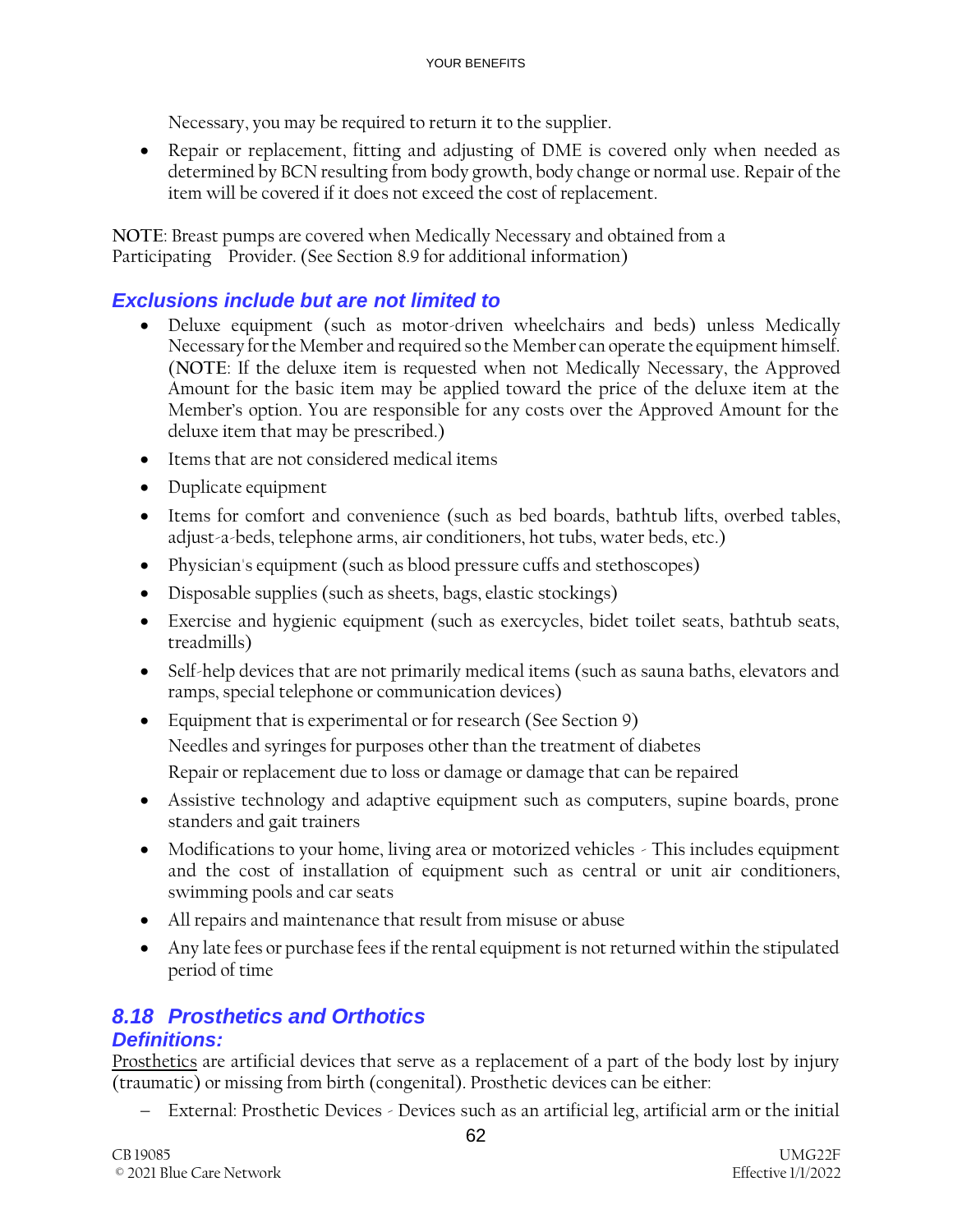set of prescription lenses for replacement of an organic lens of the eye following Medically Necessary eye surgery (e.g. cataract surgery) are considered external devices. **or**

− Internal: Implantable Prosthetic Devices – Devices surgically attached or implanted during a Preauthorized surgery such as a permanent pacemaker, artificial hip or knee, artificial heart valves, or implanted lens immediately following Preauthorized surgery for replacement of an organic lens of the eye (e.g. cataract surgery) are considered Internal devices.

Orthotics are artificial devices that support the body and assist in its function (e.g., a knee brace, back brace, etc.)

## *Coverage*

Basic Medically Necessary Prosthetics and Orthotics are covered when Preauthorized by BCN and obtained from a Participating Provider. Medically Necessary special features and supplies required are covered if prescribed by the treating physician, Preauthorized by BCN and obtained from a Participating Provider or a Participating facility upon discharge.

## *Coverage includes but is not limited to:*

- Implantable or non-implantable breast prostheses required following a Medically Necessary mastectomy
- Repair, replacement, fitting and adjustments are covered only when needed as determined by BCN resulting from body growth, body change or normal use. Repair of the item will be covered if it does not exceed the cost of replacement.
- The initial set of prescription lenses (eyeglasses or contact lenses) are covered as a Prosthetic device immediately following Preauthorized surgery for replacement of an organic lens of the eye (e.g., cataract surgery).
- Contact lenses for the diagnosis and treatment of Keratoconus
- Replacement lenses for infants & children is as follows: - If cataract removal surgery is performed on one eye, one contact lens initially following surgery, and an additional replacement lens each year until the child's fifth birthday. - If cataract removal surgery is performed on both eyes, two lenses will be covered initially, and two replacement lenses annually until the child reaches their fifth birthday.
	- Replacement of lenses due to growth and development

Note: Replacement contact lenses are *not* covered under the medical plan beyond the child's fifth birthday. From that point, replacement contact lenses may be covered according to the terms of the Member's vision care rider, if applicable

• Shoe inserts and foot orthotics if attached to a leg brace. See exclusions below.

For specific coverage information and to locate a Participating Provider, please call Customer Service at the number provided on the back of your ID card.

```
Level 1 - Covered in full
Level 2 - Covered in full
Level 3 - Covered
```
The Member is responsible for any amount in excess of the Approved Amount.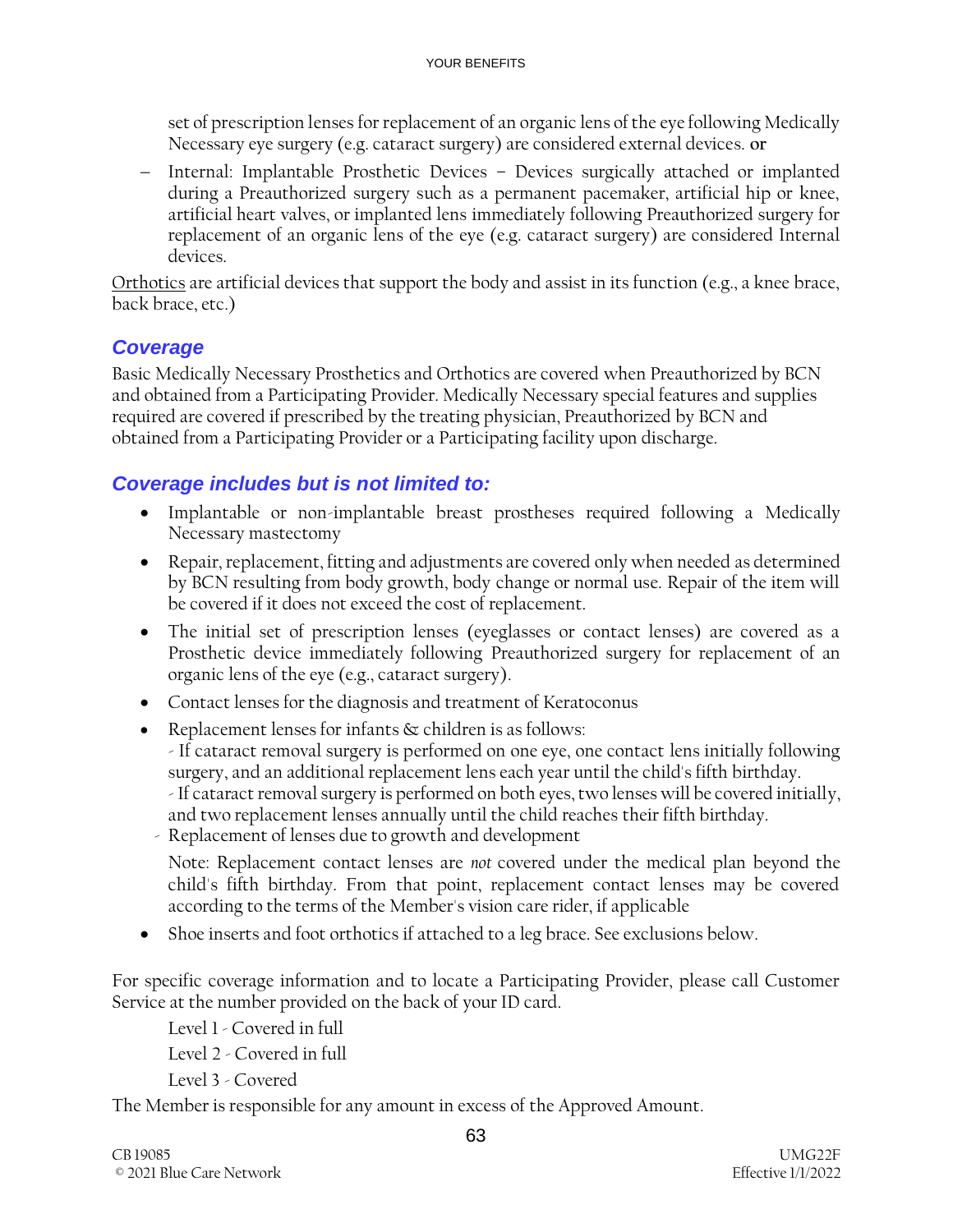### *Limitations*

- The item must meet the Coverage definition of a prosthetic or orthotic device and it must be Preauthorized by BCN.
- You must obtain the item or a BCN-approved supplier.
- The Primary Care Physician or a Participating Provider must prescribe the item.
- Coverage is limited to the basic items. If a deluxe item is requested, the Approved Amount for the basic item may be applied toward the price of the deluxe item at the Member's option. You are responsible for any costs over the Approved Amount for the different type of item that may be prescribed;
- Any special features that are considered Medically Necessary must be Preauthorized by BCN; and
- Replacement is limited to items that cannot be repaired or modified.

### *Exclusions include but are not limited to*

Repair or replacement made necessary because of loss or damage caused by misuse or mistreatment are not covered. Also excluded, by example and not limitation, are the following:

- Sports-related braces
- Dental appliances, including bite splints
- Eyeglasses or contact lenses (except after lens surgery and for treatment of Keratoconus as listed above)
- Non-rigid appliances and over-the-counter supplies such as corsets, corrective shoes, wigs and hairpieces
- Over the counter arch supports, foot orthotics or shoe inserts that are not attached to a leg brace
- Devices that are experimental and research in nature
- Items for the convenience of the Member or caregiver
- Duplicate appliances and devices
- Repair or replacement due to loss, theft, damage or damage that cannot be repaired

## *8.19 Organ and Tissue Transplants*

Organ or body tissue transplant and all related services are covered when

Considered non-experimental in accordance with generally accepted medical practice Medically Necessary Preauthorized by BCN Performed at a BCN-approved transplant Facility

#### **Donor Coverage for a BCN Recipient**

For a Preauthorized transplant, we cover the necessary Hospital, surgical, laboratory and  $X$ -ray services for a Member and non-Member donor without any Cost Sharing.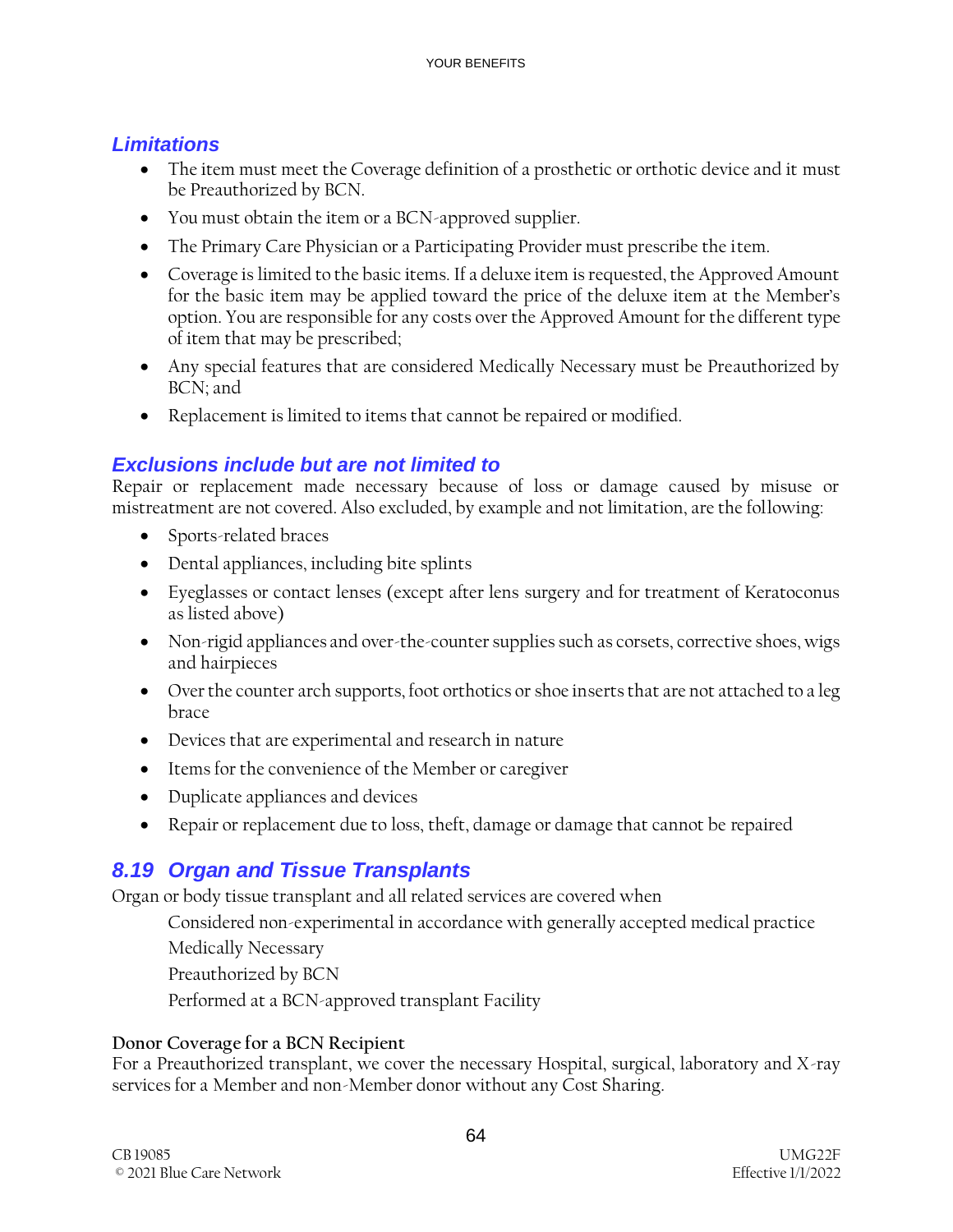#### **Donor Coverage for a non-BCN Recipient**

Member donor Cost Sharing may apply (as defined below) when Preauthorized if the recipient's health plan does not cover BCN Member donor charges.

Cost Sharing does apply (as defined below) if the recipient's coverage does not cover the BCN donor charges.

Coverage is provided for related cancer drug therapy pursuant to Section 8.28 of this Certificate of Coverage.

Level 1 - Covered in full

Level 2 - Covered in full for emergency admission only

• Not covered for non-emergent admissions

Level 3 - Covered for emergency admission only

• Not covered for non-emergent admissions

### *Exclusions include but are not limited to*

Community wide searches for a donor

## *8.20 Reconstructive Surgery*

### *Definition*

Reconstructive surgery is performed on abnormal structures of the body caused by congenital defects, developmental abnormalities, trauma, infection, tumors or disease. It is generally performed to improve function but may also be done to approximate a normal appearance. Reconstructive surgery may include:

- Correction of a birth defect that affects function
- Breast reconstructive surgery following a Medically Necessary mastectomy

This may include nipple reconstruction, surgery and reconstruction of the other breast to produce a symmetrical appearance and treatment for physical complications resulting from the mastectomy, including lymphedema

- Reduction mammoplasty (breast reduction) for females
- Repair of extensive scars or disfigurement resulting from any surgery that would be considered a Covered Service under this Certificate of Coverage, disease, accidental injury, burns or severe inflammation

#### *Coverage*

Reconstructive surgery is covered as defined above when it is Medically Necessary and Preauthorized by BCN.

Level 1 - Covered in full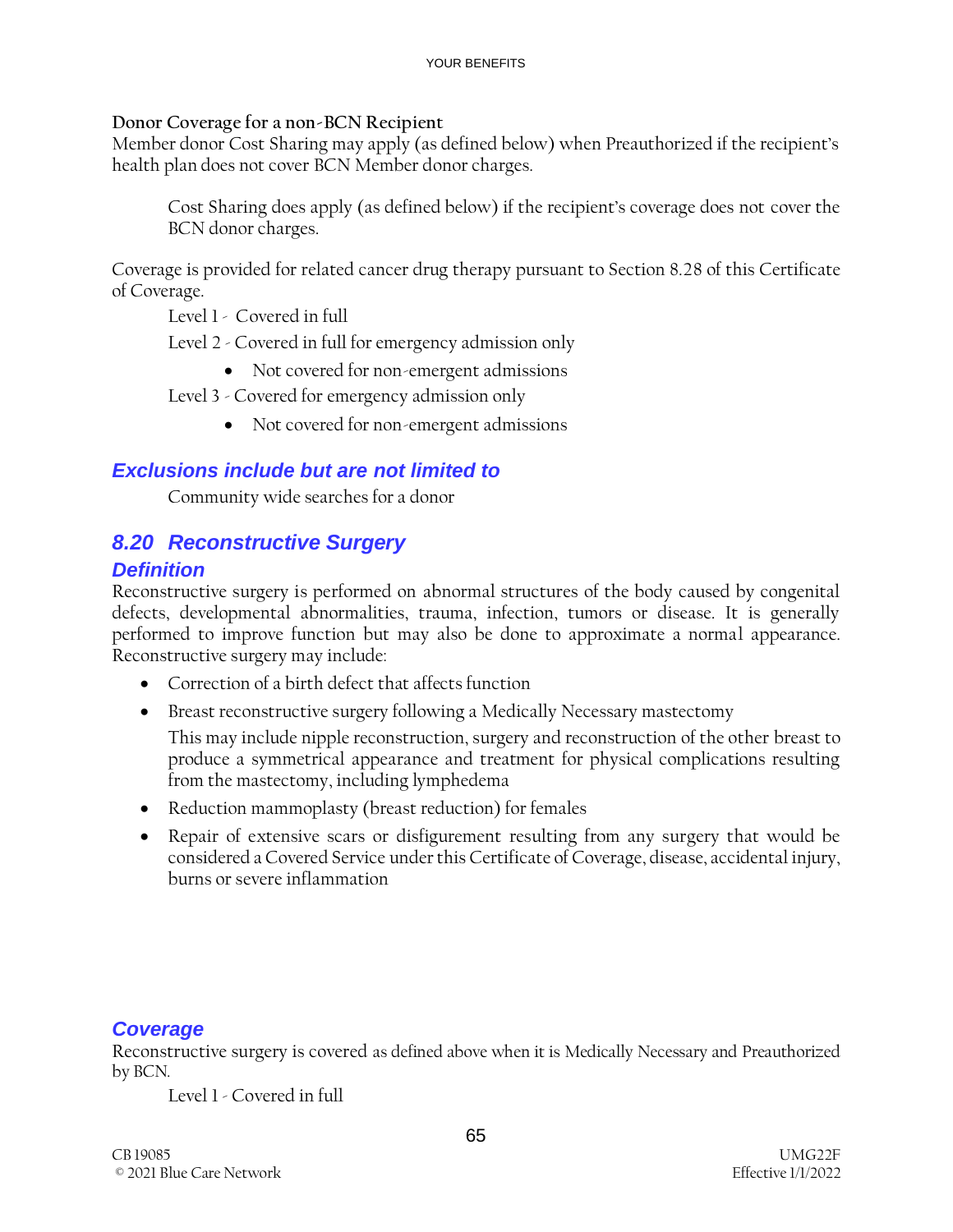Level 2 - Covered in full for emergency admission only

- Not covered for non-emergent admissions
- Level 3 Covered in full for emergency admission only
	- Not covered for non-emergent admissions
	- Member is responsible for any amount in excess of Approved Amount

## *8.21 Oral Surgery*

Oral surgery and X-rays are covered only when Preauthorized by BCN.

- Treatment of fractures or suspected fractures of the jaw and facial bones and dislocation of the jaw
- Dental anesthesia in an Outpatient setting when Medically Necessary and approved by BCN
- Medically Necessary surgery for removing tumors and cysts within the mouth

**NOTE:** Hospital services are covered in full in conjunction with oral surgery when it is Medically Necessary for the oral surgery to be performed in a hospital setting.

• Oral surgery and dental services necessary for immediate repair of trauma to the jaw, natural teeth, cheeks, lips, tongue and roof and floor of the mouth - **NOTE**: "Immediate" means treatment within 72 hours of the injury. Any follow-up treatment performed after the first 72 hours post-injury is not covered.

### *Coverage*

Level 1 - \$30 Copayment for each office visit

Level 2 - \$30 Copayment for each office visit

Level 3 - \$30 Copayment for each office visit

• Member is responsible for Copayment and any amount in excess of Approved Amount

**NOTE:** Dental services are not covered. See Section 9 for additional exclusions.

# *8.22 Temporomandibular Joint Syndrome (TMJ) Treatment*

## *Definition*

TMJ is a condition of muscle tension and spasms related to the temporomandibular joint, facial or cervical muscles that may cause pain, loss of function or physiological impairment.

### *Coverage*

Medical services and treatment for TMJ listed below are covered when they are Medically Necessary and Preauthorized by BCN.

Covered Services include: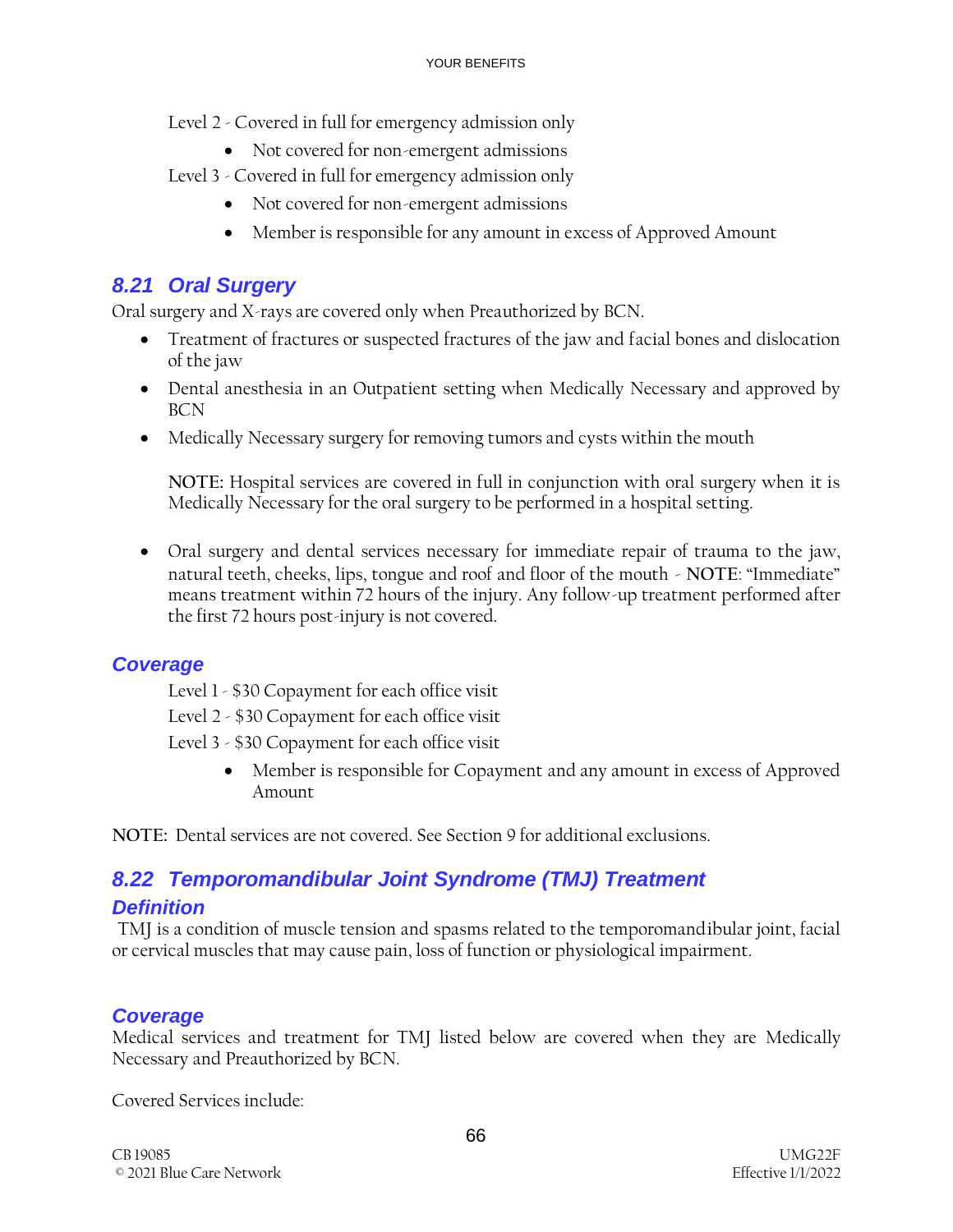- Office visits for medical evaluation and treatment
- Specialty referral for medical evaluation and treatment
- X-rays of the temporomandibular joint, including contrast studies
- Surgery to the temporomandibular joint including, but not limited to condylectomy, meniscectomy, arthrotomy and arthrocentesis

Level 1 - \$30 Copayment for each office visit

Level 2 - \$30 Copayment for each office visit

Level 3 - \$30 Copayment for each office visit

• Member is responsible for Copayment and any amount in excess of Approved Amount

**IMPORTANT:** Dental services are not covered. See Section 9 for additional exclusions

## *Exclusions include but are not limited to*

- Dental or orthodontic services, treatment, prostheses and appliances for or related to TMJ treatment
- Dental appliances, including bite splints
- Dental X-rays

# *8.23 Orthognathic Surgery*

### *Definition*

Orthognathic surgery is the surgical correction of skeletal malformations involving the lower or the upper jaw. A bone cut is usually made in the affected jaw and the bones are repositioned and realigned.

The Services listed below are covered when they are Medically Necessary and Preauthorized by BCN:

- Office consultation with Referral Physician
- Cephalometric study and X-rays
- Orthognathic surgery
- Postoperative care
- Hospitalization only when it is Medically Necessary to perform the surgery in a hospital setting

## *Coverage*

**Level 1** - \$30 Copayment for each office visit

**Level 2** - \$30 Copayment for each office visit

**Level 3** - \$30 Copayment for each office visit

The Member is responsible for Copayment and any amount in excess of the Approved Amount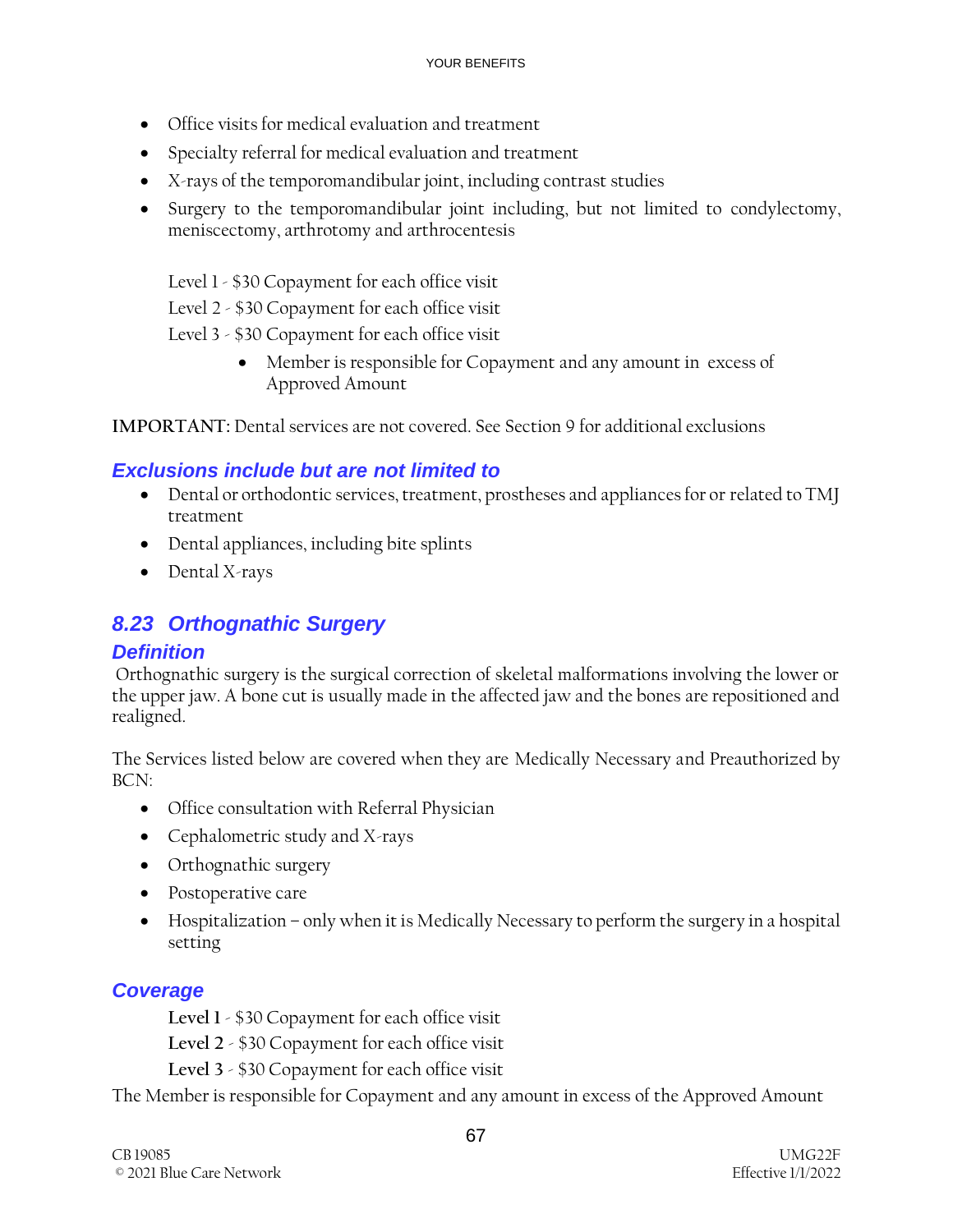Dental or orthodontic treatment including braces, prosthesis and appliances for or related to treatment for orthognathic conditions

### *8.24 Weight Reduction Procedures*

Weight reduction procedures and surgery are covered when all of the following conditions are met:

- The BCN medical criteria and established guidelines related to the procedure
- The procedure is Preauthorized BCN as Medically Necessary
- Surgery is performed by the University of Michigan Health System

### *Coverage*

**Level 1** - \$1,000 Copayment or 50% whichever is less for all fees associated with weight reduction procedures, including related facility and professional services.

**Level 2** - Not covered **Level 3** - Not covered

#### *Exclusions include but are not limited to*

Surgical treatment of obesity is limited to once per lifetime unless Medically Necessary as determined by BCN

### *8.25 Transgender Care*

Gender-affirming surgery, which has historically been referred to as gender reassignment surgery (GRS) or sex reassignment surgery (SRS), involves the changing to a different sex through a surgical alteration to the genital area of the body. These procedures are typically done only after thorough evaluation and confirmed diagnosis of gender identity disorder. All services require Preauthorization by BCN.

#### *Gender Affirming Surgery*

Covered Services are limited to:

- Surgical reconstructive procedures of the genitals, also known as sex reassignment surgery
- Breast reduction and chest reconstruction for reassignment from female to male only
- Genital electrolysis or laser hair removal for reassignment at the surgical site for male to female transition surgery or from a donor site for female to male transition surgery
- Mental health support services consistent with an authorized gender assignment treatment plan

#### *Coverage*

**Level 1** - Covered in full **Level 2** - Not covered **Level 3** - Not covered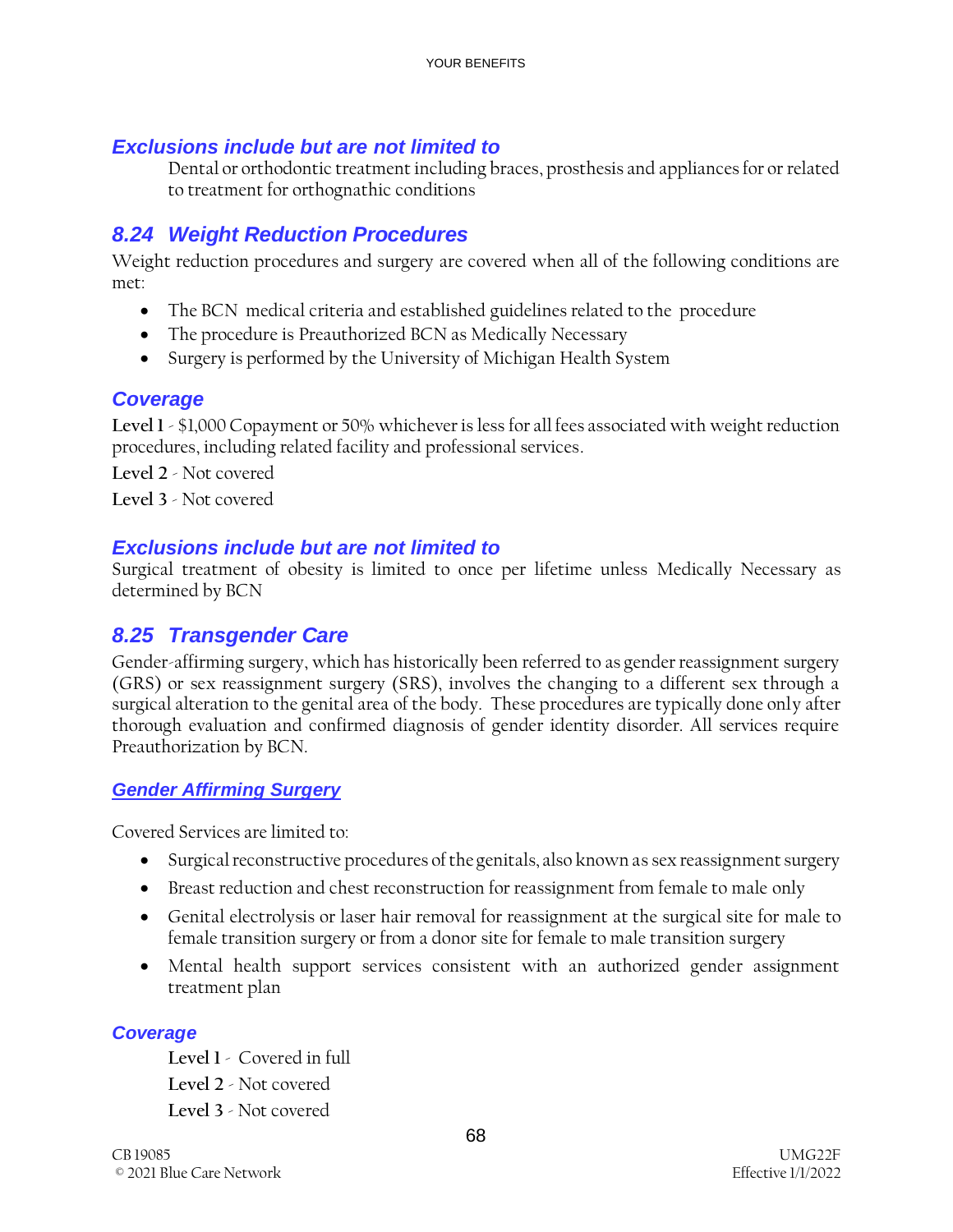- Reversal of transgender surgical procedures
- Cosmetic procedures involving the face, breasts, abdomen, hips and other non-genital areas; including speech-language therapy, vocal cord procedures; electrolysis; and breast surgeries for male to female, unless as stated otherwise in Section 9.

**NOTE**: Gender affirming voice and communication speech therapy is covered. See Section 8.16 Outpatient Rehabilitation for speech therapy limits.

### *Facial Hair Removal, Facial Feminization Procedures and Chondrolaryngoplasty*

- **a) Facial Hair Removal (face and neck)** is covered when Medically Necessary and as determined by the criteria defined below and Preauthorized by BCN. Members must meet the following criteria for Coverage:
	- The Member has persistent, well-documented gender dysphoria manifested by clinically significant distress and by significant functional impairment. This assessment has been made via a detailed psychological assessment and documented by a Participating mental health professional (either psychiatrist, PhD prepared clinical psychologist or master's level clinician who is licensed to practice independently in their state);
	- 18 years of age or older;
	- Capacity to make a fully informed decision and to consent for treatment;
	- If significant medical or mental health concerns are present, they must be controlled
- **b) Facial Feminization procedures and chondrolaryngoplasty (Adam's apple reduction)** are covered when Medically Necessary and as determined by the criteria defined below and Preauthorized by BCN. Covered procedures include:
	- $\checkmark$  Forehead contouring/reconstruction
	- $\checkmark$  Mandible contouring/reconstruction
	- ✓ Rhinoplasty
	- ✓ Genioplasty
	- ✓ Blepharoplasty
	- $\checkmark$  Lip lift via alar base excision
	- $\checkmark$  Chondrolaryngoplasty

#### **The following criteria must be met for Coverage to apply:**

The Member has persistent, well-documented gender dysphoria manifested by clinically significant distress and by significant functional impairment. This assessment has been made via a detailed psychological assessment and documented by a Participating mental health professional (either psychiatrist, PhD prepared clinical psychologist or master's level clinician who is licensed to practice independently in their state);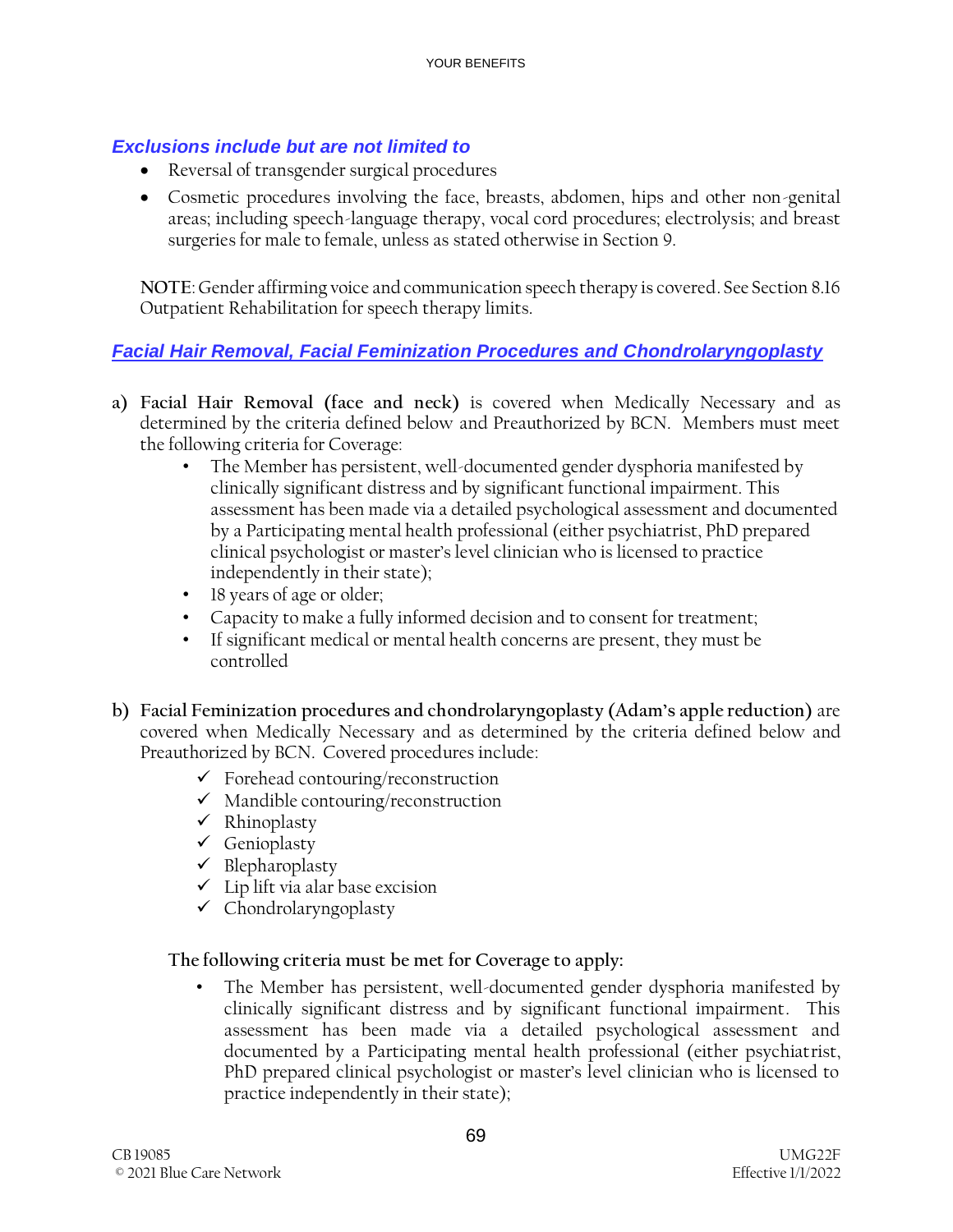- 18 years of age or older;
- Capacity to make a fully informed decision and to consent for treatment;
- If significant medical or mental health concerns are present, they must be controlled;
- 12 continuous months of hormone therapy (estrogen), unless there is a medical contraindication to hormonal therapy;
- 12 continuous months of living as a woman

- ✓ Rhytidectomy
- ✓ Otoplasty
- $\checkmark$  Lip enhancement (filler, vermillion augmentation)
- $\checkmark$  Hair transplantation/hairline repositioning
- ✓ Dermabrasion
- $\checkmark$  Chemical peel
- $\checkmark$  Collagen injections

#### *Coverage*

Level 1 - Covered in full\*

- Level 2 Not covered
- Level 3 Not covered

\*Note: Covered facility and professional services for Facial Hair Removal, Facial Feminization Surgery and Chondrolaryngoplasty are subject to a Lifetime Maximum of \$30,000 per Member. Once the Lifetime Maximum has been reached, these services are no longer covered under this Certificate of Coverage.

### *Exclusions include but are not limited to*

- Reversal of transgender surgical procedures; and
- Cosmetic procedures involving the face, breasts, abdomen, hips and other non-genital areas; speech-language therapy, vocal cord procedures; electrolysis; and breast surgeries for male to female, unless as stated otherwise in this section and in Section 8.

## *8.26 Hearing Aid*

#### **DEFINITIONS**

**Audiologist** is a professional who is licensed or legally qualified in the State of Michigan to perform audiometric and other procedures to assist in the diagnosis, treatment and management of individuals with hearing loss or balance problems. They may dispense and fit hearing aids as part of a comprehensive rehabilitative program.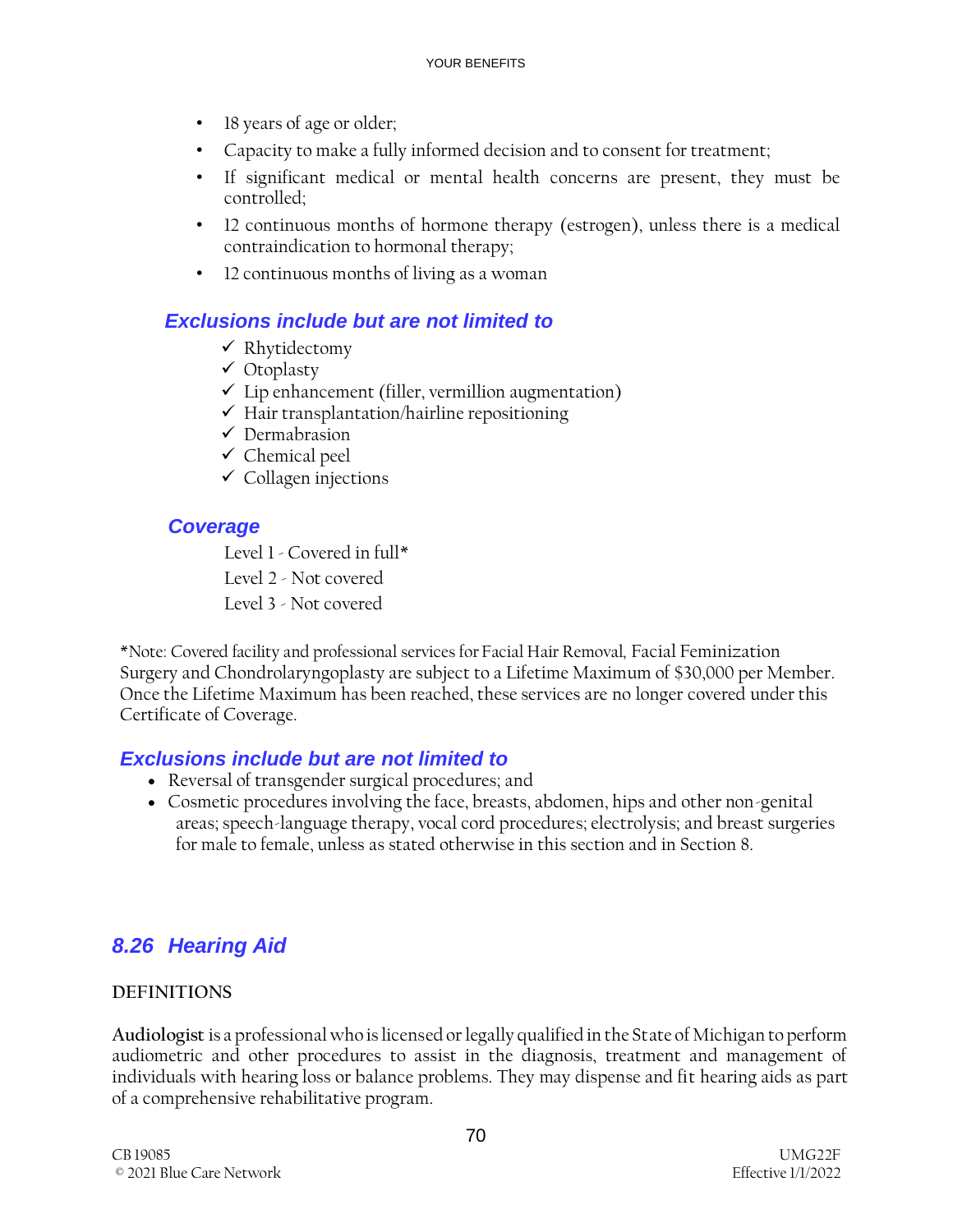**Audiometric Hearing Aid Examination** is a procedure to evaluate hearing and measure hearing loss. The examination includes:

- Tests for measuring hearing acuity relating to air conduction
- Bone conduction
- Speech reception threshold and speech discrimination
- Summary of findings

**Binaural Hearing Aids** are two electronic devices (one set) delivered on the same day worn by the patient to amplify sound and improve hearing in both ears.

**Bone Anchored Hearing Aid** is a bone conduction Hearing Aid composed of a titanium screw that is surgically implanted in the temporal bone behind the ear.

**Conformity Evaluation Test**is a follow-up visit to the physician specialist, Audiologist or Hearing Aid Dealer who prescribed the Hearing Aid to verify receipt of the prescribed Hearing Aid and evaluate its comfort, function and effectiveness. Necessary adjustments are made to assure optimal amplification and performance.

**Ear Mold**is a device made of soft rubber, plastic, or non-allergenic materials, vented or non-vented, that is fitted to the outer ear canal and pinna of the patient.

**Hearing Aid** is an electronic device worn to amplify sound and improve hearing. A conventional Hearing Aid (Monaural or Binaural) is a standard adjustable Hearing Aid that fits inside the ear, behind the ear, or on the body. A Hearing Aid may also include an Ear Mold or a Bone Anchored Hearing Aid, if determined to be Medically Necessary in accordance with BCN medical policy.

**Hearing Aid Dealer** is a specialist who is licensed by the State of Michigan to perform:

- Audiometric Examinations,
- Hearing Aid Evaluation Tests,
- Conformity Evaluation Tests and
- to sell prescribed Hearing Aids.

**Hearing Aid Evaluation Test** determines what type of Hearing Aid should be prescribed to compensate for loss of hearing, based on the results of the Audiometric Exam.

**Monaural Hearing Aid** is a single electronic device worn to amplify sound and to improve hearing in one ear.

Covered services include:

- One (1) hearing evaluation test by a Participating Physician or Participating Audiologist to determine if a hearing problem exists
- An Audiometric Hearing Examination Test to determine hearing acuity and the specific type or brand of Hearing Aid needed
- Standard Monaural or Binaural Hearing Aids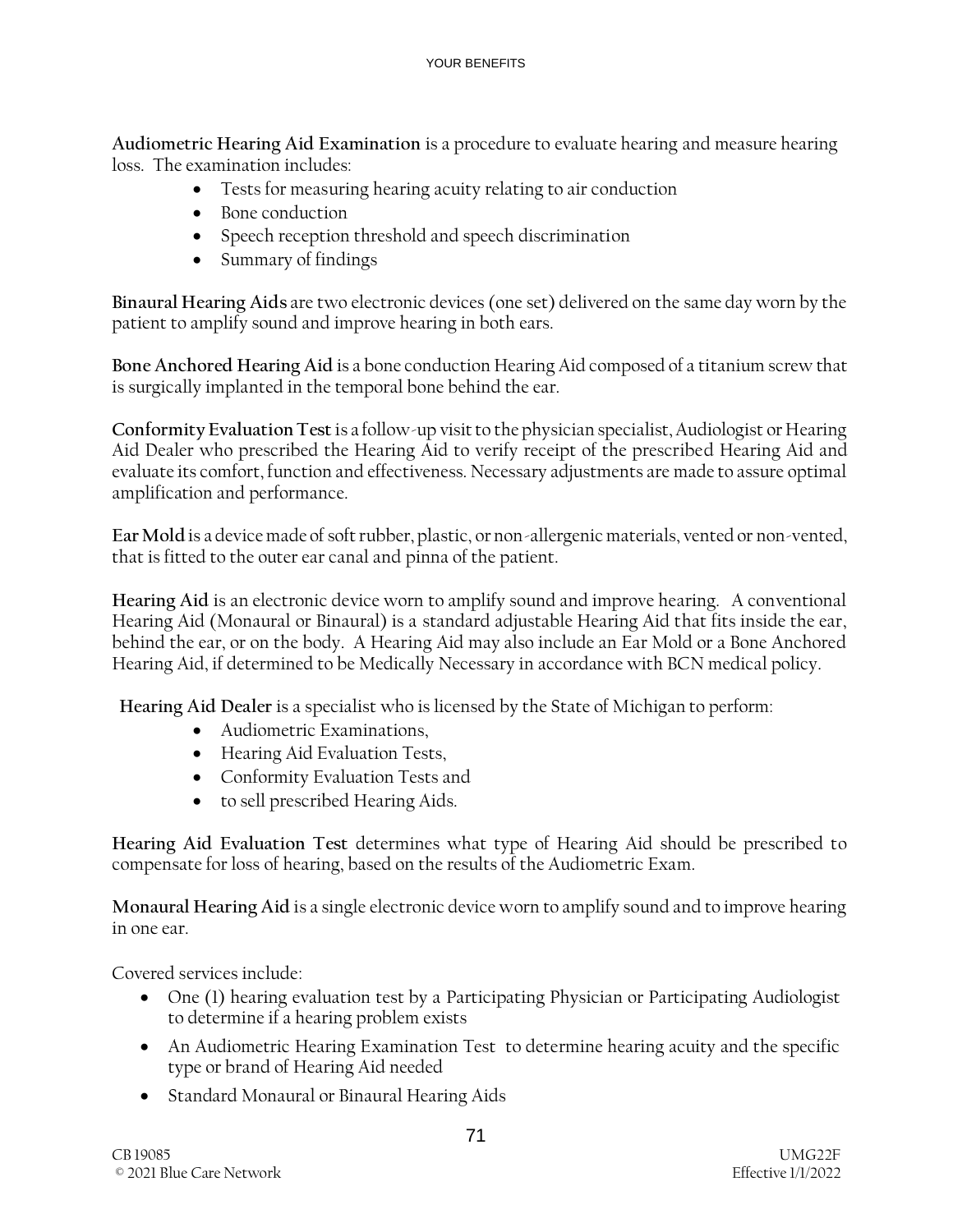• Services provided for the fitting of a Hearing Aid and follow-up services to evaluate performance of the Hearing Aid and its conformance to the prescription

• A Bone Anchored Hearing Aid is also a Covered Benefit if, in accordance with BCN medical policy, the conventional Hearing Aid does not appropriately treat a Member's medical need, and, pursuant to BCN medical necessity criteria and policy, the Bone Anchored Hearing Aid is necessary therapeutic alternative to the conventional Hearing Aid. Bone Anchored Hearing Aid must be preauthorized by BCN.

## *Limitations*

- The hearing care services must be authorized and performed by a Participating Provider or Participating Audiologist in the U-M Hearing Network Level 1 or Level 2The Hearing Aid(s) must be dispensed by a Participating Provider (Hearing Aid Dealer or specialist) in the Value Based Hearing network, or the Standard Hearing network
- Hearing aids must be monaural, , binaural or the in-the-ear, behind the ear or on-the-body type. Eye-glass type hearing aids or other special features, to the extent the charge for such hearing aids or features exceed that for a covered hearing aid, are not a benefit;
- Benefits are available only after 36 months have elapsed since the previous Audiometric Hearing Aid Examination, Hearing Aid Evaluation , Conformity Evaluation Test and the dispensing of a Monaural Hearing Aid or Binaural Hearing Aids.
- Ear Molds can be purchased separately from the Hearing Aid(s). Hearing Aid frequency limitation applies to adult Ear Molds.
- Custom Ear Molds for children under the age of 18 covered according to the following schedule:
	- Under three years of age: four times every 12 months per hearing aid
	- Age three up to 13 years of age: twice every 12 months per hearing aid
	- Age 13 up to 18 years of age: once every 12 months per hearing aid

## *Coverage*

- Level 1 \$30 Copayment for each office visit
- Level 2 \$30 Copayment for each office visit
- Level 3 \$30 Copayment for each office visit

| <b>Hearing Services</b>                                                                                                                                                                                                        |                                                                                                                                                                                                                                                                                                                                                                                                                                                                                                                                    |  |
|--------------------------------------------------------------------------------------------------------------------------------------------------------------------------------------------------------------------------------|------------------------------------------------------------------------------------------------------------------------------------------------------------------------------------------------------------------------------------------------------------------------------------------------------------------------------------------------------------------------------------------------------------------------------------------------------------------------------------------------------------------------------------|--|
| Level 1<br>Value Based Hearing Network: Includes<br>$\bullet$<br>Michigan Medicine Audiology and<br>TruHearing providers<br>Standard Hearing network: Includes all<br>$\bullet$<br>other BCN contracted Audiology<br>providers | Value Based Hearing network providers will be<br>paid the BCN Allowed Amount for coverage of a<br>'standard' model (either monaural or binaural) and<br>will offer 'standard' options that do not result in<br>Balance Billing. The Member can buy up to more<br>advanced models as needed and be Balance Billed<br>for the difference.<br>Standard Hearing network providers will be paid<br>the BCN Allowed Amount for coverage of a<br>'standard' model (either monaural or<br>binaural). Members may be Balance Billed for the |  |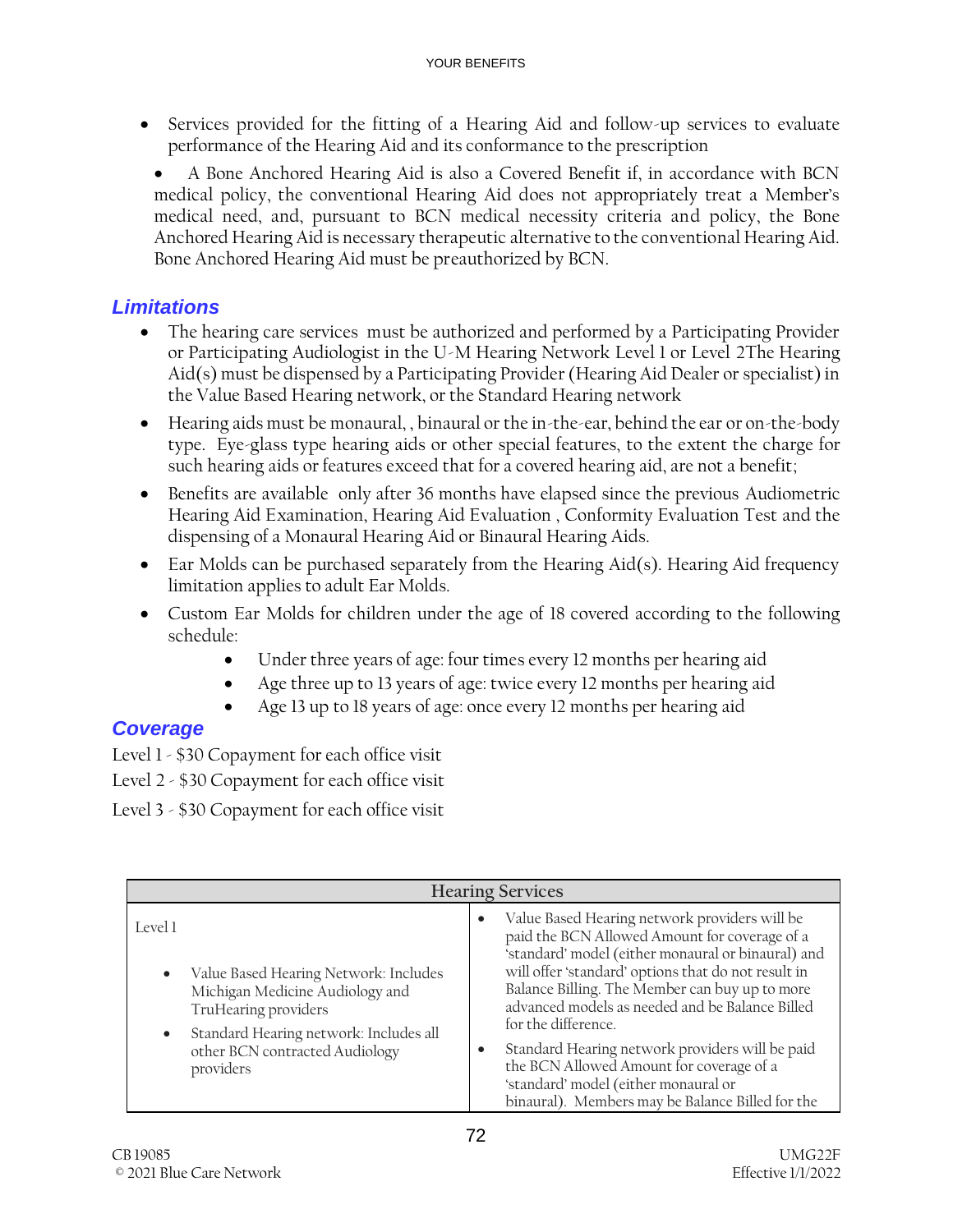|                                                                                 | difference between the BCN Allowed Amount and<br>the provider charge for 'standard' models. The<br>Member can buy up to more advanced models as<br>needed and be Balance Billed for the difference.                                                                                                                                                                           |
|---------------------------------------------------------------------------------|-------------------------------------------------------------------------------------------------------------------------------------------------------------------------------------------------------------------------------------------------------------------------------------------------------------------------------------------------------------------------------|
| Levels $263$<br>Out of State BlueCard and non-contracted<br>Audiology providers | Providers will be reimbursed the Allowed Amount<br>$\bullet$<br>for coverage of a 'standard' model (either monaural<br>or binaural). Members may be Balance Billed for<br>the difference between the Allowed Amount and<br>the provider charge for 'standard' models. The<br>Member can buy up to more advanced models as<br>needed and be Balance Billed for the difference. |

- Replacement of Hearing Aids that are lost or broken unless you have not used this benefit for at least 36 months.
- Replacement parts including batteries, maintenance, repair and insurance expenses for Hearing Aids.
- Eye-glass type Hearing Aids, Cosmetic services or equipment.
- Hearing Aids ordered prior to the effective date of Coverage under this Certificate, even if delivered after Coverage begins.
- Hearing Aids ordered prior to the termination of Coverage under this Certificate, but delivered after the Coverage ends.
- Charges for Audiometric Examinations, Hearing Aid Evaluation Tests, Conformity Tests and Hearing Aids which are not necessary according to professionally accepted standards of practice or which are not prescribed by a Participating Provider.
- Drugs or medications related to hearing problems.
- Examinations, test or Hearing Aids provided by a government agency at no cost to the Member.
- Two hearing aids ordered on different dates. These are not considered Binaural Hearing Aids.
- Charges for spare Hearing Aids.
- Hearing Aids that do not meet the Food and Drug Administration and Federal Trade Commission requirements.
- Non-prescription, non-conventional Hearing Aids and devices.

## *8.27 Prescription Drugs and Supplies*

#### **Covered Prescription Drugs**

#### **a) Prescription Drugs Received while you are an Inpatient**

We cover prescription drugs and supplies that are prescribed and received during a covered Inpatient Hospital stay as medical benefits.

#### **b) Cancer Drug Therapy**

We cover cancer drug therapy and the cost of administration. The drug must be approved by the U. S. Food and Drug Administration (FDA) for cancer treatment.

Coverage is provided for the drug, regardless of whether the cancer is the specific cancer the drug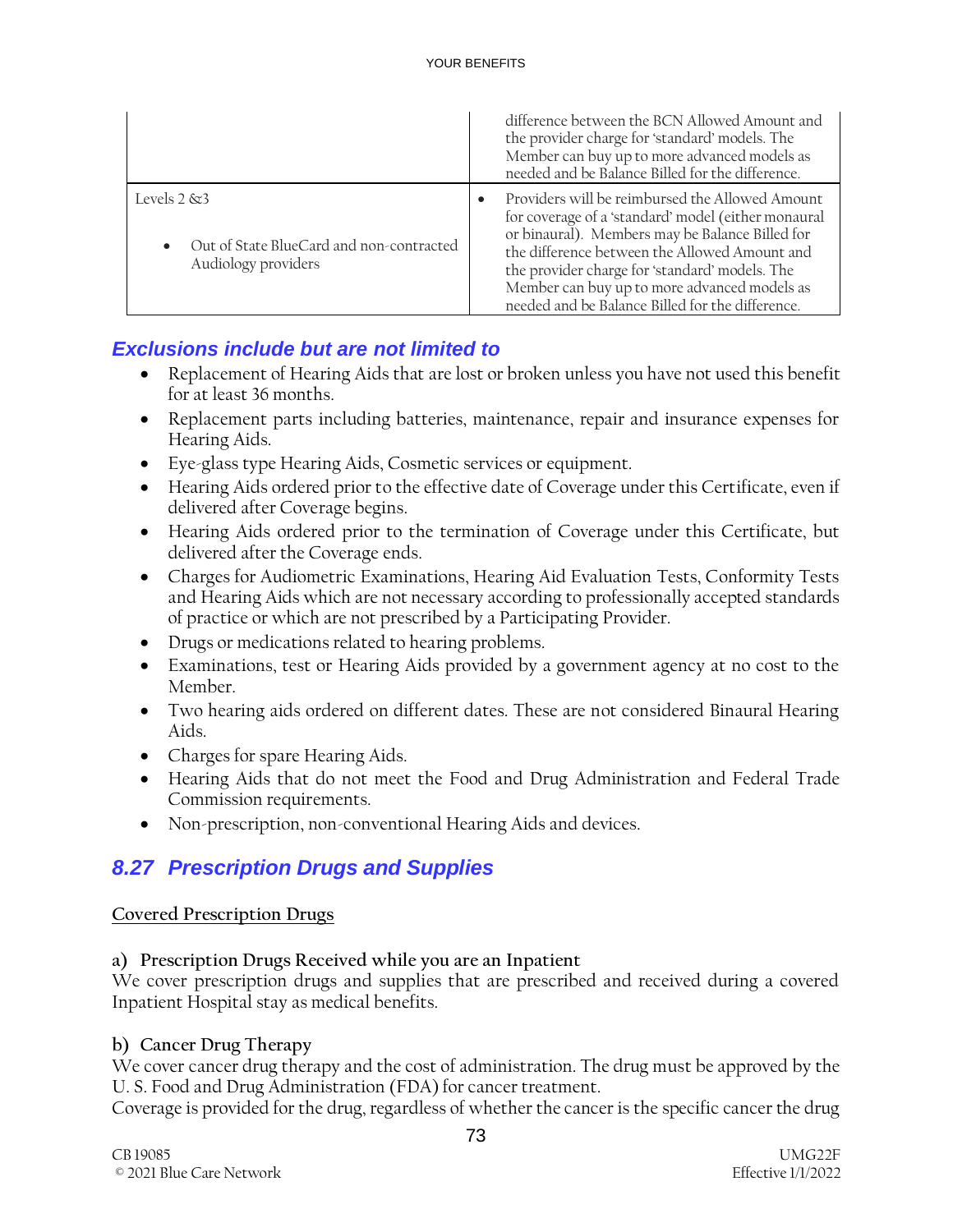was approved by the FDA to treat, if all of the following conditions are met:

- The drug is ordered by a physician for the treatment of cancer
- The drug is approved by the FDA for use in cancer therapy
- The physician has obtained informed consent from the Member or their representative for use of a drug that is currently not FDA approved for that specific type of cancer
- The drug is used as part of a cancer drug regimen
- The current medical literature indicates that the drug therapy is effective, and recognized cancer organizations generally support the treatment
- The treatment is Medically Necessary and Preauthorized by BCN

**Cancer Drug Therapy - Covered in full Cost of administration - Covered in full** 

**Coordination of Benefits for cancer therapy drugs: I**f you have BCN Prescription Drug Rider or coverage through another plan, your BCN Prescription Drug Rider or your other plan will cover drugs for cancer therapy that are self-administered first before Coverage under this Certificate of Coverage**.**

### **c) Injectable Drugs**

The following drugs are covered as medical benefits.

- Injectable and infusible drugs administered in a Facility setting
- Injectable and infusible drugs requiring administration by a health professional in a medical office, home or Outpatient Facility

We may require selected Drugs be obtained through a BCN approved designated supplier. BCN will manage the treatment setting for infusible drug services and may direct you to an infusion center or home setting.

Selected injectable drugs in certain categories and drugs that are not primarily intended to be administered by a health professional are covered only if you a have a BCN Prescription Drug Rider attached to this Certificate of Coverage.

## *Exclusions include but are not limited to*

Drugs not approved by the FDA. Drugs not reviewed or approved by BCN. Experimental or investigational drugs as determined by BCN. Drugs that are intended to be self-administered as defined by the FDA are not covered under your medical benefit. This includes self-administered drugs for certain diseases, such as arthritis, hepatitis, multiple sclerosis, and for certain other illnesses or injuries. Self-administered drugs are covered only when you have a BCN Prescription Drug Rider.

### **d) Outpatient Prescription Drugs**

We do not cover prescription drugs and supplies unless you have a BCN Prescription Drug Rider attached to this Certificate of Coverage. (See Section 9)

## *8.28 Clinical Trials*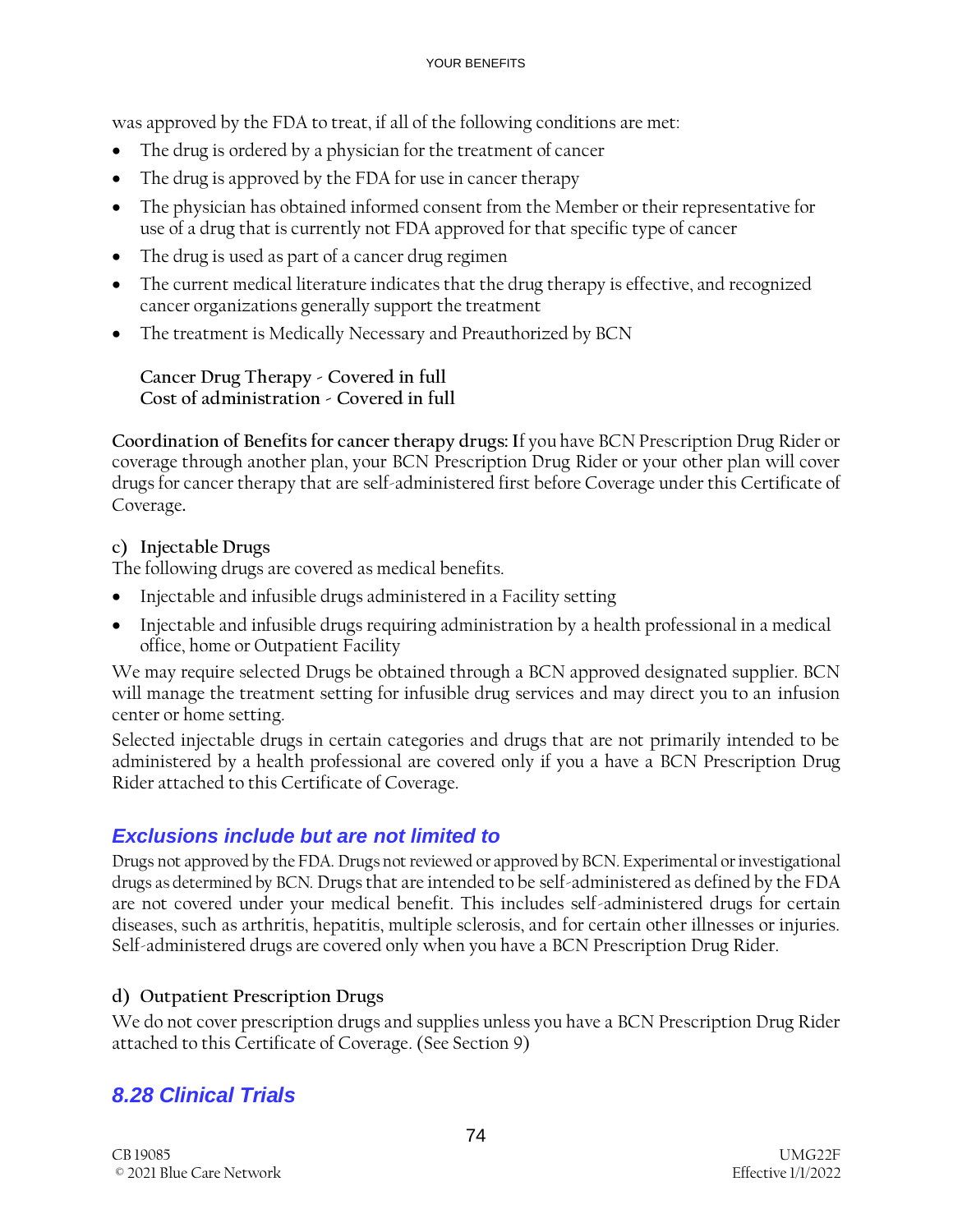#### *Definitions*

**Approved Clinical Trial** means a Phase I, II, III or IV clinical trial that is conducted for the prevention, detection or treatment of cancer or other life-threatening disease or condition, and includes any of the following:

- A federally funded trial, as described in the Patient Protection and Affordable Care Act
- A trial conducted under an investigational new drug application reviewed by the FDA
- A drug trial that is exempt from having an investigational new drug application; or
- A study or investigation conducted by a federal department that meets the requirements of Section 2709 of the Patient Protection and Affordable Care Act.

#### **Clinical Trials of experimental drugs or treatments proceed through four phases:**

**Phase I:** Researchers test a new drug or treatment in a small group of people (20-80) for the first time to evaluate its safety, to determine a safe dosage range and to identify side effects. Phase I trials do not determine efficacy and may involve significant risks as these trials represent the initial use in human patients.

**Phase II:** The study drug or treatment is given to a larger group of people (100-300) to see if it is effective and further evaluate its safety.

**Phase III:** If a treatment has shown to be effective in Phase II, it is subjected to additional scrutiny in Phase III. In this phase, the sample size of the study population is increased to between 1,000 and 3,000 people. The goals in Phase III are to confirm the effectiveness noted in Phase II, monitor for side effects, compare the study treatment against current treatment protocols, and collect data that will facilitate safe use of the therapy or treatment under review.

**Phase IV:** These studies are done after the drug or treatment has been marketed or the new treatment has become a standard component of patient care. These studies continue testing the study drug or treatment to collect information about their effect in various populations and any side effects associated with long-term use. Phase IV studies are required by the FDA when there are any remaining unanswered questions about a drug, device or treatment.

**Experimental or Investigational** is a service that has not been scientifically demonstrated to be as safe and effective for treatment of the Member's condition as conventional or standard treatment in the United States.

**Life-threatening Condition** means any disease or condition from which the likelihood of death is probable unless the course of the disease or condition is interrupted.

**Qualified Individual** means a Member eligible for Coverage under this Certificate of Coverage who participates in an Approved Clinical Trial according to the trial protocol for treatment of cancer or other life-threatening disease or condition and either:

- The referring provider participated in the trials and has concluded that the Member's participation in it would be appropriate because the Member meets the trial's protocol; or
- The Member provides medical and scientific information establishing that the Member's participation in the trial would be appropriate because they meets the trial's protocol.

**Routine Patient Costs** means all items and services related to an approved clinical trial if they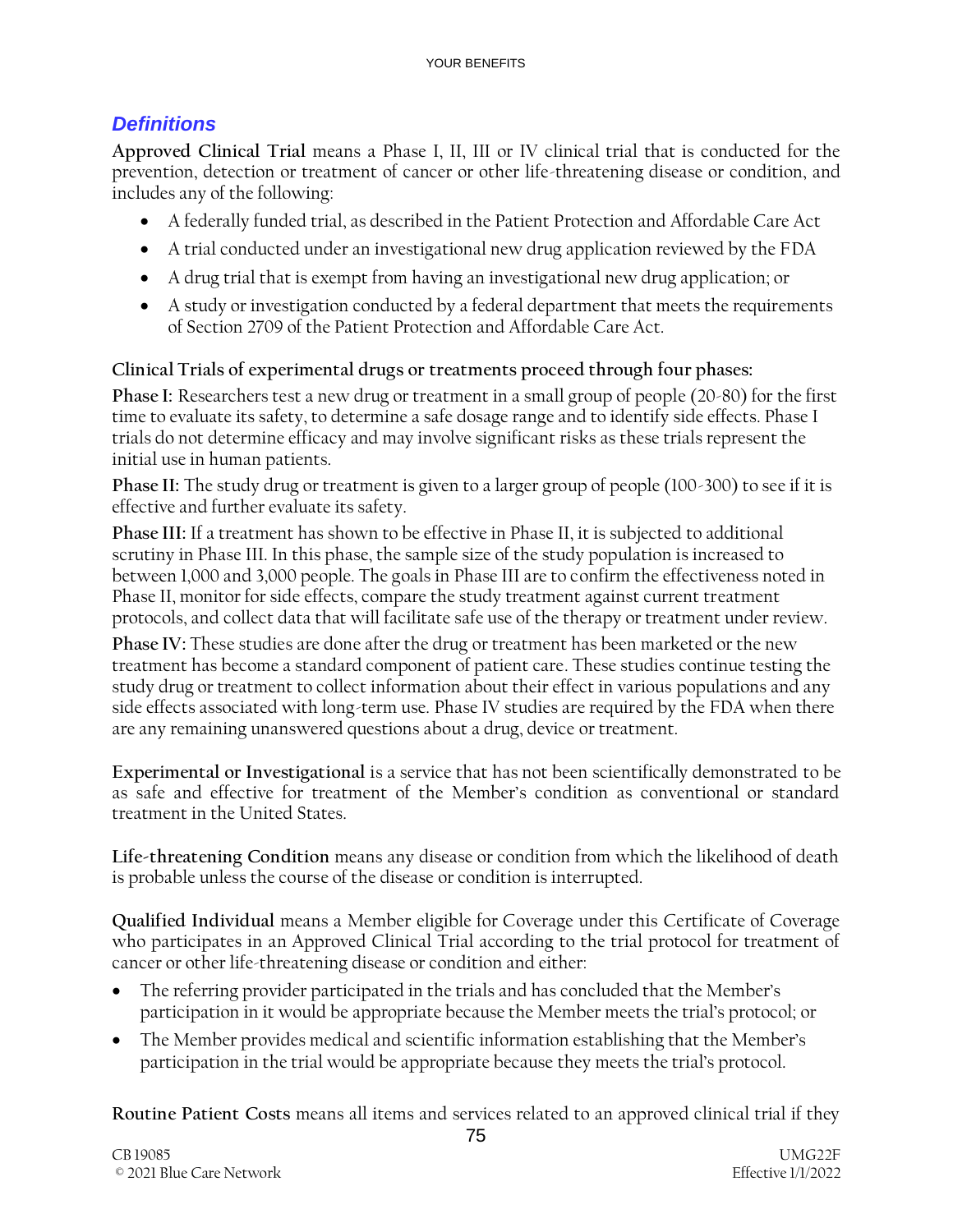are covered under this Certificate of Coverage or any attached Riders for Members who are not participants in an Approved Clinical Trial. They do not include:

- The investigational item, device or Service itself;
- Items and services provided solely to satisfy data collection and analysis needs that are not used in the direct clinical management of the Member; or
- A Service that is clearly inconsistent with widely accepted and established standards of care for a particular diagnosis.

## *Coverage*

We cover the routine costs of items and Services related to Phase I, Phase II, Phase III and Phase IV Clinical Trials whose purpose is to prevent, detect or treat cancer or other life-threatening disease or condition. Experimental treatment and Services related to the Experimental treatment are covered when all of the following are met:

- BCN considers the Experimental treatment to be conventional treatment when used to treat another condition (i.e., a condition other than what you are currently being treated for).
- The treatment is covered under your Certificate of Coverage and attached Riders when it is provided as conventional treatment.
- The Services related to the Experimental treatment are covered under this Certificate of Coverage and attached Riders when they are related to conventional treatment.
- The Experimental treatment and related Services are provided during BCN-approved clinical trial (check with your provider to determine whether a Clinical Trial is approved by BCN).

**NOTE**: This Certificate of Coverage does not limit or preclude the use of antineoplastic or offlabel drugs when Michigan law requires that these drugs, and the reasonable cost of their administration be covered.

# *Limitations and exclusions include but are not limited to*

- The Experimental or Investigational item, device or Service itself
- Experimental treatment or Services related to Experimental treatment , except as explained under "Coverage" above
- Items and Services provided solely to satisfy data collection and analysis needs and that are not used in the direct clinical management of the Member
- A service that is clearly inconsistent with widely accepted and established standards of care for a particular diagnosis
- Administrative costs related to Experimental treatment or for research management
- Coverage for Services not otherwise covered under this Certificate of Coverage
- Drugs or devices provided to you during a BCN approved oncology clinical trial will be covered only if they have been approved by the FDA, regardless of whether the approval is for treatment of the Member's condition, and to the extent they are not normally provided or paid for by the sponsor of the trial or the manufacturer, distributor or provider of the drug or device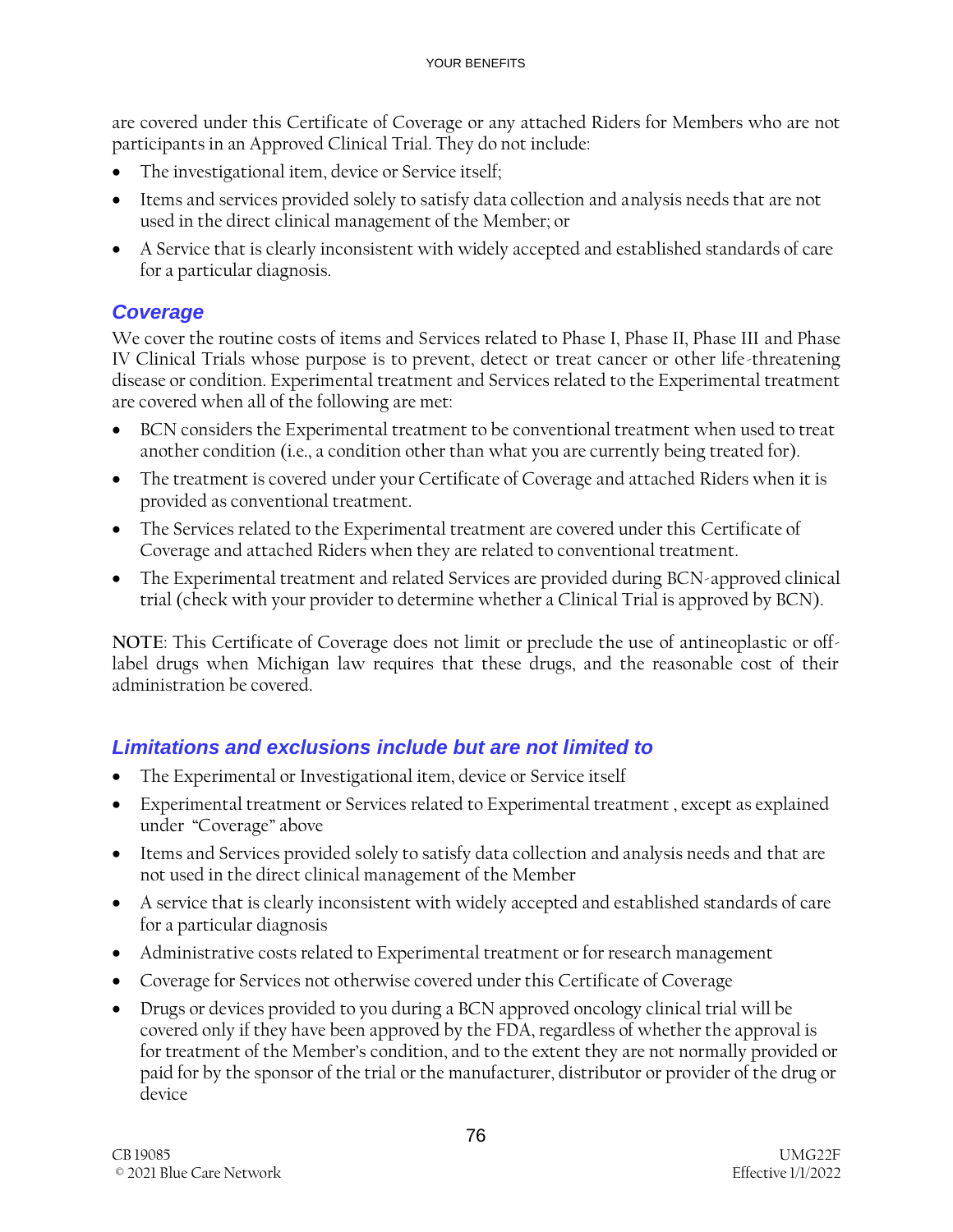• Complications resulting from an Experimental procedure

# **Section 9: Exclusions and Limitations**

This section lists the exclusions and limitations of this Certificate of Coverage. Please refer to a specific service within this document for additional exclusions and limitations.

## *9.1 Facility Admission Prior to Effective Date*

If you must be admitted to a hospital, skilled nursing or residential Substance Use/psychiatric Facility before your effective date of Coverage, Coverage for the inpatient or Facility care will begin on the effective date of coverage only if:

- You have no continuing coverage under any other health benefits contract, program or insurance; or
- You had no previous coverage.

Advise the Facility of your change in coverage and request them to notify BCN of your Facility admission. This will assist BCN in managing your care.

## *9.2 Services That Are Not Medically Necessary*

Services that are not Medically Necessary are not covered unless specified in this Certificate of Coverage. The Medical Director makes the final determination of Medical Necessity.

#### *9.3 Non-covered Services*

Coverage does not include the following services:

- Services that do not meet the terms and guidelines of this Certificate of Coverage
- Private duty nursing
- Services provided or performed by a Chiropractor
- Male mastectomy for treatment of gynecomastia
- Cognitive services including but not limited to those pertaining to perception, attention, memory or judgment, Examples include but are not limited to, cognitive training, retraining and rehabilitation; skills and memory therapies; stress reduction; relaxation therapies; and biofeedback
- Food and dietary supplements, vitamins, minerals, and infant formula (This exclusion does not apply to enteral feedings when they are your or a Dependent's sole source of nutrition.)
- All facility, ancillary and physician services, including diagnostic tests, related to experimental or investigational procedures
- Experimental or investigational procedures, treatments, drugs or devices
- Care provided by Non-Participating facilities except for emergency admissions to the point of stabilization;
- Psychoanalysis and open-ended psychotherapy;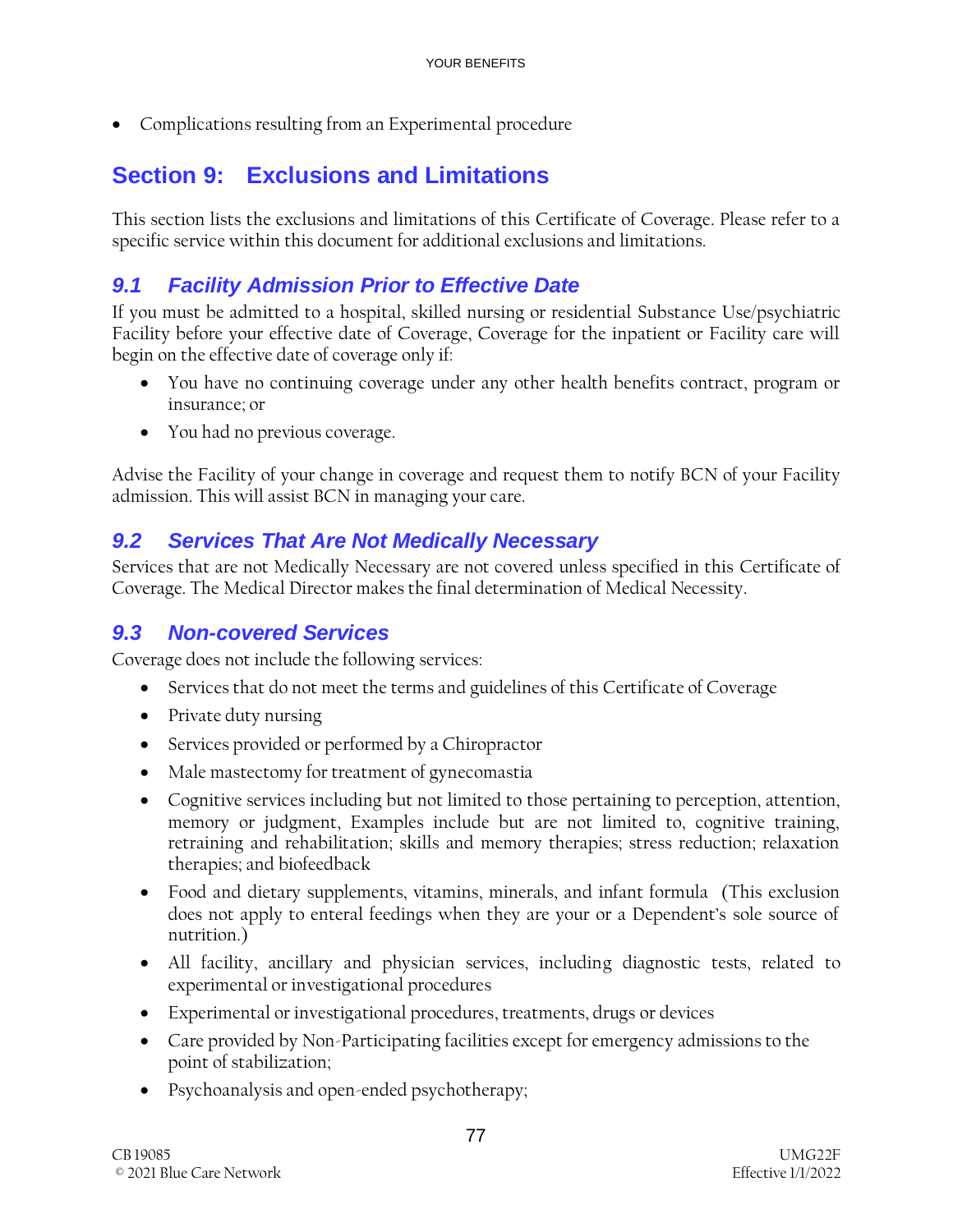- Custodial (non-skilled) care when received in a home or facility on a temporary or permanent basis. Examples of such care include three-quarter house or half-way house placement, room and board, health care aids and personal care designed to help in activities of daily living (ADL) or to keep from continuing unhealthy activities;
- Transitional living centers such as three-quarter house or half-way house, therapeutic, boarding schools, domiciliary foster care and milieu therapies such as wilderness programs, other supportive housing, and group homes;
- Treatment of Chronic illnesses is limited to:
	- − Treatment that is medically necessary to prevent an acute episode of Chronic illness: or
	- − Treatment that is Acute exacerbation of Chronic illness (any level of care, subject to other exclusions)
- Services available through the public sector. Such services include, but are not limited to, psychological and neurological testing for educational purposes, services related to adjustment to adoption, group home placement or Assertive Community Treatment;
- Treatment programs that have predetermined or fixed lengths of care
- Court ordered examinations, tests, reports or treatments that do not meet requirements for Mental Health or Substance Use Disorder Coverage such as treatment of or programs for sex offenders or perpetrators of sexual or physical violence;
- Marital counseling services;
- Religious oriented counseling provided by a religious counselor who is not a Participating Provider;
- Care, services, supplies or procedures that is cognitive in nature (such as memory enhancement, development or retraining);
- Services to hold or confine a person under chemical influence when no medical services are required;
- The costs of a private room or apartment; and
- Non-medical services including enrichment programs such as: dance therapy, art therapy, equine therapy, ropes courses, music therapy, yoga and other movement therapies, guided imagery, consciousness raising, socialization therapy, social outings and education/preparatory courses or classes are not covered as separate charges.

# *9.4 Cosmetic Surgery*

Cosmetic surgery is surgery done primarily to improve appearance or self-esteem. We do **not**  cover cosmetic surgery or any of the related services, such as pre-or post-surgical care, follow-up care, or reversal or revision of the surgery.

# *9.5 Prescription Drugs*

You are not covered for any outpatient prescription drugs, over-the-counter drugs or products, or any medicines incidental to outpatient care except as defined in Section 8 under this Certificate of Coverage.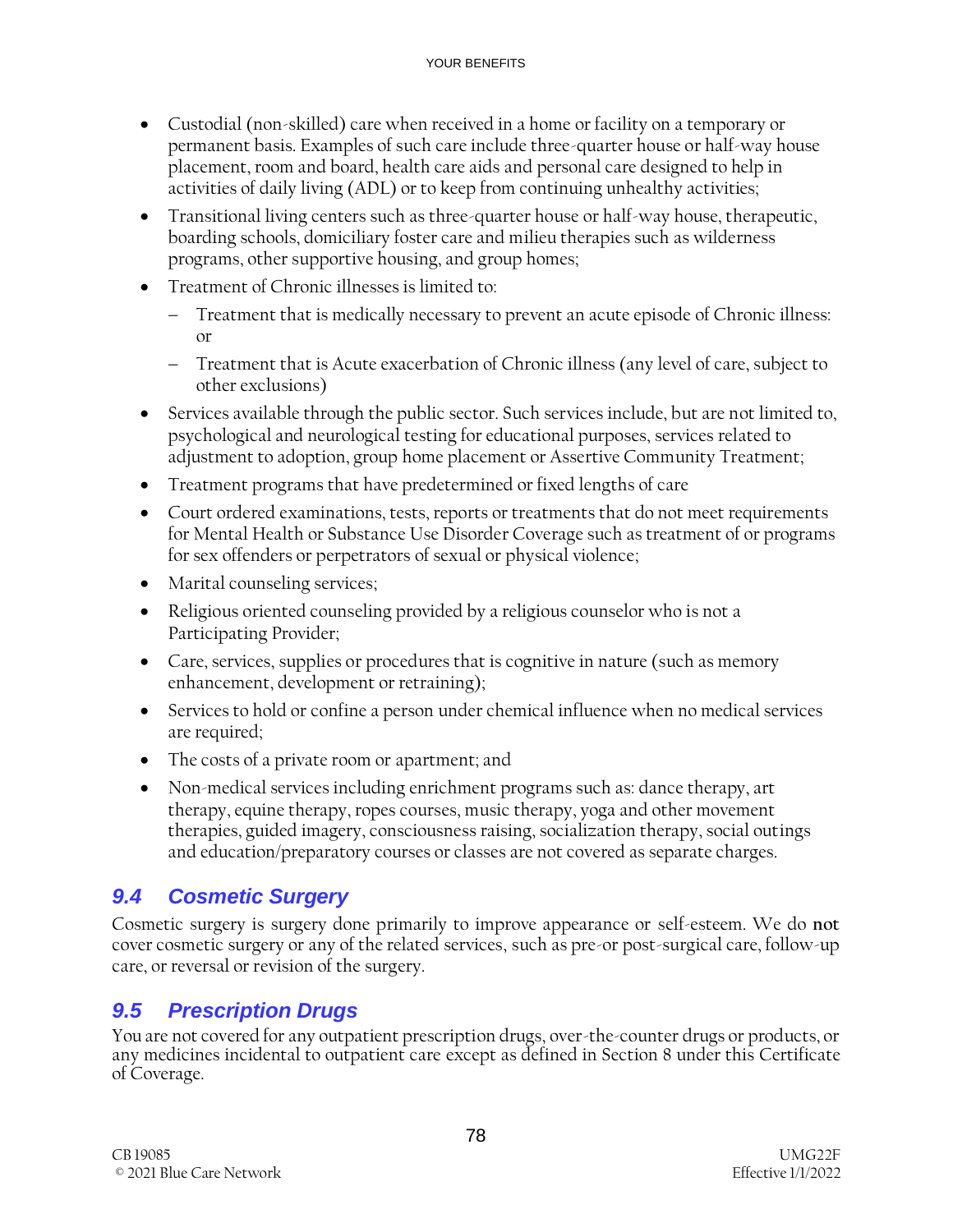#### *9.6 Military Care*

Care for diseases or disabilities connected with military service are not covered if you are legally entitled to obtain services from a military Facility, and such a Facility is available within a reasonable distance.

## *9.7 Custodial Care*

Custodial Care is used for maintaining your basic need for food, shelter, housekeeping services, clothing and help with activities of daily living. There is no coverage for Custodial Care.

This means that Custodial Care is not covered in your home, a nursing home, residential institution such as a three-quarter house of half-way house placement or other setting that is not required to support medical and Skilled Nursing care.

#### *9.8 Comfort and Convenience Items*

Personal or comfort items, such as telephone, television, etc. are not covered. See Durable Medical Equipment section for additional exclusions.

## *9.9 Court Related Services*

- There is no coverage for court ordered services including but not limited to pretrial and court testimony, a court-ordered exam, or the preparation of court-related reports that does not meet Coverage requirements.
- There is no coverage for court-ordered treatment for Substance Use or mental illness except as specified in Sections 8.
- Services related to your convicted commission of a crime or participation in an illegal activity.
- Services rendered while you are in the custody of law enforcement.

#### *9.10 Elective Procedures*

The following elective procedures are not covered:

- Reversal of surgical sterilization;
- Reversal of transgender transition services;
- Artificial insemination;
- All services related to surrogate parenting arrangements, including, but not limited to, maternity and obstetrical care for non-member surrogate parents;
- Services and supplies provided by a lay-midwife and home births; and
- Infertility treatment including prescription drugs except for the diagnosis of infertility and in-vitro fertilization as described in this document.

## *9.11 Dental Services*

There is no Coverage for dental services, dental prostheses, restoration or replacement of teeth, X-rays, oral surgery or anesthesia for dental procedures even if related to a medical condition or treatment except as specifically stated in Section 8.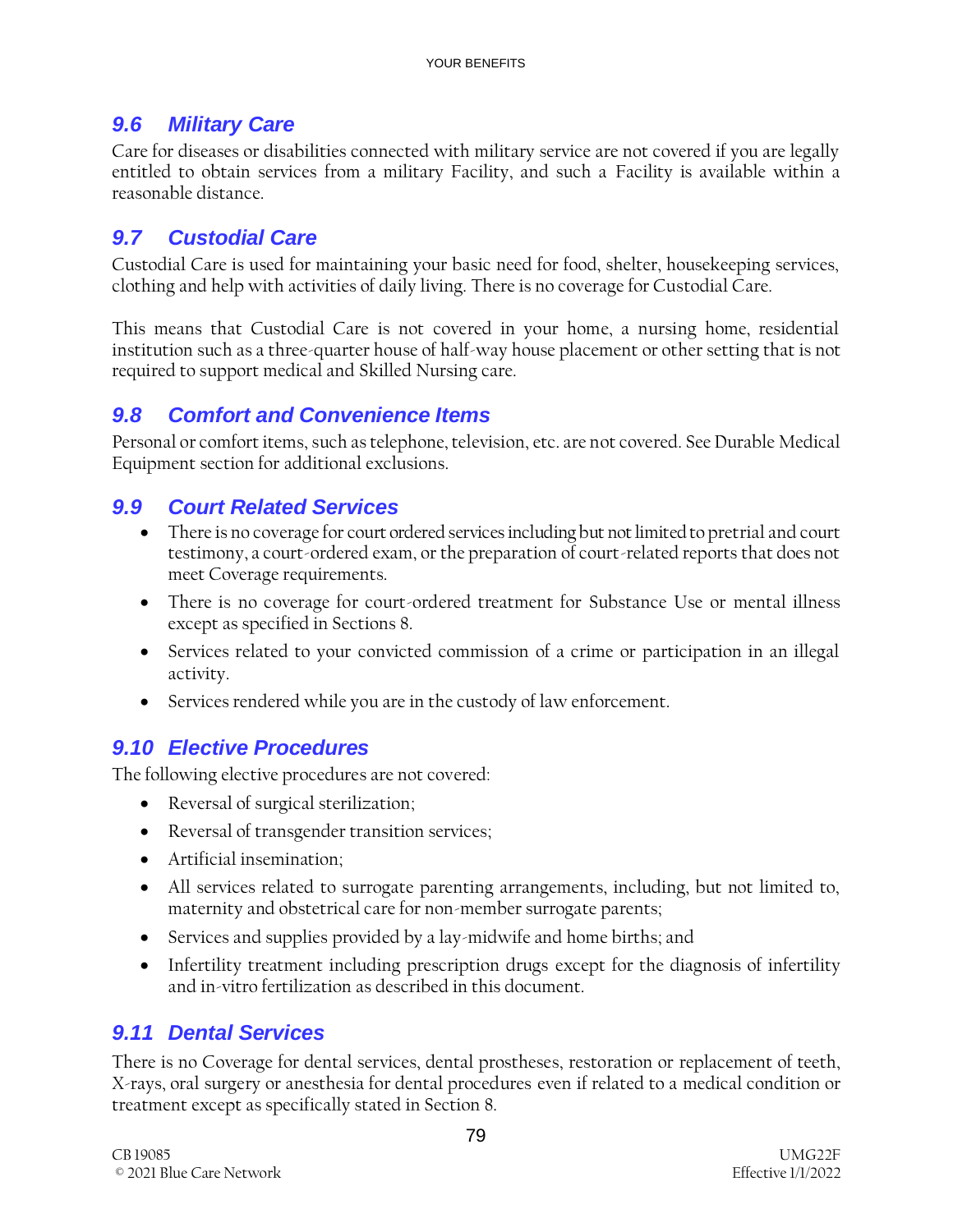# *9.12 Services Covered Through Other Programs*

There is no Coverage for any services that are available to you under the following circumstances:

- Under an extended benefits provision of any other health insurance or health benefits plan, policy, program or benefit document.
- Under any other policy, program, contract or insurance as stated in Chapter 1, General Provisions, Section 3, "Other Party Liability." (General Provisions is the chapter of this booklet that describes the rules of your Coverage.)
- Under any public health care, school or public program supported totally or partly by state, federal or local governmental funds, except where your Coverage is required by law to be your primary Coverage.
- Under any contractual, employment or private arrangement (not including insurance) that you made that promises to provide, reimburse or pay for health, medical or hospital services.
- Emergency Services paid by foreign government public health programs.
- Any services whose costs are covered by third parties (including but not limited to, employer paid services such as travel inoculations and services paid for by research sponsors.

# *9.13 Alternate Services*

Any alternative service (a treatment not traditionally being used in standard Western medicine, and is not widely taught in medical schools), such as acupuncture, herbal treatments, massage therapy, therapeutic touch, aroma-therapy, naturopathic medicine (herbs and plants), homeopathy, and traditional Chinese medicine is not covered.

## *9.14 Vision Services*

The following vision services or items are not covered.

- Radial keratotomy
- Laser-Assisted in situ Keratomileusis (LASIK)
- Visual training or visual therapy for learning disabilities such as dyslexia
- Glasses, frames and contact lenses except as specified in Section 8
- Dilation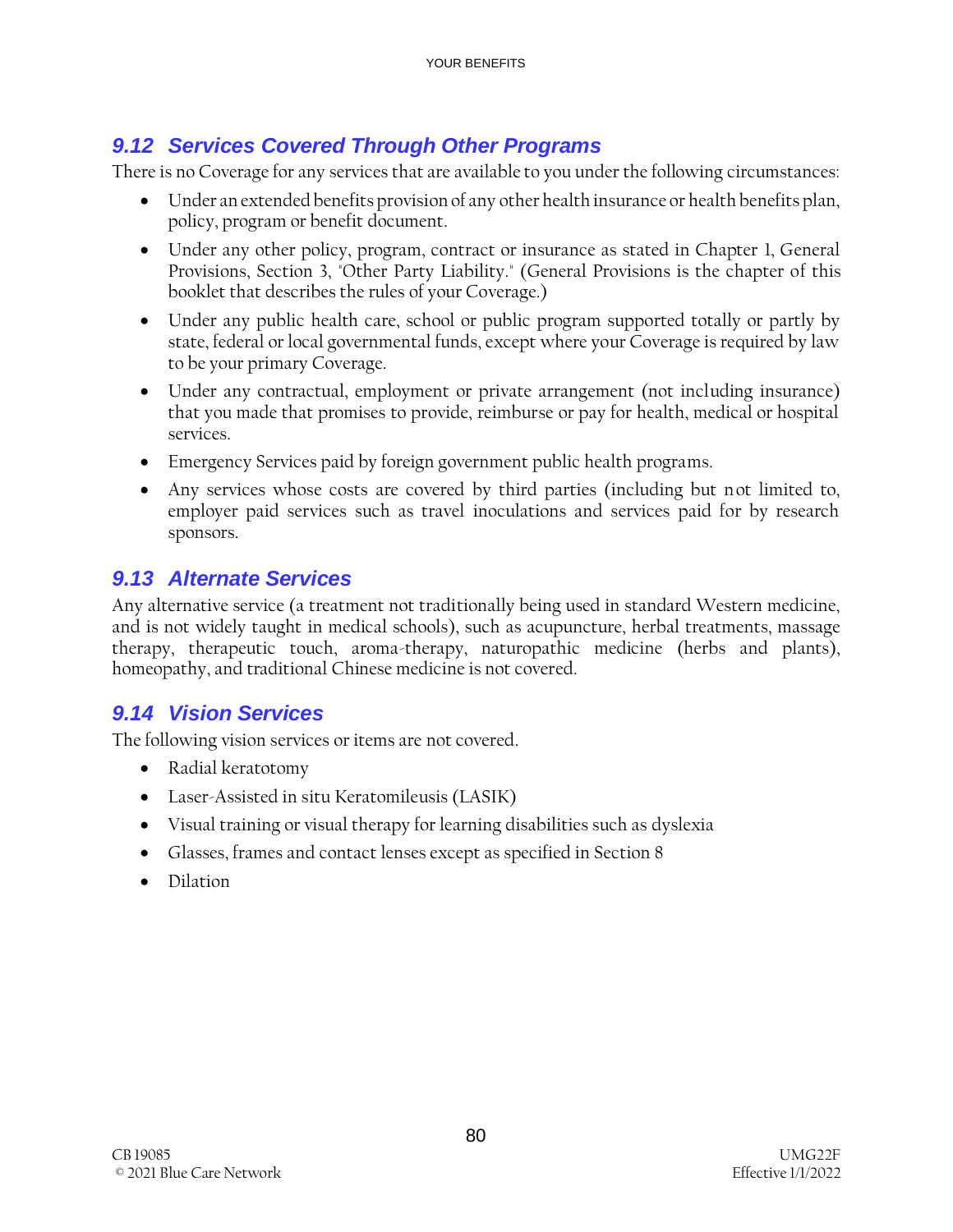#### **We speak your language**

If you, or someone you're helping, needs assistance, you have the right to get help and information in your language at no cost. To talk to an interpreter, call the Customer Service number on the back of your card, or 877-469-2583, TTY: 711 if you are not already a member.

Si usted, o alguien a quien usted está ayudando, necesita asistencia, tiene derecho a obtener ayuda e información en su idioma sin costo alguno. Para hablar con un intérprete, llame al número telefónico de Servicio al cliente, que aparece en la parte trasera de su tarjeta, o 877-469-2583, TTY: 711 si usted todavía no es un miembro.

إذا كنت أنت أو شخص آخر تساعده بحاجة لمساعدة، فلديك الحق في الحصول على المساعدة والمعلومات الضرورية بلغتك دون أية تكلفة. للتحدث إلى مترجم اتصل برقم خدمة العمالء الموجود على ظهر بطاقتك، أو برقم :711TTY ،877-469-2583 إذا لم تكن مشتركا بالفعل.

如果您,或是您正在協助的對象,需要協助,您有權利免費以 您的母語得到幫助和訊息。要洽詢一位翻譯員,請撥在您的卡 背面的客戶服務電話;如果您還不是會員,請撥電話 877-469- 2583, TTY: 711。

ے ماس پر ۱۳۵۰م تو سے مسلم دے ماہ تو سواس ہے کہ جو دے ماہ بر دیکھ بر حرید<br>مسلم اس اللہ کے مسلم میں اس کا مقدم ہے کہ اس کا مقدم کر کر کا مقدم کر کر کا مقدم کر کر کر کر کر کر کر کر کر کر . . ܲ ܵ ܲ . ܲ ܵ ܲ . سرد ۱۳۰۰ میلادی کشور در استاد به ساخت استاد کشور میکند.<br>سرد از سایت استاد به استاد کشور استاد به ساخت استاد به ساخت استاد کشور استاد کشور استاد کشور استاد کشور استاد ܵ . ۔<br>.. . ܵ . ܵ ܵ ܐ. ܛ ܝܡ <sup>ܡ</sup> ܵ ܡ ܙ ܠ ܗ <sup>ܡ</sup> ܲ ܐ ܥܲ <sup>ܬ</sup> <sup>ܐ</sup> ܵ ܢ ܪܓܡܵ ܕ ܡ ܬ ܚ ، <sup>ܐ</sup> ܲ ܐ ܕܐ ܝܢ ܢ ܲܢ ܸܡܢܝ ܠ ܹܬܠ ܝܦܘ ܲܢ ܥܲ ܩܪܘ ܲ ܵ .<br>. ܵ ܵ ܵ ہے۔ ، حساب عبد کی معامل کی کہا ہے ، حساب کے ساتھ ہے۔<br>جلا سَے نہ دیوامماحت پ TTY:711 کی جس کے مالک لباہی . . ے<br>جوتی ج .<br>..

Nếu quý vị, hay người mà quý vị đang giúp đỡ, cần trợ giúp, quý vị sẽ có quyền được giúp và có thêm thông tin bằng ngôn ngữ của mình miễn phí. Để nói chuyện với một thông dịch viên, xin gọi số Dịch vụ Khách hàng ở mặt sau thẻ của quý vị, hoặc 877-469-2583, TTY: 711 nếu quý vị chưa phải là một thành viên.

Nëse ju, ose dikush që po ndihmoni, ka nevojë për asistencë, keni të drejtë të merrni ndihmë dhe informacion falas në gjuhën tuaj. Për të folur me një përkthyes, telefononi numrin e Shërbimit të Klientit në anën e pasme të kartës tuaj, ose 877-469-2583,

#### TTY: 711 nëse nuk jeni ende një anëtar.

만약 귀하 또는 귀하가 돕고 있는 사람이 지원이 필요하다면, 귀하는 도움과 정보를 귀하의 언어로 비용 부담 없이 얻을 수 있는 권리가 있습니다. 통역사와 대화하려면 귀하의 카드 뒷면에 있는 고객 서비스 번호로 전화하거나, 이미 회원이 아닌 경우 877-469-2583, TTY: 711로 전화하십시오.

যদি আপনার, বা আপনি সাহায্য করছেন এমন কারো, সাহায্য প্রয়োজন হয়, তাহলে আপনার ভাষায় বিনামূল্যে সাহায্য ও তথ্য পাওয়ার অধিকার আপনার রয়েছে। কোনো একজন দোভাষীর সাথে কথা বলতে, আপনার কার্ডের পেছনে <u>দেওয়া গ্রাহক সহায়তা নম্বরে কল করুন বা 877-469-2583, TTY: 711 যদি</u> ইতোমধ্যে আপনি সদস্য না হযে থাকেন।

Jeśli Ty lub osoba, której pomagasz, potrzebujecie pomocy, masz prawo do uzyskania bezpłatnej informacji i pomocy we własnym języku. Aby porozmawiać z tłumaczem, zadzwoń pod numer działu obsługi klienta, wskazanym na odwrocie Twojej karty lub pod numer 877-469-2583, TTY: 711, jeżeli jeszcze nie masz członkostwa. Falls Sie oder jemand, dem Sie helfen, Unterstützung benötigt, haben Sie das Recht, kostenlose Hilfe und Informationen in Ihrer Sprache zu erhalten. Um mit einem Dolmetscher zu sprechen, rufen Sie bitte die Nummer des Kundendienstes auf der Rückseite Ihrer Karte an oder 877-469-2583, TTY: 711, wenn Sie noch kein Mitglied sind.

Se tu o qualcuno che stai aiutando avete bisogno di assistenza, hai il diritto di ottenere aiuto e informazioni nella tua lingua gratuitamente. Per parlare con un interprete, rivolgiti al Servizio Assistenza al numero indicato sul retro della tua scheda o chiama il 877-469-2583, TTY: 711 se non sei ancora membro.

ご本人様、またはお客様の身の回りの方で支援を必要とされ る方でご質問がございましたら、ご希望の言語でサポートを 受けたり、情報を入手したりすることができます。料金はか かりません。通訳とお話される場合はお持ちのカードの裏面 に記載されたカスタマーサービスの電話番号 (メンバーでない 方は877-469-2583, TTY: 711) までお電話ください。

Если вам или лицу, которому вы помогаете, нужна помощь, то вы имеете право на бесплатное получение помощи и информации на вашем языке. Для разговора с переводчиком позвоните по номеру телефона отдела обслуживания клиентов, указанному на обратной стороне вашей карты, или по номеру 877-469-2583, TTY: 711, если у вас нет членства.

Ukoliko Vama ili nekome kome Vi pomažete treba pomoć, imate pravo da besplatno dobijete pomoć i informacije na svom jeziku. Da biste razgovarali sa prevodiocem, pozovite broj korisničke službe sa zadnje strane kartice ili 877-469-2583, TTY: 711 ako već niste član. Kung ikaw, o ang iyong tinutulungan, ay nangangailangan ng tulong, may karapatan ka na makakuha ng tulong at impormasyon sa iyong wika ng walang gastos. Upang makausap ang isang tagasalin, tumawag sa numero ng Customer Service sa likod ng iyong tarheta, o 877-469-2583, TTY: 711 kung ikaw ay hindi pa isang miyembro. **Important disclosure** 

Blue Cross Blue Shield of Michigan and Blue Care Network comply with Federal civil rights laws and do not discriminate on the basis of race, color, national origin, age, disability, or sex. Blue Cross Blue Shield of Michigan and Blue Care Network provide free auxiliary aids and services to people with disabilities to communicate effectively with us, such as qualified sign language interpreters and information in other formats. If you need these services, call the Customer Service number on the back of your card, or 877-469- 2583, TTY: 711 if you are not already a member. If you believe that Blue Cross Blue Shield of Michigan or Blue Care Network has failed to provide services or discriminated in another way on the basis of race, color, national origin, age, disability, or sex, you can file a grievance in person, by mail, fax, or email with: Office of Civil Rights Coordinator, 600 E. Lafayette Blvd., MC 1302, Detroit, MI 48226, phone: 888-605-6461, TTY: 711,

fax: 866-559-0578, email[: CivilRights@bcbsm.com.](mailto:CivilRights@bcbsm.com) If you need help filing a grievance, the Office of Civil Rights Coordinator is available to help you.

You can also file a civil rights complaint with the U.S. Department of Health & Human Services Office for Civil Rights electronically through the Office for Civil Rights Complaint Portal available at *<https://ocrportal.hhs.gov/ocr/portal/lobby.jsf>*, or by mail, phone, or email at: U.S. Department of Health & Human Services, 200 Independence Ave, S.W., Washington, D.C. 20201, phone: 800-368-1019, TTD: 800-537-7697,

email: [OCRComplaint@hhs.gov.](mailto:OCRComplaint@hhs.gov) Complaint forms are available at *<http://www.hhs.gov/ocr/office/file/index.html>*.